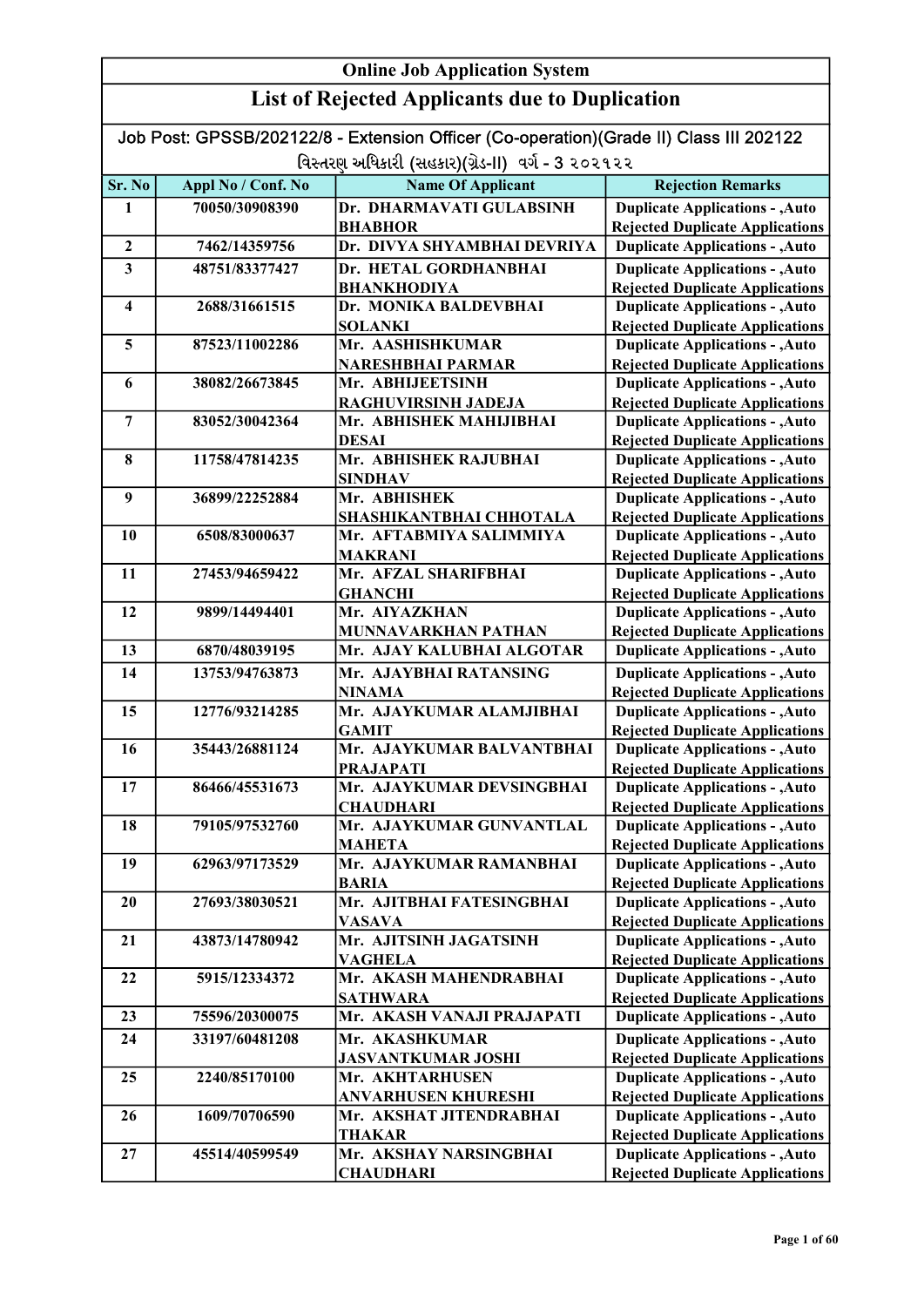|    |                | <b>Online Job Application System</b>                                                                                                        |                                                                                  |
|----|----------------|---------------------------------------------------------------------------------------------------------------------------------------------|----------------------------------------------------------------------------------|
|    |                | <b>List of Rejected Applicants due to Duplication</b>                                                                                       |                                                                                  |
|    |                | Job Post: GPSSB/202122/8 - Extension Officer (Co-operation)(Grade II) Class III 202122<br>વિસ્તરણ અધિકારી (સહકાર)(ગ્રેડ-II) વર્ગ - 3 ૨૦૨૧૨૨ |                                                                                  |
| 28 | 67805/69832791 | Mr. AKSHAYKUMAR ARASIBHAI                                                                                                                   | <b>Duplicate Applications - , Auto</b>                                           |
|    |                | <b>CHAUHAN</b>                                                                                                                              | <b>Rejected Duplicate Applications</b>                                           |
| 29 | 15125/36583639 | Mr. AKSHAYKUMAR BABUBHAI                                                                                                                    | <b>Duplicate Applications - , Auto</b>                                           |
|    |                | <b>BHAGORA</b>                                                                                                                              | <b>Rejected Duplicate Applications</b>                                           |
| 30 | 71460/57961015 | Mr. AKSHAYKUMAR                                                                                                                             | <b>Duplicate Applications - , Auto</b>                                           |
|    |                | <b>KANAIYALAL RAMI</b>                                                                                                                      | <b>Rejected Duplicate Applications</b>                                           |
| 31 | 21296/52219489 | Mr. AKSHAYKUMAR KANTILAL                                                                                                                    | <b>Duplicate Applications - , Auto</b>                                           |
|    |                | <b>SONARA</b>                                                                                                                               | <b>Rejected Duplicate Applications</b>                                           |
| 32 | 25593/65227513 | Mr. AKSHAYKUMAR                                                                                                                             | <b>Duplicate Applications - , Auto</b>                                           |
|    |                | <b>NARSINGBHAI PARMAR</b>                                                                                                                   | <b>Rejected Duplicate Applications</b>                                           |
| 33 | 49888/64940676 | Mr. AKSHAYKUMAR                                                                                                                             | <b>Duplicate Applications - , Auto</b>                                           |
| 34 | 37584/71185418 | RAJESHBHAI RATHVA<br>Mr. AKSHAYKUMAR                                                                                                        | <b>Rejected Duplicate Applications</b><br><b>Duplicate Applications - , Auto</b> |
|    |                | <b>RONAKKUMAR DESAI</b>                                                                                                                     | <b>Rejected Duplicate Applications</b>                                           |
| 35 | 20951/71202364 | Mr. AKSHAYKUMAR VINUBHAI                                                                                                                    | <b>Duplicate Applications - , Auto</b>                                           |
|    |                | <b>SOLANKI</b>                                                                                                                              | <b>Rejected Duplicate Applications</b>                                           |
| 36 | 13610/29474925 | Mr. ALPESH JIVANBHAI RAJPARA                                                                                                                | <b>Duplicate Applications - , Auto</b>                                           |
|    |                |                                                                                                                                             | <b>Rejected Duplicate Applications</b>                                           |
| 37 | 13948/51279957 | Mr. ALPESH MESURBHAI BARAD                                                                                                                  | <b>Duplicate Applications - , Auto</b>                                           |
| 38 | 68030/62605211 | Mr. ALPESH NARBHERAM                                                                                                                        | <b>Duplicate Applications - , Auto</b>                                           |
|    |                | <b>SANGHAT</b>                                                                                                                              | <b>Rejected Duplicate Applications</b>                                           |
| 39 | 19122/32336214 | Mr. ALPESHBHAI BABUBHAI                                                                                                                     | <b>Duplicate Applications - , Auto</b>                                           |
|    |                | <b>CHUDASAMA</b>                                                                                                                            | <b>Rejected Duplicate Applications</b>                                           |
| 40 | 11642/29869696 | Mr. ALPESHKUMAR                                                                                                                             | <b>Duplicate Applications - , Auto</b>                                           |
| 41 | 12539/71323769 | <b>BECHARBHAI PARMAR</b><br>Mr. ALPESHKUMAR                                                                                                 | <b>Rejected Duplicate Applications</b><br><b>Duplicate Applications - , Auto</b> |
|    |                | <b>BECHARBHAI PARMAR</b>                                                                                                                    | <b>Rejected Duplicate Applications</b>                                           |
| 42 | 69855/67160039 | Mr. ALPESHKUMAR NARANBHAI                                                                                                                   | <b>Duplicate Applications - , Auto</b>                                           |
|    |                | <b>MAKVANA</b>                                                                                                                              | <b>Rejected Duplicate Applications</b>                                           |
| 43 | 870/67069868   | Mr. AMAN RAMESHBHAI                                                                                                                         | <b>Duplicate Applications - , Auto</b>                                           |
|    |                | <b>MAKWANA</b>                                                                                                                              | <b>Rejected Duplicate Applications</b>                                           |
| 44 | 77595/30371745 | Mr. AMATHUBHAI BACHUBHAI                                                                                                                    | <b>Duplicate Applications - , Auto</b>                                           |
|    |                | <b>KACHAROLA</b>                                                                                                                            | <b>Rejected Duplicate Applications</b>                                           |
| 45 | 73770/63653052 | Mr. AMINESHKUMAR                                                                                                                            | <b>Duplicate Applications - , Auto</b>                                           |
|    |                | AMARSINGBHAI CHAUDHARI                                                                                                                      | <b>Rejected Duplicate Applications</b>                                           |
| 46 | 90025/23423874 | Mr. AMIT NAVINBHAI PARMAR                                                                                                                   | <b>Duplicate Applications - , Auto</b>                                           |
| 47 | 90384/40129959 | Mr. AMIT NAVINBHAI PARMAR                                                                                                                   | <b>Duplicate Applications - , Auto</b>                                           |
| 48 | 49487/84153475 | Mr. AMIT PRAVINBHAI MARU                                                                                                                    | <b>Duplicate Applications - , Auto</b>                                           |
| 49 | 18090/65492837 | Mr. AMITKUMAR HARSUKHBHAI<br><b>GHADIYA</b>                                                                                                 | <b>Duplicate Applications - , Auto</b><br><b>Rejected Duplicate Applications</b> |
| 50 | 8275/10403412  | Mr. AMITKUMAR MANILAL                                                                                                                       | <b>Duplicate Applications - , Auto</b>                                           |
| 51 | 45768/47438971 | <b>PARMAR</b><br>Mr. AMITKUMAR MANILAL                                                                                                      | <b>Rejected Duplicate Applications</b><br><b>Duplicate Applications - , Auto</b> |
|    |                | <b>PARMAR</b>                                                                                                                               | <b>Rejected Duplicate Applications</b>                                           |
| 52 | 57871/38979270 | Mr. AMITKUMAR MELABHAI                                                                                                                      | <b>Duplicate Applications - , Auto</b>                                           |
|    |                | <b>SOLANKI</b>                                                                                                                              | <b>Rejected Duplicate Applications</b>                                           |
| 53 | 3271/58557418  | Mr. AMITKUMAR VIJAYBHAI                                                                                                                     | <b>Duplicate Applications - , Auto</b>                                           |
|    |                | <b>MORVADIYA</b>                                                                                                                            | <b>Rejected Duplicate Applications</b>                                           |
| 54 | 65577/82092581 | Mr. AMRATBHAI PIRABHAI                                                                                                                      | <b>Duplicate Applications - , Auto</b>                                           |
|    |                | <b>CHAUDHARY</b>                                                                                                                            | <b>Rejected Duplicate Applications</b>                                           |
| 55 | 80476/45382362 | Mr. AMRATBHAI PIRABHAI                                                                                                                      | <b>Duplicate Applications - , Auto</b>                                           |
|    |                | <b>CHAUDHARY</b>                                                                                                                            | <b>Rejected Duplicate Applications</b>                                           |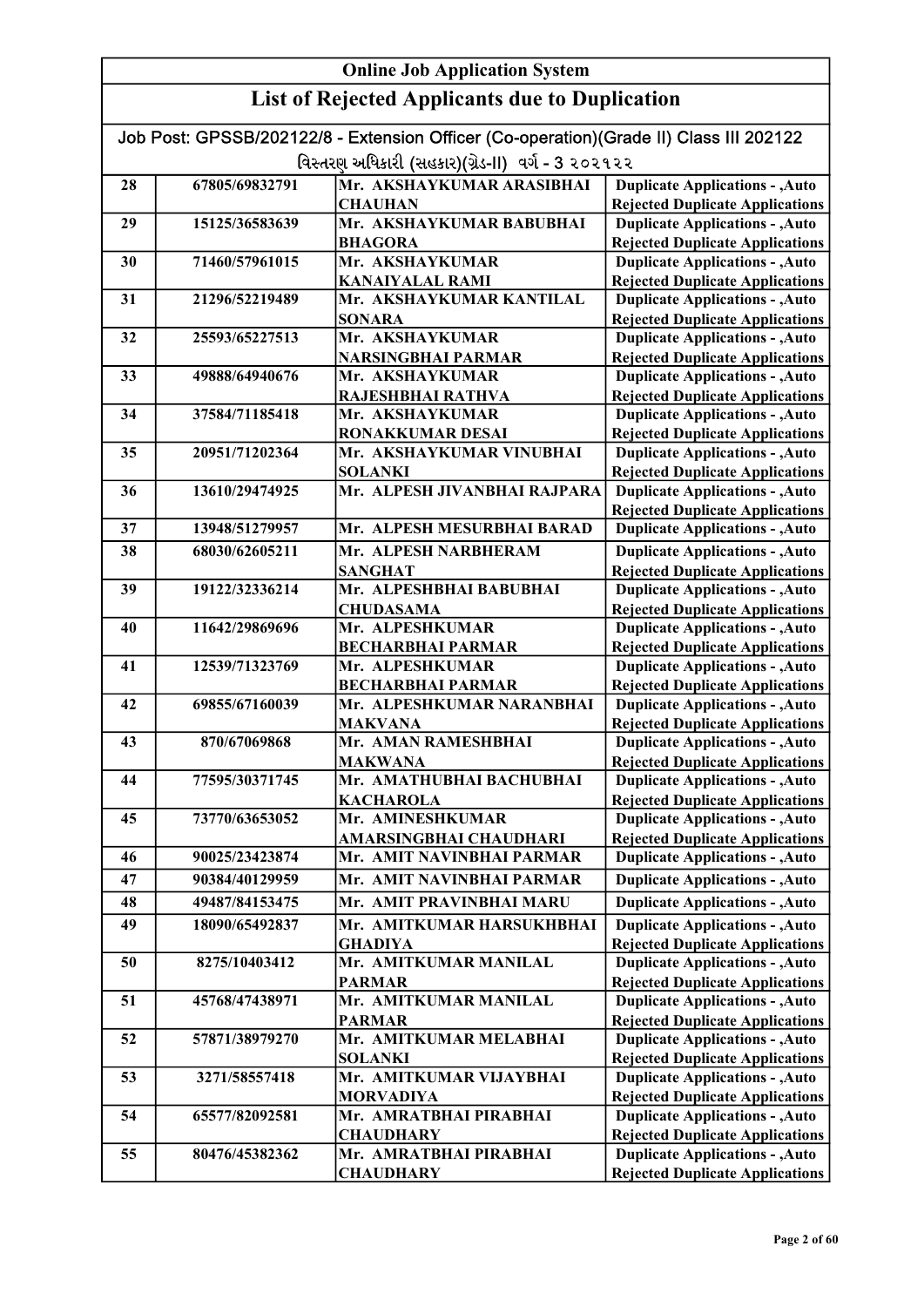|    | Job Post: GPSSB/202122/8 - Extension Officer (Co-operation)(Grade II) Class III 202122 |                                                      |                                                                                  |  |  |
|----|----------------------------------------------------------------------------------------|------------------------------------------------------|----------------------------------------------------------------------------------|--|--|
|    |                                                                                        | વિસ્તરણ અધિકારી (સહકાર)(ગ્રેડ-II) વર્ગ - 3 ૨૦૨૧૨૨    |                                                                                  |  |  |
| 56 | Mr. AMRUTSINH KANTIBHAI<br>12278/38427497<br><b>Duplicate Applications - , Auto</b>    |                                                      |                                                                                  |  |  |
|    |                                                                                        | <b>ROHIT</b>                                         | <b>Rejected Duplicate Applications</b>                                           |  |  |
| 57 | 4207/89500542                                                                          | Mr. ANAND RAJSINGBHAI                                | <b>Duplicate Applications - , Auto</b>                                           |  |  |
|    |                                                                                        | <b>PARMAR</b>                                        | <b>Rejected Duplicate Applications</b>                                           |  |  |
| 58 | 17639/40748190                                                                         | Mr. ANAND RAMESHBHAI                                 | <b>Duplicate Applications - , Auto</b>                                           |  |  |
|    |                                                                                        | <b>PARMAR</b>                                        | <b>Rejected Duplicate Applications</b>                                           |  |  |
| 59 | 12/28859360                                                                            | Mr. ANAND RASIKLAL SANGANI                           | <b>Duplicate Applications - , Auto</b>                                           |  |  |
| 60 | 20485/87931298                                                                         | Mr. ANANDKUMAR                                       | <b>Duplicate Applications - , Auto</b>                                           |  |  |
|    |                                                                                        | <b>SHIVRAMBHAI JOSHI</b>                             | <b>Rejected Duplicate Applications</b>                                           |  |  |
| 61 | 88713/32044397                                                                         | Mr. ANIKET VALABHAI SOLANKI                          | <b>Duplicate Applications - , Auto</b>                                           |  |  |
| 62 | 35800/39304621                                                                         | Mr. ANIKETKUMAR AMRATBHAI                            | <b>Duplicate Applications - , Auto</b>                                           |  |  |
|    |                                                                                        | <b>PATEL</b>                                         | <b>Rejected Duplicate Applications</b>                                           |  |  |
| 63 | 55288/91257244                                                                         | Mr. ANIL NARSHI PARIYA                               | <b>Duplicate Applications - , Auto</b>                                           |  |  |
| 64 | 14241/69610513                                                                         | Mr. ANIL VIRMABHAI PARMAR                            | <b>Duplicate Applications - , Auto</b>                                           |  |  |
| 65 | 18497/93782167                                                                         | Mr. ANIL VRUJLAL VANIYA                              | <b>Duplicate Applications - , Auto</b>                                           |  |  |
| 66 | 18989/32765557                                                                         | Mr. ANILBHAI MULABHAI                                | <b>Duplicate Applications - , Auto</b>                                           |  |  |
|    |                                                                                        | <b>PRANAMI</b>                                       | <b>Rejected Duplicate Applications</b>                                           |  |  |
| 67 | 73886/33129239                                                                         | Mr. ANILBHAI SHIVABHAI                               | <b>Duplicate Applications - , Auto</b>                                           |  |  |
|    |                                                                                        | <b>TOKRALIYA</b>                                     | <b>Rejected Duplicate Applications</b>                                           |  |  |
| 68 | 82673/40849213                                                                         | Mr. ANILBHAI SHIVABHAI                               | <b>Duplicate Applications - , Auto</b>                                           |  |  |
| 69 | 57800/82652660                                                                         | <b>TOKRALIYA</b><br>Mr. ANILKUMAR HARESHBHAI         | <b>Rejected Duplicate Applications</b><br><b>Duplicate Applications - , Auto</b> |  |  |
|    |                                                                                        | <b>PRIYADARSHI</b>                                   | <b>Rejected Duplicate Applications</b>                                           |  |  |
| 70 | 42714/20921905                                                                         | Mr. ANILKUMAR NANABHAI                               | <b>Duplicate Applications - , Auto</b>                                           |  |  |
|    |                                                                                        | NADODA                                               | <b>Rejected Duplicate Applications</b>                                           |  |  |
| 71 | 17580/98285684                                                                         | Mr. ANILKUMAR                                        | <b>Duplicate Applications - , Auto</b>                                           |  |  |
|    |                                                                                        | <b>NARESHKUMAR RANA</b>                              | <b>Rejected Duplicate Applications</b>                                           |  |  |
| 72 | 50898/89002587                                                                         | Mr. ANIRUDDH HARIBHAI                                | <b>Duplicate Applications - , Auto</b>                                           |  |  |
|    |                                                                                        | <b>CHAUHAN</b>                                       | <b>Rejected Duplicate Applications</b>                                           |  |  |
| 73 | 72126/81590171                                                                         | Mr. ANIRUDDHSINH                                     | <b>Duplicate Applications - , Auto</b>                                           |  |  |
|    | 6125/72926417                                                                          | <b>BHARATSINH CHAVDA</b><br>Mr. ANIS MAHMADUMAR ABBA | <b>Rejected Duplicate Applications</b>                                           |  |  |
| 74 |                                                                                        |                                                      | <b>Duplicate Applications - , Auto</b>                                           |  |  |
| 75 | 76166/50778105                                                                         | Mr. ANISH RAJAKBHAI SOLANKI                          | <b>Duplicate Applications - , Auto</b>                                           |  |  |
| 76 | 76747/47747256                                                                         | Mr. ANKIT ASHOKBHAI LEUVA                            | <b>Duplicate Applications - , Auto</b>                                           |  |  |
| 77 | 87401/96896468                                                                         | Mr. ANKIT ASHOKBHAI LEUVA                            | <b>Duplicate Applications - , Auto</b>                                           |  |  |
| 78 | 24628/71955183                                                                         | Mr. ANKIT NAVINBHAI PARMAR                           | <b>Duplicate Applications - , Auto</b>                                           |  |  |
| 79 | 32681/42288269                                                                         | Mr. ANKITKUMAR                                       | <b>Duplicate Applications - , Auto</b>                                           |  |  |
|    |                                                                                        | <b>HASMUKHBHAI PATEL</b>                             | <b>Rejected Duplicate Applications</b>                                           |  |  |
| 80 | 41535/98374545                                                                         | Mr. ANKITKUMAR MAHESHBHAI                            | <b>Duplicate Applications - , Auto</b>                                           |  |  |
| 81 | 38183/83010343                                                                         | <b>PARGI</b><br>Mr. ANKUSHSINH KALUSINH              | <b>Rejected Duplicate Applications</b><br><b>Duplicate Applications - , Auto</b> |  |  |
|    |                                                                                        | <b>CHAUHAN</b>                                       | <b>Rejected Duplicate Applications</b>                                           |  |  |
| 82 | 55580/33685001                                                                         | Mr. ANMOLKUMAR SATISHBHAI                            | <b>Duplicate Applications - , Auto</b>                                           |  |  |
|    |                                                                                        | <b>PATEL</b>                                         | <b>Rejected Duplicate Applications</b>                                           |  |  |
| 83 | 17566/55702593                                                                         | Mr. ANURAG SHRIPAL VAGHELA                           | <b>Duplicate Applications - , Auto</b>                                           |  |  |
| 84 | 47816/75162927                                                                         | Mr. APURV ARVINDBHAI PATEL                           | <b>Duplicate Applications - , Auto</b>                                           |  |  |
| 85 | 4229/46440452                                                                          | Mr. ARASHI DUDA BHATU                                | <b>Duplicate Applications - , Auto</b>                                           |  |  |
| 86 | 57303/79743047                                                                         | Mr. ARJUN NALINBHAI BHAVSAR                          | <b>Duplicate Applications - , Auto</b>                                           |  |  |
|    |                                                                                        |                                                      | <b>Rejected Duplicate Applications</b>                                           |  |  |
| 87 | 38960/59887599                                                                         | Mr. ARUN BHUPATBHAI                                  | <b>Duplicate Applications - , Auto</b>                                           |  |  |
|    |                                                                                        | <b>GORASVA</b>                                       | <b>Rejected Duplicate Applications</b>                                           |  |  |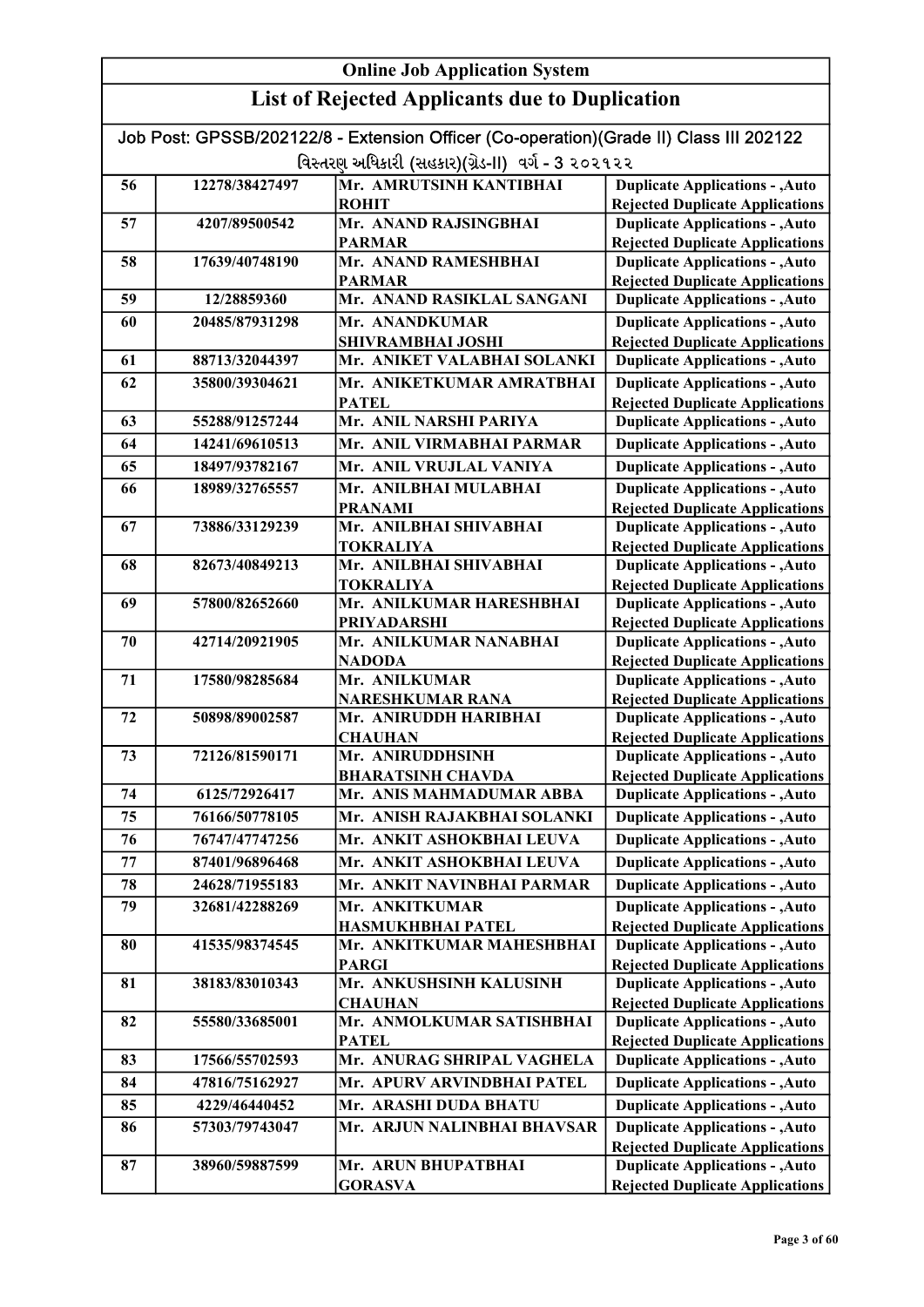#### Online Job Application System List of Rejected Applicants due to Duplication Job Post: GPSSB/202122/8 - Extension Officer (Co-operation)(Grade II) Class III 202122 વિસ્તરણ અધિકારી (સહકાર)(ગ્રેડ-II) વર્ગ - 3 ૨૦૨૧૨૨ 88 57594/73373521 Mr. ARUN GORDHANBHAI **JAMBUCHA** 89 45673/54362234 Mr. ARUNBHAI SAMUBHAI **CHAUDHARI** 90 37269/18698344 Mr. ARVINDKUMAR DHUDABHAI SHEKHALIYA 91 37558/51536160 Mr. ASHISH AJITDAN GADHAVI 92 21785/47265215 Mr. ASHISH CHHAGANBHAI BHARADIYA 93 20470/73488359 Mr. ASHISH KUMAR GOVINDBHAI CHAVADHARI 94 72071/77028768 Mr. ASHISH RAMJIBHAI ODICH 95 42022/40462504 Mr. ASHISHBHAI GANESHBHAI PRAJAPATI 96 24376/62198993 Mr. ASHISHBHAI JASHVANTBHAI GAMIT 97 | 80911/19856034 | Mr. ASHISHGIRI BHIKHUGIRI GAUSWAMI 98 835/99364762 Mr. ASHISHKUMAR LAKHABHAI PARMAR 99 15613/86767717 Mr. ASHISHKUMAR MUKESHBHAI NALIYAPARA 100 69157/30411969 Mr. ASHISHKUMAR SHANTILAL PARMAR 101 113/40340531 Mr. ASHISHKUMAR VIRCHANDBHAI SOLANKI 102 81386/13256362 Mr. ASHLESH LAXMANBHAI DAMOR 103 76087/21585881 Mr. ASHOK RUDABHAI MALAM 104 69520/64267326 Mr. ASHOKBHAI HARCHANDBHAI KHAVDA 105 62660/51519192 Mr. ASHOKBHAI LAVJIBHAI PARADIYA 106 85651/97609236 Mr. ASHOKBHAI MAHADEVBHAI KALIYA 107 84001/89985210 Mr. ASHOKKUMAR AMRUTLAL SHRIMALI 108 6944/86350966 Mr. ASHOKKUMAR HIRABHAI SAGATHIYA 109 72338/75522169 Mr. ASHVIN BHOJABHAI SOLANKI 110 86031/77629768 Mr. ASHVINBHAI HAMIRBHAI TADVI 111 80860/83335512 Mr. ASHVINKUMAR BHUDRAJI SANKHALA 112 88143/54608527 Mr. ASHVINKUMAR GOPABHAI TAVIYA 113 41672/99978506 Mr. ASHVINKUMAR MALABHAI **CHAVDA** 114 20085/84221382 Mr. ASHVINKUMAR NARAYANBHAI MAKVANA 115 14534/13041231 Mr. ASHVINSINH DASHARATHSINH RATHOD Duplicate Applications - ,Auto **Duplicate Applications - ,Auto** Rejected Duplicate Applications Duplicate Applications - ,Auto Rejected Duplicate Applications Duplicate Applications - ,Auto **Duplicate Applications - ,Auto** Rejected Duplicate Applications Duplicate Applications - ,Auto Rejected Duplicate Applications Duplicate Applications - ,Auto Rejected Duplicate Applications Duplicate Applications - ,Auto Rejected Duplicate Applications Duplicate Applications - ,Auto Rejected Duplicate Applications Duplicate Applications - ,Auto Rejected Duplicate Applications Duplicate Applications - ,Auto Rejected Duplicate Applications Duplicate Applications - ,Auto Rejected Duplicate Applications Duplicate Applications - ,Auto Rejected Duplicate Applications Duplicate Applications - ,Auto Rejected Duplicate Applications Duplicate Applications - ,Auto Rejected Duplicate Applications Duplicate Applications - ,Auto **Duplicate Applications - ,Auto** Rejected Duplicate Applications Duplicate Applications - ,Auto Rejected Duplicate Applications Duplicate Applications - ,Auto Rejected Duplicate Applications Duplicate Applications - ,Auto Rejected Duplicate Applications Duplicate Applications - ,Auto Rejected Duplicate Applications Duplicate Applications - ,Auto Rejected Duplicate Applications Duplicate Applications - ,Auto Rejected Duplicate Applications Duplicate Applications - ,Auto Rejected Duplicate Applications Duplicate Applications - ,Auto Rejected Duplicate Applications Duplicate Applications - ,Auto Rejected Duplicate Applications Duplicate Applications - ,Auto Rejected Duplicate Applications Duplicate Applications - ,Auto Rejected Duplicate Applications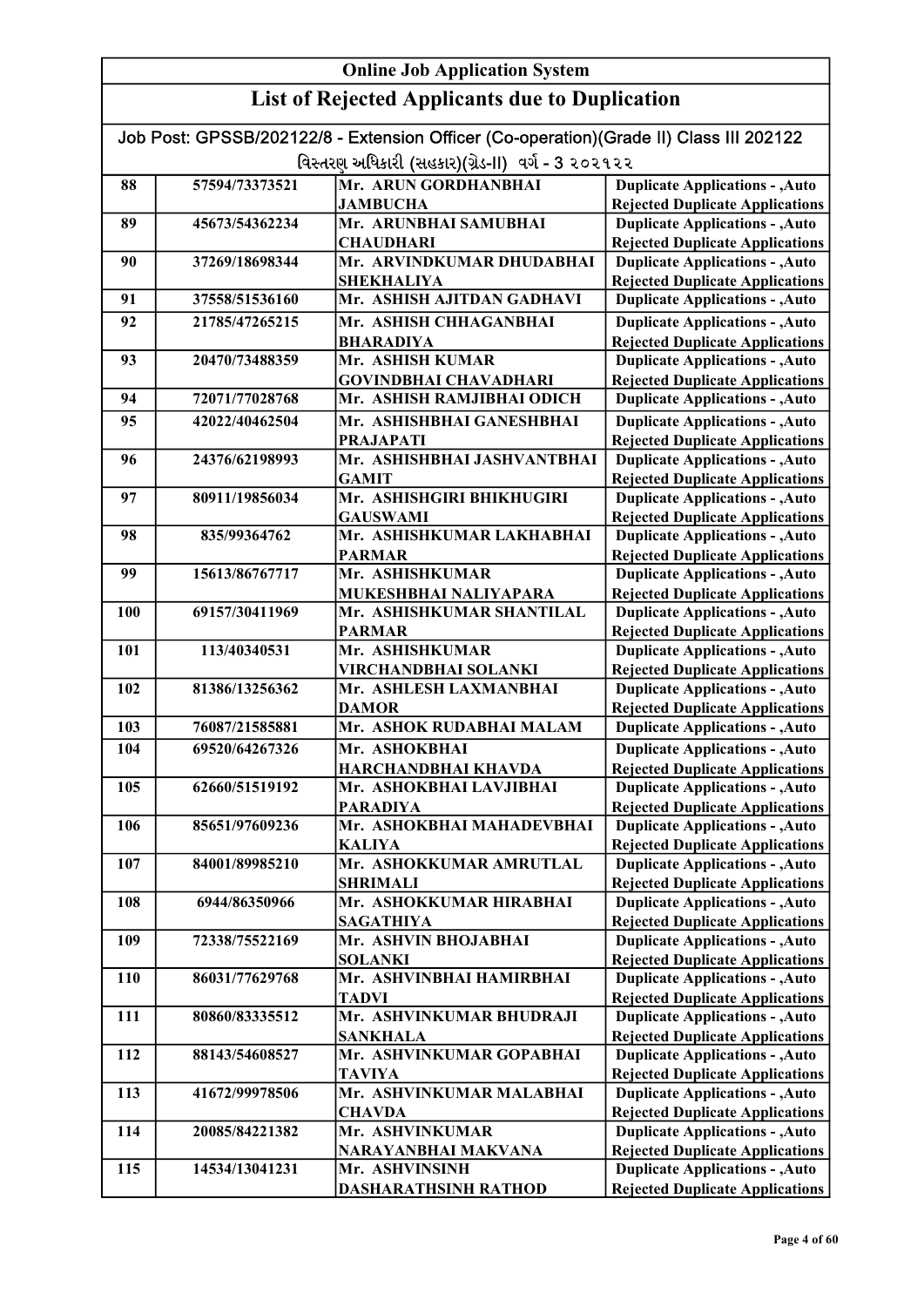|     | <b>Online Job Application System</b> |                                                                                        |                                                                                  |  |
|-----|--------------------------------------|----------------------------------------------------------------------------------------|----------------------------------------------------------------------------------|--|
|     |                                      | <b>List of Rejected Applicants due to Duplication</b>                                  |                                                                                  |  |
|     |                                      | Job Post: GPSSB/202122/8 - Extension Officer (Co-operation)(Grade II) Class III 202122 |                                                                                  |  |
|     |                                      | વિસ્તરણ અધિકારી (સહકાર)(ગ્રેડ-II) વર્ગ - 3 ૨૦૨૧૨૨                                      |                                                                                  |  |
| 116 | 70533/88184587                       | Mr. ASHWINKUMAR JASHBHAI                                                               | <b>Duplicate Applications - , Auto</b>                                           |  |
|     |                                      | <b>PARMAR</b>                                                                          | <b>Rejected Duplicate Applications</b>                                           |  |
| 117 | 31315/67409278                       | Mr. ATULKUMAR                                                                          | <b>Duplicate Applications - , Auto</b>                                           |  |
|     |                                      | TRIBHOVANDAS CHAUHAN                                                                   | <b>Rejected Duplicate Applications</b>                                           |  |
| 118 | 61962/45335795                       | Mr. AVINASH GOVIND BHOIYA                                                              | <b>Duplicate Applications - , Auto</b>                                           |  |
| 119 | 45730/93733405                       | Mr. BABUBHAI MANABHAI                                                                  | <b>Duplicate Applications - , Auto</b>                                           |  |
|     |                                      | <b>DHRANGI</b>                                                                         | <b>Rejected Duplicate Applications</b>                                           |  |
| 120 | 4835/24023411                        | Mr. BALDEV RAMJI AAYAR                                                                 | <b>Duplicate Applications - , Auto</b>                                           |  |
| 121 | 11163/39599673                       | Mr. BALDEVBHAI CHAKURBHAI                                                              | <b>Duplicate Applications - , Auto</b>                                           |  |
|     |                                      | <b>BALDANIYA</b>                                                                       | <b>Rejected Duplicate Applications</b>                                           |  |
| 122 | 62857/17474253                       | Mr. BALVANT BHUPATBHAI                                                                 | <b>Duplicate Applications - , Auto</b>                                           |  |
|     |                                      | <b>DHORIYA</b>                                                                         | <b>Rejected Duplicate Applications</b>                                           |  |
| 123 | 657/35635290                         | Mr. BALVANTBHAI GOVINDBHAI<br><b>GOHIL</b>                                             | <b>Duplicate Applications - , Auto</b>                                           |  |
| 124 | 576/65946099                         | Mr. BALVANTBHAI KASUBHAI                                                               | <b>Rejected Duplicate Applications</b><br><b>Duplicate Applications - , Auto</b> |  |
|     |                                      | <b>DANGI</b>                                                                           | <b>Rejected Duplicate Applications</b>                                           |  |
| 125 | 69300/14867538                       | Mr. BHADRESH RAMANBHAI                                                                 | <b>Duplicate Applications - , Auto</b>                                           |  |
|     |                                      | <b>ROHIT</b>                                                                           | <b>Rejected Duplicate Applications</b>                                           |  |
| 126 | 9185/57978907                        | Mr. BHADRESHBHAI                                                                       | <b>Duplicate Applications - , Auto</b>                                           |  |
|     |                                      | <b>KHIMAJIBHAI RAVAL</b>                                                               | <b>Rejected Duplicate Applications</b>                                           |  |
| 127 | 60067/69202881                       | Mr. BHARAT DHIRUBHAI                                                                   | <b>Duplicate Applications - , Auto</b>                                           |  |
|     |                                      | <b>DANGAR</b>                                                                          | <b>Rejected Duplicate Applications</b>                                           |  |
| 128 | 51898/52485207                       | Mr. BHARAT MALDEBHAI                                                                   | <b>Duplicate Applications - , Auto</b>                                           |  |
| 129 | 82438/16141251                       | <b>SOLANKI</b><br>Mr. BHARAT MANUBHAI VEGAD                                            | <b>Rejected Duplicate Applications</b><br><b>Duplicate Applications - , Auto</b> |  |
| 130 | 28771/69194545                       | Mr. BHARAT SEFABHAI HADIYA                                                             |                                                                                  |  |
|     |                                      |                                                                                        | <b>Duplicate Applications - , Auto</b>                                           |  |
| 131 | 38184/83854349                       | Mr. BHARAT VEJANANDBHAI<br><b>GADHAVI</b>                                              | <b>Duplicate Applications - , Auto</b><br><b>Rejected Duplicate Applications</b> |  |
| 132 | 36781/75655142                       | Mr. BHARATBHAI RAMSHIBHAI                                                              | <b>Duplicate Applications - , Auto</b>                                           |  |
|     |                                      | <b>SOLANKI</b>                                                                         | <b>Rejected Duplicate Applications</b>                                           |  |
| 133 | 52864/88325267                       | Mr. BHARATBHAI VERSIBHAI                                                               | <b>Duplicate Applications - , Auto</b>                                           |  |
|     |                                      | <b>PARMAR</b>                                                                          | <b>Rejected Duplicate Applications</b>                                           |  |
| 134 | 42232/32829376                       | Mr. BHARATKUMAR BATUKBHAI                                                              | <b>Duplicate Applications - , Auto</b>                                           |  |
|     |                                      | <b>MEMARIYA</b>                                                                        | <b>Rejected Duplicate Applications</b>                                           |  |
| 135 | 42342/70975230                       | Mr. BHARATKUMAR BATUKBHAI                                                              | <b>Duplicate Applications - , Auto</b>                                           |  |
| 136 | 20686/96640583                       | <b>MEMARIYA</b><br>Mr. BHARATKUMAR                                                     | <b>Rejected Duplicate Applications</b><br><b>Duplicate Applications - , Auto</b> |  |
|     |                                      | <b>BHUDARBHAI MALI</b>                                                                 | <b>Rejected Duplicate Applications</b>                                           |  |
| 137 | 5537/86865678                        | Mr. BHARATKUMAR KAMABHAI                                                               | <b>Duplicate Applications - , Auto</b>                                           |  |
|     |                                      | <b>PANDYA</b>                                                                          | <b>Rejected Duplicate Applications</b>                                           |  |
| 138 | 80306/98847917                       | Mr. BHARATKUMAR KANTILAL                                                               | <b>Duplicate Applications - , Auto</b>                                           |  |
|     |                                      | <b>PUNADIYA</b>                                                                        | <b>Rejected Duplicate Applications</b>                                           |  |
| 139 | 30253/46665547                       | Mr. BHARATKUMAR                                                                        | <b>Duplicate Applications - , Auto</b>                                           |  |
|     |                                      | PARSOTTAMBHAI PARMAR                                                                   | <b>Rejected Duplicate Applications</b>                                           |  |
| 140 | 22373/84786897                       | Mr. BHARATSINH MANUBHAI<br><b>DESAI</b>                                                | <b>Duplicate Applications - , Auto</b><br><b>Rejected Duplicate Applications</b> |  |
| 141 | 24611/17800276                       | Mr. BHARGAV BHUPATBHAI JANI                                                            | <b>Duplicate Applications - , Auto</b>                                           |  |
|     |                                      |                                                                                        | <b>Rejected Duplicate Applications</b>                                           |  |
| 142 | 91359/44271142                       | Mr. BHARGAV RAMNIKBHAI                                                                 | <b>Duplicate Applications - , Auto</b>                                           |  |
|     |                                      | <b>DOBARIYA</b>                                                                        | <b>Rejected Duplicate Applications</b>                                           |  |
| 143 | 9976/84766290                        | Mr. BHAVESH ASHOKBHAI                                                                  | <b>Duplicate Applications - , Auto</b>                                           |  |
|     |                                      | <b>CHAVDA</b>                                                                          | <b>Rejected Duplicate Applications</b>                                           |  |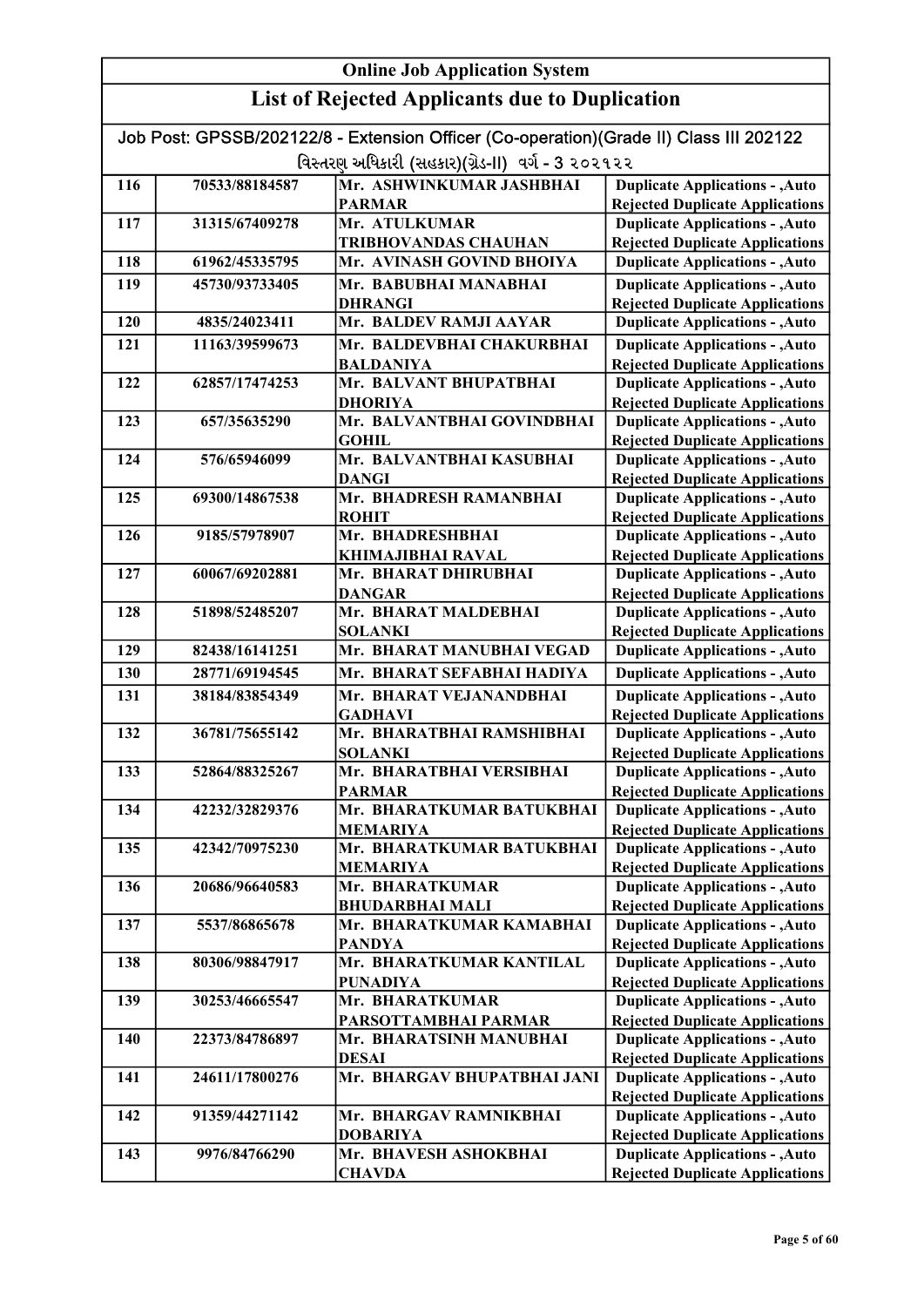| <b>Online Job Application System</b>                  |                |                                                                                                                                             |                                                                                  |
|-------------------------------------------------------|----------------|---------------------------------------------------------------------------------------------------------------------------------------------|----------------------------------------------------------------------------------|
| <b>List of Rejected Applicants due to Duplication</b> |                |                                                                                                                                             |                                                                                  |
|                                                       |                | Job Post: GPSSB/202122/8 - Extension Officer (Co-operation)(Grade II) Class III 202122<br>વિસ્તરણ અધિકારી (સહકાર)(ગ્રેડ-II) વર્ગ - 3 ૨૦૨૧૨૨ |                                                                                  |
| 144                                                   | 33433/69579556 | Mr. BHAVESH PARSOTAMBHAI                                                                                                                    | <b>Duplicate Applications - , Auto</b>                                           |
|                                                       |                | <b>VASVELIYA</b>                                                                                                                            | <b>Rejected Duplicate Applications</b>                                           |
| 145                                                   | 25492/19570448 | Mr. BHAVESHKUMAR BABULAL                                                                                                                    | <b>Duplicate Applications - , Auto</b>                                           |
|                                                       |                | <b>MODIYA</b>                                                                                                                               | <b>Rejected Duplicate Applications</b>                                           |
| 146                                                   | 40497/12719676 | Mr. BHAVESHKUMAR                                                                                                                            | <b>Duplicate Applications - , Auto</b>                                           |
|                                                       |                | <b>DHIRAJLAL PARMAR</b>                                                                                                                     | <b>Rejected Duplicate Applications</b>                                           |
| 147                                                   | 9972/48278123  | Mr. BHAVESHKUMAR                                                                                                                            | <b>Duplicate Applications - , Auto</b>                                           |
|                                                       |                | <b>DWARKABHAI PATEL</b>                                                                                                                     | <b>Rejected Duplicate Applications</b>                                           |
| 148                                                   | 40431/78513745 | Mr. BHAVESHKUMAR                                                                                                                            | <b>Duplicate Applications - , Auto</b>                                           |
|                                                       |                | <b>GHANSHYAMBHAI RATHOD</b>                                                                                                                 | <b>Rejected Duplicate Applications</b>                                           |
| 149                                                   | 17817/62245621 | Mr. BHAVESHKUMAR JAGABHAI                                                                                                                   | <b>Duplicate Applications - , Auto</b>                                           |
|                                                       |                | <b>GOHIL</b>                                                                                                                                | <b>Rejected Duplicate Applications</b>                                           |
| 150                                                   | 40403/22048894 | Mr. BHAVESHKUMAR JAGABHAI                                                                                                                   | <b>Duplicate Applications - , Auto</b>                                           |
|                                                       |                | <b>NADODA</b>                                                                                                                               | <b>Rejected Duplicate Applications</b>                                           |
| 151                                                   | 51242/56799273 | Mr. BHAVESHKUMAR                                                                                                                            | <b>Duplicate Applications - , Auto</b>                                           |
|                                                       |                | <b>MUKESHBHAI PARMAR</b>                                                                                                                    | <b>Rejected Duplicate Applications</b>                                           |
| 152                                                   | 68934/74564285 | Mr. BHAVESHKUMAR                                                                                                                            | <b>Duplicate Applications - , Auto</b>                                           |
| 153                                                   | 42785/36281409 | NARANBHAI KARANGIA<br>Mr. BHAVESHKUMAR                                                                                                      | <b>Rejected Duplicate Applications</b>                                           |
|                                                       |                | PARTHIBHAI MULI                                                                                                                             | <b>Duplicate Applications - , Auto</b>                                           |
| 154                                                   | 69570/11088873 | Mr. BHAVIN NAVNITBHAI                                                                                                                       | <b>Rejected Duplicate Applications</b><br><b>Duplicate Applications - , Auto</b> |
|                                                       |                | <b>VADERA</b>                                                                                                                               | <b>Rejected Duplicate Applications</b>                                           |
| 155                                                   | 49553/45284117 | Mr. BHAVYESH HARSUKHBHAI                                                                                                                    | <b>Duplicate Applications - , Auto</b>                                           |
|                                                       |                | <b>HIRANI</b>                                                                                                                               | <b>Rejected Duplicate Applications</b>                                           |
| 156                                                   | 60706/20114804 | Mr. BHAVYESH HARSUKHBHAI                                                                                                                    | <b>Duplicate Applications - , Auto</b>                                           |
|                                                       |                | <b>HIRANI</b>                                                                                                                               | <b>Rejected Duplicate Applications</b>                                           |
| 157                                                   | 82735/85264632 | Mr. BHOJABHAI BOGHABHAI                                                                                                                     | <b>Duplicate Applications - , Auto</b>                                           |
|                                                       |                | <b>BHAMMAR</b>                                                                                                                              | <b>Rejected Duplicate Applications</b>                                           |
| 158                                                   | 45482/49228001 | Mr. BHUPATBHAI CHANDUBHAI                                                                                                                   | <b>Duplicate Applications - , Auto</b>                                           |
|                                                       |                | <b>GOHEL</b>                                                                                                                                | <b>Rejected Duplicate Applications</b>                                           |
| 159                                                   | 79353/92215708 | Mr. BHUPATJI KHODAJI THAKOR                                                                                                                 | <b>Duplicate Applications - , Auto</b><br><b>Rejected Duplicate Applications</b> |
| 160                                                   | 74763/19932591 | Mr. BIJALBHAI BHIKHABHAI                                                                                                                    | <b>Duplicate Applications - , Auto</b>                                           |
|                                                       |                | <b>SANGADIYA</b>                                                                                                                            | <b>Rejected Duplicate Applications</b>                                           |
| 161                                                   | 5603/30868569  | Mr. BIPINBHAI MAHESHBHAI                                                                                                                    | <b>Duplicate Applications - , Auto</b>                                           |
|                                                       |                | <b>PATEL</b>                                                                                                                                | <b>Rejected Duplicate Applications</b>                                           |
| 162                                                   | 22448/39409182 | Mr. BIPINKUMAR KARABHAI                                                                                                                     | <b>Duplicate Applications - , Auto</b>                                           |
|                                                       |                | <b>JADAV</b>                                                                                                                                | <b>Rejected Duplicate Applications</b>                                           |
| 163                                                   | 33789/36213221 | Mr. BIPINKUMAR KISHORBHAI                                                                                                                   | <b>Duplicate Applications - , Auto</b>                                           |
|                                                       |                | <b>AHIR</b>                                                                                                                                 | <b>Rejected Duplicate Applications</b>                                           |
| 164                                                   | 5205/64830469  | Mr. BIPINKUMAR VALLAVBHAI                                                                                                                   | <b>Duplicate Applications - , Auto</b>                                           |
|                                                       |                | <b>NINAMA</b>                                                                                                                               | <b>Rejected Duplicate Applications</b>                                           |
| 165                                                   | 85511/96594581 | Mr. BRIJALBHAI GIRISHBHAI                                                                                                                   | <b>Duplicate Applications - , Auto</b>                                           |
|                                                       |                | <b>CHAUDHARI</b>                                                                                                                            | <b>Rejected Duplicate Applications</b>                                           |
| 166                                                   | 2277/81297172  | Mr. BRIJESHBHAI SHANTILAL                                                                                                                   | <b>Duplicate Applications - , Auto</b>                                           |
| 167                                                   | 78323/58292082 | <b>GAMIT</b><br>Mr. CHANDANKUMAR AMBALAL                                                                                                    | <b>Rejected Duplicate Applications</b><br><b>Duplicate Applications - , Auto</b> |
|                                                       |                | <b>BAROT</b>                                                                                                                                | <b>Rejected Duplicate Applications</b>                                           |
| 168                                                   | 77614/72755063 | Mr. CHATURBHAI RAVABHAI                                                                                                                     | <b>Duplicate Applications - , Auto</b>                                           |
|                                                       |                | <b>LANGOTI</b>                                                                                                                              | <b>Rejected Duplicate Applications</b>                                           |
| 169                                                   | 88809/18458493 | Mr. CHETAN POPATBHAI                                                                                                                        | <b>Duplicate Applications - , Auto</b>                                           |
|                                                       |                | <b>CHAUDHARY</b>                                                                                                                            | <b>Rejected Duplicate Applications</b>                                           |
| 170                                                   | 79970/59893073 | Mr. CHETANKUMAR                                                                                                                             | <b>Duplicate Applications - , Auto</b>                                           |
|                                                       |                | JESHANKARBHAI JANI                                                                                                                          | <b>Rejected Duplicate Applications</b>                                           |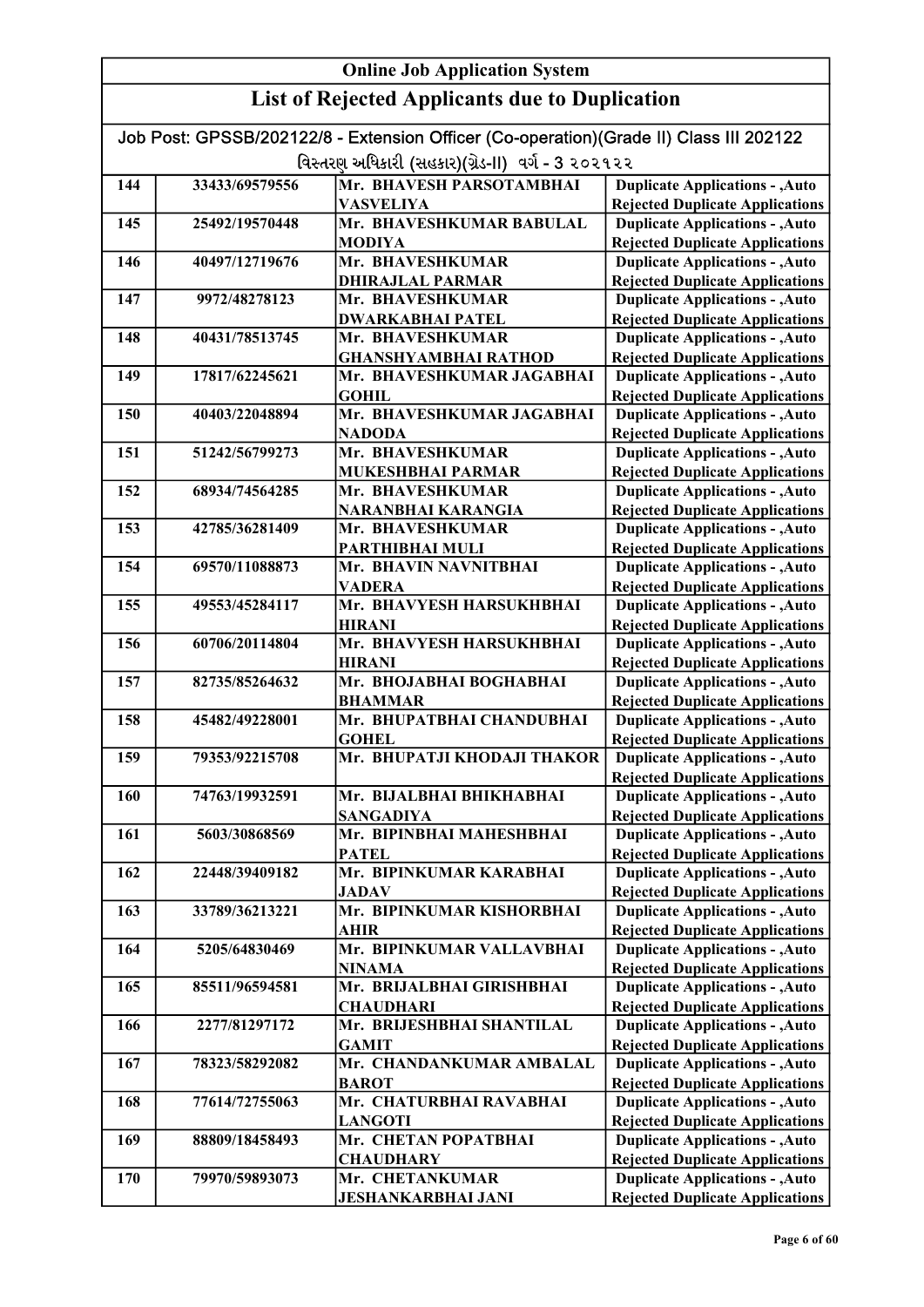| Job Post: GPSSB/202122/8 - Extension Officer (Co-operation)(Grade II) Class III 202122 |                                                   |                                           |                                                                                  |  |
|----------------------------------------------------------------------------------------|---------------------------------------------------|-------------------------------------------|----------------------------------------------------------------------------------|--|
|                                                                                        | વિસ્તરણ અધિકારી (સહકાર)(ગ્રેડ-II) વર્ગ - 3 ૨૦૨૧૨૨ |                                           |                                                                                  |  |
| 171                                                                                    | 80013/91760160                                    | Mr. CHINTAL PRAKASH BHARATI               | <b>Duplicate Applications - , Auto</b>                                           |  |
|                                                                                        |                                                   |                                           | <b>Rejected Duplicate Applications</b>                                           |  |
| 172                                                                                    | 82875/61844227                                    | Mr. CHINTAL PRAKASH BHARATI               | <b>Duplicate Applications - , Auto</b>                                           |  |
|                                                                                        |                                                   |                                           | <b>Rejected Duplicate Applications</b>                                           |  |
| 173                                                                                    | 55487/95415549                                    | Mr. CHINTAN KAMALESHBHAI                  | <b>Duplicate Applications - , Auto</b>                                           |  |
|                                                                                        |                                                   | <b>PATEL</b>                              | <b>Rejected Duplicate Applications</b>                                           |  |
| 174                                                                                    | 26513/69211603                                    | Mr. CHIRAG BABUBHAI DABHI                 | <b>Duplicate Applications - , Auto</b>                                           |  |
| 175                                                                                    | 91550/90000162                                    | Mr. CHIRAG BACHUBHAI DAMOR                | <b>Duplicate Applications - , Auto</b>                                           |  |
| 176                                                                                    | 6131/99825325                                     | Mr. CHIRAG BHIKHABHAI                     | <b>Duplicate Applications - , Auto</b>                                           |  |
|                                                                                        |                                                   | <b>CHAUDHARI</b><br>Mr. CHIRAG RAMESHBHAI | <b>Rejected Duplicate Applications</b>                                           |  |
| 177                                                                                    | 13299/98228719                                    | <b>PRAJAPATI</b>                          | <b>Duplicate Applications - , Auto</b>                                           |  |
| 178                                                                                    | 3289/20169841                                     | Mr. CHIRAG SHAILESHKUMAR                  | <b>Rejected Duplicate Applications</b><br><b>Duplicate Applications - , Auto</b> |  |
|                                                                                        |                                                   | <b>DHAMECHA</b>                           | <b>Rejected Duplicate Applications</b>                                           |  |
| 179                                                                                    | 83200/52551083                                    | Mr. CHIRAG VINODBHAI                      | <b>Duplicate Applications - , Auto</b>                                           |  |
|                                                                                        |                                                   | <b>PANSHERIYA</b>                         | <b>Rejected Duplicate Applications</b>                                           |  |
| <b>180</b>                                                                             | 33579/53436294                                    | Mr. CHIRAGKUMAR LAKHABHAI                 | <b>Duplicate Applications - , Auto</b>                                           |  |
|                                                                                        |                                                   | <b>ZALA</b>                               | <b>Rejected Duplicate Applications</b>                                           |  |
| 181                                                                                    | 53087/39036384                                    | Mr. CHIRAGKUMAR                           | <b>Duplicate Applications - , Auto</b>                                           |  |
|                                                                                        |                                                   | RAMESHBHAI PARMAR                         | <b>Rejected Duplicate Applications</b>                                           |  |
| 182                                                                                    | 11366/63992898                                    | Mr. CHIRAGKUMAR SOMABHAI                  | <b>Duplicate Applications - , Auto</b>                                           |  |
|                                                                                        |                                                   | <b>MOCHI</b>                              | <b>Rejected Duplicate Applications</b>                                           |  |
| 183                                                                                    | 52095/91274763                                    | Mr. DARSHAN DHIRAJLAL                     | <b>Duplicate Applications - , Auto</b>                                           |  |
|                                                                                        |                                                   | <b>CHAVDA</b>                             | <b>Rejected Duplicate Applications</b>                                           |  |
| 184                                                                                    | 66183/25528005                                    | Mr. DARSHAN JAGADISHBHAI                  | <b>Duplicate Applications - , Auto</b>                                           |  |
|                                                                                        |                                                   | <b>RATHOD</b>                             | <b>Rejected Duplicate Applications</b>                                           |  |
| 185                                                                                    | 22/34961921                                       | Mr. DARSHAN PRAVINBHAI                    | <b>Duplicate Applications - , Auto</b>                                           |  |
| 186                                                                                    | 848/14039318                                      | <b>SASPARA</b><br>Mr. DARSHANKUMAR        | <b>Rejected Duplicate Applications</b><br><b>Duplicate Applications - , Auto</b> |  |
|                                                                                        |                                                   | <b>VIKRAMBHAI PARMAR</b>                  | <b>Rejected Duplicate Applications</b>                                           |  |
| 187                                                                                    | 31096/16716880                                    | Mr. DASHARATH RAMABHAI                    | <b>Duplicate Applications - , Auto</b>                                           |  |
|                                                                                        |                                                   | <b>THAKOR</b>                             | <b>Rejected Duplicate Applications</b>                                           |  |
| 188                                                                                    | 6065/32707656                                     | Mr. DASHARATHBHAI BHAVAJI                 | <b>Duplicate Applications - , Auto</b>                                           |  |
|                                                                                        |                                                   | SUNDESHA                                  | <b>Rejected Duplicate Applications</b>                                           |  |
| 189                                                                                    | 50921/33044036                                    | Mr. DAX RAJNIKANT JOSHI                   | <b>Duplicate Applications - , Auto</b>                                           |  |
| 190                                                                                    | 58751/48924780                                    | Mr. DAXESHKUMAR NAGINLAL                  | <b>Duplicate Applications - , Auto</b>                                           |  |
|                                                                                        |                                                   | <b>VASAVA</b>                             | <b>Rejected Duplicate Applications</b>                                           |  |
| 191                                                                                    | 4027/81952781                                     | Mr. DEVABHAI JIVABHAI AAYAR               | <b>Duplicate Applications - , Auto</b>                                           |  |
| 192                                                                                    | 9210/52944235                                     | Mr. DEVABHAI MACHHABHA                    | <b>Duplicate Applications - , Auto</b>                                           |  |
|                                                                                        |                                                   | <b>KATODIYA</b>                           | <b>Rejected Duplicate Applications</b>                                           |  |
| 193                                                                                    | 68580/57431428                                    | Mr. DEVARSHIKUMAR                         | <b>Duplicate Applications - , Auto</b>                                           |  |
|                                                                                        |                                                   | <b>JASHUBHAI JADAV</b>                    | <b>Rejected Duplicate Applications</b>                                           |  |
| 194                                                                                    | 74301/31061334                                    | Mr. DEVARSHIKUMAR                         | <b>Duplicate Applications - , Auto</b>                                           |  |
|                                                                                        |                                                   | <b>JASHUBHAI JADAV</b>                    | <b>Rejected Duplicate Applications</b>                                           |  |
| 195                                                                                    | 46548/76123187                                    | Mr. DEVASHI PARBAT<br><b>NANDANIYA</b>    | <b>Duplicate Applications - , Auto</b><br><b>Rejected Duplicate Applications</b> |  |
| 196                                                                                    | 76452/26117890                                    | Mr. DEVENDRAKUMAR                         | <b>Duplicate Applications - , Auto</b>                                           |  |
|                                                                                        |                                                   | <b>DAHYABHAI VASAVA</b>                   | <b>Rejected Duplicate Applications</b>                                           |  |
| 197                                                                                    | 46043/37415090                                    | Mr. DEVENDRAKUMAR                         | <b>Duplicate Applications - , Auto</b>                                           |  |
|                                                                                        |                                                   | <b>DILIPBHAI CHAUHAN</b>                  | <b>Rejected Duplicate Applications</b>                                           |  |
| 198                                                                                    | 11991/62895377                                    | Mr. DEVENDRAKUMAR                         | <b>Duplicate Applications - , Auto</b>                                           |  |
|                                                                                        |                                                   | <b>KANTIBHAI TADVI</b>                    | <b>Rejected Duplicate Applications</b>                                           |  |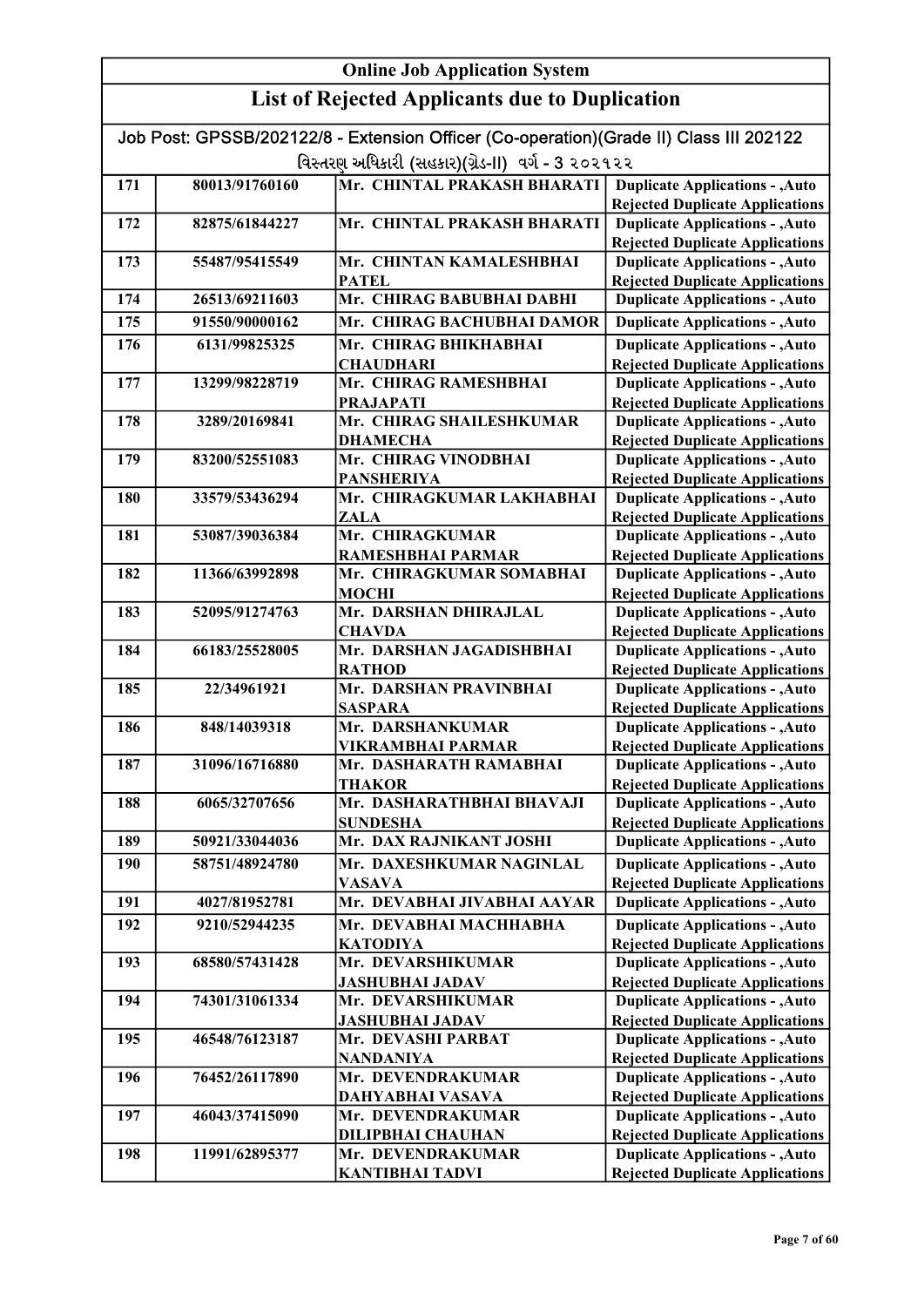|     | <b>Online Job Application System</b> |                                                                                        |                                                                                  |  |
|-----|--------------------------------------|----------------------------------------------------------------------------------------|----------------------------------------------------------------------------------|--|
|     |                                      | <b>List of Rejected Applicants due to Duplication</b>                                  |                                                                                  |  |
|     |                                      | Job Post: GPSSB/202122/8 - Extension Officer (Co-operation)(Grade II) Class III 202122 |                                                                                  |  |
|     |                                      | વિસ્તરણ અધિકારી (સહકાર)(ગ્રેડ-II) વર્ગ - 3 ૨૦૨૧૨૨                                      |                                                                                  |  |
| 199 | 37842/94594458                       | Mr. DEVJIBHAI                                                                          | <b>Duplicate Applications - , Auto</b>                                           |  |
|     |                                      | RUGHANATHBHAI CHAUDHARI                                                                | <b>Rejected Duplicate Applications</b>                                           |  |
| 200 | 43653/56476718                       | Mr. DHANA VEJANAND DHAMA                                                               | <b>Duplicate Applications - , Auto</b>                                           |  |
| 201 | 54661/78858020                       | Mr. DHARESHKUMAR                                                                       | <b>Duplicate Applications - , Auto</b>                                           |  |
|     |                                      | <b>AMRUTBHAI PATEL</b>                                                                 | <b>Rejected Duplicate Applications</b>                                           |  |
| 202 | 79242/95027326                       | Mr. DHARMENDRAKUMAR                                                                    | <b>Duplicate Applications - , Auto</b>                                           |  |
|     |                                      | <b>BABULAL PANCHAL</b>                                                                 | <b>Rejected Duplicate Applications</b>                                           |  |
| 203 | 51731/84171706                       | Mr. DHARMENDRAKUMAR                                                                    | <b>Duplicate Applications - , Auto</b>                                           |  |
|     |                                      | <b>BABULAL SATHVARA</b>                                                                | <b>Rejected Duplicate Applications</b>                                           |  |
| 204 | 65737/59915767                       | Mr. DHARMESH BHAI NARAN                                                                | <b>Duplicate Applications - , Auto</b>                                           |  |
|     |                                      | <b>BHAI AMBALIYA</b>                                                                   | <b>Rejected Duplicate Applications</b>                                           |  |
| 205 | 79103/21548554                       | Mr. DHARMESH BHOGILAL                                                                  | <b>Duplicate Applications - , Auto</b>                                           |  |
|     |                                      | <b>PARIKH</b>                                                                          | <b>Rejected Duplicate Applications</b>                                           |  |
| 206 | 57873/99179117                       | Mr. DHARMESH NARANBHAI                                                                 | <b>Duplicate Applications - , Auto</b>                                           |  |
|     |                                      | <b>PANOT</b>                                                                           | <b>Rejected Duplicate Applications</b>                                           |  |
| 207 | 4955/23199032                        | Mr. DHARMESH RAMESHBHAI                                                                | <b>Duplicate Applications - , Auto</b>                                           |  |
|     |                                      | <b>MAKWANA</b>                                                                         | <b>Rejected Duplicate Applications</b>                                           |  |
| 208 | 66484/19282527                       | Mr. DHARMESH RAMESHBHAI                                                                | <b>Duplicate Applications - , Auto</b>                                           |  |
| 209 | 48705/14667363                       | <b>MAKWANA</b><br>Mr. DHARMESHBHAI KANUBHAI                                            | <b>Rejected Duplicate Applications</b><br><b>Duplicate Applications - , Auto</b> |  |
|     |                                      | <b>RATHVA</b>                                                                          | <b>Rejected Duplicate Applications</b>                                           |  |
| 210 | 75063/49389782                       | Mr. DHARMESHKUMAR                                                                      | <b>Duplicate Applications - , Auto</b>                                           |  |
|     |                                      | <b>MAFATLAL PRAJAPATI</b>                                                              | <b>Rejected Duplicate Applications</b>                                           |  |
| 211 | 32541/90393013                       | Mr. DHARMIK PRAVINBHAI                                                                 | <b>Duplicate Applications - , Auto</b>                                           |  |
|     |                                      | <b>DAMOR</b>                                                                           | <b>Rejected Duplicate Applications</b>                                           |  |
| 212 | 38210/95191160                       | Mr. DHARMIKKUMAR                                                                       | <b>Duplicate Applications - , Auto</b>                                           |  |
|     |                                      | <b>ISHVARBHAI SAGAR</b>                                                                | <b>Rejected Duplicate Applications</b>                                           |  |
| 213 | 72632/40435147                       | Mr. DHAVAL ARVINDBHAI                                                                  | <b>Duplicate Applications - , Auto</b>                                           |  |
|     |                                      | <b>JASANI</b>                                                                          | <b>Rejected Duplicate Applications</b>                                           |  |
| 214 | 6962/28785454                        | Mr. DHAVAL GOVINDBHAI                                                                  | <b>Duplicate Applications - , Auto</b>                                           |  |
| 215 | 39031/95254621                       | <b>DANGAR</b><br>Mr. DHAVAL HARSUKHBHAI                                                | <b>Rejected Duplicate Applications</b>                                           |  |
|     |                                      | <b>DHRANGAD</b>                                                                        | <b>Duplicate Applications - , Auto</b><br><b>Rejected Duplicate Applications</b> |  |
| 216 | 41008/16178284                       | Mr. DHAVAL NARESHBHAI                                                                  | <b>Duplicate Applications - , Auto</b>                                           |  |
|     |                                      | <b>PADALIYA</b>                                                                        | <b>Rejected Duplicate Applications</b>                                           |  |
| 217 | 38157/65139081                       | Mr. DHAVALKUMAR                                                                        | <b>Duplicate Applications - , Auto</b>                                           |  |
|     |                                      | <b>ISHVARBHAI SAGAR</b>                                                                | <b>Rejected Duplicate Applications</b>                                           |  |
| 218 | 14480/96754379                       | Mr. DHAVALKUMAR                                                                        | <b>Duplicate Applications - , Auto</b>                                           |  |
|     |                                      | <b>MADHABHAI CHORVADA</b>                                                              | <b>Rejected Duplicate Applications</b>                                           |  |
| 219 | 68189/13628703                       | Mr. DHAVALKUMAR                                                                        | <b>Duplicate Applications - , Auto</b>                                           |  |
|     |                                      | RAJENDRABHAI PARMAR                                                                    | <b>Rejected Duplicate Applications</b>                                           |  |
| 220 | 80416/81441219                       | Mr. DHAVALKUMAR                                                                        | <b>Duplicate Applications - , Auto</b>                                           |  |
|     |                                      | <b>SURESHBHAI SOLANKI</b>                                                              | <b>Rejected Duplicate Applications</b>                                           |  |
| 221 | 45429/12850756                       | Mr. DHAVALSINH                                                                         | <b>Duplicate Applications - , Auto</b>                                           |  |
| 222 | 69686/16090415                       | <b>MAHENDRASINH VAGHELA</b><br>Mr. DHRUVITKUMAR                                        | <b>Rejected Duplicate Applications</b><br><b>Duplicate Applications - , Auto</b> |  |
|     |                                      | <b>ANILKUMAR UPADHYAY</b>                                                              | <b>Rejected Duplicate Applications</b>                                           |  |
| 223 | 46654/18618088                       | Mr. DHRUVKUMAR KARANBHAI                                                               | <b>Duplicate Applications - , Auto</b>                                           |  |
|     |                                      | <b>RABARI</b>                                                                          | <b>Rejected Duplicate Applications</b>                                           |  |
| 224 | 68490/99356349                       | Mr. DHRUVKUMAR RANJITBHAI                                                              | <b>Duplicate Applications - , Auto</b>                                           |  |
|     |                                      | <b>CHAUDHARY</b>                                                                       | <b>Rejected Duplicate Applications</b>                                           |  |
| 225 | 70590/39807570                       | Mr. DHRUVRAJ MAGANBHAI                                                                 | <b>Duplicate Applications - , Auto</b>                                           |  |
|     |                                      | <b>ASARI</b>                                                                           | <b>Rejected Duplicate Applications</b>                                           |  |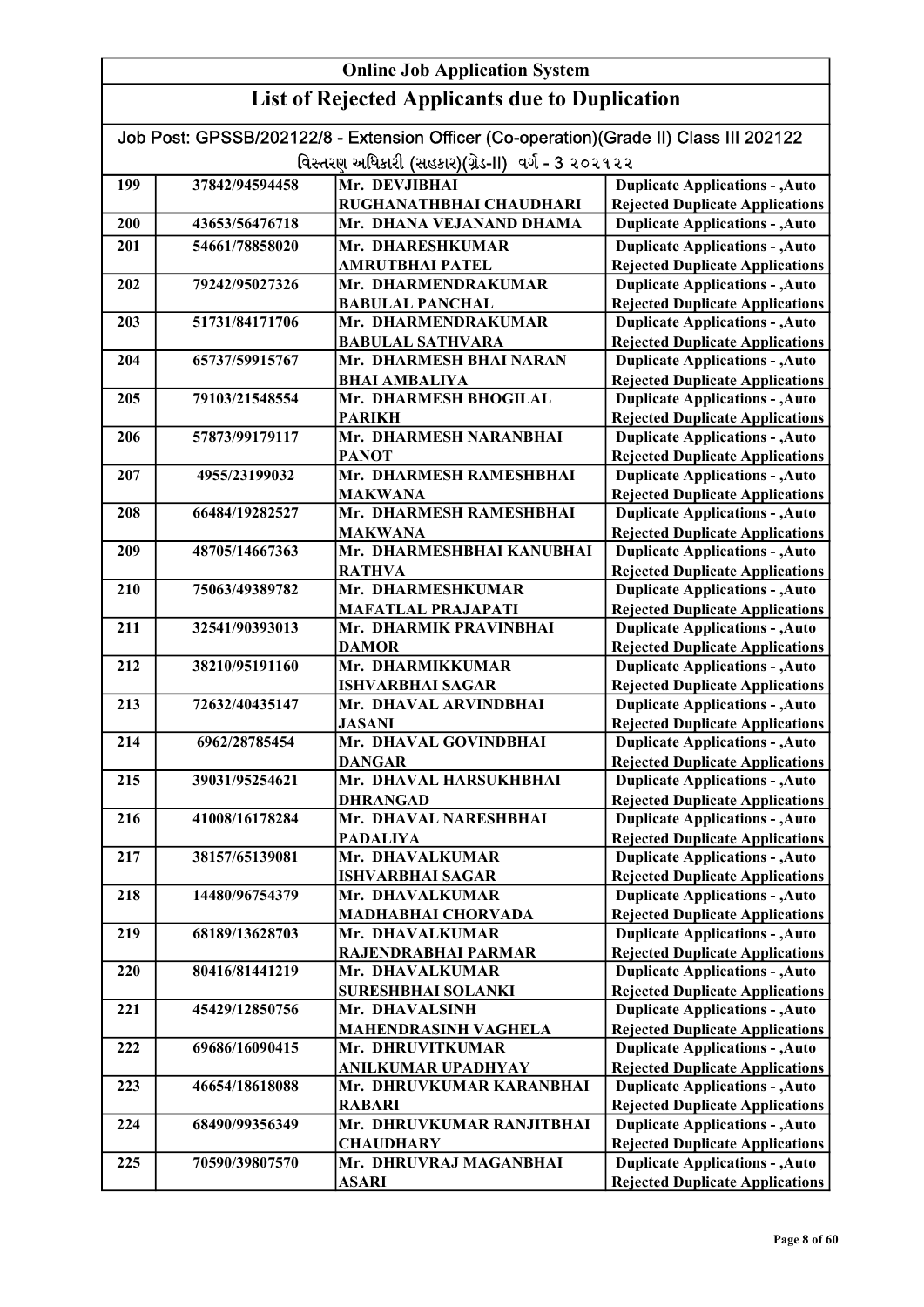| Job Post: GPSSB/202122/8 - Extension Officer (Co-operation)(Grade II) Class III 202122 |                                                    |                                              |                                                                                  |  |
|----------------------------------------------------------------------------------------|----------------------------------------------------|----------------------------------------------|----------------------------------------------------------------------------------|--|
|                                                                                        | વિસ્તરણ અધિકારી (સહકાર)(ગ્રેડ-II)  વર્ગ - 3 ૨૦૨૧૨૨ |                                              |                                                                                  |  |
| 226                                                                                    | 21874/70655232                                     | Mr. DHUDABHAI MANSANGBHAI                    | <b>Duplicate Applications - , Auto</b>                                           |  |
|                                                                                        |                                                    | <b>GOYAL</b>                                 | <b>Rejected Duplicate Applications</b>                                           |  |
| 227                                                                                    | 59870/41295318                                     | Mr. DHUDABHAI MANSANGBHAI                    | <b>Duplicate Applications - , Auto</b>                                           |  |
|                                                                                        |                                                    | <b>GOYAL</b>                                 | <b>Rejected Duplicate Applications</b>                                           |  |
| 228                                                                                    | 26127/22596731                                     | Mr. DHWANIK MUKESHBHAI                       | <b>Duplicate Applications - , Auto</b>                                           |  |
| 229                                                                                    | 73447/94579942                                     | <b>PATEL</b><br>Mr. DHYAN ARVINDBHAI PATEL   | <b>Rejected Duplicate Applications</b><br><b>Duplicate Applications - , Auto</b> |  |
| 230                                                                                    | 77085/10140882                                     | Mr. DIGJAY VIJAYBHAI                         | <b>Duplicate Applications - , Auto</b>                                           |  |
|                                                                                        |                                                    | <b>CHITRODA</b>                              | <b>Rejected Duplicate Applications</b>                                           |  |
| 231                                                                                    | 80139/22765550                                     | Mr. DIGVIJAYSINH                             | <b>Duplicate Applications - , Auto</b>                                           |  |
|                                                                                        |                                                    | <b>MANSANGBHAI CHAVDA</b>                    | <b>Rejected Duplicate Applications</b>                                           |  |
| 232                                                                                    | 81131/71463460                                     | Mr. DIGVIJAYSINH NARVATSINH                  | <b>Duplicate Applications - , Auto</b>                                           |  |
|                                                                                        |                                                    | <b>BARIA</b>                                 | <b>Rejected Duplicate Applications</b>                                           |  |
| 233                                                                                    | 33102/30848448                                     | Mr. DILIPBHAI CHETANJI BAROT                 | <b>Duplicate Applications - , Auto</b>                                           |  |
| 234                                                                                    | 72221/90397707                                     | Mr. DILIPKUMAR ALABHAI<br><b>CHAVDA</b>      | <b>Duplicate Applications - , Auto</b><br><b>Rejected Duplicate Applications</b> |  |
| 235                                                                                    | 38531/84707831                                     | Mr. DILIPKUMAR AMARAJI                       | <b>Duplicate Applications - , Auto</b>                                           |  |
|                                                                                        |                                                    | КАСНСННАУА                                   | <b>Rejected Duplicate Applications</b>                                           |  |
| 236                                                                                    | 69666/59196112                                     | Mr. DILIPKUMAR DANABHAI                      | <b>Duplicate Applications - , Auto</b>                                           |  |
|                                                                                        |                                                    | <b>GOHEL</b>                                 | <b>Rejected Duplicate Applications</b>                                           |  |
| 237                                                                                    | 69678/36899672                                     | Mr. DILIPKUMAR DANABHAI                      | <b>Duplicate Applications - , Auto</b>                                           |  |
|                                                                                        |                                                    | <b>GOHEL</b>                                 | <b>Rejected Duplicate Applications</b>                                           |  |
| 238                                                                                    | 63290/68921124                                     | Mr. DILIPKUMAR UBDIYABHAI                    | <b>Duplicate Applications - , Auto</b>                                           |  |
|                                                                                        |                                                    | <b>VASAVA</b><br>Mr. DINESHBHAI              | <b>Rejected Duplicate Applications</b>                                           |  |
| 239                                                                                    | 53730/78987056                                     | <b>GANGARAMBHAI CHAUDHARY</b>                | <b>Duplicate Applications - , Auto</b><br><b>Rejected Duplicate Applications</b> |  |
| 240                                                                                    | 6978/76289302                                      | Mr. DINESHBHAI HIRABHAI                      | <b>Duplicate Applications - , Auto</b>                                           |  |
|                                                                                        |                                                    | <b>PARMAR</b>                                | <b>Rejected Duplicate Applications</b>                                           |  |
| 241                                                                                    | 56050/51070612                                     | Mr. DINESHBHAI KALABHAI                      | <b>Duplicate Applications - , Auto</b>                                           |  |
|                                                                                        |                                                    | ATYA                                         | <b>Rejected Duplicate Applications</b>                                           |  |
| 242                                                                                    | 56330/67081609                                     | Mr. DINESHKUMAR                              | <b>Duplicate Applications - , Auto</b>                                           |  |
|                                                                                        |                                                    | <b>BHAGVANJIBHAI RATHOD</b>                  | <b>Rejected Duplicate Applications</b>                                           |  |
| 243                                                                                    | 87683/37091015                                     | Mr. DINESHKUMAR TEJABHAI<br><b>CHAUDHARI</b> | <b>Duplicate Applications - , Auto</b><br><b>Rejected Duplicate Applications</b> |  |
| 244                                                                                    | 35150/31935101                                     | Mr. DINKARRAY SHAMJIBHAI                     | <b>Duplicate Applications - , Auto</b>                                           |  |
|                                                                                        |                                                    | <b>MAHETA</b>                                | <b>Rejected Duplicate Applications</b>                                           |  |
| 245                                                                                    | 73863/21322873                                     | Mr. DIPAK JASHAVANTBHAI                      | <b>Duplicate Applications - , Auto</b>                                           |  |
|                                                                                        |                                                    | <b>RATHOD</b>                                | <b>Rejected Duplicate Applications</b>                                           |  |
| 246                                                                                    | 79538/50358340                                     | Mr. DIPAK JILUBHAI BHUTAIYA                  | <b>Duplicate Applications - , Auto</b>                                           |  |
| 247                                                                                    | 2170/55522083                                      | Mr. DIPAK KARAMSHI HADIYAL                   | <b>Duplicate Applications - , Auto</b>                                           |  |
| 248                                                                                    | 35950/31587135                                     | Mr. DIPAK KUMAR RAJABHAI                     | <b>Duplicate Applications - , Auto</b>                                           |  |
|                                                                                        |                                                    | ZALA                                         | <b>Rejected Duplicate Applications</b>                                           |  |
| 249                                                                                    | 58760/14782370                                     | Mr. DIPAK KUMAR RAJABHAI                     | <b>Duplicate Applications - , Auto</b>                                           |  |
| 250                                                                                    | 44591/12233938                                     | ZALA<br>Mr. DIPAK MANUBHAI JAKSHIYA          | <b>Rejected Duplicate Applications</b><br><b>Duplicate Applications - , Auto</b> |  |
| 251                                                                                    | 88512/19804491                                     | Mr. DIPAK NAGAJANBHAI                        | <b>Duplicate Applications - , Auto</b>                                           |  |
|                                                                                        |                                                    | <b>ODEDARA</b>                               | <b>Rejected Duplicate Applications</b>                                           |  |
| 252                                                                                    | 46181/97172135                                     | Mr. DIPAK RAMESHBHAI VASOYA                  | <b>Duplicate Applications - , Auto</b>                                           |  |
|                                                                                        |                                                    |                                              | <b>Rejected Duplicate Applications</b>                                           |  |
| 253                                                                                    | 61928/52047927                                     | Mr. DIPAK VRUJLAL BARAIYA                    | <b>Duplicate Applications - , Auto</b>                                           |  |
| 254                                                                                    | 9256/62547508                                      | Mr. DIPENKUMAR JAGDISHBHAI                   | <b>Duplicate Applications - , Auto</b>                                           |  |
|                                                                                        |                                                    | <b>PARMAR</b>                                | <b>Rejected Duplicate Applications</b>                                           |  |
| 255                                                                                    | 43081/29318880                                     | Mr. DIVYAM ASHVINBHAI BHATT                  | <b>Duplicate Applications - , Auto</b>                                           |  |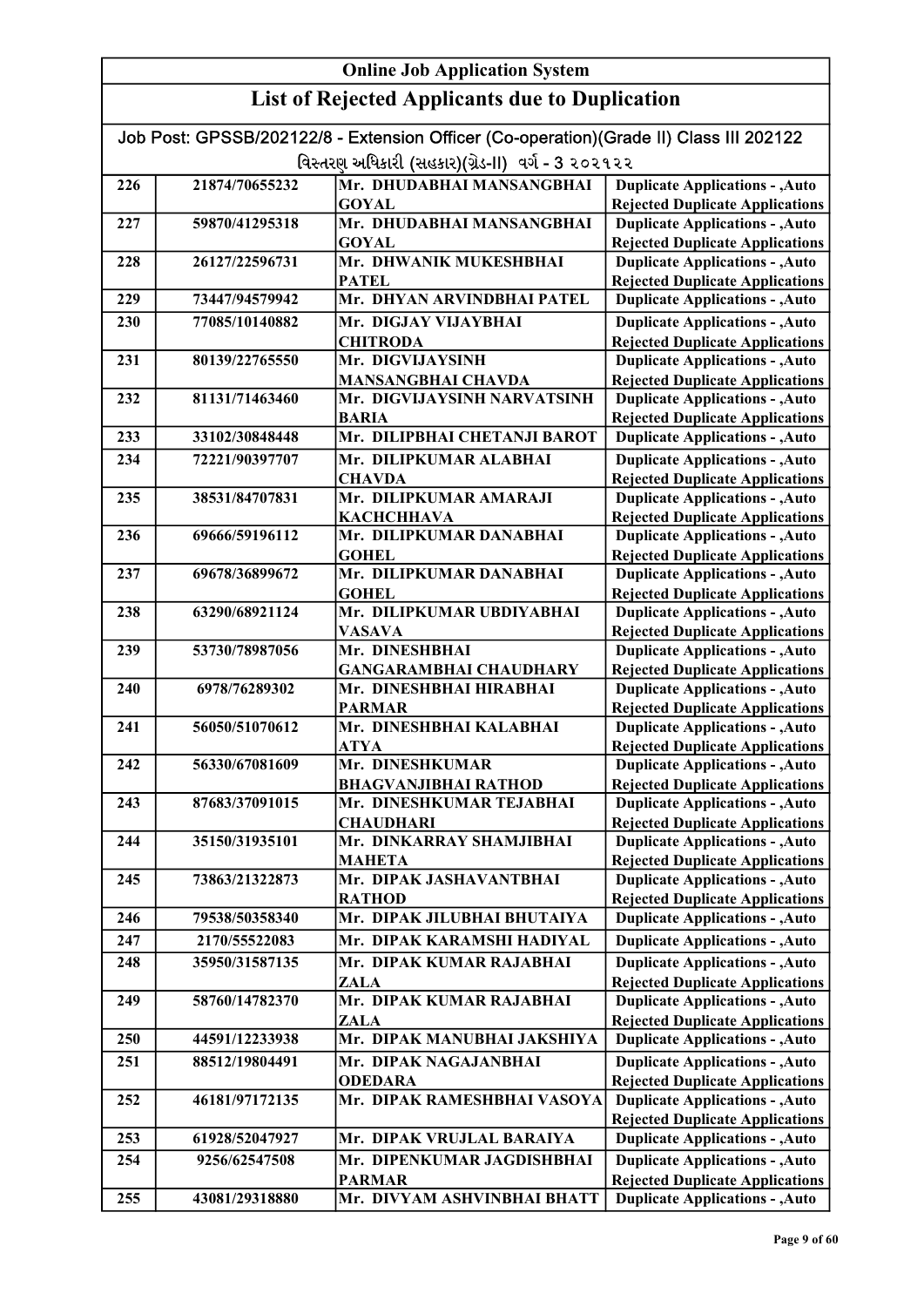| Job Post: GPSSB/202122/8 - Extension Officer (Co-operation)(Grade II) Class III 202122 |                |                                              |                                                                                  |
|----------------------------------------------------------------------------------------|----------------|----------------------------------------------|----------------------------------------------------------------------------------|
| વિસ્તરણ અધિકારી (સહકાર)(ગ્રેડ-II) વર્ગ - 3 ૨૦૨૧૨૨                                      |                |                                              |                                                                                  |
| 256                                                                                    | 12826/47842775 | Mr. DIVYANG CHANDRAKANT                      | <b>Duplicate Applications - , Auto</b>                                           |
|                                                                                        |                | <b>BAXI</b>                                  | <b>Rejected Duplicate Applications</b>                                           |
| 257                                                                                    | 198/44796672   | Mr. DIVYARAJSINH KIRITSINH                   | <b>Duplicate Applications - , Auto</b>                                           |
|                                                                                        |                | <b>RATHOD</b>                                | <b>Rejected Duplicate Applications</b>                                           |
| 258                                                                                    | 317/42069479   | Mr. DIVYARAJSINH KIRITSINH                   | <b>Duplicate Applications - , Auto</b>                                           |
|                                                                                        |                | <b>RATHOD</b>                                | <b>Rejected Duplicate Applications</b>                                           |
| 259                                                                                    | 423/74565787   | Mr. DIVYARAJSINH KIRITSINH                   | <b>Duplicate Applications - , Auto</b>                                           |
|                                                                                        |                | <b>RATHOD</b>                                | <b>Rejected Duplicate Applications</b>                                           |
| 260                                                                                    | 10460/39588690 | Mr. DIVYESHKUMAR KANUBHAI                    | <b>Duplicate Applications - , Auto</b>                                           |
|                                                                                        |                | <b>PATEL</b>                                 | <b>Rejected Duplicate Applications</b>                                           |
| 261                                                                                    | 7646/59818590  | Mr. DIVYESHKUMAR NATUBHAI                    | <b>Duplicate Applications - , Auto</b>                                           |
|                                                                                        |                | <b>PATEL</b>                                 | <b>Rejected Duplicate Applications</b>                                           |
| 262                                                                                    | 55610/45221024 | Mr. DIVYESHKUMAR                             | <b>Duplicate Applications - , Auto</b>                                           |
|                                                                                        |                | <b>NATVARBHAI PATEL</b>                      | <b>Rejected Duplicate Applications</b>                                           |
| 263                                                                                    | 27414/69657967 | Mr. DIVYESHKUMAR POPATBHAI                   | <b>Duplicate Applications - , Auto</b>                                           |
|                                                                                        |                | <b>PATEL</b>                                 | <b>Rejected Duplicate Applications</b>                                           |
| 264                                                                                    | 81688/63829645 | Mr. DIVYESHKUMAR POPATBHAI                   | <b>Duplicate Applications - , Auto</b>                                           |
|                                                                                        |                | <b>PATEL</b><br>Mr. DIWANBHAI BHIKHABHAI     | <b>Rejected Duplicate Applications</b>                                           |
| 265                                                                                    | 69292/38606640 | <b>TADVI</b>                                 | <b>Duplicate Applications - , Auto</b>                                           |
| 266                                                                                    | 45588/46485528 | Mr. DIXITKUMAR GOVINDBHAI                    | <b>Rejected Duplicate Applications</b><br><b>Duplicate Applications - , Auto</b> |
|                                                                                        |                | <b>PATEL</b>                                 | <b>Rejected Duplicate Applications</b>                                           |
| 267                                                                                    | 20769/38547085 | Mr. DUDABHAI SAVJEEBHAI                      | <b>Duplicate Applications - , Auto</b>                                           |
|                                                                                        |                | <b>AEDU</b>                                  | <b>Rejected Duplicate Applications</b>                                           |
| 268                                                                                    | 14200/68877201 | Mr. DUNGARBHAI RAMABHAI                      | <b>Duplicate Applications - , Auto</b>                                           |
|                                                                                        |                | <b>CHAUHAN</b>                               | <b>Rejected Duplicate Applications</b>                                           |
| 269                                                                                    | 71881/94710984 | Mr. FIROZ KANJIBHAI                          | <b>Duplicate Applications - , Auto</b>                                           |
|                                                                                        |                | <b>MAHESHWARI</b>                            | <b>Rejected Duplicate Applications</b>                                           |
| 270                                                                                    | 19124/76282093 | Mr. FULABHAI TEJABHAI DESAI                  | <b>Duplicate Applications - , Auto</b>                                           |
| 271                                                                                    | 31255/96695373 | Mr. GAJENDRASINH AJITSINH                    | <b>Duplicate Applications - , Auto</b>                                           |
|                                                                                        |                | <b>ZALA</b>                                  | <b>Rejected Duplicate Applications</b>                                           |
| 272                                                                                    | 79917/68636045 | Mr. GAMANBHAI LAKHMANBHAI                    | <b>Duplicate Applications - , Auto</b>                                           |
|                                                                                        |                | <b>VANKAR</b>                                | <b>Rejected Duplicate Applications</b>                                           |
| 273                                                                                    | 65377/16985821 | Mr. GAMANBHAI PURABHAI                       | <b>Duplicate Applications - , Auto</b>                                           |
|                                                                                        |                | <b>CHAUDHARY</b>                             | <b>Rejected Duplicate Applications</b>                                           |
| 274                                                                                    | 19919/52444112 | Mr. GANPATLAL LAXMANJI                       | <b>Duplicate Applications - , Auto</b>                                           |
|                                                                                        |                | <b>SUNDESHA</b>                              | <b>Rejected Duplicate Applications</b>                                           |
| 275                                                                                    | 22634/73224415 | Mr. GAURANG ATINBHAI PATEL                   | <b>Duplicate Applications - , Auto</b>                                           |
| 276                                                                                    | 78758/67931101 | Mr. GAURAV KUMAR                             | <b>Duplicate Applications - , Auto</b>                                           |
|                                                                                        |                | <b>VISHRAMBHAI BARANDA</b>                   | <b>Rejected Duplicate Applications</b>                                           |
| 277                                                                                    | 79635/32221298 | Mr. GAURAV KUMAR                             | <b>Duplicate Applications - , Auto</b>                                           |
|                                                                                        |                | VISHRAMBHAI BARANDA                          | <b>Rejected Duplicate Applications</b>                                           |
| 278                                                                                    | 16586/36628293 | Mr. GAURAVKUMAR                              | <b>Duplicate Applications - , Auto</b>                                           |
|                                                                                        |                | <b>BAKULKUMAR BHATT</b>                      | <b>Rejected Duplicate Applications</b>                                           |
| 279                                                                                    | 139/84472006   | Mr. GAURAVKUMAR                              | <b>Duplicate Applications - , Auto</b>                                           |
| 280                                                                                    | 33821/37733981 | <b>GIRDHARBHAI PARMAR</b><br>Mr. GAURAVKUMAR | <b>Rejected Duplicate Applications</b><br><b>Duplicate Applications - , Auto</b> |
|                                                                                        |                | <b>JAYANTIBHAI PATEL</b>                     | <b>Rejected Duplicate Applications</b>                                           |
| 281                                                                                    | 50443/20561838 | Mr. GAUTAM NARSHIBHAI                        | <b>Duplicate Applications - , Auto</b>                                           |
|                                                                                        |                | <b>SOLANKI</b>                               | <b>Rejected Duplicate Applications</b>                                           |
| 282                                                                                    | 91347/66548795 | Mr. GAUTAMKUMAR RATIBHAI                     | <b>Duplicate Applications - , Auto</b>                                           |
|                                                                                        |                | <b>KAVA</b>                                  | <b>Rejected Duplicate Applications</b>                                           |
| 283                                                                                    | 53763/49030740 | Mr. GAUTAMKUMAR RAVJIBHAI                    | <b>Duplicate Applications - , Auto</b>                                           |
|                                                                                        |                | <b>PARMAR</b>                                | <b>Rejected Duplicate Applications</b>                                           |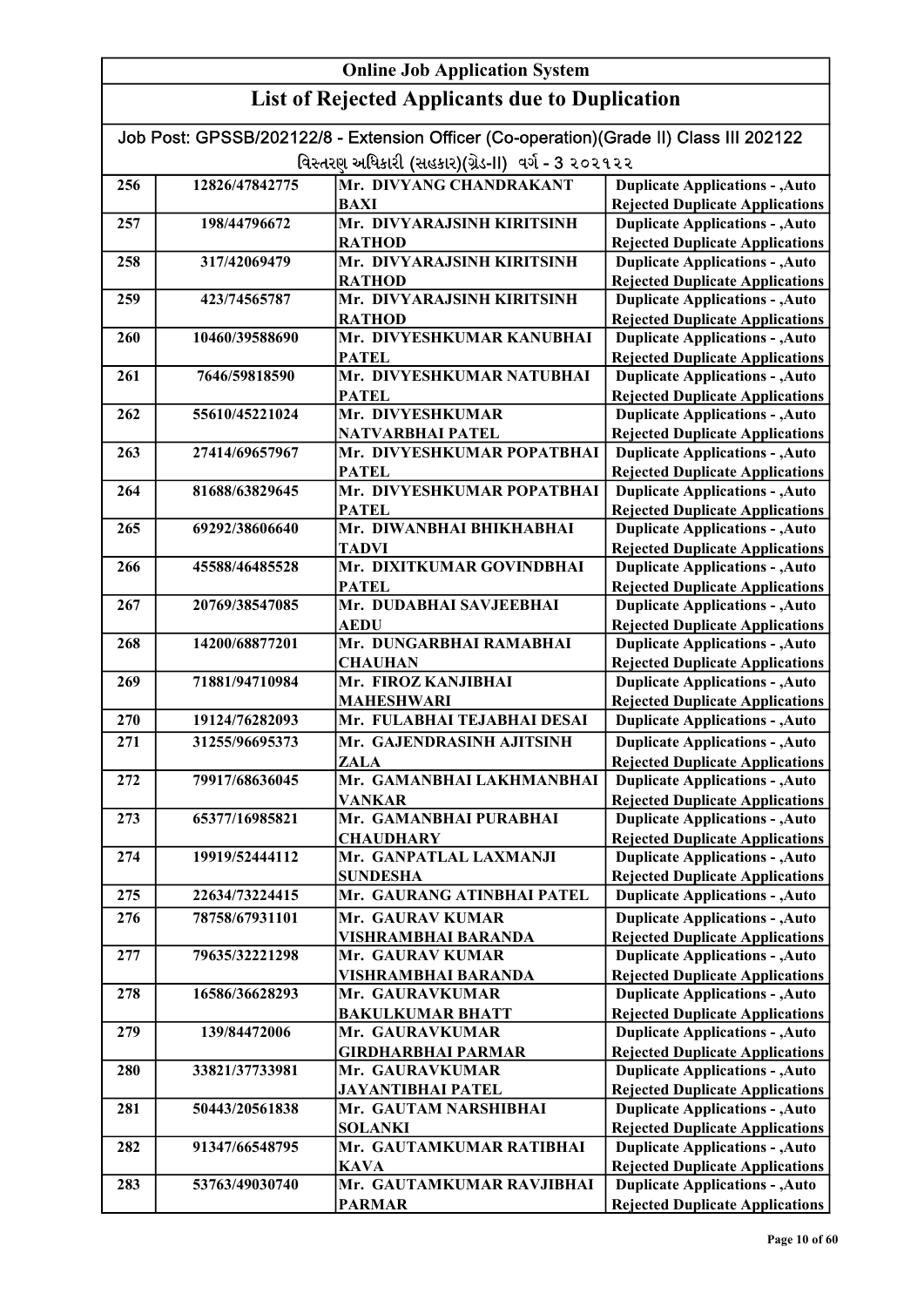| <b>Online Job Application System</b> |                |                                                                                                                                             |                                                                                  |
|--------------------------------------|----------------|---------------------------------------------------------------------------------------------------------------------------------------------|----------------------------------------------------------------------------------|
|                                      |                | <b>List of Rejected Applicants due to Duplication</b>                                                                                       |                                                                                  |
|                                      |                | Job Post: GPSSB/202122/8 - Extension Officer (Co-operation)(Grade II) Class III 202122<br>વિસ્તરણ અધિકારી (સહકાર)(ગ્રેડ-II) વર્ગ - 3 ૨૦૨૧૨૨ |                                                                                  |
| 284                                  | 1199/52567179  | Mr. GHANSHYAM JATABHAI                                                                                                                      | <b>Duplicate Applications - , Auto</b>                                           |
|                                      |                | <b>ZINZALA</b>                                                                                                                              | <b>Rejected Duplicate Applications</b>                                           |
| 285                                  | 71464/95208901 | Mr. GIRISHBHAI DALABHAI                                                                                                                     | <b>Duplicate Applications - , Auto</b>                                           |
|                                      |                | <b>DHUMDA</b>                                                                                                                               | <b>Rejected Duplicate Applications</b>                                           |
| 286                                  | 87420/47010930 | Mr. GIRISHKUMAR                                                                                                                             | <b>Duplicate Applications - , Auto</b>                                           |
|                                      |                | DALPATABHAI PRAJAPATI                                                                                                                       | <b>Rejected Duplicate Applications</b>                                           |
| 287                                  | 47259/95613183 | Mr. GIRISHKUMAR MOHANBHAI                                                                                                                   | <b>Duplicate Applications - , Auto</b>                                           |
|                                      |                | <b>PRAJAPATI</b>                                                                                                                            | <b>Rejected Duplicate Applications</b>                                           |
| 288                                  | 31366/66849633 | Mr. GOPALBHAI ZUNZABHAI                                                                                                                     | <b>Duplicate Applications - , Auto</b>                                           |
|                                      |                | <b>PATELIYA</b>                                                                                                                             | <b>Rejected Duplicate Applications</b>                                           |
| 289                                  | 44112/88372223 | Mr. GOVIND DALPUJI THAKOR                                                                                                                   | <b>Duplicate Applications - , Auto</b>                                           |
| 290                                  | 1428/76645934  | Mr. GOVIND NAGJIBHAI DESAI                                                                                                                  | <b>Duplicate Applications - , Auto</b>                                           |
| 291                                  | 41987/82715515 | Mr. HAKUMATSINH NOGHUBHA                                                                                                                    | <b>Duplicate Applications - , Auto</b>                                           |
|                                      |                | <b>CHAUHAN</b>                                                                                                                              | <b>Rejected Duplicate Applications</b>                                           |
| 292                                  | 7203/95943990  | Mr. HARDIK BABULAL MARAND                                                                                                                   | <b>Duplicate Applications - , Auto</b>                                           |
| 293                                  | 83344/70413791 | Mr. HARDIK MANUBHAI PARMAR                                                                                                                  | <b>Duplicate Applications - , Auto</b>                                           |
| 294                                  | 22354/60237074 | Mr. HARDIK NANDLAL SANGHANI                                                                                                                 | <b>Duplicate Applications - , Auto</b>                                           |
|                                      |                |                                                                                                                                             | <b>Rejected Duplicate Applications</b>                                           |
| 295                                  | 12743/16096075 | Mr. HARDIKKUMAR ANILBHAI                                                                                                                    | <b>Duplicate Applications - , Auto</b>                                           |
|                                      |                | <b>CHAUDHARI</b>                                                                                                                            | <b>Rejected Duplicate Applications</b>                                           |
| 296                                  | 42244/42160155 | Mr. HARDIKKUMAR                                                                                                                             | <b>Duplicate Applications - , Auto</b>                                           |
|                                      |                | <b>MENANDBHAI DAKI</b>                                                                                                                      | <b>Rejected Duplicate Applications</b>                                           |
| 297                                  | 34193/57037618 | Mr. HARDIKKUMAR                                                                                                                             | <b>Duplicate Applications - , Auto</b>                                           |
|                                      |                | PARSHOTAMBHAI CHAVDA                                                                                                                        | <b>Rejected Duplicate Applications</b>                                           |
| 298                                  | 89562/12228912 | Mr. HARDIKKUMAR                                                                                                                             | <b>Duplicate Applications - , Auto</b>                                           |
|                                      |                | RAMESHBHAI PATEL                                                                                                                            | <b>Rejected Duplicate Applications</b>                                           |
| 299                                  | 90057/38239686 | Mr. HARDIKKUMAR                                                                                                                             | <b>Duplicate Applications - , Auto</b>                                           |
|                                      |                | <b>RAMESHBHAI PATEL</b>                                                                                                                     | <b>Rejected Duplicate Applications</b>                                           |
| 300                                  | 90175/34671155 | Mr. HARDIKKUMAR                                                                                                                             | <b>Duplicate Applications - , Auto</b>                                           |
|                                      |                | RAMESHBHAI PATEL                                                                                                                            | <b>Rejected Duplicate Applications</b>                                           |
| 301                                  | 74597/64861403 | Mr. HARDIKKUMAR                                                                                                                             | <b>Duplicate Applications - , Auto</b>                                           |
|                                      |                | RAMESHBHAI PRAJAPATI                                                                                                                        | <b>Rejected Duplicate Applications</b>                                           |
| 302                                  | 45507/45668607 | Mr. HARESH KUMAR                                                                                                                            | <b>Duplicate Applications - , Auto</b>                                           |
| 303                                  | 23895/75114433 | <b>KARSHANBHAI PARMAR</b><br>Mr. HARESHBHAI SANABHAI                                                                                        | <b>Rejected Duplicate Applications</b>                                           |
|                                      |                | <b>BAVLIYA</b>                                                                                                                              | <b>Duplicate Applications - , Auto</b><br><b>Rejected Duplicate Applications</b> |
| 304                                  | 70961/41947626 | Mr. HARESHKUMAR BABUBHAI                                                                                                                    | <b>Duplicate Applications - , Auto</b>                                           |
|                                      |                | <b>BARAIYA</b>                                                                                                                              | <b>Rejected Duplicate Applications</b>                                           |
| 305                                  | 3152/46355597  | Mr. HARESHKUMAR DAHYAJI                                                                                                                     | <b>Duplicate Applications - , Auto</b>                                           |
|                                      |                | <b>TAKARWADIYA</b>                                                                                                                          | <b>Rejected Duplicate Applications</b>                                           |
| 306                                  | 5784/28045395  | Mr. HARESHKUMAR VINODBHAI                                                                                                                   | <b>Duplicate Applications - , Auto</b>                                           |
|                                      |                | <b>PATEL</b>                                                                                                                                | <b>Rejected Duplicate Applications</b>                                           |
| 307                                  | 3472/44726791  | Mr. HARIBHAI BALAKABHAI                                                                                                                     | <b>Duplicate Applications - , Auto</b>                                           |
|                                      |                | <b>RABARI</b>                                                                                                                               | <b>Rejected Duplicate Applications</b>                                           |
| 308                                  | 3774/51493157  | Mr. HARPALSINH BHARATSINH                                                                                                                   | <b>Duplicate Applications - , Auto</b>                                           |
|                                      |                | <b>RATHOD</b>                                                                                                                               | <b>Rejected Duplicate Applications</b>                                           |
| 309                                  | 34919/89310344 | Mr. HARPALSINH CHETANSINH                                                                                                                   | <b>Duplicate Applications - , Auto</b>                                           |
|                                      |                | <b>MAKVANA</b>                                                                                                                              | <b>Rejected Duplicate Applications</b>                                           |
| 310                                  | 86614/51862051 | Mr. HARPALSINH JITENDRASINH                                                                                                                 | <b>Duplicate Applications - , Auto</b>                                           |
|                                      |                | <b>RATHOD</b>                                                                                                                               | <b>Rejected Duplicate Applications</b>                                           |
| 311                                  | 76631/50775946 | Mr. HARSH PRAVINKUMAR                                                                                                                       | <b>Duplicate Applications - , Auto</b>                                           |
|                                      |                | <b>BAROT</b>                                                                                                                                | <b>Rejected Duplicate Applications</b>                                           |
| 312                                  | 82888/24243546 | Mr. HARSHAD NENAJI THAKOR                                                                                                                   | <b>Duplicate Applications - , Auto</b>                                           |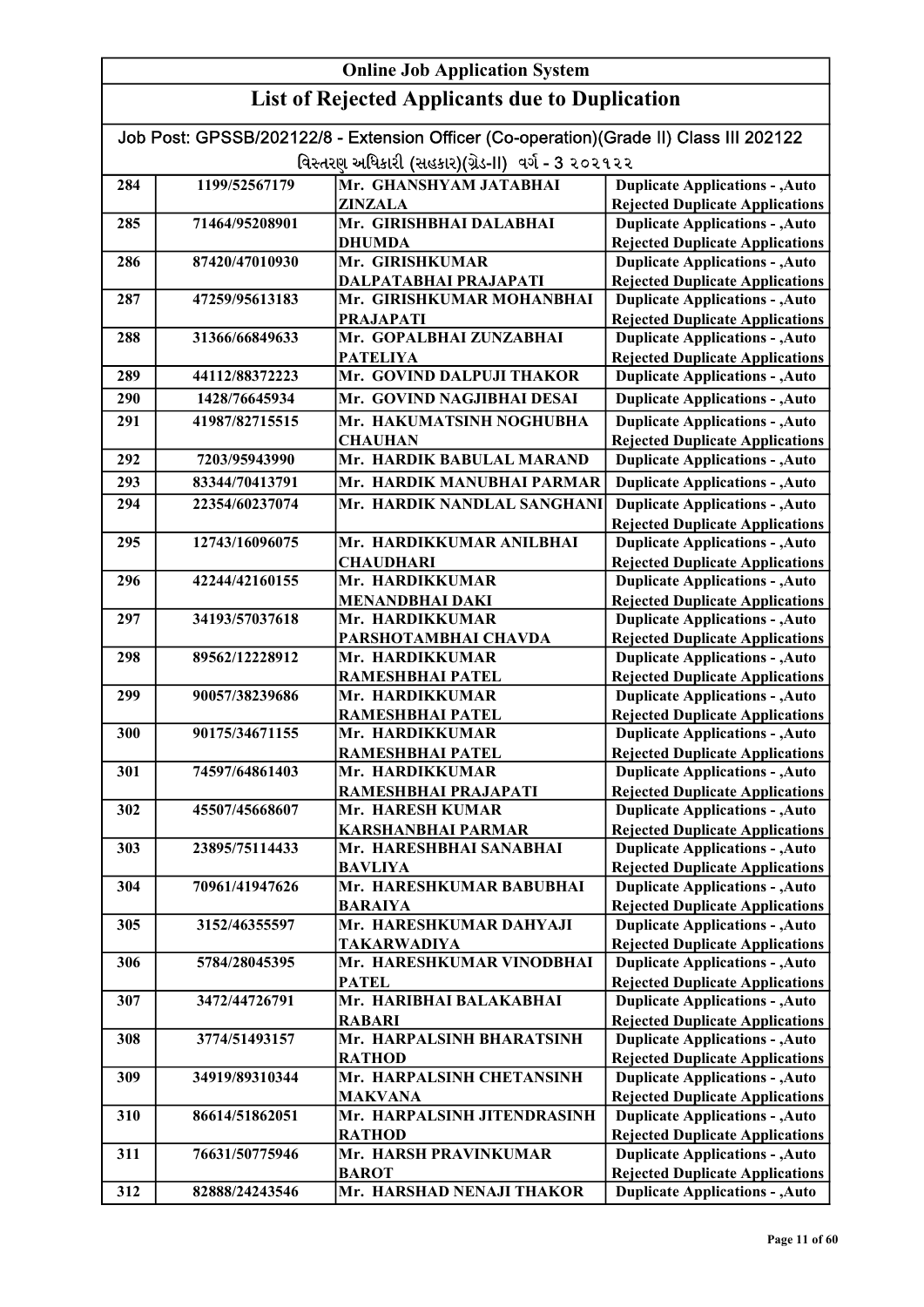#### Online Job Application System List of Rejected Applicants due to Duplication Job Post: GPSSB/202122/8 - Extension Officer (Co-operation)(Grade II) Class III 202122 વિસ્તરણ અધિકારી (સહકાર)(ગ્રેડ-II) વર્ગ - 3 ૨૦૨૧૨૨ 313 51481/53780573 Mr. HARSHADKUMAR RAMESHBHAI PARIKH 314 47347/91254753 Mr. HARSHADKUMAR RAMESHJI THAKOR 315 9345/49938823 Mr. HARSHADSINH KARSANJI BARAD 316 27105/21623590 Mr. HARSHALBHAI ISHVARBHAI GAMIT 317 67197/49951902 Mr. HARSHIL ARVINDBHAI ASODARIYA 318 56686/16556379 Mr. HARSHKUMAR TULSIBHAI PATEL 319 8167/85999517 Mr. HARUNBHAI ABDULBHAI MOMIN 320 41371/32691349 Mr. HASMUKH UGABHAI SONDARVA 321 9464/85792976 Mr. HASMUKHBHAI DAHYABHAI SOLANKI 322 17439/47095423 Mr. HASMUKHBHAI FULSINGBHAI VASAVA 323 38648/93176126 Mr. HEMAL BHURABHAI BARIYA 324 14844/16296161 Mr. HEMAL VINUBHAI PANASALA 325 37061/94250332 Mr. HEMANT KUMAR RASIKBHAI TADVI 326 53586/96017510 Mr. HEMANT CHANDRAKANT DESHMUKH 327 45105/95464303 Mr. HIMANSHU ANILBHAI **CHAUDHARI** 328 45182/52006181 Mr. HIMANSHU BHIKHUBHAI PRAJAPATI 329 33924/60295640 Mr. HIMANSHU JAYANTILAL TANK 330 30935/10320632 Mr. HIMANSHU KISHORBHAI SOLANKI 331 61274/49992497 Mr. HIMMATBHAI DALSUKHBHAI SHEKH 332 73425/79589243 Mr. HIREN JAMANADAS GONDALIYA 333 1073/38093575 Mr. HIRENBHAI RAMESHBHAI SOLANKI 334 84717/74318050 Mr. HIRENDRA MANSUKHBHAI NARIYA 335 14788/61134537 Mr. HIRENKUMAR ASHOKBHAI **CHAUDHARI** 336 25464/19295515 Mr. HIRENKUMAR MANILAL PANDYA 337 10004/21759128 Mr. HIRENKUMAR RAMESHBHAI PANDYA 338 15573/30224627 Mr. HITESH HARISANG PARMAR 339 50747/53248716 Mr. HITESH KANTIBHAI MAKVANA 340 7935/44618844 Mr. HITESH POLABHAI HADIYA Duplicate Applications - ,Auto Rejected Duplicate Applications Duplicate Applications - ,Auto Rejected Duplicate Applications Duplicate Applications - ,Auto Rejected Duplicate Applications Duplicate Applications - ,Auto Rejected Duplicate Applications Duplicate Applications - ,Auto Rejected Duplicate Applications Duplicate Applications - ,Auto Rejected Duplicate Applications Duplicate Applications - ,Auto Rejected Duplicate Applications Duplicate Applications - ,Auto Rejected Duplicate Applications Duplicate Applications - ,Auto Rejected Duplicate Applications Duplicate Applications - ,Auto Rejected Duplicate Applications Duplicate Applications - ,Auto **Duplicate Applications - ,Auto** Rejected Duplicate Applications Duplicate Applications - ,Auto Rejected Duplicate Applications Duplicate Applications - ,Auto Rejected Duplicate Applications Duplicate Applications - ,Auto Rejected Duplicate Applications Duplicate Applications - ,Auto Rejected Duplicate Applications Duplicate Applications - ,Auto Rejected Duplicate Applications Duplicate Applications - ,Auto Rejected Duplicate Applications Duplicate Applications - ,Auto Rejected Duplicate Applications Duplicate Applications - ,Auto **Duplicate Applications - ,Auto** Rejected Duplicate Applications Duplicate Applications - ,Auto Duplicate Applications - ,Auto Rejected Duplicate Applications Duplicate Applications - ,Auto Rejected Duplicate Applications Duplicate Applications - ,Auto Rejected Duplicate Applications Duplicate Applications - ,Auto Rejected Duplicate Applications Duplicate Applications - ,Auto Rejected Duplicate Applications Duplicate Applications - ,Auto Rejected Duplicate Applications

Rejected Duplicate Applications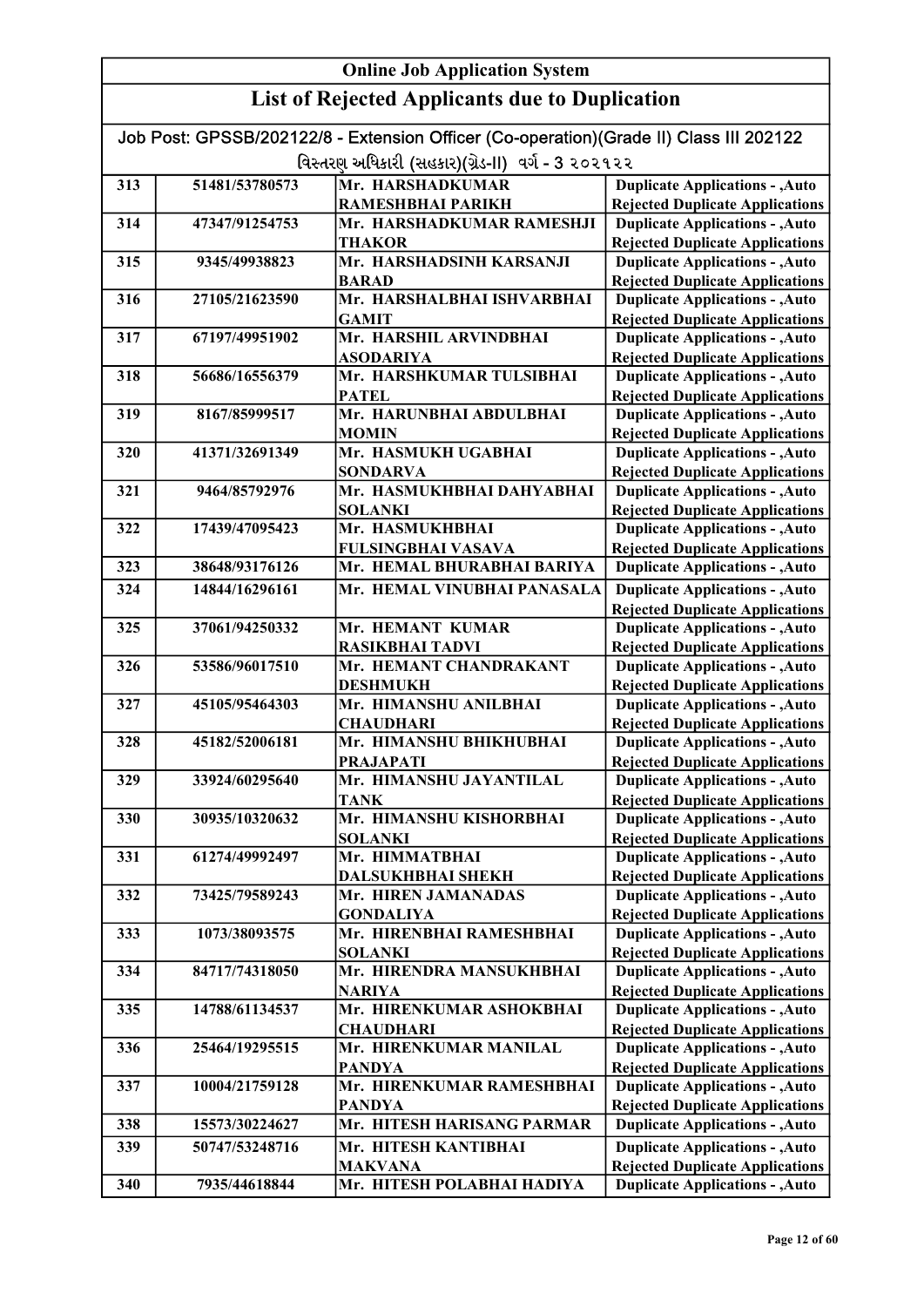#### Online Job Application System List of Rejected Applicants due to Duplication Job Post: GPSSB/202122/8 - Extension Officer (Co-operation)(Grade II) Class III 202122 વિસ્તરણ અધિકારી (સહકાર)(ગ્રેડ-II) વર્ગ - 3 ૨૦૨૧૨૨ 341 80978/59970126 Mr. HITESHBHAI GORDHANBHAI TAVIYA 342 37879/92111280 Mr. HITESHBHAI TRIBHOVANBHAI SOLANKI 343 24349/57859332 Mr. HITESHKUMAR BHIKHABHAI ZALA 344 42387/14721044 Mr. HITESHKUMAR DINESHBHAI PRAJAPATI 345 38254/58868163 Mr. HITESHKUMAR JAGDISHBHAI GAMIT 346 75826/89485240 Mr. HITESHKUMAR RAMANBHAI PATEL 347 66697/25638089 Mr. HITESHKUMAR RAMESHBHAI PRAJAPATI 348 83277/58575239 Mr. HITESHKUMAR VINUBHAI **CHAUDHARI** 349 79614/15732565 Mr. HITKUMAR NAVINBHAI VIRADIYA 350 11339/42631404 Mr. INDRAJIT RAGHUJI THAKOR 351 11468/52710153 Mr. INDRAJITSINH MAHENDRASINH RATHOD 352 21364/48338085 Mr. IRSHAD ABDULKADIR ANSARI 353 74508/37978364 Mr. ISHVARBHAI KHAGARABHAI **CHAUDHARI** 354 26395/85731222 Mr. ISHVARBHAI VALLABHBHAI DHARAJIA 355 | 50428/62828968 Mr. JAGADISHKUMAR VAGHAJEEBHAI GAMEE 356 53233/14746538 Mr. JAGDISH MALABHAI **CHAUDHARY** 357 64232/12052094 Mr. JAGDISHBHAI KALABHAI PARMAR 358 81075/31028382 Mr. JAGDISHKUMAR BABULAL BHAGORA 359 2382/49285121 Mr. JAINAM DINESHKUMAR SHAH 360 2901/94691264 Mr. JAINAM DINESHKUMAR **SHAH** 361 46369/17046607 Mr. JALPESHKUMAR CHANDRAKANTBHAI PATEL 362 43147/57877382 Mr. JASHAVANTKUMAR BABABHAI LEUVA 363 253/65219822 Mr. JASHRAJ VIRAMBHAI BHARVAD 364 56988/12135708 Mr. JASPAL ASHOKKUMAR VADASARA 365 36205/89485545 Mr. JASPALSINH PRADYUMANSINH RANA 366 17602/95560903 Mr. JATEENKUMAR HASHMUKHBHAI PANCHAL 367 71237/95190283 Mr. JATINKUMAR RAJUBHAI **PATEL** Duplicate Applications - ,Auto Rejected Duplicate Applications Duplicate Applications - ,Auto Rejected Duplicate Applications Duplicate Applications - ,Auto Rejected Duplicate Applications Duplicate Applications - ,Auto Rejected Duplicate Applications Duplicate Applications - ,Auto Rejected Duplicate Applications Duplicate Applications - ,Auto Rejected Duplicate Applications Duplicate Applications - ,Auto Rejected Duplicate Applications Duplicate Applications - ,Auto Rejected Duplicate Applications Duplicate Applications - ,Auto Rejected Duplicate Applications Duplicate Applications - ,Auto Rejected Duplicate Applications Duplicate Applications - ,Auto Rejected Duplicate Applications Duplicate Applications - ,Auto Rejected Duplicate Applications Duplicate Applications - ,Auto Rejected Duplicate Applications Duplicate Applications - ,Auto Rejected Duplicate Applications Duplicate Applications - ,Auto Rejected Duplicate Applications Duplicate Applications - ,Auto Rejected Duplicate Applications Duplicate Applications - ,Auto Rejected Duplicate Applications Duplicate Applications - ,Auto Rejected Duplicate Applications Duplicate Applications - ,Auto Rejected Duplicate Applications Duplicate Applications - ,Auto Rejected Duplicate Applications Duplicate Applications - ,Auto Rejected Duplicate Applications Duplicate Applications - ,Auto **Duplicate Applications - ,Auto** Rejected Duplicate Applications Duplicate Applications - ,Auto Rejected Duplicate Applications Duplicate Applications - ,Auto Rejected Duplicate Applications Duplicate Applications - ,Auto Rejected Duplicate Applications Duplicate Applications - ,Auto Rejected Duplicate Applications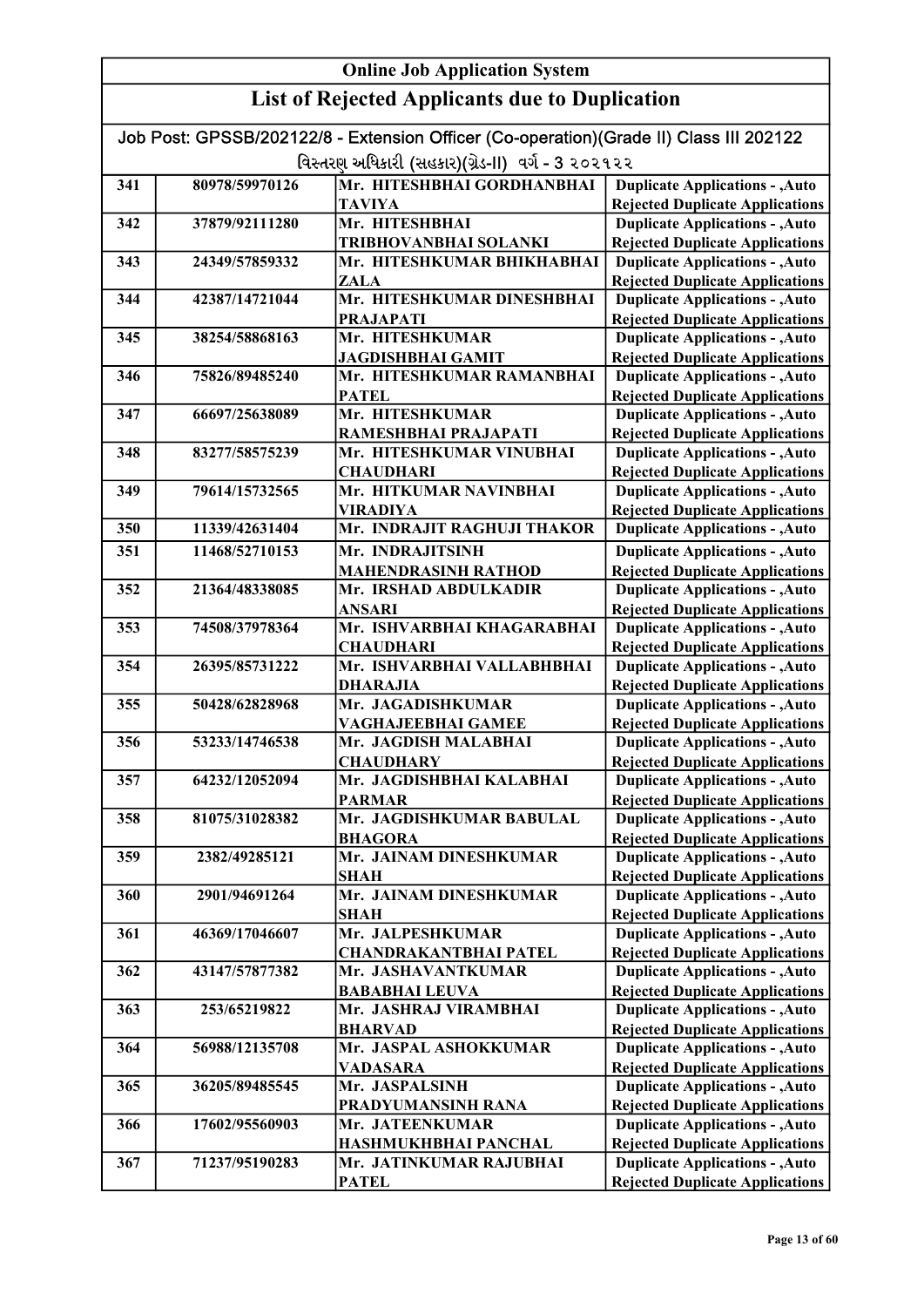| Job Post: GPSSB/202122/8 - Extension Officer (Co-operation)(Grade II) Class III 202122 |                |                                               |                                                                                  |
|----------------------------------------------------------------------------------------|----------------|-----------------------------------------------|----------------------------------------------------------------------------------|
| વિસ્તરણ અધિકારી (સહકાર)(ગ્રેડ-II) વર્ગ - 3 ૨૦૨૧૨૨                                      |                |                                               |                                                                                  |
| 368                                                                                    | 16751/40294237 | Mr. JAVEDKHAN ABADKHAN                        | <b>Duplicate Applications - , Auto</b>                                           |
|                                                                                        |                | <b>SINDHI</b>                                 | <b>Rejected Duplicate Applications</b>                                           |
| 369                                                                                    | 7063/59185686  | Mr. JAY PRAVINBHAI JASANI                     | <b>Duplicate Applications - , Auto</b>                                           |
| 370                                                                                    | 57441/53650873 | Mr. JAYDEEP GIRISHBHAI                        | <b>Duplicate Applications - , Auto</b>                                           |
|                                                                                        |                | <b>VANIYA</b>                                 | <b>Rejected Duplicate Applications</b>                                           |
| 371                                                                                    | 33160/67653212 | Mr. JAYDEVSINH NAVUBHA                        | <b>Duplicate Applications - , Auto</b>                                           |
|                                                                                        |                | <b>JADEJA</b>                                 | <b>Rejected Duplicate Applications</b>                                           |
| 372                                                                                    | 72110/52781769 | Mr. JAYDIP PRATAPBHAI<br><b>NINAMA</b>        | <b>Duplicate Applications - , Auto</b><br><b>Rejected Duplicate Applications</b> |
| 373                                                                                    | 79136/74540808 | Mr. JAYDIPBHAI DHIRUBHAI                      | <b>Duplicate Applications - , Auto</b>                                           |
|                                                                                        |                | <b>BAMBHANIYA</b>                             | <b>Rejected Duplicate Applications</b>                                           |
| 374                                                                                    | 5085/98125741  | Mr. JAYDIPKUMAR                               | <b>Duplicate Applications - , Auto</b>                                           |
|                                                                                        |                | AMARSINGBHAI VASAVA                           | <b>Rejected Duplicate Applications</b>                                           |
| 375                                                                                    | 87658/88430448 | Mr. JAYDIPKUMAR                               | <b>Duplicate Applications - , Auto</b>                                           |
|                                                                                        |                | <b>SUBHASHBHAI CHAVDA</b>                     | <b>Rejected Duplicate Applications</b>                                           |
| 376                                                                                    | 50473/96429230 | Mr. JAYDIPSINH                                | <b>Duplicate Applications - , Auto</b>                                           |
|                                                                                        |                | <b>MAHENDRASINH GOHIL</b>                     | <b>Rejected Duplicate Applications</b>                                           |
| 377                                                                                    | 84171/41820706 | Mr. JAYESH RAJABHAI                           | <b>Duplicate Applications - , Auto</b>                                           |
|                                                                                        |                | <b>BHADARKA</b>                               | <b>Rejected Duplicate Applications</b>                                           |
| 378                                                                                    | 10713/38304182 | Mr. JAYESHBHAI RAMANBHAI                      | <b>Duplicate Applications - , Auto</b>                                           |
| 379                                                                                    | 13712/10641683 | <b>MAKWANA</b><br>Mr. JAYESHKUMAR             | <b>Rejected Duplicate Applications</b>                                           |
|                                                                                        |                | <b>BHARATBHAI RAMANI</b>                      | <b>Duplicate Applications - , Auto</b><br><b>Rejected Duplicate Applications</b> |
| 380                                                                                    | 67511/25355827 | Mr. JAYESHKUMAR                               | <b>Duplicate Applications - , Auto</b>                                           |
|                                                                                        |                | MUKESHBHAI JADAV                              | <b>Rejected Duplicate Applications</b>                                           |
| 381                                                                                    | 74288/46969803 | Mr. JAYESHKUMAR                               | <b>Duplicate Applications - , Auto</b>                                           |
|                                                                                        |                | PRATAPBHAI SENMA                              | <b>Rejected Duplicate Applications</b>                                           |
| 382                                                                                    | 24911/62282936 | Mr. JAYESHKUMAR PREMABHAI                     | <b>Duplicate Applications - , Auto</b>                                           |
|                                                                                        |                | <b>CHAUDHARY</b>                              | <b>Rejected Duplicate Applications</b>                                           |
| 383                                                                                    | 1007/41073226  | Mr. JAYESHKUMAR PUNAJI                        | <b>Duplicate Applications - , Auto</b>                                           |
|                                                                                        |                | <b>CHAUDHARY</b>                              | <b>Rejected Duplicate Applications</b>                                           |
| 384                                                                                    | 7250/37090721  | Mr. JAYESHKUMAR TULSIBHAI                     | <b>Duplicate Applications - , Auto</b>                                           |
|                                                                                        |                | <b>MAKWANA</b>                                | <b>Rejected Duplicate Applications</b>                                           |
| 385                                                                                    | 31996/65801088 | Mr. JAYKUMAR BHIKHUBHAI                       | <b>Duplicate Applications - , Auto</b>                                           |
| 386                                                                                    | 13715/39479400 | <b>VADUKUL</b><br>Mr. JAYKUMAR MUKESHBHAI     | <b>Rejected Duplicate Applications</b><br><b>Duplicate Applications - , Auto</b> |
|                                                                                        |                | <b>PATEL</b>                                  | <b>Rejected Duplicate Applications</b>                                           |
| 387                                                                                    | 80097/65127212 | Mr. JAYKUMAR NITINKUMAR                       | <b>Duplicate Applications - , Auto</b>                                           |
|                                                                                        |                | <b>VYAS</b>                                   | <b>Rejected Duplicate Applications</b>                                           |
| 388                                                                                    | 19677/99520077 | Mr. JAYMINKUMAR                               | <b>Duplicate Applications - , Auto</b>                                           |
|                                                                                        |                | <b>MOHANBHAI PATEL</b>                        | <b>Rejected Duplicate Applications</b>                                           |
| 389                                                                                    | 52648/89781609 | Mr. JAYPALSINH BHIKHUBHA                      | <b>Duplicate Applications - , Auto</b>                                           |
|                                                                                        |                | <b>PARMAR</b>                                 | <b>Rejected Duplicate Applications</b>                                           |
| 390                                                                                    | 54109/38418471 | Mr. JAYPALSINH HITUBHA                        | <b>Duplicate Applications - , Auto</b>                                           |
|                                                                                        |                | <b>VAGHELA</b>                                | <b>Rejected Duplicate Applications</b>                                           |
| 391                                                                                    | 76013/74247994 | Mr. JAYRAJ DILIPBHAI ZALA                     | <b>Duplicate Applications - , Auto</b>                                           |
| 392                                                                                    | 14351/51494811 | Mr. JAYRAJ VIRJIBHAI DAFDA                    | <b>Duplicate Applications - , Auto</b>                                           |
| 393                                                                                    | 53464/56616193 | Mr. JAYRAJKUMAR RANGITSINH                    | <b>Duplicate Applications - , Auto</b>                                           |
|                                                                                        |                | <b>JADAV</b>                                  | <b>Rejected Duplicate Applications</b>                                           |
| 394                                                                                    | 2655/83638434  | Mr. JAYRAJSINH RAJESHKUMAR                    | <b>Duplicate Applications - , Auto</b>                                           |
| 395                                                                                    | 64999/67865990 | <b>CHAUHAN</b><br>Mr. JAYSUKH HARIBHAI PARMAR | <b>Rejected Duplicate Applications</b><br><b>Duplicate Applications - , Auto</b> |
|                                                                                        |                |                                               | <b>Rejected Duplicate Applications</b>                                           |
|                                                                                        |                |                                               |                                                                                  |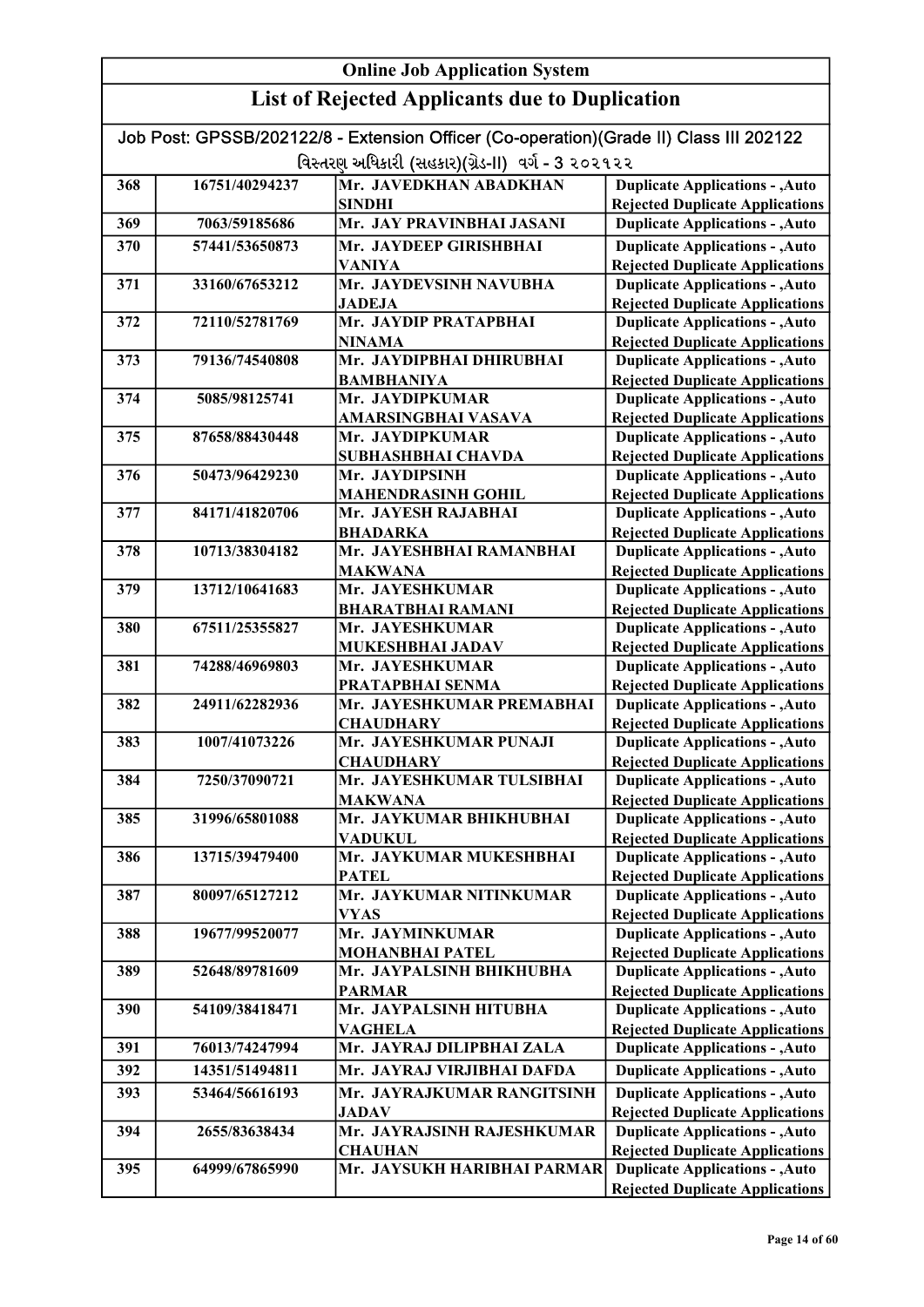| Job Post: GPSSB/202122/8 - Extension Officer (Co-operation)(Grade II) Class III 202122 |                |                                                             |                                                                                  |
|----------------------------------------------------------------------------------------|----------------|-------------------------------------------------------------|----------------------------------------------------------------------------------|
| વિસ્તરણ અધિકારી (સહકાર)(ગ્રેડ-II) વર્ગ - 3 ૨૦૨૧૨૨                                      |                |                                                             |                                                                                  |
| 396                                                                                    | 69127/91240999 | Mr. JAYSUKH HARIBHAI PARMAR Duplicate Applications - , Auto |                                                                                  |
|                                                                                        |                |                                                             | <b>Rejected Duplicate Applications</b>                                           |
| 397                                                                                    | 17824/99188102 | Mr. JENISHBHAI BHAGUBHAI                                    | <b>Duplicate Applications - , Auto</b>                                           |
|                                                                                        |                | <b>CHAUDHARI</b>                                            | <b>Rejected Duplicate Applications</b>                                           |
| 398                                                                                    | 38734/53084167 | Mr. JIGAR KUMAR BIPINBHAI                                   | <b>Duplicate Applications - , Auto</b>                                           |
|                                                                                        |                | <b>PATEL</b><br>Mr. JIGARDAN AJITDAN GADHVI                 | <b>Rejected Duplicate Applications</b>                                           |
| 399                                                                                    | 15826/87639091 |                                                             | <b>Duplicate Applications - , Auto</b>                                           |
| 400                                                                                    | 26158/12319629 | Mr. JIGARKUMAR DINESHBHAI<br><b>PATEL</b>                   | <b>Duplicate Applications - , Auto</b><br><b>Rejected Duplicate Applications</b> |
| 401                                                                                    | 27922/23092397 | Mr. JIGARKUMAR KIRITBHAI                                    | <b>Duplicate Applications - , Auto</b>                                           |
|                                                                                        |                | <b>PARMAR</b>                                               | <b>Rejected Duplicate Applications</b>                                           |
| 402                                                                                    | 35801/49005308 | Mr. JIGARKUMAR ODHARBHAI                                    | <b>Duplicate Applications - , Auto</b>                                           |
|                                                                                        |                | <b>DESAI</b>                                                | <b>Rejected Duplicate Applications</b>                                           |
| 403                                                                                    | 66757/84135235 | Mr. JIGARKUMAR RAMESHBHAI                                   | <b>Duplicate Applications - , Auto</b>                                           |
|                                                                                        |                | <b>MAHLA</b>                                                | <b>Rejected Duplicate Applications</b>                                           |
| 404                                                                                    | 85466/50553772 | Mr. JIGARKUMAR RAMESHBHAI                                   | <b>Duplicate Applications - , Auto</b>                                           |
|                                                                                        |                | <b>MAHLA</b>                                                | <b>Rejected Duplicate Applications</b>                                           |
| 405                                                                                    | 21329/20108038 | Mr. JIGARKUMAR RAMJIBHAI                                    | <b>Duplicate Applications - , Auto</b>                                           |
|                                                                                        |                | <b>CHAUDHARI</b>                                            | <b>Rejected Duplicate Applications</b>                                           |
| 406                                                                                    | 71151/13029442 | Mr. JIGARKUMAR SHIVRAMBHAI                                  | <b>Duplicate Applications - , Auto</b>                                           |
|                                                                                        |                | <b>GAJJAR</b>                                               | <b>Rejected Duplicate Applications</b>                                           |
| 407                                                                                    | 49591/56510016 | Mr. JIGARSINH KANAJI SOLANKI                                | <b>Duplicate Applications - , Auto</b>                                           |
| 408                                                                                    | 49250/61695399 | Mr. JIGNESH BHAI VINU BHAI                                  | <b>Duplicate Applications - , Auto</b>                                           |
|                                                                                        |                | <b>JADAV</b>                                                | <b>Rejected Duplicate Applications</b>                                           |
| 409                                                                                    | 21524/61129474 | Mr. JIGNESH DINESHBHAI                                      | <b>Duplicate Applications - , Auto</b>                                           |
|                                                                                        |                | <b>THAKOR</b><br>Mr. JIGNESH DINESHBHAI                     | <b>Rejected Duplicate Applications</b>                                           |
| 410                                                                                    | 23594/97684420 | <b>THAKOR</b>                                               | <b>Duplicate Applications - , Auto</b>                                           |
| 411                                                                                    | 12662/73039171 | Mr. JIGNESH KANTILAL PARMAR                                 | <b>Rejected Duplicate Applications</b><br><b>Duplicate Applications - , Auto</b> |
| 412                                                                                    | 86057/38870845 | Mr. JIGNESH NAMDEVBHAI                                      | <b>Duplicate Applications - , Auto</b>                                           |
|                                                                                        |                | <b>MAKWANA</b>                                              | <b>Rejected Duplicate Applications</b>                                           |
| 413                                                                                    | 9864/46672531  | Mr. JIGNESHBHAI BHAGUBHAI                                   | <b>Duplicate Applications - , Auto</b>                                           |
|                                                                                        |                | <b>PATEL</b>                                                | <b>Rejected Duplicate Applications</b>                                           |
| 414                                                                                    | 40336/89993831 | Mr. JIGNESHBHAI                                             | <b>Duplicate Applications - , Auto</b>                                           |
|                                                                                        |                | <b>CHHELIYABHAI RATHAVA</b>                                 | <b>Rejected Duplicate Applications</b>                                           |
| 415                                                                                    | 46063/11825733 | Mr. JIGNESHKUMAR BHIKHAJI                                   | <b>Duplicate Applications - , Auto</b>                                           |
|                                                                                        |                | <b>MAKAWANA</b>                                             | <b>Rejected Duplicate Applications</b>                                           |
| 416                                                                                    | 22875/55048099 | Mr. JIGNESHKUMAR DARASING                                   | <b>Duplicate Applications - , Auto</b>                                           |
|                                                                                        |                | <b>VASAVA</b>                                               | <b>Rejected Duplicate Applications</b>                                           |
| 417                                                                                    | 55942/46357033 | Mr. JIGNESHKUMAR                                            | <b>Duplicate Applications - , Auto</b>                                           |
|                                                                                        |                | <b>GIRISHBHAI GAMIT</b>                                     | <b>Rejected Duplicate Applications</b>                                           |
| 418                                                                                    | 1087/43511193  | Mr. JIGNESHKUMAR                                            | <b>Duplicate Applications - , Auto</b>                                           |
|                                                                                        |                | <b>GIRISHKUMAR SOLANKI</b>                                  | <b>Rejected Duplicate Applications</b>                                           |
| 419                                                                                    | 57473/85196925 | Mr. JIGNESHKUMAR                                            | <b>Duplicate Applications - , Auto</b>                                           |
|                                                                                        |                | HIMMATBHAI RATHVA                                           | <b>Rejected Duplicate Applications</b>                                           |
| 420                                                                                    | 13611/31444992 | Mr. JIGNESHKUMAR KANTILAL                                   | <b>Duplicate Applications - , Auto</b>                                           |
|                                                                                        |                | <b>BANGAL</b><br>Mr. JIGNESHKUMAR                           | <b>Rejected Duplicate Applications</b>                                           |
| 421                                                                                    | 41758/48558280 | <b>KISHANBHAI GAMIT</b>                                     | <b>Duplicate Applications - , Auto</b><br><b>Rejected Duplicate Applications</b> |
| 422                                                                                    | 8732/55623577  | Mr. JIGNESHKUMAR                                            | <b>Duplicate Applications - , Auto</b>                                           |
|                                                                                        |                | PRAVINCHANDRA PANCHAL                                       | <b>Rejected Duplicate Applications</b>                                           |
| 423                                                                                    | 5621/73929390  | Mr. JIGNESHKUMAR RAMANLAL                                   | <b>Duplicate Applications - , Auto</b>                                           |
|                                                                                        |                | <b>RATHOD</b>                                               | <b>Rejected Duplicate Applications</b>                                           |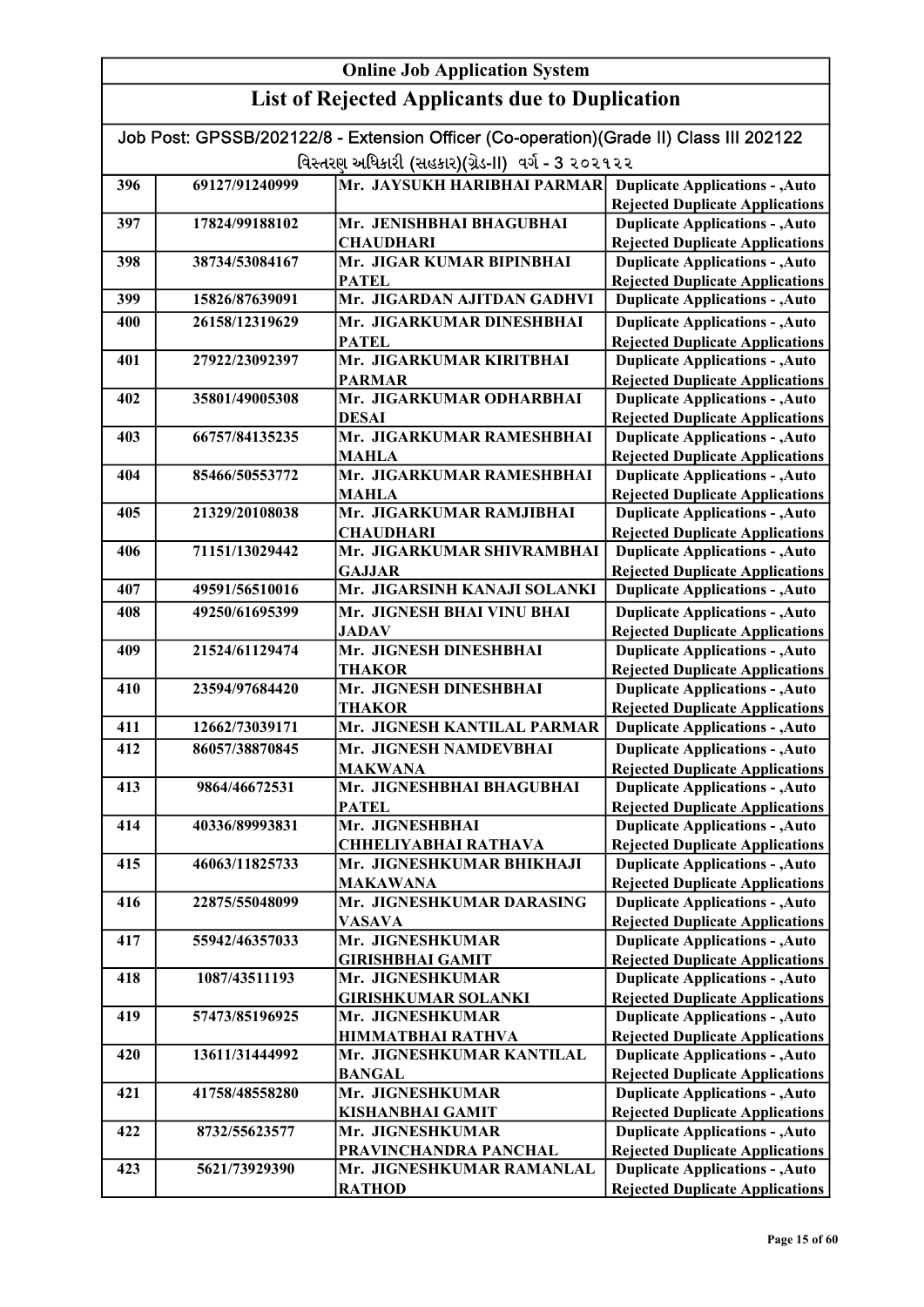| Job Post: GPSSB/202122/8 - Extension Officer (Co-operation)(Grade II) Class III 202122 |                |                                             |                                                                                  |
|----------------------------------------------------------------------------------------|----------------|---------------------------------------------|----------------------------------------------------------------------------------|
| વિસ્તરણ અધિકારી (સહકાર)(ગ્રેડ-II)  વર્ગ - 3 ૨૦૨૧૨૨                                     |                |                                             |                                                                                  |
| 424                                                                                    | 23484/83791825 | Mr. JIPSAL RAJ SATISHBHAI                   | <b>Duplicate Applications - , Auto</b>                                           |
|                                                                                        |                | <b>SOLANKI</b>                              | <b>Rejected Duplicate Applications</b>                                           |
| 425                                                                                    | 46117/89338119 | Mr. JITENDRABHAI HIRABHAI                   | <b>Duplicate Applications - , Auto</b>                                           |
|                                                                                        |                | <b>SOLANKI</b>                              | <b>Rejected Duplicate Applications</b>                                           |
| 426                                                                                    | 10118/96563479 | Mr. JITENDRAJI LILAJI THAKOR                | <b>Duplicate Applications - , Auto</b>                                           |
| 427                                                                                    | 84562/97605586 | Mr. JITENDRAKUMAR                           | <b>Duplicate Applications - , Auto</b>                                           |
|                                                                                        |                | <b>AMRUTBHAI PARMAR</b>                     | <b>Rejected Duplicate Applications</b>                                           |
| 428                                                                                    | 33216/63229645 | Mr. JITENDRAKUMAR                           | <b>Duplicate Applications - , Auto</b>                                           |
| 429                                                                                    | 32303/66417231 | JAGDISHBHAI PARMAR<br>Mr. JITENDRAKUMAR     | <b>Rejected Duplicate Applications</b><br><b>Duplicate Applications - , Auto</b> |
|                                                                                        |                | <b>SHANTIBHAI DARJI</b>                     | <b>Rejected Duplicate Applications</b>                                           |
| 430                                                                                    | 80247/95747936 | Mr. JODHABHAI DEVRAJ BHAI                   | <b>Duplicate Applications - , Auto</b>                                           |
|                                                                                        |                | <b>SAVDHOR</b>                              | <b>Rejected Duplicate Applications</b>                                           |
| 431                                                                                    | 82044/48728229 | Mr. JYOTINDRAKUMAR                          | <b>Duplicate Applications - , Auto</b>                                           |
|                                                                                        |                | <b>MANUBHAI PATEL</b>                       | <b>Rejected Duplicate Applications</b>                                           |
| 432                                                                                    | 54320/28970061 | Mr. KALPESH MAHESH BHAI                     | <b>Duplicate Applications - , Auto</b>                                           |
|                                                                                        |                | <b>VASAVA</b>                               | <b>Rejected Duplicate Applications</b>                                           |
| 433                                                                                    | 22257/26760176 | Mr. KALPESH UKABHAI BARAD                   | <b>Duplicate Applications - , Auto</b>                                           |
| 434                                                                                    | 53054/17496502 | Mr. KALPESHBHAI                             | <b>Duplicate Applications - , Auto</b>                                           |
|                                                                                        |                | VAJESINGBHAI BARIYA                         | <b>Rejected Duplicate Applications</b>                                           |
| 435                                                                                    | 75331/19519620 | Mr. KALPESHKUMAR                            | <b>Duplicate Applications - , Auto</b>                                           |
| 436                                                                                    |                | <b>ARVINDBHAI PATEL</b><br>Mr. KALPESHKUMAR | <b>Rejected Duplicate Applications</b>                                           |
|                                                                                        | 43676/30636298 | <b>GANESHBHAI MAKWANA</b>                   | <b>Duplicate Applications - , Auto</b><br><b>Rejected Duplicate Applications</b> |
| 437                                                                                    | 35599/47798919 | Mr. KALPESHKUMAR                            | <b>Duplicate Applications - , Auto</b>                                           |
|                                                                                        |                | <b>GANPATBHAI PARMAR</b>                    | <b>Rejected Duplicate Applications</b>                                           |
| 438                                                                                    | 48567/94034315 | Mr. KALPESHKUMAR                            | <b>Duplicate Applications - , Auto</b>                                           |
|                                                                                        |                | <b>MOHANLAL GELOT</b>                       | <b>Rejected Duplicate Applications</b>                                           |
| 439                                                                                    | 90814/90034575 | Mr. KALPESHKUMAR NATUBHAI                   | <b>Duplicate Applications - , Auto</b>                                           |
|                                                                                        |                | <b>GOHEL</b>                                | <b>Rejected Duplicate Applications</b>                                           |
| 440                                                                                    | 37405/92801599 | Mr. KALPESHKUMAR                            | <b>Duplicate Applications - , Auto</b>                                           |
|                                                                                        |                | <b>SARDARSINH BARIA</b>                     | <b>Rejected Duplicate Applications</b>                                           |
| 441                                                                                    | 37619/15531584 | Mr. KALPESHKUMAR                            | <b>Duplicate Applications - , Auto</b>                                           |
| 442                                                                                    | 37846/47303984 | <b>SARDARSINH BARIA</b><br>Mr. KALPESHKUMAR | <b>Rejected Duplicate Applications</b><br><b>Duplicate Applications - , Auto</b> |
|                                                                                        |                | <b>SARDARSINH BARIA</b>                     | <b>Rejected Duplicate Applications</b>                                           |
| 443                                                                                    | 38037/83822293 | Mr. KALPESHKUMAR                            | <b>Duplicate Applications - , Auto</b>                                           |
|                                                                                        |                | <b>SARDARSINH BARIA</b>                     | <b>Rejected Duplicate Applications</b>                                           |
| 444                                                                                    | 32506/97680628 | Mr. KALPITKUMAR ASHOKBHAI                   | <b>Duplicate Applications - , Auto</b>                                           |
|                                                                                        |                | <b>PATEL</b>                                | <b>Rejected Duplicate Applications</b>                                           |
| 445                                                                                    | 9577/81779880  | Mr. KAMLESH KUMAR                           | <b>Duplicate Applications - , Auto</b>                                           |
|                                                                                        |                | <b>BHUPATBHAI PARMAR</b>                    | <b>Rejected Duplicate Applications</b>                                           |
| 446                                                                                    | 44080/38297081 | Mr. KAMLESH NAROTTAMBHAI                    | <b>Duplicate Applications - , Auto</b>                                           |
|                                                                                        |                | <b>KAKLOTAR</b>                             | <b>Rejected Duplicate Applications</b>                                           |
| 447                                                                                    | 78302/17173778 | Mr. KAMLESHBHAI                             | <b>Duplicate Applications - , Auto</b>                                           |
|                                                                                        |                | <b>HEMSINGBHAI RATHAVA</b>                  | <b>Rejected Duplicate Applications</b>                                           |
| 448                                                                                    | 10678/64705999 | Mr. KAMLESHBHAI JAVERBHAI<br><b>DHAPA</b>   | <b>Duplicate Applications - , Auto</b><br><b>Rejected Duplicate Applications</b> |
| 449                                                                                    | 72936/54381762 | Mr. KANAIYALAL SHRIRAMBHAI                  | <b>Duplicate Applications - , Auto</b>                                           |
|                                                                                        |                | <b>UPADHYAY</b>                             | <b>Rejected Duplicate Applications</b>                                           |
| 450                                                                                    | 35694/76836165 | Mr. KANISHKKUMAR                            | <b>Duplicate Applications - , Auto</b>                                           |
|                                                                                        |                | MOHANBHAI CHAUDHARI                         | <b>Rejected Duplicate Applications</b>                                           |
| 451                                                                                    | 27325/30450872 | Mr. KAPIL RAMESHBHAI                        | <b>Duplicate Applications - , Auto</b>                                           |
|                                                                                        |                | <b>HARIYANI</b>                             | <b>Rejected Duplicate Applications</b>                                           |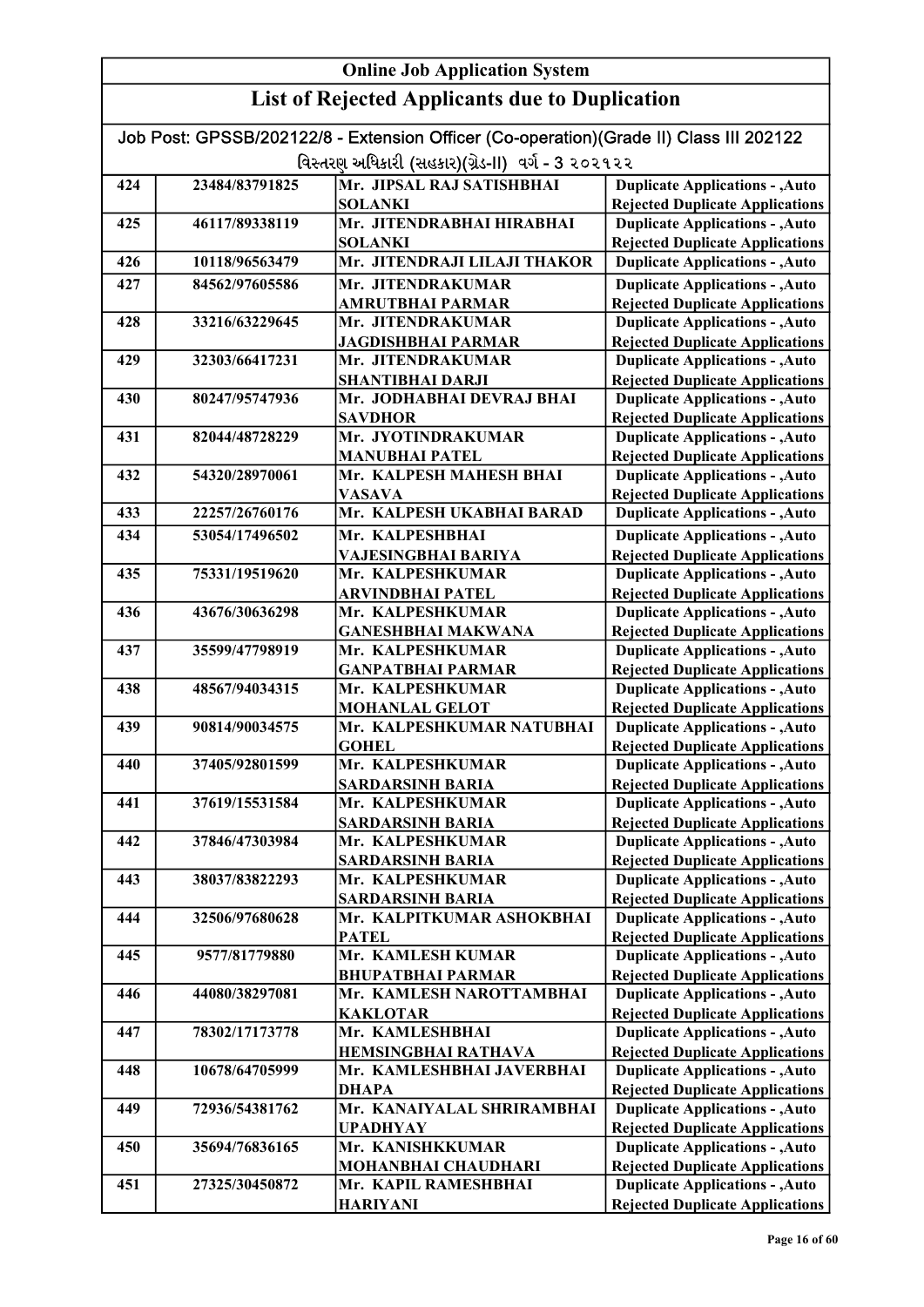| <b>Online Job Application System</b> |                |                                                                                        |                                                                                  |
|--------------------------------------|----------------|----------------------------------------------------------------------------------------|----------------------------------------------------------------------------------|
|                                      |                | <b>List of Rejected Applicants due to Duplication</b>                                  |                                                                                  |
|                                      |                | Job Post: GPSSB/202122/8 - Extension Officer (Co-operation)(Grade II) Class III 202122 |                                                                                  |
|                                      |                | વિસ્તરણ અધિકારી (સહકાર)(ગ્રેડ-II) વર્ગ - 3 ૨૦૨૧૨૨                                      |                                                                                  |
| 452                                  | 8404/62087901  | Mr. KAPILKUMAR POONAMBHAI                                                              | <b>Duplicate Applications - , Auto</b>                                           |
| 453                                  | 948/90370256   | <b>VAGHELA</b><br>Mr. KARAN BABUBHAI DESAI                                             | <b>Rejected Duplicate Applications</b><br><b>Duplicate Applications - , Auto</b> |
|                                      |                |                                                                                        |                                                                                  |
| 454                                  | 22362/78293387 | Mr. KARAN JANARDAN<br><b>HARIBHAKTI</b>                                                | <b>Duplicate Applications - , Auto</b><br><b>Rejected Duplicate Applications</b> |
| 455                                  | 89036/86267677 | Mr. KARAN RAJENDRAKUMAR                                                                | <b>Duplicate Applications - , Auto</b>                                           |
|                                      |                | <b>BRAHMBHATT</b>                                                                      | <b>Rejected Duplicate Applications</b>                                           |
| 456                                  | 33600/47983642 | Mr. KARAN RAMESHBHAI                                                                   | <b>Duplicate Applications - , Auto</b>                                           |
| 457                                  | 74320/63506006 | <b>PARMAR</b><br>Mr. KARAN SHAMJIBHAI DABHI                                            | <b>Rejected Duplicate Applications</b><br><b>Duplicate Applications - , Auto</b> |
| 458                                  | 75055/51142451 | Mr. KARAN SHAMJIBHAI DABHI                                                             |                                                                                  |
|                                      |                | Mr. KARANKUMAR GANPATBHAI                                                              | <b>Duplicate Applications - , Auto</b>                                           |
| 459                                  | 41196/93507848 | <b>RATHOD</b>                                                                          | <b>Duplicate Applications - , Auto</b><br><b>Rejected Duplicate Applications</b> |
| 460                                  | 13903/36687521 | Mr. KARANKUMAR GOVINDBHAI                                                              | <b>Duplicate Applications - , Auto</b>                                           |
|                                      |                | <b>PATEL</b>                                                                           | <b>Rejected Duplicate Applications</b>                                           |
| 461                                  | 39942/75939545 | Mr. KARANKUMAR                                                                         | <b>Duplicate Applications - , Auto</b>                                           |
|                                      |                | <b>JASHVANTLAL PRAJAPATI</b>                                                           | <b>Rejected Duplicate Applications</b>                                           |
| 462                                  | 2469/89805469  | Mr. KARANSINH BABUSINH                                                                 | <b>Duplicate Applications - , Auto</b>                                           |
|                                      |                | <b>RATHOD</b>                                                                          | <b>Rejected Duplicate Applications</b>                                           |
| 463                                  | 31573/25754603 | Mr. KARANSINH JAYSUKHBHAI                                                              | <b>Duplicate Applications - , Auto</b>                                           |
| 464                                  | 2253/87179974  | <b>CHAUHAN</b><br>Mr. KARMAN NATHABHAI JADAV                                           | <b>Rejected Duplicate Applications</b><br><b>Duplicate Applications - , Auto</b> |
|                                      |                |                                                                                        | <b>Rejected Duplicate Applications</b>                                           |
| 465                                  | 258/86885137   | Mr. KAUSHALBHAI BHIMABHAI                                                              | <b>Duplicate Applications - , Auto</b>                                           |
|                                      |                | <b>BHARVAD</b>                                                                         | <b>Rejected Duplicate Applications</b>                                           |
| 466                                  | 45512/12624881 | Mr. KAUSHIK ASHOKBHAI<br><b>VADHER</b>                                                 | <b>Duplicate Applications - , Auto</b><br><b>Rejected Duplicate Applications</b> |
| 467                                  | 3433/55665353  | Mr. KAUSHIK RAMESHBHAI                                                                 | <b>Duplicate Applications - , Auto</b>                                           |
|                                      |                | <b>BARIA</b>                                                                           | <b>Rejected Duplicate Applications</b>                                           |
| 468                                  | 18140/64785759 | Mr. KAUSHIK SUKHDEVBHAI                                                                | <b>Duplicate Applications - , Auto</b>                                           |
|                                      |                | <b>AGRAVAT</b>                                                                         | <b>Rejected Duplicate Applications</b>                                           |
| 469                                  | 43952/25872265 | Mr. KAUSHIK VIPULBHAI                                                                  | <b>Duplicate Applications - , Auto</b>                                           |
|                                      |                | <b>BARBHAYA</b>                                                                        | <b>Rejected Duplicate Applications</b>                                           |
| 470                                  | 65841/12984800 | Mr. KAUSHIKBHAI JETHIYABHAI<br>VASAVA                                                  | <b>Duplicate Applications - , Auto</b><br><b>Rejected Duplicate Applications</b> |
| 471                                  | 2343/57319630  | Mr. KAUSHIKKUMAR                                                                       | <b>Duplicate Applications - , Auto</b>                                           |
|                                      |                | <b>DINESHBHAI VEKARIYA</b>                                                             | <b>Rejected Duplicate Applications</b>                                           |
| 472                                  | 9070/61555741  | Mr. KAUSHIKKUMAR KANUBHAI                                                              | <b>Duplicate Applications - , Auto</b>                                           |
|                                      |                | <b>CHAUDHARI</b>                                                                       | <b>Rejected Duplicate Applications</b>                                           |
| 473                                  | 65575/14652981 | Mr. KAUSHIKKUMAR                                                                       | <b>Duplicate Applications - , Auto</b>                                           |
| 474                                  | 48443/99811878 | NILESHBHAI CHAUDHARI<br>Mr. KETAN MUKESHBHAI GOHIL                                     | <b>Rejected Duplicate Applications</b><br><b>Duplicate Applications - , Auto</b> |
| 475                                  | 18898/91631373 | Mr. KETANKUMAR JAYESHBHAI                                                              |                                                                                  |
|                                      |                | <b>SOLANKI</b>                                                                         | <b>Duplicate Applications - , Auto</b><br><b>Rejected Duplicate Applications</b> |
| 476                                  | 58368/28049208 | Mr. KETANKUMAR                                                                         | <b>Duplicate Applications - , Auto</b>                                           |
|                                      |                | PRAMODBHAI PATEL                                                                       | <b>Rejected Duplicate Applications</b>                                           |
| 477                                  | 25305/74115250 | Mr. KETUL NARESHBHAI                                                                   | <b>Duplicate Applications - , Auto</b>                                           |
|                                      |                | <b>HIRVANI</b>                                                                         | <b>Rejected Duplicate Applications</b>                                           |
| 478                                  | 60384/34544397 | Mr. KETULKUMAR<br>NARENDRABHAI PARMAR                                                  | <b>Duplicate Applications - , Auto</b><br><b>Rejected Duplicate Applications</b> |
| 479                                  | 73414/99787768 | Mr. KEVAL RASHIKBHAI                                                                   | <b>Duplicate Applications - , Auto</b>                                           |
|                                      |                | <b>KAKADIYA</b>                                                                        | <b>Rejected Duplicate Applications</b>                                           |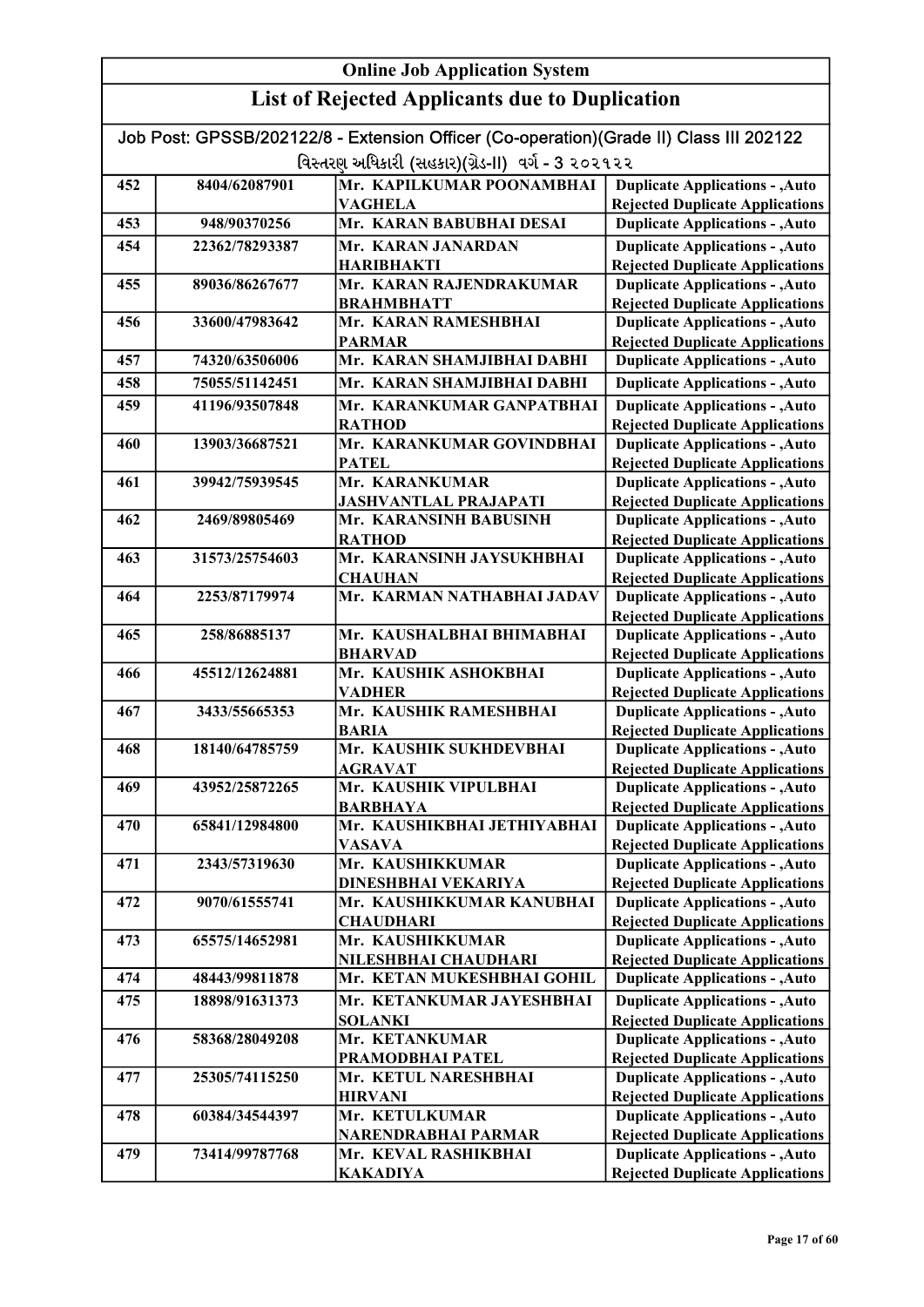| Job Post: GPSSB/202122/8 - Extension Officer (Co-operation)(Grade II) Class III 202122 |                                                   |                                                |                                                                                  |  |
|----------------------------------------------------------------------------------------|---------------------------------------------------|------------------------------------------------|----------------------------------------------------------------------------------|--|
|                                                                                        | વિસ્તરણ અધિકારી (સહકાર)(ગ્રેડ-II) વર્ગ - 3 ૨૦૨૧૨૨ |                                                |                                                                                  |  |
| 480                                                                                    | 31164/96327326                                    | Mr. KEVALKUMAR PRABHULAL                       | <b>Duplicate Applications - , Auto</b>                                           |  |
|                                                                                        |                                                   | <b>MATHAR</b>                                  | <b>Rejected Duplicate Applications</b>                                           |  |
| 481                                                                                    | 58443/26975802                                    | Mr. KEVINKUMAR EBHABHAI                        | <b>Duplicate Applications - , Auto</b>                                           |  |
|                                                                                        |                                                   | <b>JADAV</b>                                   | <b>Rejected Duplicate Applications</b>                                           |  |
| 482                                                                                    | 32808/15209716                                    | Mr. KEYUR JITENDRAKUMAR                        | <b>Duplicate Applications - , Auto</b>                                           |  |
|                                                                                        |                                                   | <b>TUVAR</b>                                   | <b>Rejected Duplicate Applications</b>                                           |  |
| 483                                                                                    | 17037/71485282                                    | Mr. KEYUR RAJESHBHAI                           | <b>Duplicate Applications - , Auto</b>                                           |  |
|                                                                                        |                                                   | <b>CHHAPRA</b>                                 | <b>Rejected Duplicate Applications</b>                                           |  |
| 484                                                                                    | 75051/72629946                                    | Mr. KEYUR RANABHAI                             | <b>Duplicate Applications - , Auto</b>                                           |  |
|                                                                                        |                                                   | <b>KHAMBHARA</b>                               | <b>Rejected Duplicate Applications</b>                                           |  |
| 485                                                                                    | 11923/63766519                                    | Mr. KEYURKUMAR                                 | <b>Duplicate Applications - , Auto</b>                                           |  |
| 486                                                                                    | 24197/38757932                                    | RAMESHCHANDRA MODI<br>Mr. KHUSHALBHAI RAMABHAI | <b>Rejected Duplicate Applications</b>                                           |  |
|                                                                                        |                                                   | <b>PATEL</b>                                   | <b>Duplicate Applications - , Auto</b><br><b>Rejected Duplicate Applications</b> |  |
| 487                                                                                    | 44415/77138810                                    | Mr. KINJALKUMAR AMRUTBHAI                      | <b>Duplicate Applications - , Auto</b>                                           |  |
|                                                                                        |                                                   | <b>PATEL</b>                                   | <b>Rejected Duplicate Applications</b>                                           |  |
| 488                                                                                    | 70519/61764364                                    | Mr. KIRAN HARIBHAI VAGHELA                     | <b>Duplicate Applications - , Auto</b>                                           |  |
| 489                                                                                    | 64627/78049147                                    | Mr. KIRAN JASHVANTBHAI                         | <b>Duplicate Applications - , Auto</b>                                           |  |
|                                                                                        |                                                   | <b>PATEL</b>                                   | <b>Rejected Duplicate Applications</b>                                           |  |
| 490                                                                                    | 64873/13989650                                    | Mr. KIRAN MANUBHAI BARAIYA                     | <b>Duplicate Applications - , Auto</b>                                           |  |
| 491                                                                                    | 14152/57904413                                    | Mr. KIRANBHAI VASANBHAI                        | <b>Duplicate Applications - , Auto</b>                                           |  |
|                                                                                        |                                                   | <b>CHAVARA</b>                                 | <b>Rejected Duplicate Applications</b>                                           |  |
| 492                                                                                    | 41537/27417475                                    | Mr. KIRANKUMAR HIRALAL                         | <b>Duplicate Applications - , Auto</b>                                           |  |
|                                                                                        |                                                   | <b>CHANGESHA</b>                               | <b>Rejected Duplicate Applications</b>                                           |  |
| 493                                                                                    | 44466/48345034                                    | Mr. KIRANKUMAR RAMANBHAI                       | <b>Duplicate Applications - , Auto</b>                                           |  |
|                                                                                        |                                                   | <b>SOLANKI</b>                                 | <b>Rejected Duplicate Applications</b>                                           |  |
| 494                                                                                    | 26072/19852088                                    | Mr. KIRITBHAI BHOLABHAI                        | <b>Duplicate Applications - , Auto</b>                                           |  |
|                                                                                        |                                                   | <b>TADHA</b>                                   | <b>Rejected Duplicate Applications</b>                                           |  |
| 495                                                                                    | 64394/76143293                                    | Mr. KIRTIKUMAR DHULABHAI                       | <b>Duplicate Applications - , Auto</b>                                           |  |
|                                                                                        |                                                   | <b>SOLANKI</b>                                 | <b>Rejected Duplicate Applications</b>                                           |  |
| 496                                                                                    | 40405/19124605                                    | Mr. KISANBHAI JAYANTIBHAI                      | <b>Duplicate Applications - , Auto</b>                                           |  |
|                                                                                        |                                                   | <b>RAVAL</b>                                   | <b>Rejected Duplicate Applications</b>                                           |  |
| 497                                                                                    | 40435/47552169                                    | Mr. KISANBHAI JAYANTIBHAI                      | <b>Duplicate Applications - , Auto</b>                                           |  |
|                                                                                        |                                                   | <b>RAVAL</b>                                   | <b>Rejected Duplicate Applications</b>                                           |  |
| 498                                                                                    | 31307/54153101                                    | Mr. KISANKUMAR BHIKHABHAI                      | <b>Duplicate Applications - , Auto</b>                                           |  |
|                                                                                        |                                                   | <b>PATEL</b><br>Mr. KISHAN NAGABHAI JADAV      | <b>Rejected Duplicate Applications</b>                                           |  |
| 499                                                                                    | 41874/16884504                                    |                                                | <b>Duplicate Applications - , Auto</b>                                           |  |
| 500                                                                                    | 41944/88747504                                    | Mr. KISHAN RAJENDRAKUMAR                       | <b>Duplicate Applications - , Auto</b>                                           |  |
| 501                                                                                    | 79608/28956515                                    | <b>PATEL</b><br>Mr. KISHAN RAJESHKUMAR         | <b>Rejected Duplicate Applications</b>                                           |  |
|                                                                                        |                                                   | <b>MODI</b>                                    | <b>Duplicate Applications - , Auto</b><br><b>Rejected Duplicate Applications</b> |  |
| 502                                                                                    | 83707/12132819                                    | Mr. KISHAN RAMBHAI                             | <b>Duplicate Applications - , Auto</b>                                           |  |
|                                                                                        |                                                   | <b>DAMANIYA</b>                                | <b>Rejected Duplicate Applications</b>                                           |  |
| 503                                                                                    | 53851/19543524                                    | Mr. KISHAN RAMESHBHAI                          | <b>Duplicate Applications - , Auto</b>                                           |  |
|                                                                                        |                                                   | <b>HANDA</b>                                   | <b>Rejected Duplicate Applications</b>                                           |  |
| 504                                                                                    | 22217/75511720                                    | Mr. KISHANBHAI PREMJIBHAI                      | <b>Duplicate Applications - , Auto</b>                                           |  |
|                                                                                        |                                                   | <b>PANCHALA</b>                                | <b>Rejected Duplicate Applications</b>                                           |  |
| 505                                                                                    | 6775/94009134                                     | Mr. KISHANKUMAR                                | <b>Duplicate Applications - , Auto</b>                                           |  |
|                                                                                        |                                                   | <b>JITENDRAKUMAR RAJGOR</b>                    | <b>Rejected Duplicate Applications</b>                                           |  |
| 506                                                                                    | 2730/96187992                                     | Mr. KISHANKUMAR KANUSANG                       | <b>Duplicate Applications - , Auto</b>                                           |  |
|                                                                                        |                                                   | <b>THAKOR</b>                                  | <b>Rejected Duplicate Applications</b>                                           |  |
| 507                                                                                    | 61320/23959892                                    | Mr. KISHORBHAI DHANJIBHAI                      | <b>Duplicate Applications - , Auto</b>                                           |  |
|                                                                                        |                                                   | <b>MAKWANA</b>                                 | <b>Rejected Duplicate Applications</b>                                           |  |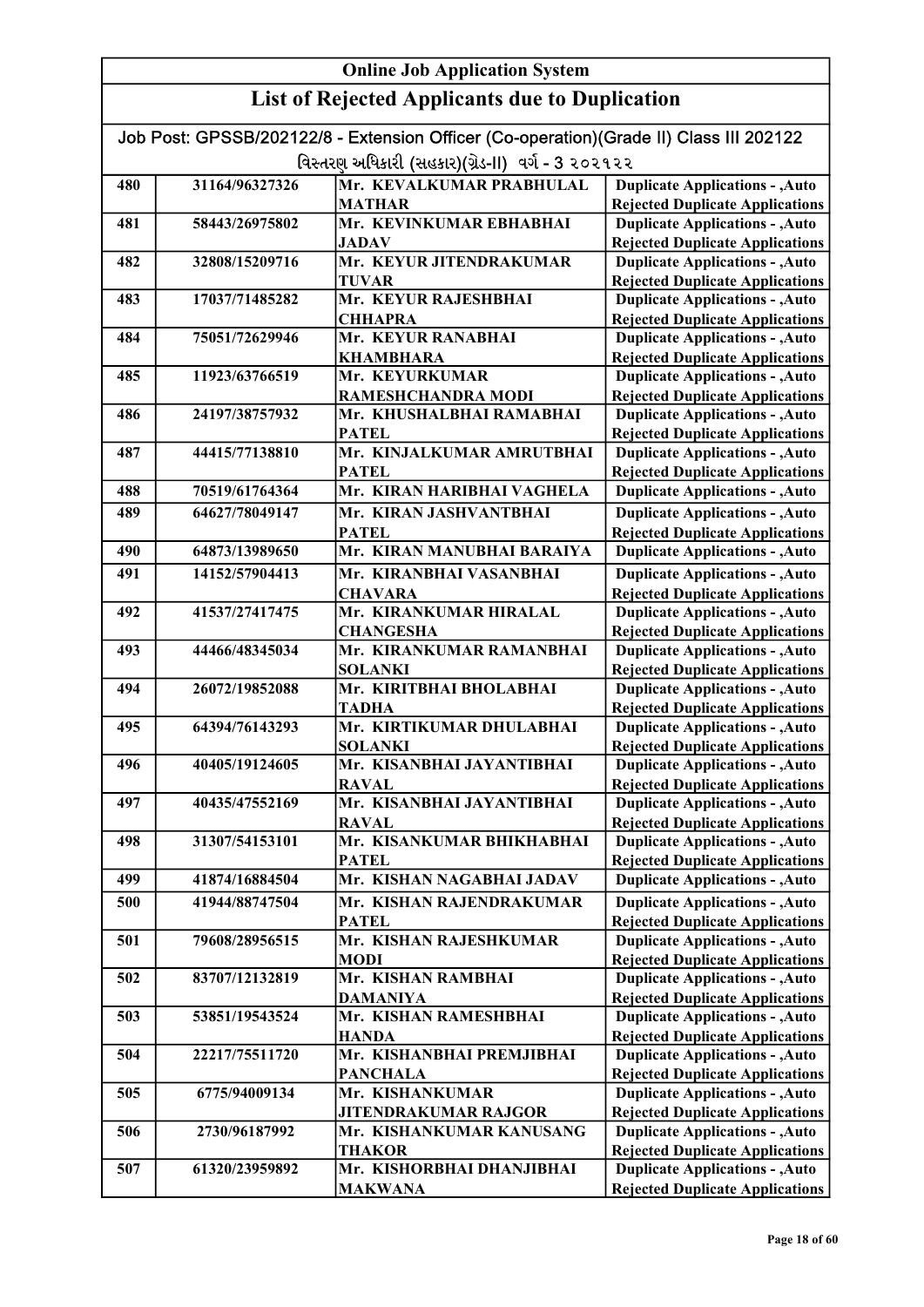| Job Post: GPSSB/202122/8 - Extension Officer (Co-operation)(Grade II) Class III 202122 |                |                                                   |                                                                                  |
|----------------------------------------------------------------------------------------|----------------|---------------------------------------------------|----------------------------------------------------------------------------------|
|                                                                                        |                | વિસ્તરણ અધિકારી (સહકાર)(ગ્રેડ-II) વર્ગ - 3 ૨૦૨૧૨૨ |                                                                                  |
| 508                                                                                    | 87927/30307314 | Mr. KISHORSINH JASVANTSINH                        | <b>Duplicate Applications - , Auto</b>                                           |
|                                                                                        |                | <b>DEVDA</b>                                      | <b>Rejected Duplicate Applications</b>                                           |
| 509                                                                                    | 6820/81223689  | Mr. KRIPALBHAI ARAJANBHAI                         | <b>Duplicate Applications - , Auto</b>                                           |
|                                                                                        |                | <b>BARAD</b>                                      | <b>Rejected Duplicate Applications</b>                                           |
| 510                                                                                    | 62214/99450127 | Mr. KRUNAL BABUBHAI DAMOR                         | <b>Duplicate Applications - , Auto</b>                                           |
| 511                                                                                    | 4851/67568594  | Mr. KRUNAL RAGHUBHAI                              | <b>Duplicate Applications - , Auto</b>                                           |
|                                                                                        |                | <b>VAGHELA</b>                                    | <b>Rejected Duplicate Applications</b>                                           |
| 512                                                                                    | 34667/94718357 | Mr. KRUNALBHAI LAVGANBHAI                         | <b>Duplicate Applications - , Auto</b>                                           |
|                                                                                        |                | <b>PATANWADIYA</b>                                | <b>Rejected Duplicate Applications</b>                                           |
| 513                                                                                    | 83234/57697925 | Mr. KRUNALKUMAR<br><b>PARESHKUMAR DARJI</b>       | <b>Duplicate Applications - , Auto</b><br><b>Rejected Duplicate Applications</b> |
| 514                                                                                    | 25851/30292823 | Mr. KRUPAL ARVINDBHAI                             | <b>Duplicate Applications - , Auto</b>                                           |
|                                                                                        |                | <b>SACHANI</b>                                    | <b>Rejected Duplicate Applications</b>                                           |
| 515                                                                                    | 81940/63851687 | Mr. KRUTARTH DHIRAJLAL                            | <b>Duplicate Applications - , Auto</b>                                           |
|                                                                                        |                | <b>PANDYA</b>                                     | <b>Rejected Duplicate Applications</b>                                           |
| 516                                                                                    | 53092/34716107 | Mr. KULDEEP GIRISHKUMAR                           | <b>Duplicate Applications - , Auto</b>                                           |
|                                                                                        |                | <b>MAKAWANA</b>                                   | <b>Rejected Duplicate Applications</b>                                           |
| 517                                                                                    | 11305/78951794 | Mr. KULDEEP NAVINKUMAR                            | <b>Duplicate Applications - , Auto</b>                                           |
|                                                                                        |                | <b>SOLANKI</b>                                    | <b>Rejected Duplicate Applications</b>                                           |
| 518                                                                                    | 53774/78071449 | Mr. KULDIPKUMAR ARVINDBHAI                        | <b>Duplicate Applications - , Auto</b>                                           |
|                                                                                        |                | <b>KHANT</b>                                      | <b>Rejected Duplicate Applications</b>                                           |
| 519                                                                                    | 84471/68266999 | Mr. KULDIPKUMAR                                   | <b>Duplicate Applications - , Auto</b>                                           |
|                                                                                        |                | <b>JAGDISHBHAI PATEL</b>                          | <b>Rejected Duplicate Applications</b>                                           |
| 520                                                                                    | 12927/41521595 | Mr. KULDIPSINH DILIPSINH ZALA                     | <b>Duplicate Applications - , Auto</b>                                           |
|                                                                                        |                |                                                   | <b>Rejected Duplicate Applications</b>                                           |
| 521                                                                                    | 22859/14524820 | Mr. KULDIPSINH HADMATSINH                         | <b>Duplicate Applications - , Auto</b>                                           |
| 522                                                                                    | 1999/77754216  | <b>HADA</b><br>Mr. KUNAL KAMLESHKUMAR             | <b>Rejected Duplicate Applications</b>                                           |
|                                                                                        |                | <b>CHAUDHARI</b>                                  | <b>Duplicate Applications - , Auto</b><br><b>Rejected Duplicate Applications</b> |
| 523                                                                                    | 61005/29334115 | Mr. KUNAL KAMLESHKUMAR                            | <b>Duplicate Applications - , Auto</b>                                           |
|                                                                                        |                | <b>CHAUDHARI</b>                                  | <b>Rejected Duplicate Applications</b>                                           |
| 524                                                                                    | 63686/10586059 | Mr. KUNAL KAMLESHKUMAR                            | <b>Duplicate Applications - , Auto</b>                                           |
|                                                                                        |                | CHAUDHARI                                         | <b>Rejected Duplicate Applications</b>                                           |
| 525                                                                                    | 36861/50105301 | Mr. KUNJ HITENDRAKUMAR                            | <b>Duplicate Applications - , Auto</b>                                           |
|                                                                                        |                | <b>SHAH</b>                                       | <b>Rejected Duplicate Applications</b>                                           |
| 526                                                                                    | 22180/40665536 | Mr. KUNJ MANOJKUMAR PATEL                         | <b>Duplicate Applications - , Auto</b>                                           |
| 527                                                                                    | 2335/79080012  | Mr. KUNJANKUMAR                                   | <b>Duplicate Applications - , Auto</b>                                           |
|                                                                                        |                | <b>NARSINHBHAI MORI</b>                           | <b>Rejected Duplicate Applications</b>                                           |
| 528                                                                                    | 57400/30700315 | Mr. KUSHAN BHARATBHAI                             | <b>Duplicate Applications - , Auto</b>                                           |
|                                                                                        |                | <b>CHAUDHARI</b>                                  | <b>Rejected Duplicate Applications</b>                                           |
| 529                                                                                    | 4251/79437139  | Mr. KUSHBHAI GHANSHYAM                            | <b>Duplicate Applications - , Auto</b>                                           |
|                                                                                        |                | <b>CHAUHAN</b>                                    | <b>Rejected Duplicate Applications</b>                                           |
| 530                                                                                    | 19738/82343238 | Mr. LAKKIRAJ NARENDRASINH                         | <b>Duplicate Applications - , Auto</b>                                           |
|                                                                                        |                | ZALA<br>Mr. LALIT KUMAR DINESH BHAI               | <b>Rejected Duplicate Applications</b>                                           |
| 531                                                                                    | 14561/18722140 | <b>DABHI</b>                                      | <b>Duplicate Applications - , Auto</b>                                           |
| 532                                                                                    | 71564/86506083 | Mr. LALITKUMAR GOVINDBHAI                         | <b>Rejected Duplicate Applications</b><br><b>Duplicate Applications - , Auto</b> |
|                                                                                        |                | <b>METIYA</b>                                     | <b>Rejected Duplicate Applications</b>                                           |
| 533                                                                                    | 35937/42393382 | Mr. LALUSING KANUSING                             | <b>Duplicate Applications - , Auto</b>                                           |
|                                                                                        |                | <b>RATHOD</b>                                     | <b>Rejected Duplicate Applications</b>                                           |
| 534                                                                                    | 79661/19138110 | Mr. LILESH MERAMANBHAI                            | <b>Duplicate Applications - , Auto</b>                                           |
|                                                                                        |                | <b>GOJIYA</b>                                     | <b>Rejected Duplicate Applications</b>                                           |
| 535                                                                                    | 23865/23545534 | Mr. MADANSINH JABARSINH                           | <b>Duplicate Applications - , Auto</b>                                           |
|                                                                                        |                | <b>RAJPUT</b>                                     | <b>Rejected Duplicate Applications</b>                                           |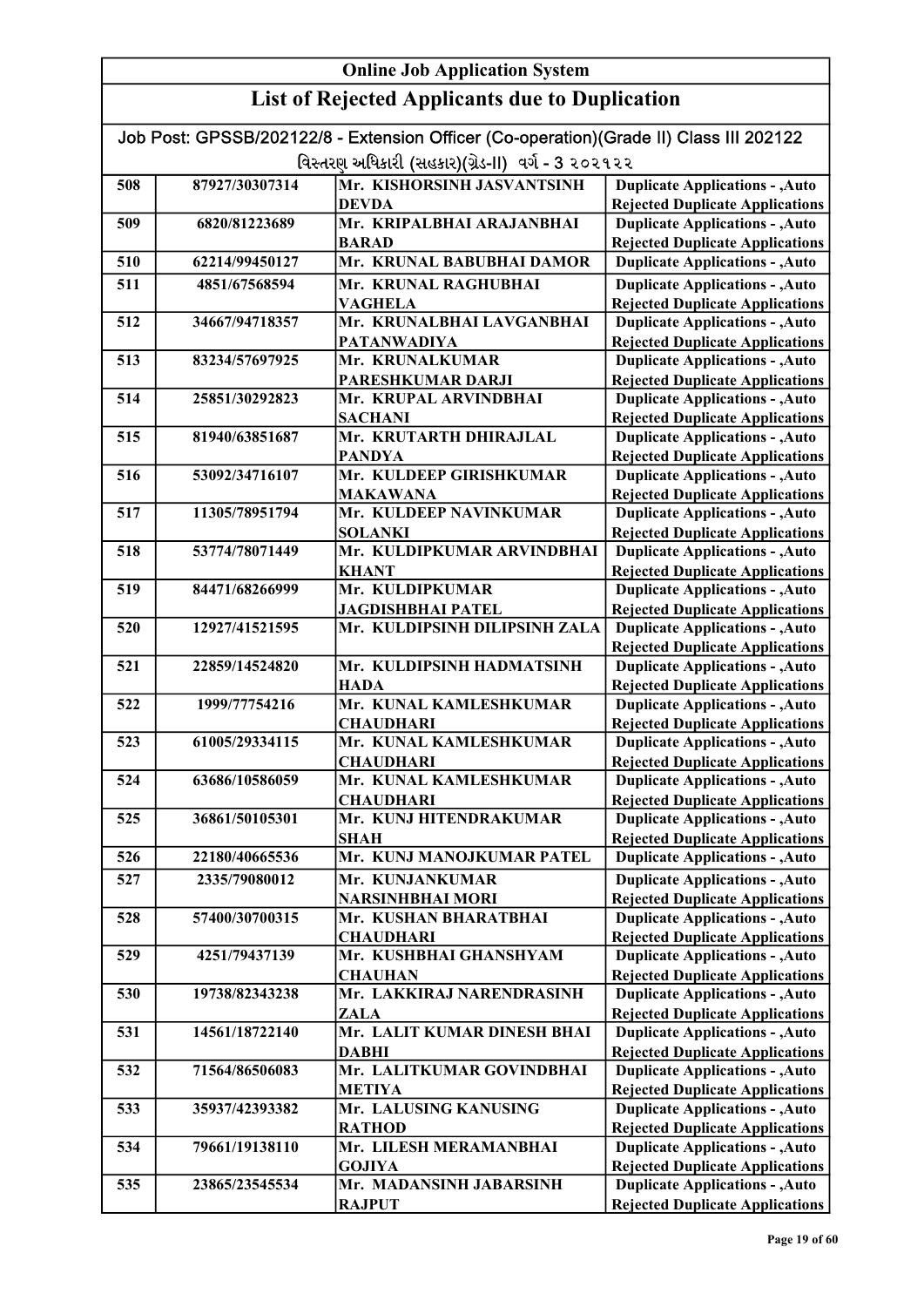### List of Rejected Applicants due to Duplication

| еля от кејсски террисания иле го в арисанон                                            |                |                                                   |                                        |
|----------------------------------------------------------------------------------------|----------------|---------------------------------------------------|----------------------------------------|
| Job Post: GPSSB/202122/8 - Extension Officer (Co-operation)(Grade II) Class III 202122 |                |                                                   |                                        |
|                                                                                        |                | વિસ્તરણ અધિકારી (સહકાર)(ગ્રેડ-II) વર્ગ - 3 ૨૦૨૧૨૨ |                                        |
| 536                                                                                    | 58833/32786257 | Mr. MAFABHAI HARDANBHAI                           | <b>Duplicate Applications - , Auto</b> |
|                                                                                        |                | <b>PRAJAPATI</b>                                  | <b>Rejected Duplicate Applications</b> |
| 537                                                                                    | 7785/90048992  | Mr. MAGANBHAI SAVAIBHAI                           | <b>Duplicate Applications - , Auto</b> |
|                                                                                        |                | <b>MANVAR</b>                                     | <b>Rejected Duplicate Applications</b> |
| 538                                                                                    | 7889/71945015  | Mr. MAGANBHAI SAVAIBHAI                           | <b>Duplicate Applications - , Auto</b> |
|                                                                                        |                | <b>MANVAR</b>                                     | <b>Rejected Duplicate Applications</b> |
| 539                                                                                    | 87359/64627722 | Mr. MAGASHIBHAI MAGANBHAI                         | <b>Duplicate Applications - , Auto</b> |
|                                                                                        |                | AAL                                               | <b>Rejected Duplicate Applications</b> |
| 540                                                                                    | 15743/40497850 | Mr. MAHENDRAKUMAR                                 | <b>Duplicate Applications - , Auto</b> |
|                                                                                        |                | <b>KANJIBHAI NANECHA</b>                          | <b>Rejected Duplicate Applications</b> |
| 541                                                                                    | 7569/37495771  | Mr. MAHENDRASINH                                  | <b>Duplicate Applications - , Auto</b> |
|                                                                                        |                | <b>JASHVANTSINH CHAUHAN</b>                       | <b>Rejected Duplicate Applications</b> |
| 542                                                                                    | 11674/94577466 | Mr. MAHESH BABUBHAI                               | <b>Duplicate Applications - , Auto</b> |
|                                                                                        |                | <b>MAKWANA</b>                                    | <b>Rejected Duplicate Applications</b> |
| 543                                                                                    | 87158/66652409 | Mr. MAHESH KUMAR                                  | <b>Duplicate Applications - , Auto</b> |
|                                                                                        |                | <b>GOVINDBHAI KHARADI</b>                         | <b>Rejected Duplicate Applications</b> |
| 544                                                                                    | 35845/75975440 | Mr. MAHESHBHAI AJESHIBHAI                         | <b>Duplicate Applications - , Auto</b> |
|                                                                                        |                | <b>MAKWANA</b>                                    | <b>Rejected Duplicate Applications</b> |
| 545                                                                                    | 12946/21121480 | Mr. MAHESHBHAI                                    | <b>Duplicate Applications - , Auto</b> |
|                                                                                        |                | PRAHLADBHAI PRAJAPATI                             | <b>Rejected Duplicate Applications</b> |
| 546                                                                                    | 75080/21190556 | Mr. MAHESHBHAI TALAJABHAI                         | <b>Duplicate Applications - , Auto</b> |
|                                                                                        |                | <b>DESAI</b>                                      | <b>Rejected Duplicate Applications</b> |
| 547                                                                                    | 79170/12846381 | Mr. MAHESHBHAI TALAJABHAI                         | <b>Duplicate Applications - , Auto</b> |
|                                                                                        |                | <b>DESAI</b>                                      | <b>Rejected Duplicate Applications</b> |
| 548                                                                                    | 81228/19647982 | Mr. MAHESHBHAI VAGHABHAI                          | <b>Duplicate Applications - , Auto</b> |
|                                                                                        |                | <b>DABHI</b>                                      | <b>Rejected Duplicate Applications</b> |
| 549                                                                                    | 53603/72369024 | Mr. MAHESHDAN AMBADAN                             | <b>Duplicate Applications - , Auto</b> |
|                                                                                        |                | <b>GADHAVI</b>                                    | <b>Rejected Duplicate Applications</b> |
| 550                                                                                    | 88994/74179066 | Mr. MAHESHKUMAR AMRATJI                           | <b>Duplicate Applications - , Auto</b> |
|                                                                                        |                | <b>PARMAR</b>                                     | <b>Rejected Duplicate Applications</b> |
| 551                                                                                    | 3235/78511935  | Mr. MAHESHKUMAR DEVJIBHAI                         | <b>Duplicate Applications - , Auto</b> |
|                                                                                        |                | <b>BORICHA</b>                                    | <b>Rejected Duplicate Applications</b> |
| 552                                                                                    | 79554/81578453 | Mr. MAHESHKUMAR                                   | <b>Duplicate Applications - , Auto</b> |
|                                                                                        |                | <b>ISHWARBHAI CHAUDHARY</b>                       | <b>Rejected Duplicate Applications</b> |
| 553                                                                                    | 17879/10734293 | Mr. MAHESHKUMAR                                   | <b>Duplicate Applications - , Auto</b> |
|                                                                                        |                | <b>RATNABHAI PARMAR</b>                           | <b>Rejected Duplicate Applications</b> |
| 554                                                                                    | 56588/65416437 | Mr. MAHIPALSINH                                   | <b>Duplicate Applications - , Auto</b> |
|                                                                                        |                | <b>GHANSHYAMSINH ZALA</b>                         | <b>Rejected Duplicate Applications</b> |
| 555                                                                                    | 38228/91395388 | Mr. MAHIPALSINH                                   | <b>Duplicate Applications - , Auto</b> |
|                                                                                        |                | <b>INDRAVIJAYSINH ZALA</b>                        | <b>Rejected Duplicate Applications</b> |
| 556                                                                                    | 63786/66537921 | Mr. MALDE MERAMANBHAI                             | <b>Duplicate Applications - , Auto</b> |
|                                                                                        |                | <b>BARAD</b>                                      | <b>Rejected Duplicate Applications</b> |
| 557                                                                                    | 7437/95066801  | Mr. MANADIPSINH NITINSINH                         | <b>Duplicate Applications - , Auto</b> |
|                                                                                        |                | <b>RAOL</b>                                       | <b>Rejected Duplicate Applications</b> |
| 558                                                                                    | 27175/13555090 | Mr. MANILAL CHHAGANBHAI                           | <b>Duplicate Applications - , Auto</b> |
|                                                                                        |                | <b>GANVIT</b>                                     | <b>Rejected Duplicate Applications</b> |
| 559                                                                                    | 31880/82431466 | Mr. MANISH PRAKASHKUMAR                           | <b>Duplicate Applications - , Auto</b> |
|                                                                                        |                | <b>PATEL</b>                                      | <b>Rejected Duplicate Applications</b> |
| 560                                                                                    | 33066/39483973 | Mr. MANISHKUMAR                                   | <b>Duplicate Applications - , Auto</b> |
|                                                                                        |                | <b>HIMMATBHAI PARMAR</b>                          | <b>Rejected Duplicate Applications</b> |
| 561                                                                                    | 29231/94493261 | Mr. MANISHKUMAR RAJUBHAI                          | <b>Duplicate Applications - , Auto</b> |
|                                                                                        |                | <b>BHABHOR</b>                                    | <b>Rejected Duplicate Applications</b> |

562 66583/24682094 Mr. MANOJ BHANJIBHAI

**SOLANKI** 

Duplicate Applications - ,Auto Rejected Duplicate Applications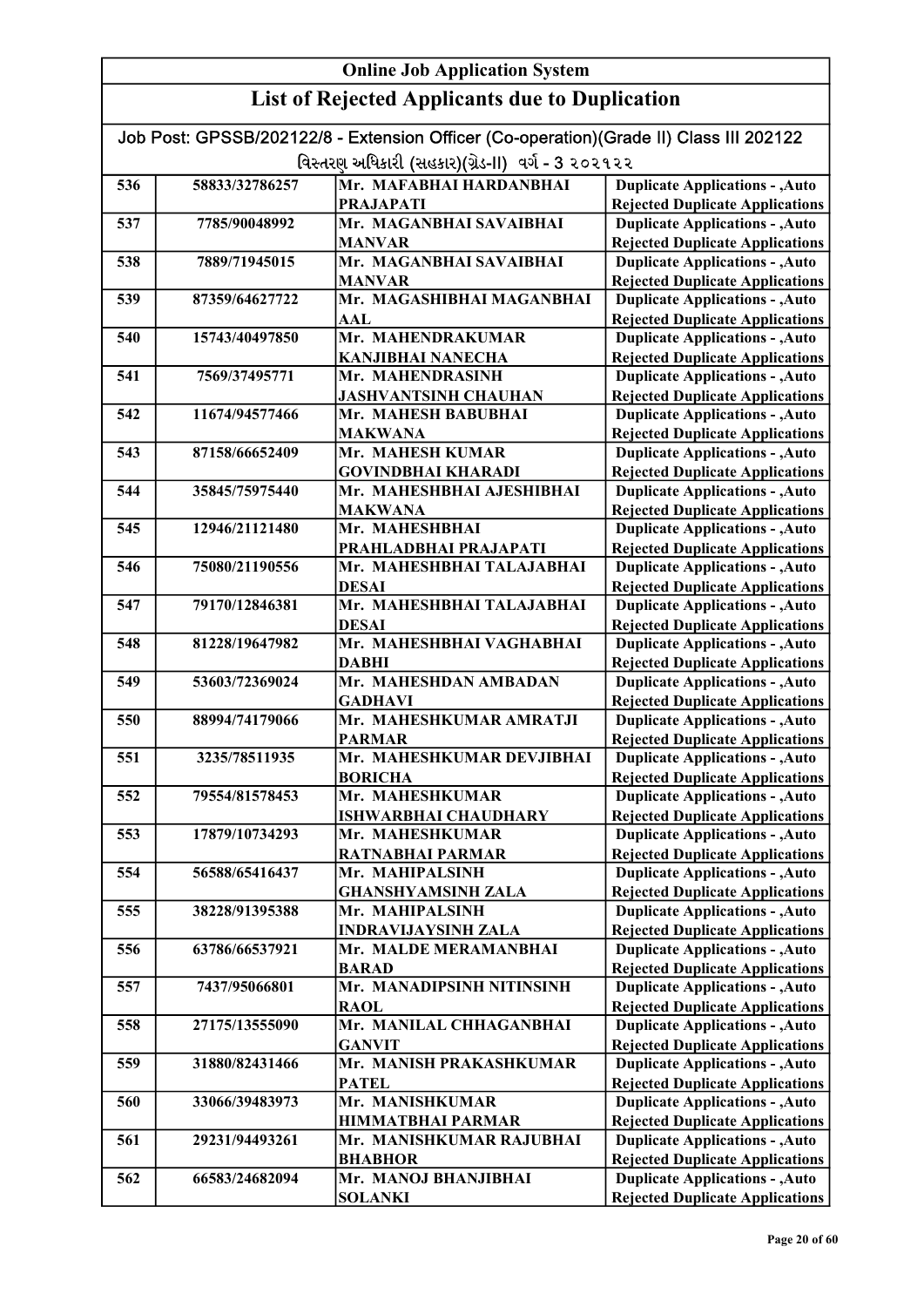#### Online Job Application System List of Rejected Applicants due to Duplication Job Post: GPSSB/202122/8 - Extension Officer (Co-operation)(Grade II) Class III 202122 વિસ્તરણ અધિકારી (સહકાર)(ગ્રેડ-II) વર્ગ - 3 ૨૦૨૧૨૨ 563 53777/96096507 Mr. MANOJBHAI MOHANBHAI **CHAUDHARI** 564 37947/74345617 Mr. MANOJKUMAR SHASHIKANTBHAI CHHOTALA 565 81095/41990436 Mr. MANUBHAI GOPALBHAI DHRANGIYA 566 78475/58765835 Mr. MANUBHAI MODABHAI PARMAR 567 71161/82700086 Mr. MANUBHAI RATANSINH KOLI 568 58615/59617408 Mr. MARGAVKUMAR RAJUBHAI DAMOR 569 67838/64489842 Mr. MARMIK HARESHBHAI DANIDHARIYA 570 43203/58337865 Mr. MAULIKBHAI KALABHAI DESAI 571 707/48381768 Mr. MAULIKKUMAR AMBALAL **PATEL** 572 60263/32829952 Mr. MAULIKKUMAR ARAVINDBHAI RATHOD 573 57697/21721438 Mr. MAULIKKUMAR BHARATBHAI PATEL 574 6838/48163572 Mr. MAULIKKUMAR MAHESHBHAI JADAV 575 14901/42957673 Mr. MAULIKKUMAR MANHARBHAI PATEL 576 8164/47911372 Mr. MAUNIL HARSHADRAY KAPADIYA 577 41998/92600759 Mr. MAVABHAI KESHABHAI RABARI 578 53184/54290768 Mr. MAYANKKUMAR DINESHBHAI GAMAR 579 44571/37302932 Mr. MAYANKKUMAR JAYANTIBHAI PATEL 580 66157/13854198 Mr. MAYUR BHANUPRASAD VAGHELA 581 5473/21122951 Mr. MAYUR DASHRATHSINH THAKOR 582 90066/30234699 Mr. MAYUR RANAMALBHAI GOJIYA 583 10376/20223867 Mr. MAYURBHAI ASHOKBHAI PATEL 584 20915/48366883 Mr. MAYURBHAI BHAILALBHAI **CHAUHAN** 585 17939/36473097 Mr. MAYURKUMAR ISHWARBHAI CHAUDHARY 586 57500/80389314 Mr. MAYURKUMAR PRAVINBHAI **PATEL** 587 57617/97412995 Mr. MAYURKUMAR PRAVINBHAI **PATEL** 588 83553/50913102 Mr. MAYURSINH DILIPSINH RATHOD 589 434/95841843 Mr. MEET ANILBHAI TARAL Duplicate Applications - ,Auto Rejected Duplicate Applications Duplicate Applications - ,Auto Rejected Duplicate Applications Duplicate Applications - ,Auto Rejected Duplicate Applications Duplicate Applications - ,Auto Rejected Duplicate Applications Duplicate Applications - ,Auto Rejected Duplicate Applications Duplicate Applications - ,Auto Rejected Duplicate Applications Duplicate Applications - ,Auto Rejected Duplicate Applications Duplicate Applications - ,Auto Rejected Duplicate Applications Duplicate Applications - ,Auto Rejected Duplicate Applications Duplicate Applications - ,Auto Rejected Duplicate Applications Duplicate Applications - ,Auto Rejected Duplicate Applications Duplicate Applications - ,Auto Rejected Duplicate Applications Duplicate Applications - ,Auto Rejected Duplicate Applications Duplicate Applications - ,Auto Rejected Duplicate Applications Duplicate Applications - ,Auto Rejected Duplicate Applications Duplicate Applications - ,Auto Rejected Duplicate Applications Duplicate Applications - ,Auto Rejected Duplicate Applications Duplicate Applications - ,Auto Rejected Duplicate Applications Duplicate Applications - ,Auto Rejected Duplicate Applications Duplicate Applications - ,Auto Rejected Duplicate Applications Duplicate Applications - ,Auto Duplicate Applications - ,Auto Rejected Duplicate Applications Duplicate Applications - ,Auto Rejected Duplicate Applications Duplicate Applications - ,Auto Rejected Duplicate Applications Duplicate Applications - ,Auto Rejected Duplicate Applications Duplicate Applications - ,Auto Rejected Duplicate Applications Duplicate Applications - ,Auto Rejected Duplicate Applications

Rejected Duplicate Applications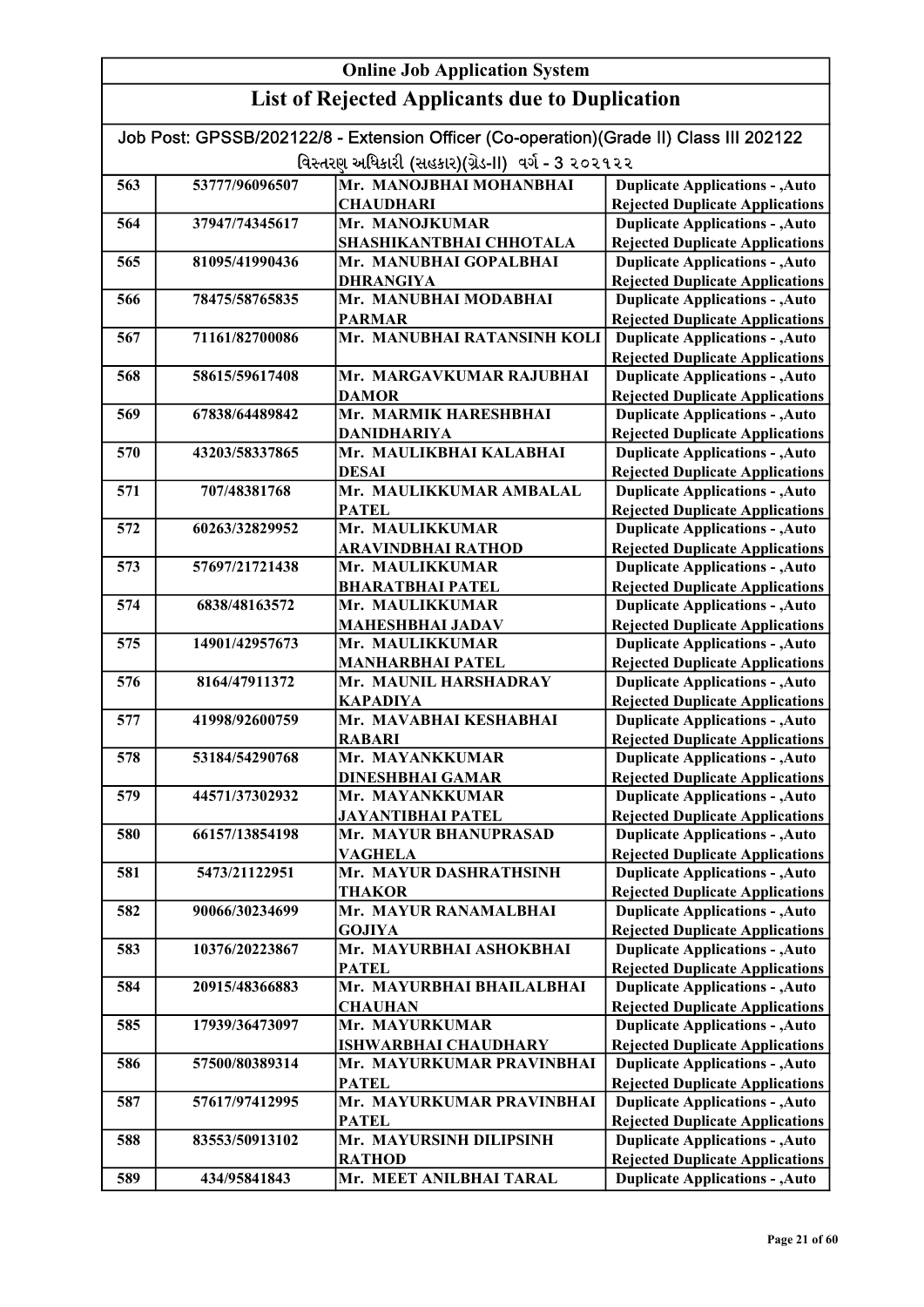#### Online Job Application System List of Rejected Applicants due to Duplication Job Post: GPSSB/202122/8 - Extension Officer (Co-operation)(Grade II) Class III 202122 વિસ્તરણ અધિકારી (સહકાર)(ગ્રેડ-II) વર્ગ - 3 ૨૦૨૧૨૨ 590 87136/89319559 Mr. MEHILRAJ RAJENDRA PARMAR 591 81742/17019820 Mr. MEHUL LABHUBHAI BAGODARIYA 592 11690/53372393 Mr. MEHUL NARHARDAN GADHAVI 593 61828/57883195 Mr. MEHUL PRADIPBHAI TADVI 594 80585/46697503 Mr. MEHUL SAMAT MER 595 10254/94090850 Mr. MEHULBHAI DHANJIBHAI MITHAPARA 596 1455/92301387 Mr. MEHULBHAI MANSANGBHAI SARVAIYA 597 1894/21942479 Mr. MEHULBHAI MANSANGBHAI SARVAIYA 598 47678/43119294 Mr. MEHULKUMAR ABHESINGBHAI VASAVA 599 13700/10766944 Mr. MEHULKUMAR BABULAL PATEL 600 77915/41702528 Mr. MEHULKUMAR HARESHBHAI PARMAR 601 44144/21990456 Mr. MEHULKUMAR KANTIBHAI VALVI 602 87676/70367744 Mr. MEHULKUMAR MANUBHAI PARMAR 603 82501/40386690 Mr. MEHULKUMAR RAJUBHAI NADODA 604 72643/68546431 Mr. MEHULKUMAR RAYCHANDBHAI BHOYA 605 58630/40527615 Mr. MICHAEL SHASHIKANTBHAI KHARADI 606 40164/11961941 Mr. MIHIR JORABHAI **CHAUDHARI** 607 60806/13301482 Mr. MILAN KHEEMABHAI JOGAL 608 19012/12134481 Mr. MILAN MAFATLAL MEVADA 609 76460/29934211 Mr. MILANKUMAR PETHUBHAI **CHAUDHARI** 610 28586/25105266 Mr. MILANKUMAR RAJENDRABHAI BAROT 611 18469/80870306 Mr. MILANKUMAR RASIKBHAI MAKWANA 612 76038/55847433 Mr. MINESHBHAI ISHVARBHAI PATEL 613 6633/15987441 Mr. MITESH RAMESHBHAI VADHAVANA 614 73440/64586157 Mr. MITESHKUMAR AMARSINH BARAD 615 36279/87027046 Mr. MITESHKUMAR NATVARBHAI ROHIT 616 60733/41246683 Mr. MITESHKUMAR RAMESHBHAI VANKAR **Duplicate Applications - , Auto** Rejected Duplicate Applications Duplicate Applications - ,Auto Rejected Duplicate Applications Duplicate Applications - ,Auto Rejected Duplicate Applications Duplicate Applications - ,Auto Rejected Duplicate Applications Duplicate Applications - ,Auto Rejected Duplicate Applications Duplicate Applications - ,Auto Rejected Duplicate Applications Duplicate Applications - ,Auto Rejected Duplicate Applications Duplicate Applications - ,Auto Rejected Duplicate Applications Duplicate Applications - ,Auto Rejected Duplicate Applications Duplicate Applications - ,Auto **Duplicate Applications - ,Auto** Duplicate Applications - ,Auto Rejected Duplicate Applications Duplicate Applications - ,Auto Rejected Duplicate Applications Duplicate Applications - ,Auto Rejected Duplicate Applications Duplicate Applications - ,Auto Rejected Duplicate Applications Duplicate Applications - ,Auto **Duplicate Applications - ,Auto Duplicate Applications - ,Auto** Rejected Duplicate Applications Duplicate Applications - ,Auto Rejected Duplicate Applications Duplicate Applications - ,Auto Rejected Duplicate Applications Duplicate Applications - ,Auto Rejected Duplicate Applications Duplicate Applications - ,Auto Rejected Duplicate Applications Duplicate Applications - ,Auto Rejected Duplicate Applications Duplicate Applications - ,Auto Rejected Duplicate Applications Duplicate Applications - ,Auto Rejected Duplicate Applications Duplicate Applications - ,Auto Rejected Duplicate Applications Duplicate Applications - ,Auto Rejected Duplicate Applications

617 13353/72780673 Mr. MITKUMAR PRAVINBHAI

KATARA

Duplicate Applications - ,Auto Rejected Duplicate Applications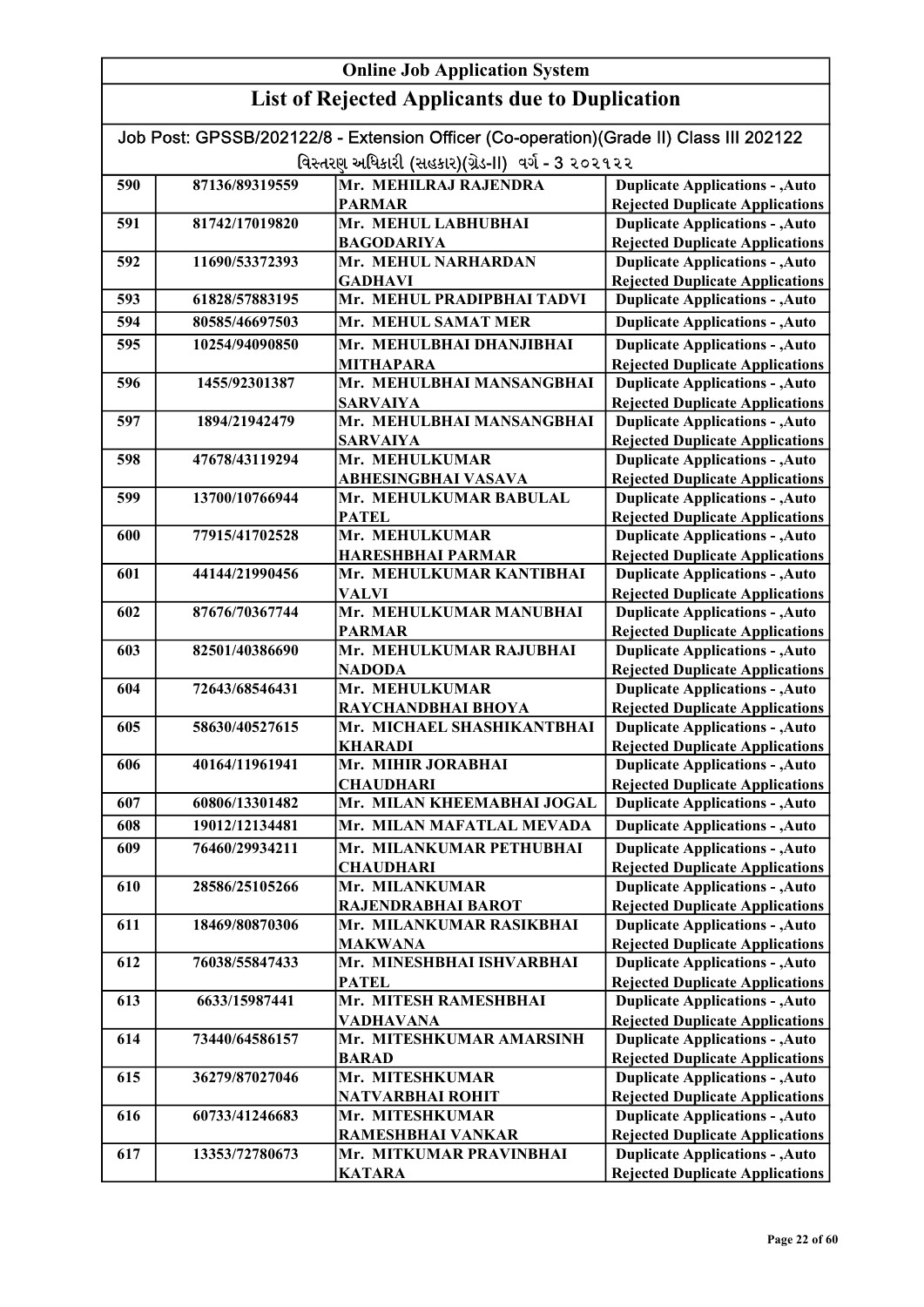|     |                | Job Post: GPSSB/202122/8 - Extension Officer (Co-operation)(Grade II) Class III 202122 |                                                                                  |
|-----|----------------|----------------------------------------------------------------------------------------|----------------------------------------------------------------------------------|
|     |                | વિસ્તરણ અધિકારી (સહકાર)(ગ્રેડ-II)  વર્ગ - 3 ૨૦૨૧૨૨                                     |                                                                                  |
| 618 | 15560/65303754 | Mr. MITUL KESHARBHAI                                                                   | <b>Duplicate Applications - , Auto</b>                                           |
|     |                | <b>CHAUDHARY</b>                                                                       | <b>Rejected Duplicate Applications</b>                                           |
| 619 | 37939/11677667 | Mr. MITULBHAI KISHORBHAI                                                               | <b>Duplicate Applications - , Auto</b>                                           |
|     |                | <b>MAKWANA</b>                                                                         | <b>Rejected Duplicate Applications</b>                                           |
| 620 | 38573/31835938 | Mr. MITULKUMAR NALINBHAI                                                               | <b>Duplicate Applications - , Auto</b>                                           |
|     |                | <b>PATEL</b>                                                                           | <b>Rejected Duplicate Applications</b>                                           |
| 621 | 26458/54864460 | Mr. MOHAMMAD IRFAN                                                                     | <b>Duplicate Applications - , Auto</b>                                           |
|     |                | <b>ZAKIRHUSHEN BELIM</b>                                                               | <b>Rejected Duplicate Applications</b>                                           |
| 622 | 72290/55576485 | Mr. MOHAMMADAKHTAR                                                                     | <b>Duplicate Applications - , Auto</b>                                           |
|     |                | MAHAMMADHUSEN HINGORA                                                                  | <b>Rejected Duplicate Applications</b>                                           |
| 623 | 88919/58223598 | Mr. MOHAMMADKAMILBHAI                                                                  | <b>Duplicate Applications - , Auto</b>                                           |
|     |                | <b>ANVARBHAI VHORA</b>                                                                 | <b>Rejected Duplicate Applications</b>                                           |
| 624 | 14209/14913981 | Mr. MOHIT PARSOTAMBHAI                                                                 | <b>Duplicate Applications - , Auto</b>                                           |
|     |                | <b>RAMOLIYA</b>                                                                        | <b>Rejected Duplicate Applications</b>                                           |
| 625 | 39041/54891843 | Mr. MOHITKUMAR BABAJIBHAI                                                              | <b>Duplicate Applications - , Auto</b>                                           |
|     |                | <b>GAMIT</b>                                                                           | <b>Rejected Duplicate Applications</b>                                           |
| 626 | 58651/41779027 | Mr. MOIN SHAKILAHEMAD                                                                  | <b>Duplicate Applications - , Auto</b>                                           |
|     |                | <b>MALEK</b>                                                                           | <b>Rejected Duplicate Applications</b>                                           |
| 627 | 15022/45092072 | Mr. MUKESHBHAI KUMPABHAI                                                               | <b>Duplicate Applications - , Auto</b>                                           |
|     |                | <b>PRAJAPATI</b>                                                                       | <b>Rejected Duplicate Applications</b>                                           |
| 628 | 71697/82404801 | Mr. MUKESHBHAI PIRABHAI                                                                | <b>Duplicate Applications - , Auto</b>                                           |
|     |                | <b>DESAI</b>                                                                           | <b>Rejected Duplicate Applications</b>                                           |
| 629 | 23234/58409652 | Mr. MUKESHBHAI VALJIBHAI                                                               | <b>Duplicate Applications - , Auto</b>                                           |
|     |                | <b>CHAUDHARI</b>                                                                       | <b>Rejected Duplicate Applications</b>                                           |
| 630 | 30875/35595578 | Mr. MUKESHKUMAR HADABHAI                                                               | <b>Duplicate Applications - , Auto</b>                                           |
|     |                | <b>SOLANKI</b>                                                                         | <b>Rejected Duplicate Applications</b>                                           |
| 631 | 40325/10444719 | Mr. MUKESHKUMAR HANSAJI                                                                | <b>Duplicate Applications - , Auto</b>                                           |
| 632 | 54233/41062829 | MALI<br>Mr. MUKESHKUMAR MANILAL                                                        | <b>Rejected Duplicate Applications</b><br><b>Duplicate Applications - , Auto</b> |
|     |                | <b>JOSHI</b>                                                                           | <b>Rejected Duplicate Applications</b>                                           |
| 633 | 87400/96179382 | Mr. MUKUNDKUMAR                                                                        | <b>Duplicate Applications - , Auto</b>                                           |
|     |                | <b>JAYANTILLAL RATHOD</b>                                                              | <b>Rejected Duplicate Applications</b>                                           |
| 634 | 3243/67703299  | Mr. MUSTAFA KASAMBHAI                                                                  | <b>Duplicate Applications - , Auto</b>                                           |
|     |                | <b>MAKWANA</b>                                                                         | <b>Rejected Duplicate Applications</b>                                           |
| 635 | 42466/83930428 | Mr. NAGESHVAR PURUSHOTTAM                                                              | <b>Duplicate Applications - , Auto</b>                                           |
|     |                | <b>PARMAR</b>                                                                          | <b>Rejected Duplicate Applications</b>                                           |
| 636 | 3887/41940144  | Mr. NANDKISHOR PREMJIBHAI                                                              | <b>Duplicate Applications - , Auto</b>                                           |
|     |                | <b>KUNJERA</b>                                                                         | <b>Rejected Duplicate Applications</b>                                           |
| 637 | 21016/30653528 | Mr. NARAN NANGABHAI                                                                    | <b>Duplicate Applications - , Auto</b>                                           |
|     |                | <b>GADHAVI</b>                                                                         | <b>Rejected Duplicate Applications</b>                                           |
| 638 | 3185/14570388  | Mr. NARASINHBHAI                                                                       | <b>Duplicate Applications - , Auto</b>                                           |
|     |                | <b>BALAKABHAI RABARI</b>                                                               | <b>Rejected Duplicate Applications</b>                                           |
| 639 | 3769/70542360  | Mr. NARENDRABHAI                                                                       | <b>Duplicate Applications - , Auto</b>                                           |
|     |                | DAHYABHAI VAGHELA                                                                      | <b>Rejected Duplicate Applications</b>                                           |
| 640 | 21144/41943880 | Mr. NARENDRAKUMAR                                                                      | <b>Duplicate Applications - , Auto</b>                                           |
|     |                | <b>JERAMBHAI KORDIYA</b>                                                               | <b>Rejected Duplicate Applications</b>                                           |
| 641 | 11905/11041990 | Mr. NARENDRAKUMAR                                                                      | <b>Duplicate Applications - , Auto</b>                                           |
|     |                | <b>MAGANBHAI DORIYA</b>                                                                | <b>Rejected Duplicate Applications</b>                                           |
| 642 | 81476/13708227 | Mr. NARENDRAKUMAR                                                                      | <b>Duplicate Applications - , Auto</b>                                           |
|     |                | MAHENDRAKUMAR CHUDASAMA                                                                | <b>Rejected Duplicate Applications</b>                                           |
| 643 | 57405/92009246 | Mr. NARENDRAKUMAR                                                                      | <b>Duplicate Applications - , Auto</b>                                           |
|     |                | <b>VASNABHAI BARIA</b>                                                                 | <b>Rejected Duplicate Applications</b>                                           |
| 644 | 61162/90955397 | Mr. NARESHBHAI DEVJIBHAI                                                               | <b>Duplicate Applications - , Auto</b>                                           |
|     |                | <b>RATHOD</b>                                                                          | <b>Rejected Duplicate Applications</b>                                           |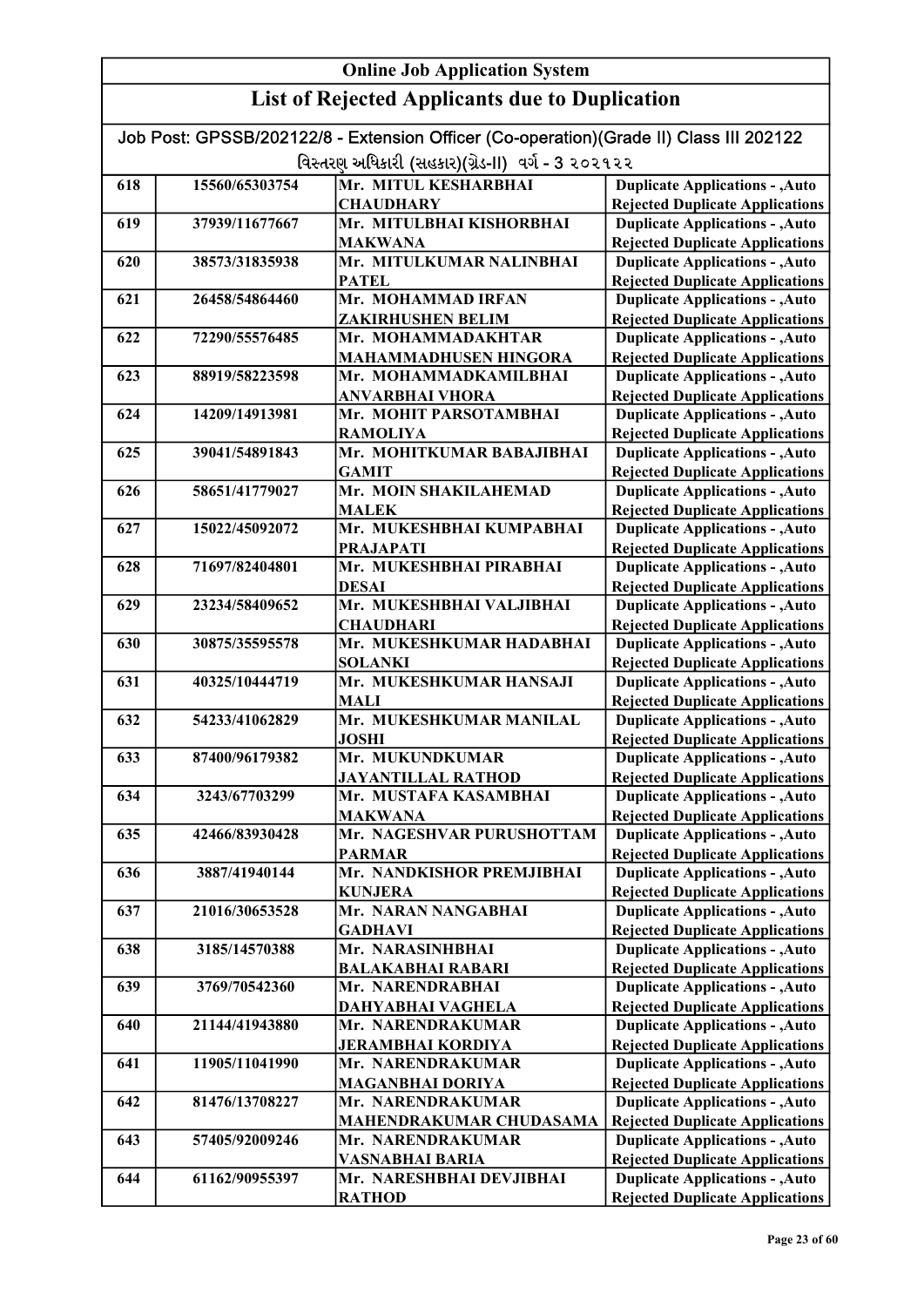#### Online Job Application System List of Rejected Applicants due to Duplication Job Post: GPSSB/202122/8 - Extension Officer (Co-operation)(Grade II) Class III 202122 વિસ્તરણ અધિકારી (સહકાર)(ગ્રેડ-II) વર્ગ - 3 ૨૦૨૧૨૨ 645 22883/15087941 Mr. NARESHBHAI DHIRUBHAI DAMOR 646 513/90327812 Mr. NARESHBHAI PATHUBHAI DODGAMA 647 84411/25405134 Mr. NARESHKUMAR KALUBHAI MAKWANA 648 9672/94535118 Mr. NARESHKUMAR MAHESHBHAI PARMAR 649 18676/54945081 Mr. NARESHKUMAR RAMESHBHAI KOTVAL 650 36912/19108983 Mr. NARESHKUMAR VINODBHAI SHEKHAVA 651 24914/68989120 Mr. NAROTTAMBHAI LALSING PADVI 652 25049/68152470 Mr. NARSHIHBHAI LILABHAI RABARI 653 43282/22428558 Mr. NARSHIHBHAI LILABHAI RABARI 654 38998/54862809 Mr. NARSINHBHAI MANSANGBHAI CHAUDHARY 655 1180/87644172 Mr. NATHUBHAI SADULBHAI KALOTARA 656 43257/47633231 Mr. NAVALBHAI DINESHBHAI MAKWANA 657 34082/81996557 Mr. NAVINBHAI GAMBHIRBHAI VASAVA 658 34146/19122160 Mr. NAVINBHAI GAMBHIRBHAI VASAVA 659 69385/66889393 Mr. NAVINBHAI KARSHANBHAI **CHAUDHARI** 660 13653/80023788 Mr. NAVINBHAI MANOJBHAI PATNI 661 53359/15222288 Mr. NAVINKUMAR DEVASHIBHAI **CHAUDHARI** 662 26402/46777213 Mr. NAYAN DAYARAMBHAI JANI 663 52563/61389467 Mr. NAYANKUMAR GORDHANBHAI KALIYA 664 6793/96323114 Mr. NEELKUMAR ARJUNBHAI PATEL 665 66942/12846636 Mr. NEELKUMAR DAHYABHAI PATEL 666 4567/70686505 Mr. NEHANGKUMAR SURESHKUMAR PATEL 667 65601/34358609 Mr. NIKET BHARATBHAI PATEL 668 51618/41299839 Mr. NIKETKUMAR BHIKHABHAI **PATEL** 669 70384/31617258 Mr. NIKUL MAHADEVBHAI PARMAR 670 87979/59122254 Mr. NIKUL SHAILESHBHAI RAVAL 671 69049/48768782 Mr. NIKUNJ BHARATBHAI Duplicate Applications - ,Auto Rejected Duplicate Applications Duplicate Applications - ,Auto Rejected Duplicate Applications Duplicate Applications - ,Auto Rejected Duplicate Applications Duplicate Applications - ,Auto Rejected Duplicate Applications Duplicate Applications - ,Auto Rejected Duplicate Applications Duplicate Applications - ,Auto Rejected Duplicate Applications Duplicate Applications - ,Auto Rejected Duplicate Applications Duplicate Applications - ,Auto Rejected Duplicate Applications Duplicate Applications - ,Auto Rejected Duplicate Applications Duplicate Applications - ,Auto Rejected Duplicate Applications Duplicate Applications - ,Auto **Duplicate Applications - ,Auto** Rejected Duplicate Applications Duplicate Applications - ,Auto Rejected Duplicate Applications Duplicate Applications - ,Auto Rejected Duplicate Applications Duplicate Applications - ,Auto Duplicate Applications - ,Auto Rejected Duplicate Applications Duplicate Applications - ,Auto **Duplicate Applications - ,Auto** Rejected Duplicate Applications Duplicate Applications - ,Auto Rejected Duplicate Applications Duplicate Applications - ,Auto Rejected Duplicate Applications Duplicate Applications - ,Auto Rejected Duplicate Applications Duplicate Applications - ,Auto Rejected Duplicate Applications Duplicate Applications - ,Auto Rejected Duplicate Applications Duplicate Applications - ,Auto Rejected Duplicate Applications Duplicate Applications - ,Auto Rejected Duplicate Applications Duplicate Applications - ,Auto Rejected Duplicate Applications Duplicate Applications - ,Auto Rejected Duplicate Applications

TILALA 672 2491/56340217 Mr. NIKUNJ UMESHBHAI VYAS Rejected Duplicate Applications Duplicate Applications - ,Auto Rejected Duplicate Applications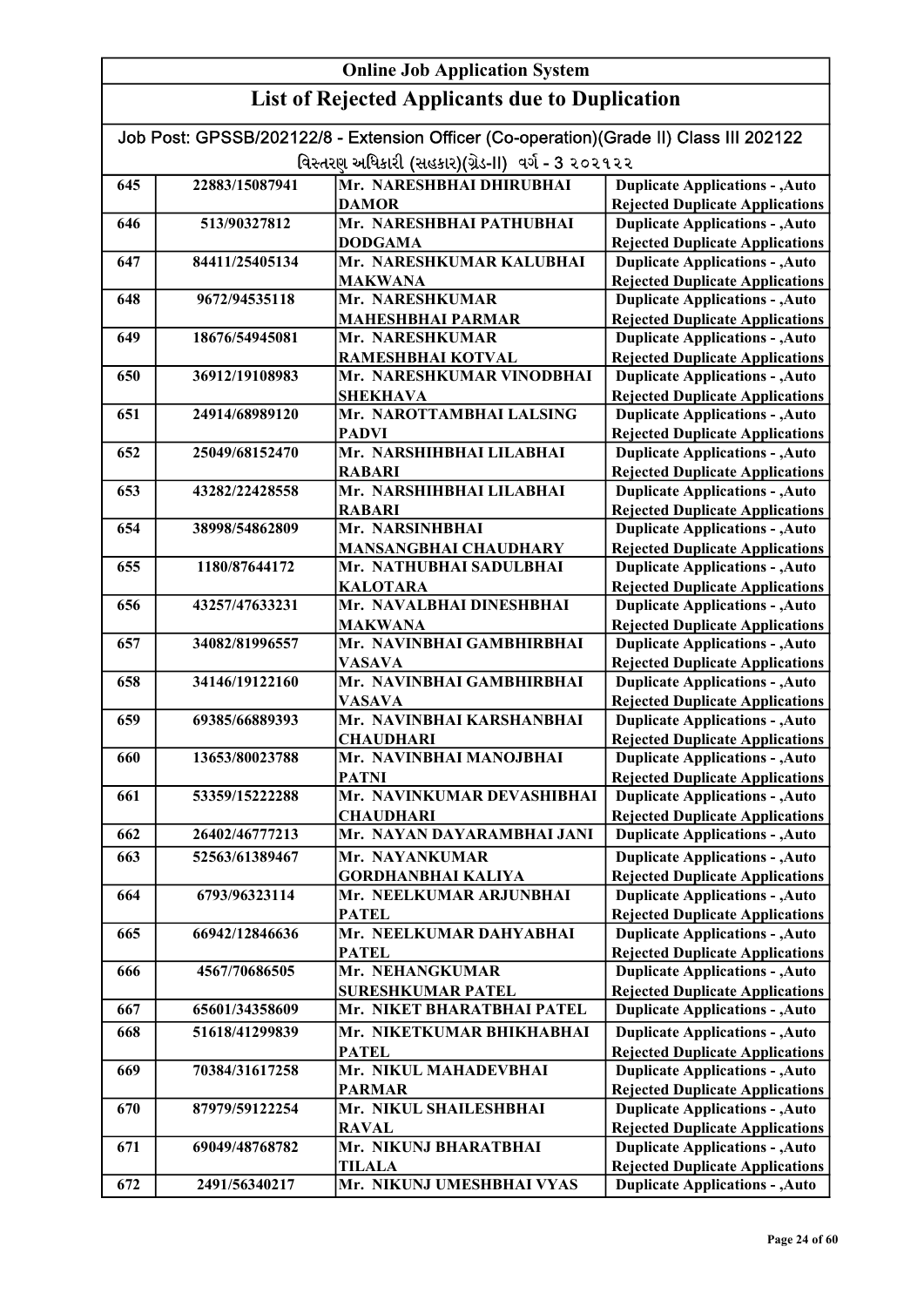| <b>Online Job Application System</b> |                |                                                                                        |                                                                                  |
|--------------------------------------|----------------|----------------------------------------------------------------------------------------|----------------------------------------------------------------------------------|
|                                      |                | <b>List of Rejected Applicants due to Duplication</b>                                  |                                                                                  |
|                                      |                | Job Post: GPSSB/202122/8 - Extension Officer (Co-operation)(Grade II) Class III 202122 |                                                                                  |
|                                      |                | વિસ્તરણ અધિકારી (સહકાર)(ગ્રેડ-II) વર્ગ - 3 ૨૦૨૧૨૨                                      |                                                                                  |
| 673                                  | 8801/81519253  | Mr. NIKUNJBHAI DHIRUBHAI                                                               | <b>Duplicate Applications - , Auto</b>                                           |
|                                      |                | <b>PATEL</b>                                                                           | <b>Rejected Duplicate Applications</b>                                           |
| 674                                  | 30721/40024950 | Mr. NIKUNJKUMAR                                                                        | <b>Duplicate Applications - , Auto</b>                                           |
|                                      |                | <b>JAYANTIBHAI VANKAR</b>                                                              | <b>Rejected Duplicate Applications</b>                                           |
| 675                                  | 53358/57940896 | Mr. NIKUNJKUMAR<br>MUKESHBHAI CHAUDHARI                                                | <b>Duplicate Applications - , Auto</b><br><b>Rejected Duplicate Applications</b> |
| 676                                  | 57947/38199293 | Mr. NIKUNJKUMAR                                                                        | <b>Duplicate Applications - , Auto</b>                                           |
|                                      |                | MUKESHBHAI CHAUDHARI                                                                   | <b>Rejected Duplicate Applications</b>                                           |
| 677                                  | 11164/27803199 | Mr. NILESH LAKHUBHAI GADHE                                                             | <b>Duplicate Applications - , Auto</b>                                           |
| 678                                  | 80718/70061728 | Mr. NILESH SHIVABHAI                                                                   | <b>Duplicate Applications - , Auto</b>                                           |
|                                      |                | <b>CHAUDHARY</b>                                                                       | <b>Rejected Duplicate Applications</b>                                           |
| 679                                  | 50281/74331122 | Mr. NILESHBHAI SITARAMBHAI                                                             | <b>Duplicate Applications - , Auto</b>                                           |
|                                      |                | <b>PAWAR</b>                                                                           | <b>Rejected Duplicate Applications</b>                                           |
| 680                                  | 90315/34233528 | Mr. NILESHKUMAR                                                                        | <b>Duplicate Applications - , Auto</b>                                           |
|                                      |                | <b>BALVANTBHAI PATEL</b>                                                               | <b>Rejected Duplicate Applications</b>                                           |
| 681                                  | 38269/91353506 | Mr. NILESHKUMAR KHODABHAI                                                              | <b>Duplicate Applications - , Auto</b>                                           |
|                                      |                | <b>PARMAR</b>                                                                          | <b>Rejected Duplicate Applications</b>                                           |
| 682                                  | 73270/61957544 | Mr. NILKANTH DIPAKBHAI MODI                                                            | <b>Duplicate Applications - , Auto</b>                                           |
| 683                                  | 40194/59128132 | Mr. NIRAJ PRAFULCHANDRA                                                                | <b>Duplicate Applications - , Auto</b>                                           |
|                                      |                | <b>VAGHELA</b>                                                                         | <b>Rejected Duplicate Applications</b>                                           |
| 684                                  | 17531/14240177 | Mr. NIRAV RAJENDRABHAI JOSHI                                                           | <b>Duplicate Applications - , Auto</b>                                           |
|                                      |                |                                                                                        | <b>Rejected Duplicate Applications</b>                                           |
| 685                                  | 54171/51968563 | Mr. NIRAVKUMAR AMRUTJI                                                                 | <b>Duplicate Applications - , Auto</b>                                           |
|                                      |                | <b>BHATI</b>                                                                           | <b>Rejected Duplicate Applications</b>                                           |
| 686                                  | 75814/42888167 | Mr. NIRAVKUMAR AMRUTJI<br><b>BHATI</b>                                                 | <b>Duplicate Applications - , Auto</b><br><b>Rejected Duplicate Applications</b> |
| 687                                  | 90478/57109738 | Mr. NIRAVKUMAR ISHWARBHAI                                                              | <b>Duplicate Applications - , Auto</b>                                           |
|                                      |                | <b>CHAUDHARI</b>                                                                       | <b>Rejected Duplicate Applications</b>                                           |
| 688                                  | 72688/13566749 | Mr. NIRAVKUMAR MANUPRASAD                                                              | <b>Duplicate Applications - , Auto</b>                                           |
|                                      |                | <b>JOSHI</b>                                                                           | <b>Rejected Duplicate Applications</b>                                           |
| 689                                  | 5880/99088743  | Mr. NIRAVKUMAR RAMABHAI                                                                | <b>Duplicate Applications - , Auto</b>                                           |
|                                      |                | <b>PATEL</b>                                                                           | <b>Rejected Duplicate Applications</b>                                           |
| 690                                  | 81203/62471041 | Mr. NIRAVSINH LAXMANJI                                                                 | <b>Duplicate Applications - , Auto</b>                                           |
|                                      |                | <b>THAKOR</b>                                                                          | <b>Rejected Duplicate Applications</b>                                           |
| 691                                  | 89540/52711098 | Mr. NIRMALKUMAR BALLUBHAI<br><b>CHAUDHARI</b>                                          | <b>Duplicate Applications - , Auto</b>                                           |
| 692                                  | 91460/64109772 | Mr. NIRMALKUMAR BALLUBHAI                                                              | <b>Rejected Duplicate Applications</b><br><b>Duplicate Applications - , Auto</b> |
|                                      |                | <b>CHAUDHARI</b>                                                                       | <b>Rejected Duplicate Applications</b>                                           |
| 693                                  | 88717/47773029 | Mr. NISARG KHANABHAI                                                                   | <b>Duplicate Applications - , Auto</b>                                           |
|                                      |                | <b>RATHOD</b>                                                                          | <b>Rejected Duplicate Applications</b>                                           |
| 694                                  | 27643/45449208 | Mr. NISHANTBHAI NANJIBHAI                                                              | <b>Duplicate Applications - , Auto</b>                                           |
|                                      |                | <b>MAKWANA</b>                                                                         | <b>Rejected Duplicate Applications</b>                                           |
| 695                                  | 4358/43787000  | Mr. NITESH KUMAR                                                                       | <b>Duplicate Applications - , Auto</b>                                           |
|                                      |                | <b>RANMALBHAI VARU</b>                                                                 | <b>Rejected Duplicate Applications</b>                                           |
| 696                                  | 80686/17807184 | Mr. NITESH RAJUBHAI                                                                    | <b>Duplicate Applications - , Auto</b>                                           |
|                                      |                | <b>BHAMMAR</b>                                                                         | <b>Rejected Duplicate Applications</b>                                           |
| 697                                  | 61189/69698803 | Mr. NITESHBHAI JAGANBHAI                                                               | <b>Duplicate Applications - , Auto</b>                                           |
| 698                                  | 23502/98161617 | <b>KULADE</b><br>Mr. NITESHKUMAR AMRUTLAL                                              | <b>Rejected Duplicate Applications</b><br><b>Duplicate Applications - , Auto</b> |
|                                      |                | <b>PATEL</b>                                                                           | <b>Rejected Duplicate Applications</b>                                           |
| 699                                  | 177/46928277   | Mr. NITIN PARSOTAMBHAI                                                                 | <b>Duplicate Applications - , Auto</b>                                           |
|                                      |                | <b>GHEDIYA</b>                                                                         | <b>Rejected Duplicate Applications</b>                                           |
| 700                                  | 18289/22621305 | Mr. NITINKUMAR HARIBHAI                                                                | <b>Duplicate Applications - , Auto</b>                                           |
|                                      |                | <b>MAKWANA</b>                                                                         | <b>Rejected Duplicate Applications</b>                                           |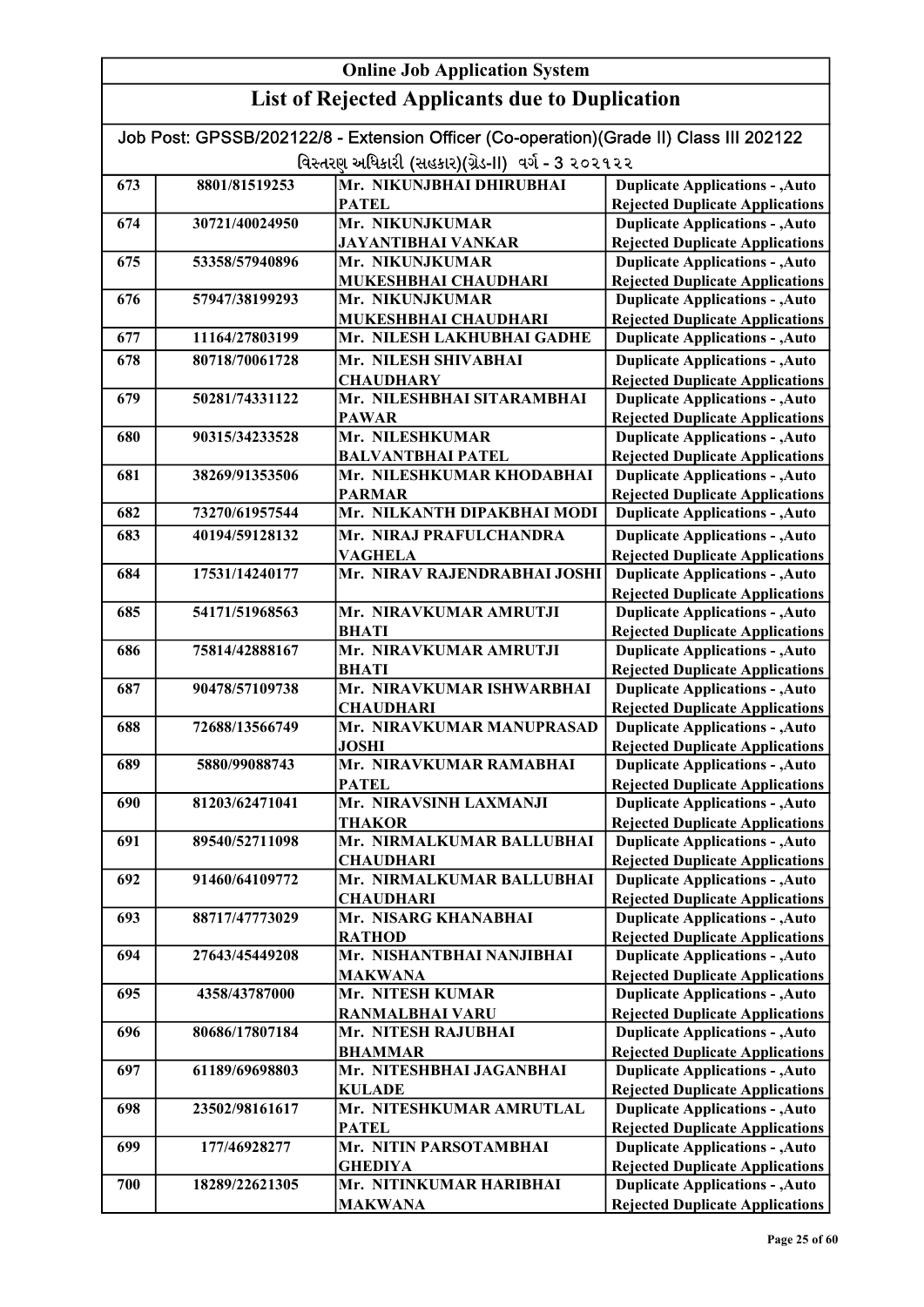| Job Post: GPSSB/202122/8 - Extension Officer (Co-operation)(Grade II) Class III 202122 |                |                                                |                                                                                  |
|----------------------------------------------------------------------------------------|----------------|------------------------------------------------|----------------------------------------------------------------------------------|
| વિસ્તરણ અધિકારી (સહકાર)(ગ્રેડ-II) વર્ગ - 3 ૨૦૨૧૨૨                                      |                |                                                |                                                                                  |
| 701                                                                                    | 53535/87099963 | Mr. NITINKUMAR HARIBHAI                        | <b>Duplicate Applications - , Auto</b>                                           |
|                                                                                        |                | <b>MAKWANA</b>                                 | <b>Rejected Duplicate Applications</b>                                           |
| 702                                                                                    | 38332/95306365 | Mr. NITISHKUMAR MANJIBHAI                      | <b>Duplicate Applications - , Auto</b>                                           |
|                                                                                        |                | <b>MAKWANA</b>                                 | <b>Rejected Duplicate Applications</b>                                           |
| 703                                                                                    | 70643/68336470 | Mr. ODHARBHAI NAGAJIBHAI                       | <b>Duplicate Applications - , Auto</b>                                           |
|                                                                                        |                | <b>KHATANA</b>                                 | <b>Rejected Duplicate Applications</b>                                           |
| 704                                                                                    | 80063/11707913 | Mr. OMDEEP VIKRAMBHAI                          | <b>Duplicate Applications - , Auto</b>                                           |
|                                                                                        |                | <b>DABHI</b>                                   | <b>Rejected Duplicate Applications</b>                                           |
| 705                                                                                    | 47505/81497380 | Mr. OMDEVSINH PRAVINSINH                       | <b>Duplicate Applications - , Auto</b>                                           |
|                                                                                        |                | <b>GOHIL</b>                                   | <b>Rejected Duplicate Applications</b>                                           |
| 706                                                                                    | 1320/31382511  | Mr. PALLAVKUMAR                                | <b>Duplicate Applications - , Auto</b>                                           |
|                                                                                        |                | <b>ISHWARBHAI CHAUDHARY</b>                    | <b>Rejected Duplicate Applications</b>                                           |
| 707                                                                                    | 20707/73080402 | Mr. PANCHABHAI RUPABHAI                        | <b>Duplicate Applications - , Auto</b>                                           |
| 708                                                                                    | 67772/20464585 | <b>PRAJAPATI</b><br>Mr. PANKAJ JIVANBHAI DESAI | <b>Rejected Duplicate Applications</b><br><b>Duplicate Applications - , Auto</b> |
|                                                                                        |                |                                                |                                                                                  |
| 709                                                                                    | 24274/31866982 | Mr. PANKAJBHAI ANANDBHAI                       | <b>Duplicate Applications - , Auto</b>                                           |
| 710                                                                                    | 66330/24983907 | <b>VADHU</b><br>Mr. PANKAJKUMAR                | <b>Rejected Duplicate Applications</b><br><b>Duplicate Applications - , Auto</b> |
|                                                                                        |                | <b>KARSANBHAI GOHIL</b>                        | <b>Rejected Duplicate Applications</b>                                           |
| 711                                                                                    | 18092/85348544 | Mr. PARAMVIRSINH KIRTISINH                     | <b>Duplicate Applications - , Auto</b>                                           |
|                                                                                        |                | <b>RATHOD</b>                                  | <b>Rejected Duplicate Applications</b>                                           |
| 712                                                                                    | 63547/66425821 | Mr. PARASBHAI RAGHUBHAI                        | <b>Duplicate Applications - , Auto</b>                                           |
|                                                                                        |                | <b>SUTHAR</b>                                  | <b>Rejected Duplicate Applications</b>                                           |
| 713                                                                                    | 20803/16523154 | Mr. PARESHBHAI BABUJI                          | <b>Duplicate Applications - , Auto</b>                                           |
|                                                                                        |                | <b>SANKHLA</b>                                 | <b>Rejected Duplicate Applications</b>                                           |
| 714                                                                                    | 64449/19944100 | Mr. PARESHBHAI MERABHAI                        | <b>Duplicate Applications - , Auto</b>                                           |
|                                                                                        |                | <b>SOLANKI</b>                                 | <b>Rejected Duplicate Applications</b>                                           |
| 715                                                                                    | 533/18980457   | Mr. PARESHKUMAR                                | <b>Duplicate Applications - , Auto</b>                                           |
|                                                                                        |                | <b>JAYMALBHAI VALA</b>                         | <b>Rejected Duplicate Applications</b>                                           |
| 716                                                                                    | 19146/16567178 | Mr. PARIMALBHAI PRABHUDAS                      | <b>Duplicate Applications - , Auto</b>                                           |
|                                                                                        |                | <b>GAMIT</b>                                   | <b>Rejected Duplicate Applications</b><br><b>Duplicate Applications - , Auto</b> |
| 717                                                                                    | 41883/11323539 | Mr. PARSHOTAM GIGABHAI<br><b>BAMBHANIYA</b>    | <b>Rejected Duplicate Applications</b>                                           |
| 718                                                                                    | 7221/22040116  | Mr. PARTH BHARATBHAI                           | <b>Duplicate Applications - , Auto</b>                                           |
|                                                                                        |                | <b>PARMAR</b>                                  | <b>Rejected Duplicate Applications</b>                                           |
| 719                                                                                    | 26074/39780562 | Mr. PARTH MAHESHKUMAR                          | <b>Duplicate Applications - , Auto</b>                                           |
|                                                                                        |                | <b>PARIKH</b>                                  | <b>Rejected Duplicate Applications</b>                                           |
| 720                                                                                    | 1203/24281569  | Mr. PARTH NAVNEETBHAI                          | <b>Duplicate Applications - , Auto</b>                                           |
|                                                                                        |                | <b>KAPADIYA</b>                                | <b>Rejected Duplicate Applications</b>                                           |
| 721                                                                                    | 51464/10182789 | Mr. PARTH RAJNIKANT PARMAR                     | <b>Duplicate Applications - , Auto</b>                                           |
| 722                                                                                    | 71619/18951623 | Mr. PARTHKUMAR CHETANBHAI                      | <b>Duplicate Applications - , Auto</b>                                           |
|                                                                                        |                | <b>SRAVAN</b>                                  | <b>Rejected Duplicate Applications</b>                                           |
| 723                                                                                    | 83387/74334385 | Mr. PARTHKUMAR JESHINGBHAI                     | <b>Duplicate Applications - , Auto</b>                                           |
|                                                                                        |                | <b>CHAUDHARI</b>                               | <b>Rejected Duplicate Applications</b>                                           |
| 724                                                                                    | 4731/61465047  | Mr. PARTHKUMAR SURESHBHAI                      | <b>Duplicate Applications - , Auto</b>                                           |
|                                                                                        |                | <b>SHAH</b>                                    | <b>Rejected Duplicate Applications</b>                                           |
| 725                                                                                    | 20630/75786657 | Mr. PARTHNIL MUKESHKUMAR                       | <b>Duplicate Applications - , Auto</b>                                           |
|                                                                                        |                | <b>CHAUHAN</b>                                 | <b>Rejected Duplicate Applications</b>                                           |
| 726                                                                                    | 12712/12415722 | Mr. PAVAN RAMESHBHAI                           | <b>Duplicate Applications - , Auto</b>                                           |
| 727                                                                                    | 70587/44208831 | <b>PARMAR</b><br>Mr. PAVANKUMAR RAJKUMAR       | <b>Rejected Duplicate Applications</b><br><b>Duplicate Applications - , Auto</b> |
|                                                                                        |                | <b>SAGAR</b>                                   | <b>Rejected Duplicate Applications</b>                                           |
| 728                                                                                    | 31915/27811058 | Mr. PIYURAJSINH JAGDEVSINH                     | <b>Duplicate Applications - , Auto</b>                                           |
|                                                                                        |                | <b>CHAUHAN</b>                                 | <b>Rejected Duplicate Applications</b>                                           |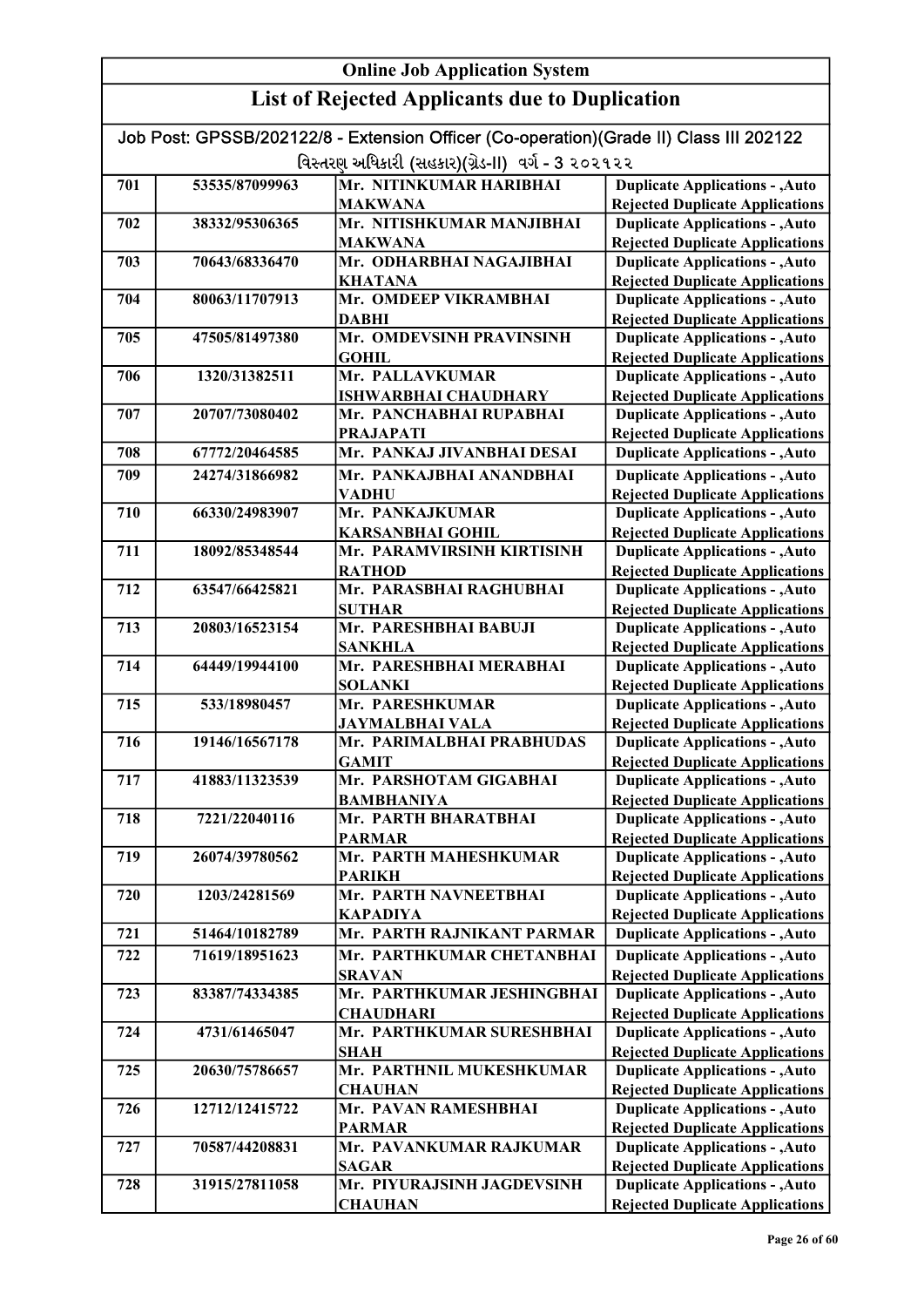#### Online Job Application System List of Rejected Applicants due to Duplication Job Post: GPSSB/202122/8 - Extension Officer (Co-operation)(Grade II) Class III 202122 વિસ્તરણ અધિકારી (સહકાર)(ગ્રેડ-II) વર્ગ - 3 ૨૦૨૧૨૨ 729 70413/83412613 Mr. PIYUSH BABUBHAI KANTARIYA 730 10105/71093881 Mr. PIYUSH KIRTIBHAI MISTRY 731 50960/51874720 Mr. POOJANKUMAR HARIBHAI PATEL 732 49484/68942669 Mr. PRABHAKAR DILIPBHAI **MORE** 733 50511/78412460 Mr. PRADIP HIRABHAI DANGAR 734 35961/21114229 Mr. PRADIP MOTBHAI GOVALIYA 735 10079/43707587 Mr. PRADIP PRABHATBHAI MAKWANA 736 85405/20485364 Mr. PRADIPKUMAR AMRUTBHAI **PATEL** 737 40354/66882257 Mr. PRADIPKUMAR BHALABHAI SINDHAV 738 40359/35396399 Mr. PRADIPKUMAR BHALABHAI SINDHAV 739 75792/65572264 Mr. PRADIPKUMAR RAMESHBHAI UMARANIYA 740 84965/23532271 Mr. PRADIPSINH DEVISINH JADEJA 741 63556/37087532 Mr. PRAFULKUMAR MANGABHAI MAKWANA 742 12813/38150124 Mr. PRAFULLKUMAR LOKENDRASINH PADVAL 743 10038/48087530 Mr. PRAFULLKUMAR VASANBHAI UDAS 744 12670/34038935 Mr. PRAHLAD KUMAR SURESHBHAI THAKRE 745 37262/16196145 Mr. PRAJESH NARANBHAI PATEL 746 25031/46701763 Mr. PRAKASH BHOLABHAI DABHI 747 32956/18474689 Mr. PRAKASH KUMAR VASANTBHAI KUNVARIYA 748 7123/41999494 Mr. PRAKASHBHAI BHUPATBHAI **CHUDASAMA** 749 27951/58477410 Mr. PRAKASHBHAI DANUBHAI DABHI 750 30257/22358352 Mr. PRAKASHBHAI DHALSUKHBHAI DHALVANIYA 751 43399/83468993 Mr. PRAKASHBHAI KANJIBHAI RABARI 752 36023/69132851 Mr. PRAKASHBHAI LAKHMANBHAI DULERA 753 19806/33325062 Mr. PRAKASHKUMAR ARVINDBHAI SOLANKI 754 47011/45012974 Mr. PRAKASHKUMAR BABUBHAI SOLANKI 755 35719/46870824 Mr. PRAKASHKUMAR DASHARTHSINH PARMAR 756 82059/54849482 Mr. PRAKASHKUMAR LALJIBHAI Duplicate Applications - ,Auto Rejected Duplicate Applications Duplicate Applications - ,Auto Rejected Duplicate Applications Duplicate Applications - ,Auto Rejected Duplicate Applications Duplicate Applications - ,Auto Rejected Duplicate Applications Duplicate Applications - ,Auto Rejected Duplicate Applications Duplicate Applications - ,Auto Rejected Duplicate Applications Duplicate Applications - ,Auto **Duplicate Applications - ,Auto** Rejected Duplicate Applications Duplicate Applications - ,Auto Rejected Duplicate Applications Duplicate Applications - ,Auto Rejected Duplicate Applications Duplicate Applications - ,Auto Rejected Duplicate Applications Duplicate Applications - ,Auto Rejected Duplicate Applications Duplicate Applications - ,Auto Rejected Duplicate Applications Duplicate Applications - ,Auto **Duplicate Applications - ,Auto** Rejected Duplicate Applications Duplicate Applications - ,Auto Rejected Duplicate Applications Duplicate Applications - ,Auto Rejected Duplicate Applications Duplicate Applications - ,Auto Rejected Duplicate Applications Duplicate Applications - ,Auto Rejected Duplicate Applications Duplicate Applications - ,Auto Rejected Duplicate Applications Duplicate Applications - ,Auto Rejected Duplicate Applications Duplicate Applications - ,Auto Duplicate Applications - ,Auto Rejected Duplicate Applications Duplicate Applications - ,Auto Rejected Duplicate Applications Duplicate Applications - ,Auto Rejected Duplicate Applications Duplicate Applications - ,Auto Rejected Duplicate Applications Duplicate Applications - ,Auto Rejected Duplicate Applications Duplicate Applications - ,Auto Rejected Duplicate Applications

MER

Rejected Duplicate Applications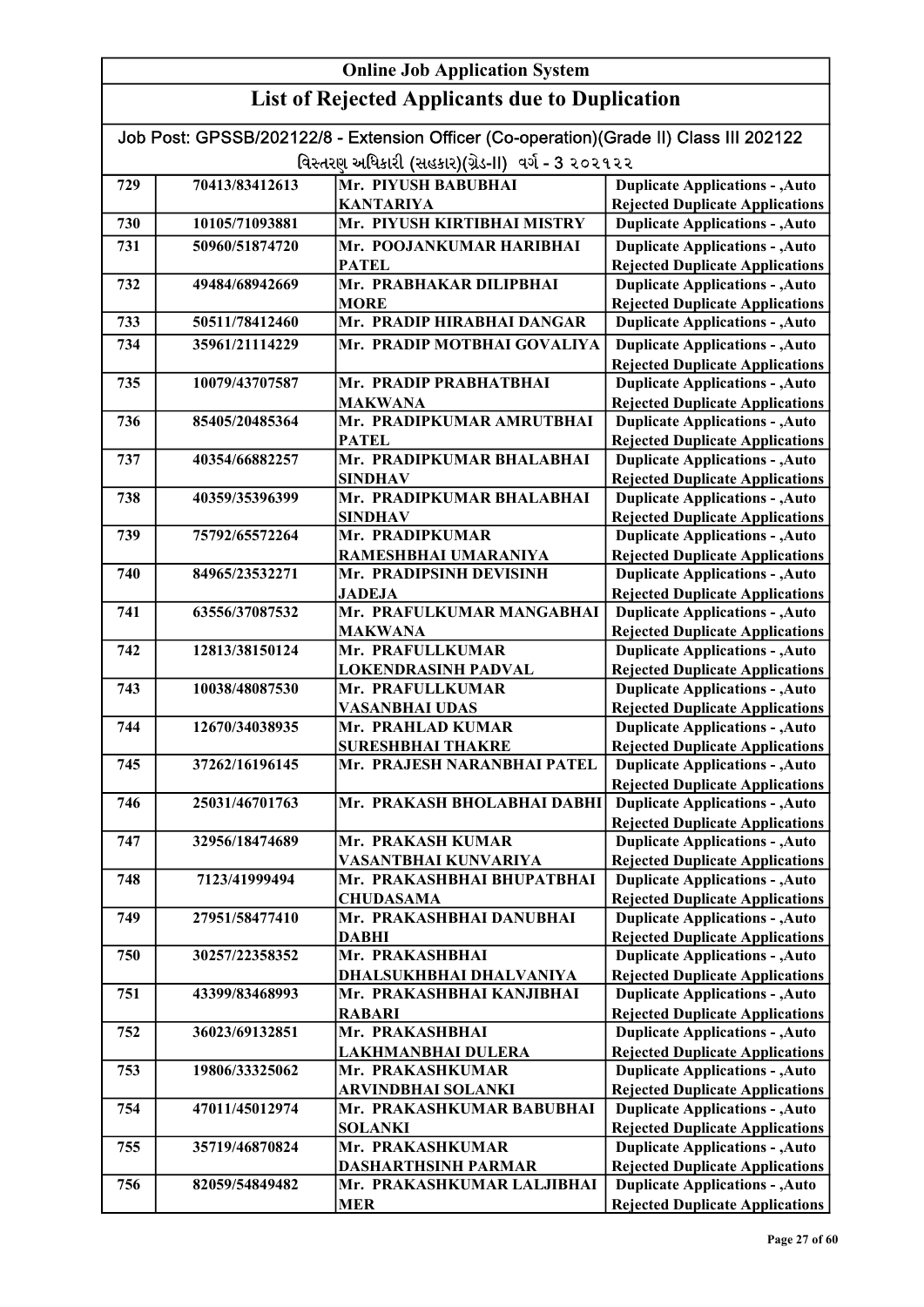| Job Post: GPSSB/202122/8 - Extension Officer (Co-operation)(Grade II) Class III 202122 |                |                                                   |                                                                                  |
|----------------------------------------------------------------------------------------|----------------|---------------------------------------------------|----------------------------------------------------------------------------------|
| વિસ્તરણ અધિકારી (સહકાર)(ગ્રેડ-II) વર્ગ - 3 ૨૦૨૧૨૨                                      |                |                                                   |                                                                                  |
| 757                                                                                    | 83306/43095857 | Mr. PRAKASHKUMAR LALJIBHAI                        | <b>Duplicate Applications - , Auto</b>                                           |
|                                                                                        |                | <b>MER</b>                                        | <b>Rejected Duplicate Applications</b>                                           |
| 758                                                                                    | 83640/63398551 | Mr. PRAKASHKUMAR LALJIBHAI                        | <b>Duplicate Applications - , Auto</b>                                           |
|                                                                                        |                | <b>MER</b>                                        | <b>Rejected Duplicate Applications</b>                                           |
| 759                                                                                    | 53745/96058990 | Mr. PRAKASHKUMAR                                  | <b>Duplicate Applications - , Auto</b>                                           |
|                                                                                        |                | <b>NARESHBHAI PAGI</b>                            | <b>Rejected Duplicate Applications</b>                                           |
| 760                                                                                    | 51792/50077846 | Mr. PRAKASHKUMAR RAVIBHAI                         | <b>Duplicate Applications - , Auto</b>                                           |
|                                                                                        |                | <b>RATHOD</b>                                     | <b>Rejected Duplicate Applications</b>                                           |
| 761                                                                                    | 19352/94626568 | Mr. PRAKASHKUMAR                                  | <b>Duplicate Applications - , Auto</b>                                           |
|                                                                                        |                | TALSHIBHAI BARAIYA                                | <b>Rejected Duplicate Applications</b>                                           |
| 762                                                                                    | 83739/10785366 | Mr. PRAKASHKUMAR                                  | <b>Duplicate Applications - , Auto</b>                                           |
|                                                                                        |                | YOGESHBHAI MALAM                                  | <b>Rejected Duplicate Applications</b>                                           |
| 763                                                                                    | 21109/73998371 | Mr. PRASHANT KISHORBHAI                           | <b>Duplicate Applications - , Auto</b>                                           |
|                                                                                        | 21490/24916285 | <b>MAISURI</b>                                    | <b>Rejected Duplicate Applications</b>                                           |
| 764                                                                                    |                | Mr. PRASHANT MANSUKHBHAI                          | <b>Duplicate Applications - , Auto</b><br><b>Rejected Duplicate Applications</b> |
| 765                                                                                    | 40225/36349574 | TANKARIYA<br>Mr. PRATAPBHAI AYADANJI              | <b>Duplicate Applications - , Auto</b>                                           |
|                                                                                        |                | <b>MALI</b>                                       | <b>Rejected Duplicate Applications</b>                                           |
| 766                                                                                    | 30884/19560062 | Mr. PRATAPBHAI VIRJIBHAI                          | <b>Duplicate Applications - , Auto</b>                                           |
|                                                                                        |                | <b>TAVIYA</b>                                     | <b>Rejected Duplicate Applications</b>                                           |
| 767                                                                                    | 53921/33909149 | Mr. PRATAPJI JAHUJI RAJPUT                        | <b>Duplicate Applications - , Auto</b>                                           |
| 768                                                                                    | 14210/95366100 | Mr. PRATIK AMARDASBHAI                            | <b>Duplicate Applications - , Auto</b>                                           |
|                                                                                        |                | <b>SARAPDADIYA</b>                                | <b>Rejected Duplicate Applications</b>                                           |
| 769                                                                                    | 30775/72312874 | Mr. PRATIK JAGDISHBHAI                            | <b>Duplicate Applications - , Auto</b>                                           |
|                                                                                        |                | <b>SOLANKI</b>                                    | <b>Rejected Duplicate Applications</b>                                           |
| 770                                                                                    | 87843/11401609 | Mr. PRATIK MANOJBHAI PATEL                        | <b>Duplicate Applications - , Auto</b>                                           |
| 771                                                                                    | 58893/37018799 | Mr. PRATIK PRAVINBHAI                             | <b>Duplicate Applications - , Auto</b>                                           |
|                                                                                        |                | <b>KACHHADIYA</b>                                 | <b>Rejected Duplicate Applications</b>                                           |
| 772                                                                                    | 43910/46884135 | Mr. PRATIKKUMAR SURESHBHAI                        | <b>Duplicate Applications - , Auto</b>                                           |
|                                                                                        |                | <b>PATEL</b>                                      | <b>Rejected Duplicate Applications</b>                                           |
| 773                                                                                    | 51971/64454364 | Mr. PRAVIN LALJIBHAI JADAV                        | <b>Duplicate Applications - , Auto</b>                                           |
| 774                                                                                    | 30523/97125049 | Mr. PRAVINBHAI GURUJIBHAI                         | <b>Duplicate Applications - , Auto</b>                                           |
|                                                                                        |                | <b>RATHVA</b>                                     | <b>Rejected Duplicate Applications</b>                                           |
| 775                                                                                    | 72354/34209756 | Mr. PRAVINKUMAR                                   | <b>Duplicate Applications - , Auto</b>                                           |
|                                                                                        |                | <b>RAMESHBHAI BARIA</b>                           | <b>Rejected Duplicate Applications</b>                                           |
| 776                                                                                    | 72724/12496771 | Mr. PRAVINKUMAR                                   | <b>Duplicate Applications - , Auto</b>                                           |
|                                                                                        |                | <b>RAMESHBHAI BARIA</b>                           | <b>Rejected Duplicate Applications</b>                                           |
| 777                                                                                    | 43094/66262194 | Mr. PRINCEKUMAR VISHNUBHAI                        | <b>Duplicate Applications - , Auto</b>                                           |
|                                                                                        |                | <b>PATEL</b>                                      | <b>Rejected Duplicate Applications</b>                                           |
| 778                                                                                    | 29734/54158734 | Mr. PRITESH PRAVINBHAI GAMIT                      | <b>Duplicate Applications - , Auto</b>                                           |
|                                                                                        |                |                                                   | <b>Rejected Duplicate Applications</b>                                           |
| 779                                                                                    | 27856/97560539 | Mr. PRITESHBHAI SAMDABHAI                         | <b>Duplicate Applications - , Auto</b>                                           |
|                                                                                        |                | <b>RATHVA</b>                                     | <b>Rejected Duplicate Applications</b>                                           |
| 780                                                                                    | 47927/78665125 | Mr. PRITESHKUMAR                                  | <b>Duplicate Applications - , Auto</b>                                           |
| 781                                                                                    | 35894/34521056 | <b>MAHESHKUMAR RANA</b><br>Mr. PRIYANK CHANDUBHAI | <b>Rejected Duplicate Applications</b><br><b>Duplicate Applications - , Auto</b> |
|                                                                                        |                | <b>DAMOR</b>                                      | <b>Rejected Duplicate Applications</b>                                           |
| 782                                                                                    | 9609/14552877  | Mr. PRUTHVIRAJ RAMANBHAI                          | <b>Duplicate Applications - , Auto</b>                                           |
|                                                                                        |                | <b>RAJVADI</b>                                    | <b>Rejected Duplicate Applications</b>                                           |
| 783                                                                                    | 87224/46630440 | Mr. PUNIT KUMAR NARESHBHAI                        | <b>Duplicate Applications - , Auto</b>                                           |
|                                                                                        |                | <b>CHAUDHARI</b>                                  | <b>Rejected Duplicate Applications</b>                                           |
| 784                                                                                    | 33681/71049388 | Mr. PURVIK JIVANBHAI                              | <b>Duplicate Applications - , Auto</b>                                           |
|                                                                                        |                | <b>CHAUDHARI</b>                                  | <b>Rejected Duplicate Applications</b>                                           |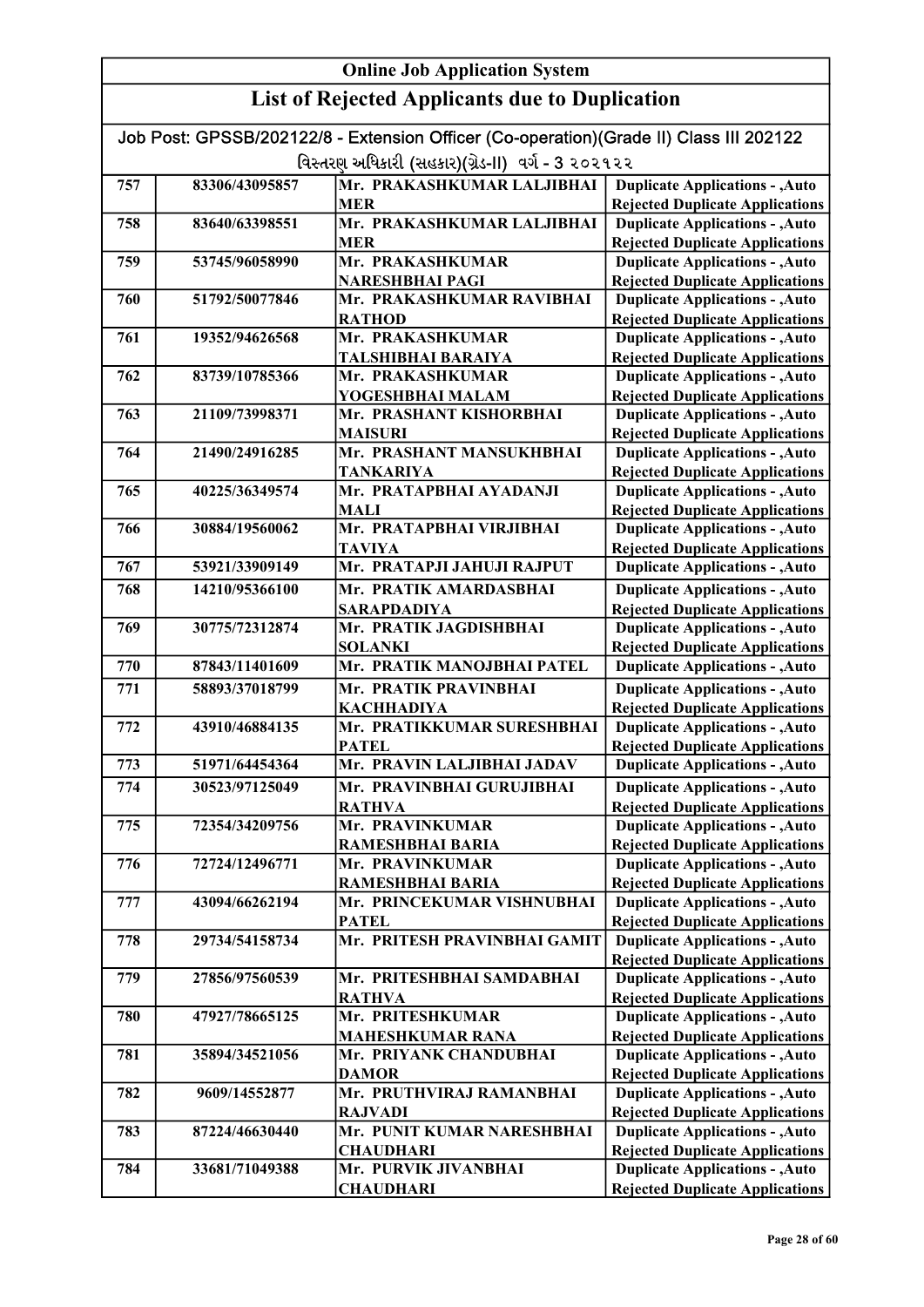| <b>Online Job Application System</b> |                |                                                                                                                                             |                                                                                  |
|--------------------------------------|----------------|---------------------------------------------------------------------------------------------------------------------------------------------|----------------------------------------------------------------------------------|
|                                      |                | <b>List of Rejected Applicants due to Duplication</b>                                                                                       |                                                                                  |
|                                      |                | Job Post: GPSSB/202122/8 - Extension Officer (Co-operation)(Grade II) Class III 202122<br>વિસ્તરણ અધિકારી (સહકાર)(ગ્રેડ-II) વર્ગ - 3 ૨૦૨૧૨૨ |                                                                                  |
| 785                                  | 68916/83197388 | Mr. PURVRAJSINH                                                                                                                             | <b>Duplicate Applications - , Auto</b>                                           |
|                                      |                | <b>BALBHADRASINH ZALA</b>                                                                                                                   | <b>Rejected Duplicate Applications</b>                                           |
| 786                                  | 48983/66701419 | Mr. PUSHKARRAY                                                                                                                              | <b>Duplicate Applications - , Auto</b>                                           |
|                                      |                | RANCHHODBHAI DIXIT                                                                                                                          | <b>Rejected Duplicate Applications</b>                                           |
| 787                                  | 74487/81064336 | Mr. PUSHPARAJSINH                                                                                                                           | <b>Duplicate Applications - , Auto</b>                                           |
|                                      |                | <b>RAMCHANDRASINH RANA</b>                                                                                                                  | <b>Rejected Duplicate Applications</b>                                           |
| 788                                  | 12892/81900995 | Mr. RACHITKUMAR KAMALSINH                                                                                                                   | <b>Duplicate Applications - , Auto</b>                                           |
|                                      |                | <b>PADVAL</b>                                                                                                                               | <b>Rejected Duplicate Applications</b>                                           |
| 789                                  | 70290/31680920 | Mr. RAHUL DHANJIBHAI                                                                                                                        | <b>Duplicate Applications - , Auto</b>                                           |
|                                      |                | <b>GUJARATI</b>                                                                                                                             | <b>Rejected Duplicate Applications</b>                                           |
| 790                                  | 21098/56004513 | Mr. RAHUL JEMALBHAI PARMAR                                                                                                                  | <b>Duplicate Applications - , Auto</b>                                           |
| 791                                  | 12341/75787455 | Mr. RAHUL KANTIBHAI                                                                                                                         | <b>Duplicate Applications - , Auto</b>                                           |
|                                      |                | <b>MAKAWANA</b>                                                                                                                             | <b>Rejected Duplicate Applications</b>                                           |
| 792                                  | 65721/56161678 | Mr. RAHUL MANUBHAI                                                                                                                          | <b>Duplicate Applications - , Auto</b>                                           |
|                                      |                | <b>KUMBHAR</b>                                                                                                                              | <b>Rejected Duplicate Applications</b>                                           |
| 793                                  | 53512/77288609 | Mr. RAHUL NALINBHAI SOLANKI                                                                                                                 | <b>Duplicate Applications - , Auto</b>                                           |
| 794                                  | 21213/57118908 | Mr. RAHUL NAREN PRIYADARSHI                                                                                                                 | <b>Duplicate Applications - , Auto</b>                                           |
| 795                                  | 20879/23308069 | Mr. RAHUL NATHABHAI VORA                                                                                                                    | <b>Duplicate Applications - , Auto</b>                                           |
| 796                                  | 26192/77821857 | Mr. RAHUL NATHABHAI VORA                                                                                                                    | <b>Duplicate Applications - , Auto</b>                                           |
|                                      |                |                                                                                                                                             |                                                                                  |
| 797                                  | 27365/67876176 | Mr. RAHUL NAVIN CHAVDA                                                                                                                      | <b>Duplicate Applications - , Auto</b>                                           |
| 798                                  | 8264/31329931  | Mr. RAHUL RAJAJI PARMAR                                                                                                                     | <b>Duplicate Applications - , Auto</b>                                           |
| 799                                  | 60025/24927841 | Mr. RAHUL RAMBHAI                                                                                                                           | <b>Duplicate Applications - , Auto</b>                                           |
| 800                                  | 56528/55875089 | <b>PAMPANIYA</b><br>Mr. RAHUL RANCHHODBHAI                                                                                                  | <b>Rejected Duplicate Applications</b><br><b>Duplicate Applications - , Auto</b> |
|                                      |                | <b>SATANI</b>                                                                                                                               | <b>Rejected Duplicate Applications</b>                                           |
| 801                                  | 56556/80954269 | Mr. RAHUL RANCHHODBHAI                                                                                                                      | <b>Duplicate Applications - , Auto</b>                                           |
|                                      |                | <b>SATANI</b>                                                                                                                               | <b>Rejected Duplicate Applications</b>                                           |
| 802                                  | 58271/25084700 | Mr. RAHUL RAVINDRABHAI                                                                                                                      | <b>Duplicate Applications - , Auto</b>                                           |
|                                      |                | <b>SOMESHWAR</b>                                                                                                                            | <b>Rejected Duplicate Applications</b>                                           |
| 803                                  | 6756/20755064  | Mr. RAHUL SUBHASHBHAI                                                                                                                       | <b>Duplicate Applications - , Auto</b>                                           |
|                                      |                | <b>RATHOD</b>                                                                                                                               | <b>Rejected Duplicate Applications</b>                                           |
| 804                                  | 66172/50087049 | Mr. RAHUL VITHALBHAI                                                                                                                        | <b>Duplicate Applications - , Auto</b>                                           |
|                                      |                | <b>SONDARVA</b>                                                                                                                             | <b>Rejected Duplicate Applications</b>                                           |
| 805                                  | 69902/19549403 | Mr. RAHULBHAI JIVANBHAI<br><b>KHERALA</b>                                                                                                   | <b>Duplicate Applications - , Auto</b>                                           |
| 806                                  | 77580/33987456 | Mr. RAHULBHAI JIVANBHAI                                                                                                                     | <b>Rejected Duplicate Applications</b><br><b>Duplicate Applications - , Auto</b> |
|                                      |                | <b>KHERALA</b>                                                                                                                              | <b>Rejected Duplicate Applications</b>                                           |
| 807                                  | 62767/28504875 | Mr. RAHULBHAI KANJIBHAI                                                                                                                     | <b>Duplicate Applications - , Auto</b>                                           |
|                                      |                | <b>DHARAJIYA</b>                                                                                                                            | <b>Rejected Duplicate Applications</b>                                           |
| 808                                  | 40594/77808157 | Mr. RAHULBHAI MADHUBHAI                                                                                                                     | <b>Duplicate Applications - , Auto</b>                                           |
|                                      |                | <b>SHEKH</b>                                                                                                                                | <b>Rejected Duplicate Applications</b>                                           |
| 809                                  | 15825/33649771 | Mr. RAHULBHAI RAMESHBHAI                                                                                                                    | <b>Duplicate Applications - , Auto</b>                                           |
|                                      |                | <b>SHEKH</b>                                                                                                                                | <b>Rejected Duplicate Applications</b>                                           |
| 810                                  | 88070/33675709 | Mr. RAHULBHAI VITTHALBHAI                                                                                                                   | <b>Duplicate Applications - , Auto</b>                                           |
|                                      |                | <b>PATANI</b>                                                                                                                               | <b>Rejected Duplicate Applications</b>                                           |
| 811                                  | 84459/17912541 | Mr. RAHULKUMAR BABUBHAI                                                                                                                     | <b>Duplicate Applications - , Auto</b>                                           |
|                                      |                | <b>KISHORI</b>                                                                                                                              | <b>Rejected Duplicate Applications</b>                                           |
| 812                                  | 37703/10523679 | Mr. RAHULKUMAR BIPINBHAI                                                                                                                    | <b>Duplicate Applications - , Auto</b>                                           |
| 813                                  | 53094/21001640 | <b>PARMAR</b><br>Mr. RAHULKUMAR DEVA BHAI                                                                                                   | <b>Rejected Duplicate Applications</b><br><b>Duplicate Applications - , Auto</b> |
|                                      |                | <b>ALGOTAR</b>                                                                                                                              | <b>Rejected Duplicate Applications</b>                                           |
| 814                                  | 25920/62829440 | Mr. RAHULKUMAR GANDABHAI                                                                                                                    | <b>Duplicate Applications - , Auto</b>                                           |
|                                      |                | <b>RABARI</b>                                                                                                                               | <b>Rejected Duplicate Applications</b>                                           |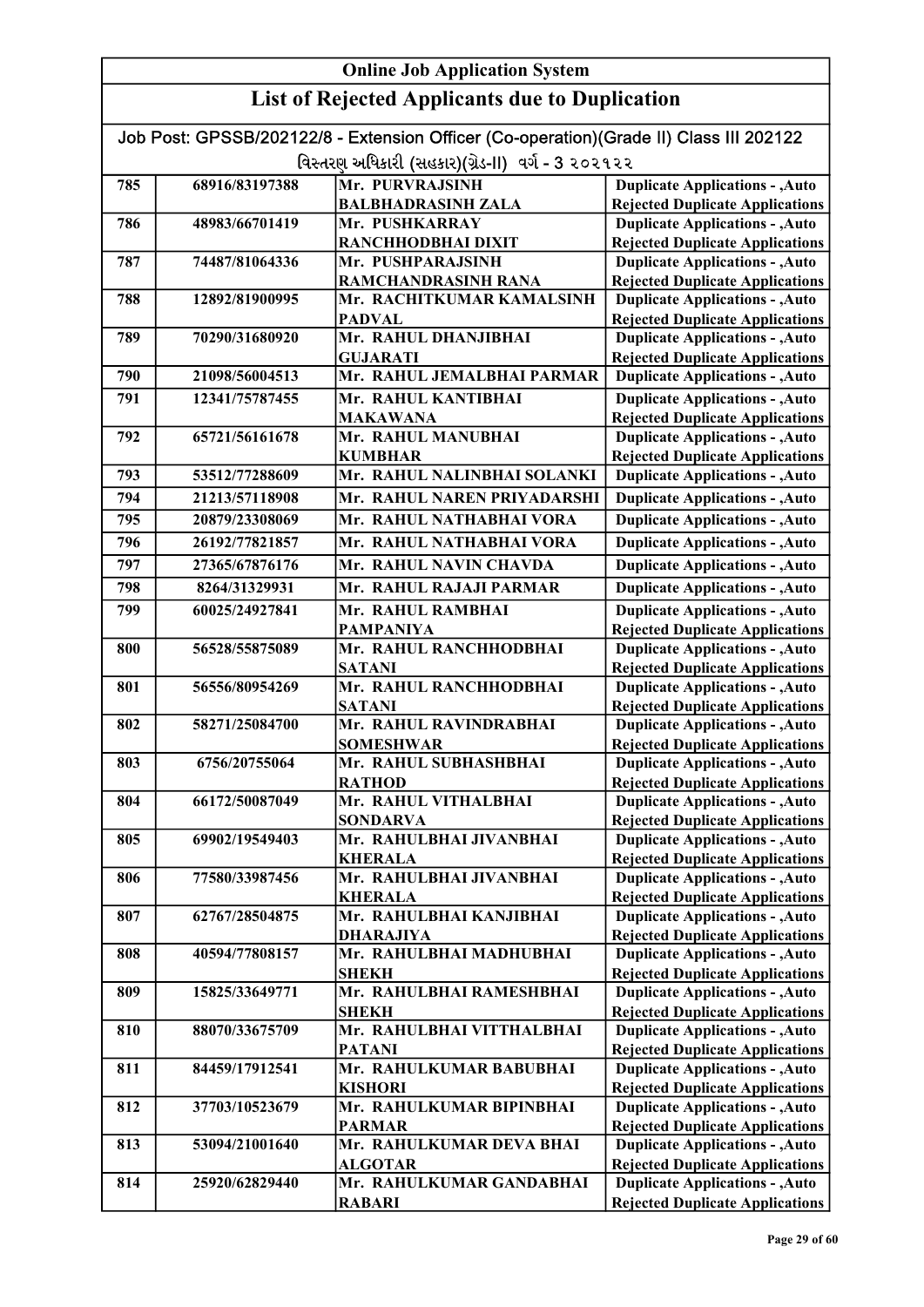#### Online Job Application System List of Rejected Applicants due to Duplication Job Post: GPSSB/202122/8 - Extension Officer (Co-operation)(Grade II) Class III 202122 વિસ્તરણ અધિકારી (સહકાર)(ગ્રેડ-II) વર્ગ - 3 ૨૦૨૧૨૨ 815 14654/20229552 Mr. RAHULKUMAR MANUBHAI NINAMA 816 77338/24295972 Mr. RAHULKUMAR MOHANBHAI MAHERIYA 817 24807/75507612 Mr. RAHULKUMAR MUKESHBHAI MAKWANA 818 48493/38873313 Mr. RAHULKUMAR NAVINBHAI GAMIT 819 79369/91724871 Mr. RAHULKUMAR PRAVINBHAI VANIYA 820 | 4690/48919247 | Mr. RAJAKBHAI GANIBHAI VARAIYA 821 53828/14214673 Mr. RAJDEEPSINH MAHIPATSINH **GOHEL** 822 5863/45658564 Mr. RAJDIPSINH DINUSINH **RATHOD** 823 91269/43744263 Mr. RAJDIPSINH MAHENDRASINH DODIYA 824 3976/79675278 Mr. RAJENDRABHAI RANDHIRBHAI BARAD 825 28999/22006756 Mr. RAJENDRASINH BHARATSINH BAMANIYA 826 79913/81391533 Mr. RAJESH BHAI GHANSYAM BHAI BAGODARIYA 827 85870/34315267 Mr. RAJESH DEVABHAI KHAMBHALIYA 828 | 37423/54927802 | Mr. RAJESH NARSINHBHAI GADHADARA 829 9459/56814538 Mr. RAJESH SHAMJI BHAI DABHI 830 13974/57736442 Mr. RAJESHBHA RAMABHA GADHAVI 831 71421/90557724 Mr. RAJESHJI BHIKHAJI THAKOR 832 20650/61795689 Mr. RAJESHKUMAR HARJIBHAI RABARI 833 1346/37655676 Mr. RAJESHKUMAR SHANTILAL THANKEE 834 66042/87501385 Mr. RAJKUMAR BHARATBHAI PATEL 835 7490/41128114 Mr. RAJNIKANT JAYNTIBHAI **CHAUHAN** 836 1768/73993874 Mr. RAJNIKANT RAMESHBHAI **GAVLI** 837 85499/22398841 Mr. RAJNIKANT VALABHAI **CHAUDHARY** 838 34067/94660767 Mr. RAJU GOVIND BHAI **CHETARIYA** 839 85866/70142319 Mr. RAJUBHAI JEEVANBHAI PAWAR 840 25033/41406810 Mr. RAJUBHAI VANABHAI MAKVANA 841 34819/33377417 Mr. RAJUJI LADJIJI VANATAR 842 36603/67935511 Mr. RAKESHBHAI PRABHATBHAI BARIA Duplicate Applications - ,Auto Rejected Duplicate Applications Duplicate Applications - ,Auto Rejected Duplicate Applications Duplicate Applications - ,Auto **Duplicate Applications - ,Auto** Rejected Duplicate Applications Duplicate Applications - ,Auto Rejected Duplicate Applications Duplicate Applications - ,Auto Rejected Duplicate Applications Duplicate Applications - ,Auto Rejected Duplicate Applications Duplicate Applications - ,Auto Rejected Duplicate Applications Duplicate Applications - ,Auto Rejected Duplicate Applications Duplicate Applications - ,Auto Rejected Duplicate Applications Duplicate Applications - ,Auto Rejected Duplicate Applications Duplicate Applications - ,Auto Rejected Duplicate Applications Duplicate Applications - ,Auto Rejected Duplicate Applications Duplicate Applications - ,Auto Rejected Duplicate Applications Duplicate Applications - ,Auto Rejected Duplicate Applications Duplicate Applications - ,Auto Rejected Duplicate Applications Duplicate Applications - ,Auto Rejected Duplicate Applications Duplicate Applications - ,Auto Rejected Duplicate Applications Duplicate Applications - ,Auto Rejected Duplicate Applications Duplicate Applications - ,Auto Rejected Duplicate Applications Duplicate Applications - ,Auto **Duplicate Applications - ,Auto** Rejected Duplicate Applications Duplicate Applications - ,Auto Rejected Duplicate Applications Duplicate Applications - ,Auto Rejected Duplicate Applications Duplicate Applications - ,Auto Rejected Duplicate Applications Duplicate Applications - ,Auto Rejected Duplicate Applications Duplicate Applications - ,Auto Rejected Duplicate Applications Duplicate Applications - ,Auto Rejected Duplicate Applications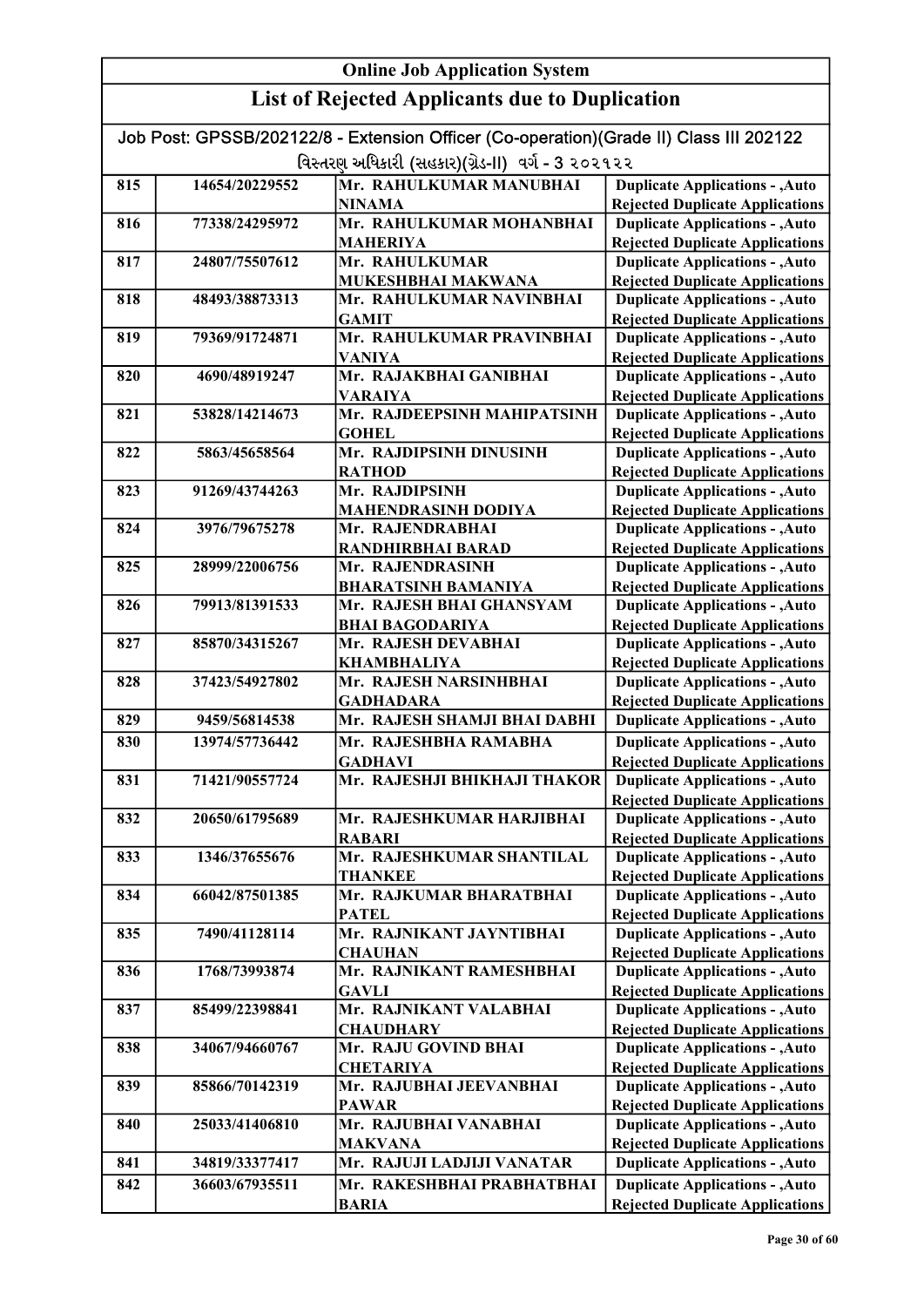#### Online Job Application System List of Rejected Applicants due to Duplication Job Post: GPSSB/202122/8 - Extension Officer (Co-operation)(Grade II) Class III 202122 વિસ્તરણ અધિકારી (સહકાર)(ગ્રેડ-II) વર્ગ - 3 ૨૦૨૧૨૨ 843 38040/33480192 Mr. RAKESHBHAI PRABHATBHAI BARIA 844 59873/75349188 Mr. RAKESHKUMAR BABARBHAI TADVI 845 73845/12399867 Mr. RAKESHKUMAR BABUBHAI PRAJAPATI 846 21820/30662807 Mr. RAKESHKUMAR KHUNABHAI BHURIYA 847 23937/33406487 Mr. RAKESHKUMAR SHANKARBHAI PATANI 848 24151/16602782 Mr. RAKESHKUMAR SHANKARBHAI PATANI 849 | 11393/95054536 | Mr. RAKESHKUMAR TAKHAJI **THAKOR** 850 90855/74836589 Mr. RAMBHAI KALUBHAI SOLANKI 851 7901/89499780 Mr. RAMESHBHAI BHARMALBHAI CHAUDHARY 852 76798/31088587 Mr. RAMESHBHAI MANGABHAI PARMAR 853 | 19573/40896536 | Mr. RAMESHBHAI MERABHAI MITHAPARA 854 15024/66016333 Mr. RAMESHVAR SOMAJIBHAI REVAR 855 57444/72038754 Mr. RAMJI SOMABHAI MAKWANA 856 85472/41088211 Mr. RANJEETBHAI MOTISING VASAVA 857 | 66908/69891888 | Mr. RANJIT RAJABHAI VALANI 858 48777/72571196 Mr. RANJIT SUKABHAI KARAVADARA 859 78797/77623473 Mr. RATANDAN BHUPENDRABHAI GADHAVI 860 5065/35941808 Mr. RAVESING BHIMABHAI **CHHARIYA** 861 68530/18460142 Mr. RAVI DHARAMSIBHAI RABARI 862 55784/82920759 Mr. RAVI RAMESHBHAI PATEL 863 81834/50454510 Mr. RAVIBHAI BHAYARAMBHAI JOSHI 864 81921/59569226 Mr. RAVIBHAI BHAYARAMBHAI JOSHI 865 84218/60539080 Mr. RAVIKUMAR BHIKHUBHAI KARETHA 866 16309/83609895 Mr. RAVIKUMAR DHIRAJBHAI **PATEL** 867 58403/67178330 Mr. RAVIKUMAR DINESHBHAI BHASKAR 868 74967/57905387 Mr. RAVINDRA KUMAR RAJENDRA BHAI TARABADA 869 47060/24912701 Mr. RAVIRAJSINH SUKHDEVSINH JADEJA 870 42857/53443779 Mr. RAVISHKUMAR DHARNIDHAR SULODIYA Duplicate Applications - ,Auto Rejected Duplicate Applications Duplicate Applications - ,Auto Rejected Duplicate Applications Duplicate Applications - ,Auto Rejected Duplicate Applications Duplicate Applications - ,Auto Rejected Duplicate Applications Duplicate Applications - ,Auto Rejected Duplicate Applications Duplicate Applications - ,Auto Rejected Duplicate Applications Duplicate Applications - ,Auto Rejected Duplicate Applications Duplicate Applications - ,Auto Rejected Duplicate Applications Duplicate Applications - ,Auto Rejected Duplicate Applications Duplicate Applications - ,Auto Rejected Duplicate Applications Duplicate Applications - ,Auto Rejected Duplicate Applications Duplicate Applications - ,Auto Rejected Duplicate Applications Duplicate Applications - ,Auto Rejected Duplicate Applications Duplicate Applications - ,Auto Rejected Duplicate Applications Duplicate Applications - ,Auto Rejected Duplicate Applications Duplicate Applications - ,Auto Rejected Duplicate Applications Duplicate Applications - ,Auto Rejected Duplicate Applications Duplicate Applications - ,Auto Rejected Duplicate Applications Duplicate Applications - ,Auto Rejected Duplicate Applications Duplicate Applications - ,Auto **Duplicate Applications - ,Auto** Rejected Duplicate Applications Duplicate Applications - ,Auto Rejected Duplicate Applications Duplicate Applications - ,Auto Rejected Duplicate Applications Duplicate Applications - ,Auto Rejected Duplicate Applications Duplicate Applications - ,Auto Rejected Duplicate Applications Duplicate Applications - ,Auto Rejected Duplicate Applications Duplicate Applications - ,Auto **Duplicate Applications - ,Auto** Rejected Duplicate Applications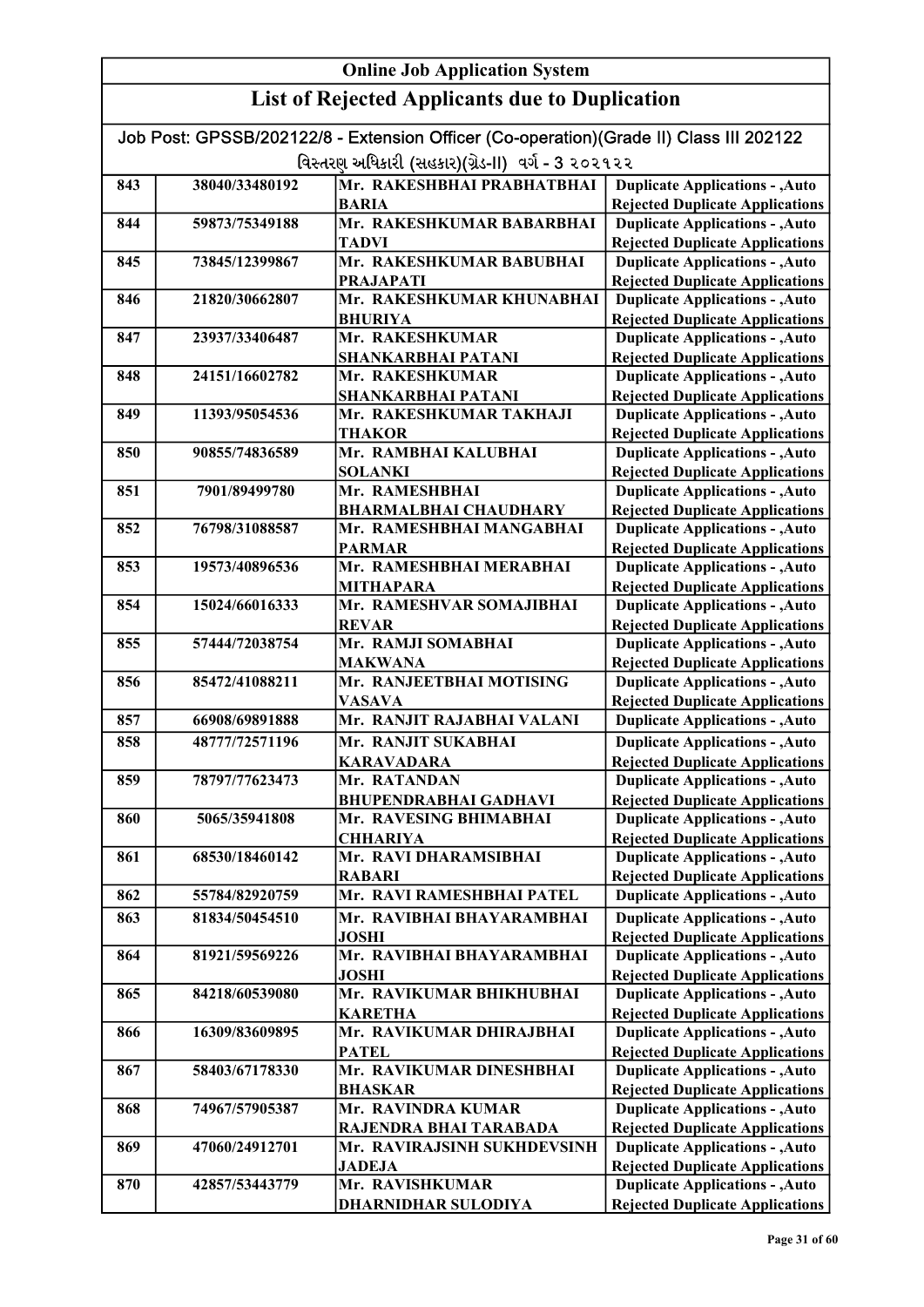| Job Post: GPSSB/202122/8 - Extension Officer (Co-operation)(Grade II) Class III 202122 |                |                                                |                                                                                  |
|----------------------------------------------------------------------------------------|----------------|------------------------------------------------|----------------------------------------------------------------------------------|
| વિસ્તરણ અધિકારી (સહકાર)(ગ્રેડ-II) વર્ગ - 3 ૨૦૨૧૨૨                                      |                |                                                |                                                                                  |
| 871                                                                                    | 80284/48468897 | Mr. RAYMALBHAI BABUBHAI                        | <b>Duplicate Applications - , Auto</b>                                           |
|                                                                                        |                | <b>DABHI</b>                                   | <b>Rejected Duplicate Applications</b>                                           |
| 872                                                                                    | 5946/56313093  | Mr. RAYMALBHAI DHARSHIBHAI                     | <b>Duplicate Applications - , Auto</b>                                           |
|                                                                                        |                | <b>PATEL</b>                                   | <b>Rejected Duplicate Applications</b>                                           |
| 873                                                                                    | 4153/13137416  | Mr. RIGNESH JADAVBHAI                          | <b>Duplicate Applications - , Auto</b>                                           |
|                                                                                        |                | <b>SARAVAIYA</b>                               | <b>Rejected Duplicate Applications</b>                                           |
| 874                                                                                    | 79908/37784454 | Mr. RIKINKUMAR LABHUBHAI                       | <b>Duplicate Applications - , Auto</b>                                           |
|                                                                                        |                | <b>DHAMELIYA</b>                               | <b>Rejected Duplicate Applications</b>                                           |
| 875                                                                                    | 47643/90030330 | Mr. RITESH DILIPBHAI BAROT                     | <b>Duplicate Applications - , Auto</b>                                           |
| 876                                                                                    | 45945/95737863 | Mr. ROHIT DANABHAI VALA                        | <b>Duplicate Applications - , Auto</b>                                           |
| 877                                                                                    | 5699/13894800  | Mr. ROHITKUMAR RATABHAI                        | <b>Duplicate Applications - , Auto</b>                                           |
|                                                                                        |                | <b>DANGAR</b>                                  | <b>Rejected Duplicate Applications</b>                                           |
| 878                                                                                    | 18738/97413557 | Mr. RONAK DAHYABHAI                            | <b>Duplicate Applications - , Auto</b>                                           |
|                                                                                        |                | <b>BHARWAD</b>                                 | <b>Rejected Duplicate Applications</b>                                           |
| 879                                                                                    | 86233/78419861 | Mr. RONAKKUMAR ARVINDBHAI                      | <b>Duplicate Applications - , Auto</b>                                           |
|                                                                                        |                | <b>BHIMAJIYANI</b>                             | <b>Rejected Duplicate Applications</b>                                           |
| 880                                                                                    | 29053/91761337 | Mr. RONAKKUMAR DINESHBHAI                      | <b>Duplicate Applications - , Auto</b>                                           |
|                                                                                        |                | <b>KAPADIYA</b>                                | <b>Rejected Duplicate Applications</b>                                           |
| 881                                                                                    | 22432/98807208 | Mr. RONAKKUMAR ISHWARBHAI                      | <b>Duplicate Applications - , Auto</b>                                           |
|                                                                                        |                | <b>CHAUDHARI</b>                               | <b>Rejected Duplicate Applications</b>                                           |
| 882                                                                                    | 48272/17604363 | Mr. RONAKKUMAR SHANTIBHAI                      | <b>Duplicate Applications - , Auto</b>                                           |
|                                                                                        |                | <b>SUTHAR</b>                                  | <b>Rejected Duplicate Applications</b>                                           |
| 883                                                                                    | 40014/73912662 | Mr. ROSHANKUMAR KANTIBHAI                      | <b>Duplicate Applications - , Auto</b>                                           |
|                                                                                        |                | <b>CHAUDHARI</b>                               | <b>Rejected Duplicate Applications</b>                                           |
| 884                                                                                    | 12372/13233957 | Mr. RUSANBHAI RAKMABHAI                        | <b>Duplicate Applications - , Auto</b>                                           |
|                                                                                        |                | <b>RATHVA</b><br>Mr. RUSHIKESHBHAI             | <b>Rejected Duplicate Applications</b>                                           |
| 885                                                                                    | 24341/61025949 |                                                | <b>Duplicate Applications - , Auto</b>                                           |
| 886                                                                                    | 23555/53478571 | AMBASHAKARBHAI MAHETA<br>Mr. RUTVIK DINESHBHAI | <b>Rejected Duplicate Applications</b><br><b>Duplicate Applications - , Auto</b> |
|                                                                                        |                | <b>DATANIYA</b>                                | <b>Rejected Duplicate Applications</b>                                           |
| 887                                                                                    | 54213/95932528 | Mr. RUTVIK MAHENDRABHAI                        | <b>Duplicate Applications - , Auto</b>                                           |
|                                                                                        |                | <b>PATEL</b>                                   | <b>Rejected Duplicate Applications</b>                                           |
| 888                                                                                    | 54338/54871450 | Mr. RUTVIK MAHENDRABHAI                        | <b>Duplicate Applications - , Auto</b>                                           |
|                                                                                        |                | PATEL                                          | <b>Rejected Duplicate Applications</b>                                           |
| 889                                                                                    | 53275/95181027 | Mr. RUTVIK MAHESHBHAI                          | <b>Duplicate Applications - , Auto</b>                                           |
|                                                                                        |                | <b>CHAUHAN</b>                                 | <b>Rejected Duplicate Applications</b>                                           |
| 890                                                                                    | 27631/79024980 | Mr. SACHIN MAHENDRABHAI                        | <b>Duplicate Applications - , Auto</b>                                           |
|                                                                                        |                | <b>PARMAR</b>                                  | <b>Rejected Duplicate Applications</b>                                           |
| 891                                                                                    | 33012/24575661 | Mr. SACHINKUMAR                                | <b>Duplicate Applications - , Auto</b>                                           |
|                                                                                        |                | <b>NATAVARBHAI PATEL</b>                       | <b>Rejected Duplicate Applications</b>                                           |
| 892                                                                                    | 77779/93686421 | Mr. SACHINKUMAR RAMANBHAI                      | <b>Duplicate Applications - , Auto</b>                                           |
|                                                                                        |                | <b>PATEL</b>                                   | <b>Rejected Duplicate Applications</b>                                           |
| 893                                                                                    | 28160/71502857 | Mr. SACHINKUMAR                                | <b>Duplicate Applications - , Auto</b>                                           |
|                                                                                        |                | RAMESHBHAI PATEL                               | <b>Rejected Duplicate Applications</b>                                           |
| 894                                                                                    | 37135/34992412 | Mr. SAGAR DHIRAJBHAI PATEL                     | <b>Duplicate Applications - , Auto</b>                                           |
| 895                                                                                    | 80720/90743904 | Mr. SAGAR KANUBHAI SOYA                        | <b>Duplicate Applications - , Auto</b>                                           |
| 896                                                                                    | 16131/18071522 | Mr. SAGAR VALLABHBHAI                          | <b>Duplicate Applications - , Auto</b>                                           |
|                                                                                        |                | <b>KANSAGARA</b>                               | <b>Rejected Duplicate Applications</b>                                           |
| 897                                                                                    | 32387/44500306 | Mr. SAGARBHAI RAVJIBHAI                        | <b>Duplicate Applications - , Auto</b>                                           |
|                                                                                        |                | <b>PARMAR</b>                                  | <b>Rejected Duplicate Applications</b>                                           |
| 898                                                                                    | 19586/98538050 | Mr. SAGARBHAI VIRJIBHAI                        | <b>Duplicate Applications - , Auto</b>                                           |
|                                                                                        |                | VAGHELA                                        | <b>Rejected Duplicate Applications</b>                                           |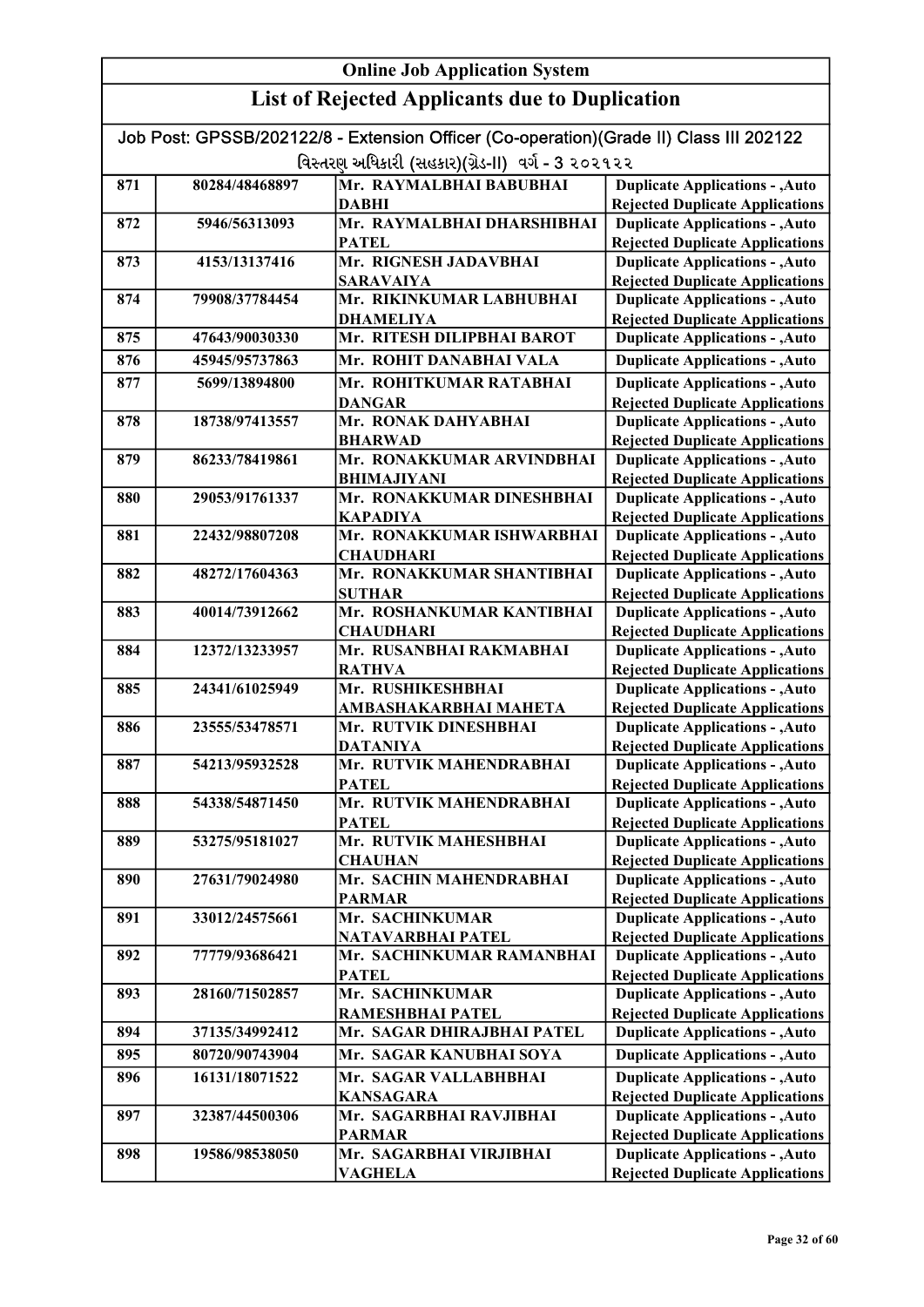| Job Post: GPSSB/202122/8 - Extension Officer (Co-operation)(Grade II) Class III 202122<br>વિસ્તરણ અધિકારી (સહકાર)(ગ્રેડ-II) વર્ગ - 3 ૨૦૨૧૨૨ |                |                                |                                        |
|---------------------------------------------------------------------------------------------------------------------------------------------|----------------|--------------------------------|----------------------------------------|
| 899                                                                                                                                         | 66751/84289565 | Mr. SAGARKUMAR                 | <b>Duplicate Applications - , Auto</b> |
|                                                                                                                                             |                | <b>PRAVINKUMAR JOSHI</b>       | <b>Rejected Duplicate Applications</b> |
| 900                                                                                                                                         | 65151/74446553 | Mr. SAGARKUMAR VIKRAMBHAI      |                                        |
|                                                                                                                                             |                |                                | <b>Duplicate Applications - , Auto</b> |
|                                                                                                                                             |                | <b>PATEL</b>                   | <b>Rejected Duplicate Applications</b> |
| 901                                                                                                                                         | 39140/47779621 | Mr. SAGARSINH HEMRAJJI         | <b>Duplicate Applications - , Auto</b> |
|                                                                                                                                             |                | <b>DABHI</b>                   | <b>Rejected Duplicate Applications</b> |
| 902                                                                                                                                         | 23388/39821415 | Mr. SAHDEV VITHTHALBHAI        | <b>Duplicate Applications - , Auto</b> |
|                                                                                                                                             |                | <b>GHAGHRETIYA</b>             | <b>Rejected Duplicate Applications</b> |
| 903                                                                                                                                         | 1077/99165616  | Mr. SAHIL BABUBHAI             | <b>Duplicate Applications - , Auto</b> |
|                                                                                                                                             |                | <b>VAGHASIYA</b>               | <b>Rejected Duplicate Applications</b> |
| 904                                                                                                                                         | 18471/68400329 | Mr. SAHIL ISHWARBHAI           | <b>Duplicate Applications - , Auto</b> |
|                                                                                                                                             |                | <b>MAKHANA</b>                 | <b>Rejected Duplicate Applications</b> |
| 905                                                                                                                                         | 20180/20617526 | Mr. SAHIL KUMAR HITESH BHAI    | <b>Duplicate Applications - , Auto</b> |
|                                                                                                                                             |                | <b>RAJVANSHI</b>               | <b>Rejected Duplicate Applications</b> |
| 906                                                                                                                                         | 27062/69243891 | Mr. SAILESHBHAI RASHIKBHAI     | <b>Duplicate Applications - , Auto</b> |
|                                                                                                                                             |                | <b>SHEKH</b>                   | <b>Rejected Duplicate Applications</b> |
| 907                                                                                                                                         | 5223/77052553  | Mr. SANDEEPBHAI ISHAVRBHAI     | <b>Duplicate Applications - , Auto</b> |
|                                                                                                                                             |                | <b>PRAJAPATI</b>               | <b>Rejected Duplicate Applications</b> |
| 908                                                                                                                                         | 78980/44786833 | Mr. SANDIP DAYARAMBHAI         | <b>Duplicate Applications - , Auto</b> |
|                                                                                                                                             |                | <b>JAMBUKIYA</b>               | <b>Rejected Duplicate Applications</b> |
| 909                                                                                                                                         | 4123/62497896  | Mr. SANDIPBHAI KHANSINGBHAI    | <b>Duplicate Applications - , Auto</b> |
|                                                                                                                                             |                | <b>CHAUDHARI</b>               |                                        |
|                                                                                                                                             |                |                                | <b>Rejected Duplicate Applications</b> |
| 910                                                                                                                                         | 78764/29830534 | Mr. SANDIPBHAI SHIVABHAI       | <b>Duplicate Applications - , Auto</b> |
|                                                                                                                                             |                | <b>KORADIYA</b>                | <b>Rejected Duplicate Applications</b> |
| 911                                                                                                                                         | 11488/13483669 | Mr. SANDIPKUMAR                | <b>Duplicate Applications - , Auto</b> |
|                                                                                                                                             |                | HARISINGBHAI VASAVA            | <b>Rejected Duplicate Applications</b> |
| 912                                                                                                                                         | 80051/40119108 | Mr. SANDIPKUMAR                | <b>Duplicate Applications - , Auto</b> |
|                                                                                                                                             |                | NAVINCHANDRA TRIVEDI           | <b>Rejected Duplicate Applications</b> |
| 913                                                                                                                                         | 66375/84515037 | Mr. SANDIPKUMAR                | <b>Duplicate Applications - , Auto</b> |
|                                                                                                                                             |                | <b>RAMESHBHAI DAMOR</b>        | <b>Rejected Duplicate Applications</b> |
| 914                                                                                                                                         | 52515/16387282 | Mr. SANDIPKUMAR                | <b>Duplicate Applications - , Auto</b> |
|                                                                                                                                             |                | <b>SUKHADEVBHAI BRAHMBHATT</b> | <b>Rejected Duplicate Applications</b> |
| 915                                                                                                                                         | 84436/35980106 | Mr. SANDIPSINH RAJENDRASINH    | <b>Duplicate Applications - , Auto</b> |
|                                                                                                                                             |                | <b>CHAVDA</b>                  | <b>Rejected Duplicate Applications</b> |
| 916                                                                                                                                         | 2488/15507738  | Mr. SANJAY BACHUBHAI JADAV     | <b>Duplicate Applications - , Auto</b> |
| 917                                                                                                                                         | 78178/85503303 | Mr. SANJAY BHARATBHAI DABHI    | <b>Duplicate Applications - , Auto</b> |
|                                                                                                                                             |                |                                | <b>Rejected Duplicate Applications</b> |
| 918                                                                                                                                         | 51922/92063680 | Mr. SANJAY MUNJA PARMAR        | <b>Duplicate Applications - , Auto</b> |
|                                                                                                                                             |                |                                |                                        |
| 919                                                                                                                                         | 83805/28330098 | Mr. SANJAY TAPUBHAI RATHOD     | <b>Duplicate Applications - , Auto</b> |
| 920                                                                                                                                         | 19968/42033662 | Mr. SANJAYBHAI MALABHAI        | <b>Duplicate Applications - , Auto</b> |
|                                                                                                                                             |                | <b>PARMAR</b>                  | <b>Rejected Duplicate Applications</b> |
| 921                                                                                                                                         | 37209/61790700 | Mr. SANJAYBHAI MEGHAJIBHAI     | <b>Duplicate Applications - , Auto</b> |
|                                                                                                                                             |                | <b>TALAVADIYA</b>              | <b>Rejected Duplicate Applications</b> |
| 922                                                                                                                                         | 11748/80234875 | Mr. SANJAYJI RAMESHJI          | <b>Duplicate Applications - , Auto</b> |
|                                                                                                                                             |                | <b>DHENUJA</b>                 | <b>Rejected Duplicate Applications</b> |
| 923                                                                                                                                         | 10176/21963996 | Mr. SANJAYKUMAR DAYABHAI       | <b>Duplicate Applications - , Auto</b> |
|                                                                                                                                             |                | <b>BAMANIYA</b>                | <b>Rejected Duplicate Applications</b> |
| 924                                                                                                                                         | 27933/40401539 | Mr. SANJAYKUMAR                | <b>Duplicate Applications - , Auto</b> |
|                                                                                                                                             |                | <b>GAMBHIRBHAI VASAVA</b>      | <b>Rejected Duplicate Applications</b> |
| 925                                                                                                                                         | 89268/53946235 | Mr. SANJAYKUMAR                | <b>Duplicate Applications - , Auto</b> |
|                                                                                                                                             |                |                                |                                        |
|                                                                                                                                             |                | <b>GANESHBHAI CHAUDHARI</b>    | <b>Rejected Duplicate Applications</b> |
| 926                                                                                                                                         | 45513/52793281 | Mr. SANJAYKUMAR                | <b>Duplicate Applications - , Auto</b> |
|                                                                                                                                             |                | <b>GANPATSINH PARMAR</b>       | <b>Rejected Duplicate Applications</b> |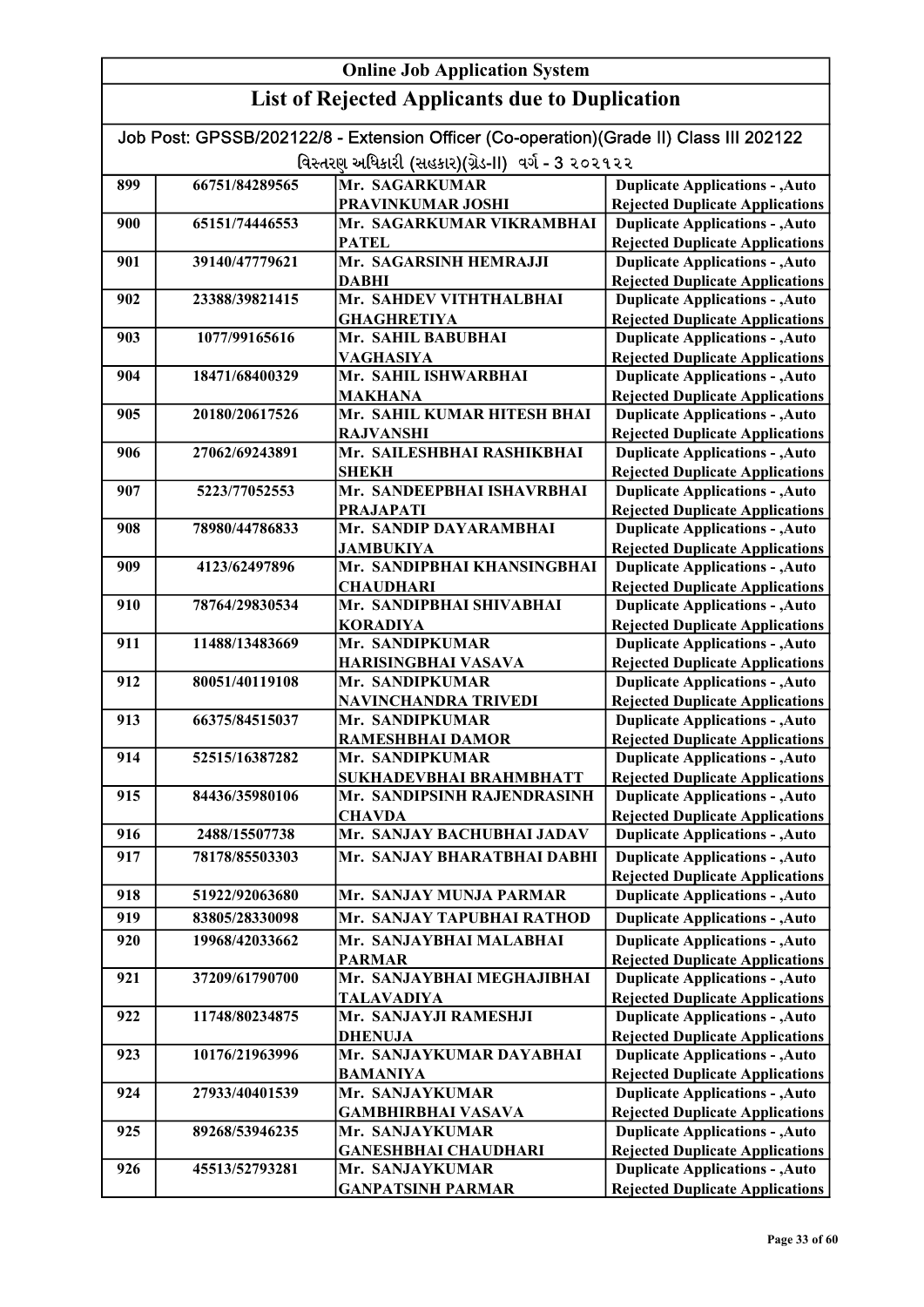| <b>Online Job Application System</b> |                                                       |                                                                                                                                             |                                                                                  |
|--------------------------------------|-------------------------------------------------------|---------------------------------------------------------------------------------------------------------------------------------------------|----------------------------------------------------------------------------------|
|                                      | <b>List of Rejected Applicants due to Duplication</b> |                                                                                                                                             |                                                                                  |
|                                      |                                                       | Job Post: GPSSB/202122/8 - Extension Officer (Co-operation)(Grade II) Class III 202122<br>વિસ્તરણ અધિકારી (સહકાર)(ગ્રેડ-II) વર્ગ - 3 ૨૦૨૧૨૨ |                                                                                  |
|                                      |                                                       | Mr. SANJAYKUMAR                                                                                                                             |                                                                                  |
| 927                                  | 19895/28483374                                        |                                                                                                                                             | <b>Duplicate Applications - , Auto</b>                                           |
| 928                                  | 40636/74029815                                        | <b>JAGDISHBHAI VASAIYA</b><br>Mr. SANJAYKUMAR                                                                                               | <b>Rejected Duplicate Applications</b><br><b>Duplicate Applications - , Auto</b> |
|                                      |                                                       | LAXMANBHAI PRAJAPATI                                                                                                                        | <b>Rejected Duplicate Applications</b>                                           |
| 929                                  | 80041/10815837                                        | Mr. SANJAYKUMAR                                                                                                                             | <b>Duplicate Applications - , Auto</b>                                           |
|                                      |                                                       | <b>MANSUKHBHAI CHIHLA</b>                                                                                                                   | <b>Rejected Duplicate Applications</b>                                           |
| 930                                  | 49634/91123885                                        | Mr. SANJAYKUMAR SOMABHAI<br><b>DABHI</b>                                                                                                    | <b>Duplicate Applications - , Auto</b>                                           |
| 931                                  | 19498/75881979                                        | Mr. SANJAYKUMAR VASHIBHAI                                                                                                                   | <b>Rejected Duplicate Applications</b><br><b>Duplicate Applications - , Auto</b> |
|                                      |                                                       | <b>DESAI</b>                                                                                                                                | <b>Rejected Duplicate Applications</b>                                           |
| 932                                  | 32621/39781951                                        | Mr. SANKETBHAI KODARBHAI                                                                                                                    | <b>Duplicate Applications - , Auto</b>                                           |
|                                      |                                                       | <b>CHAUDHARI</b>                                                                                                                            | <b>Rejected Duplicate Applications</b>                                           |
| 933                                  | 54138/88672490                                        | Mr. SANKETBHAI LAXMANBHAI                                                                                                                   | <b>Duplicate Applications - , Auto</b>                                           |
|                                      |                                                       | <b>GAMIT</b>                                                                                                                                | <b>Rejected Duplicate Applications</b>                                           |
| 934                                  | 80802/71093933                                        | Mr. SANTOSHBHAI RASIKBHAI                                                                                                                   | <b>Duplicate Applications - , Auto</b>                                           |
|                                      |                                                       | <b>GANVIT</b>                                                                                                                               | <b>Rejected Duplicate Applications</b>                                           |
| 935                                  | 68394/30697038                                        | Mr. SARGAMKUMAR ANILBHAI                                                                                                                    | <b>Duplicate Applications - , Auto</b>                                           |
|                                      |                                                       | <b>CHAUDHARI</b>                                                                                                                            | <b>Rejected Duplicate Applications</b>                                           |
| 936                                  | 3414/15706959                                         | Mr. SATISH PARAGBHAI                                                                                                                        | <b>Duplicate Applications - , Auto</b>                                           |
|                                      |                                                       | <b>PANCHAL</b>                                                                                                                              | <b>Rejected Duplicate Applications</b>                                           |
| 937                                  | 21270/17956913                                        | Mr. SATISHKUMAR                                                                                                                             | <b>Duplicate Applications - , Auto</b>                                           |
| 938                                  | 78807/85430230                                        | <b>KHUMSINGBHAI DANGI</b><br>Mr. SATISHKUMAR MULABHAI                                                                                       | <b>Rejected Duplicate Applications</b><br><b>Duplicate Applications - , Auto</b> |
|                                      |                                                       | <b>CHAVDA</b>                                                                                                                               | <b>Rejected Duplicate Applications</b>                                           |
| 939                                  | 80367/64752581                                        | Mr. SATISHKUMAR MULABHAI<br><b>CHAVDA</b>                                                                                                   | <b>Duplicate Applications - , Auto</b><br><b>Rejected Duplicate Applications</b> |
| 940                                  | 16115/45164088                                        | Mr. SATYAJEET BACHUBHAI MER                                                                                                                 | <b>Duplicate Applications - , Auto</b><br><b>Rejected Duplicate Applications</b> |
| 941                                  | 49133/96482380                                        | Mr. SATYAMKUMAR RASULBHAI                                                                                                                   | <b>Duplicate Applications - , Auto</b>                                           |
|                                      |                                                       | <b>DANGI</b>                                                                                                                                | <b>Rejected Duplicate Applications</b>                                           |
| 942                                  | 18404/41336209                                        | Mr. SAURABH ASHOKGIRI                                                                                                                       | <b>Duplicate Applications - , Auto</b>                                           |
|                                      |                                                       | <b>GOSWAMI</b>                                                                                                                              | <b>Rejected Duplicate Applications</b>                                           |
| 943                                  | 85483/36088006                                        | Mr. SAURABHKUMAR                                                                                                                            | <b>Duplicate Applications - , Auto</b>                                           |
|                                      |                                                       | <b>BHAVSINHBHAI BAMANYA</b>                                                                                                                 | <b>Rejected Duplicate Applications</b>                                           |
| 944                                  | 86663/77019774                                        | Mr. SAURABHKUMAR<br><b>KADAKIABHAI BHABHOR</b>                                                                                              | <b>Duplicate Applications - , Auto</b>                                           |
| 945                                  | 23704/51991082                                        | Mr. SAURAV DALJIBHAI                                                                                                                        | <b>Rejected Duplicate Applications</b><br><b>Duplicate Applications - , Auto</b> |
|                                      |                                                       | <b>CHAUDHARY</b>                                                                                                                            | <b>Rejected Duplicate Applications</b>                                           |
| 946                                  | 23842/55116769                                        | Mr. SAURAV DALJIBHAI                                                                                                                        | <b>Duplicate Applications - , Auto</b>                                           |
|                                      |                                                       | <b>CHAUDHARY</b>                                                                                                                            | <b>Rejected Duplicate Applications</b>                                           |
| 947                                  | 1322/35296430                                         | Mr. SAVAN VALLABHBHAI GOTI                                                                                                                  | <b>Duplicate Applications - , Auto</b>                                           |
| 948                                  | 49561/32446423                                        | Mr. SAVITABEN KESHAVBHAI                                                                                                                    | <b>Duplicate Applications - , Auto</b>                                           |
|                                      |                                                       | <b>PATEL</b>                                                                                                                                | <b>Rejected Duplicate Applications</b>                                           |
| 949                                  | 54265/61518942                                        | Mr. SHAHNAWAZ                                                                                                                               | <b>Duplicate Applications - , Auto</b>                                           |
|                                      |                                                       | MOHAMMADYUNUS NAGORI                                                                                                                        | <b>Rejected Duplicate Applications</b>                                           |
| 950                                  | 81681/10331300                                        | Mr. SHAILESH BABUBHAI RABARI                                                                                                                | <b>Duplicate Applications - , Auto</b><br><b>Rejected Duplicate Applications</b> |
| 951                                  | 787/88226894                                          | Mr. SHAILESH JAGATSINH DUND                                                                                                                 | <b>Duplicate Applications - , Auto</b>                                           |
| 952                                  | 858/51524570                                          | Mr. SHAILESH JAGATSINH DUND                                                                                                                 | <b>Duplicate Applications - , Auto</b>                                           |
| 953                                  | 33842/25806035                                        | Mr. SHAILESHBHAI BABUBHAI                                                                                                                   | <b>Duplicate Applications - , Auto</b>                                           |
|                                      |                                                       | <b>NINAMA</b>                                                                                                                               | <b>Rejected Duplicate Applications</b>                                           |
| 954                                  | 55095/13892415                                        | Mr. SHAILESHBHAI                                                                                                                            | <b>Duplicate Applications - , Auto</b>                                           |
|                                      |                                                       | KALIDASHBHAI VASAVA                                                                                                                         | <b>Rejected Duplicate Applications</b>                                           |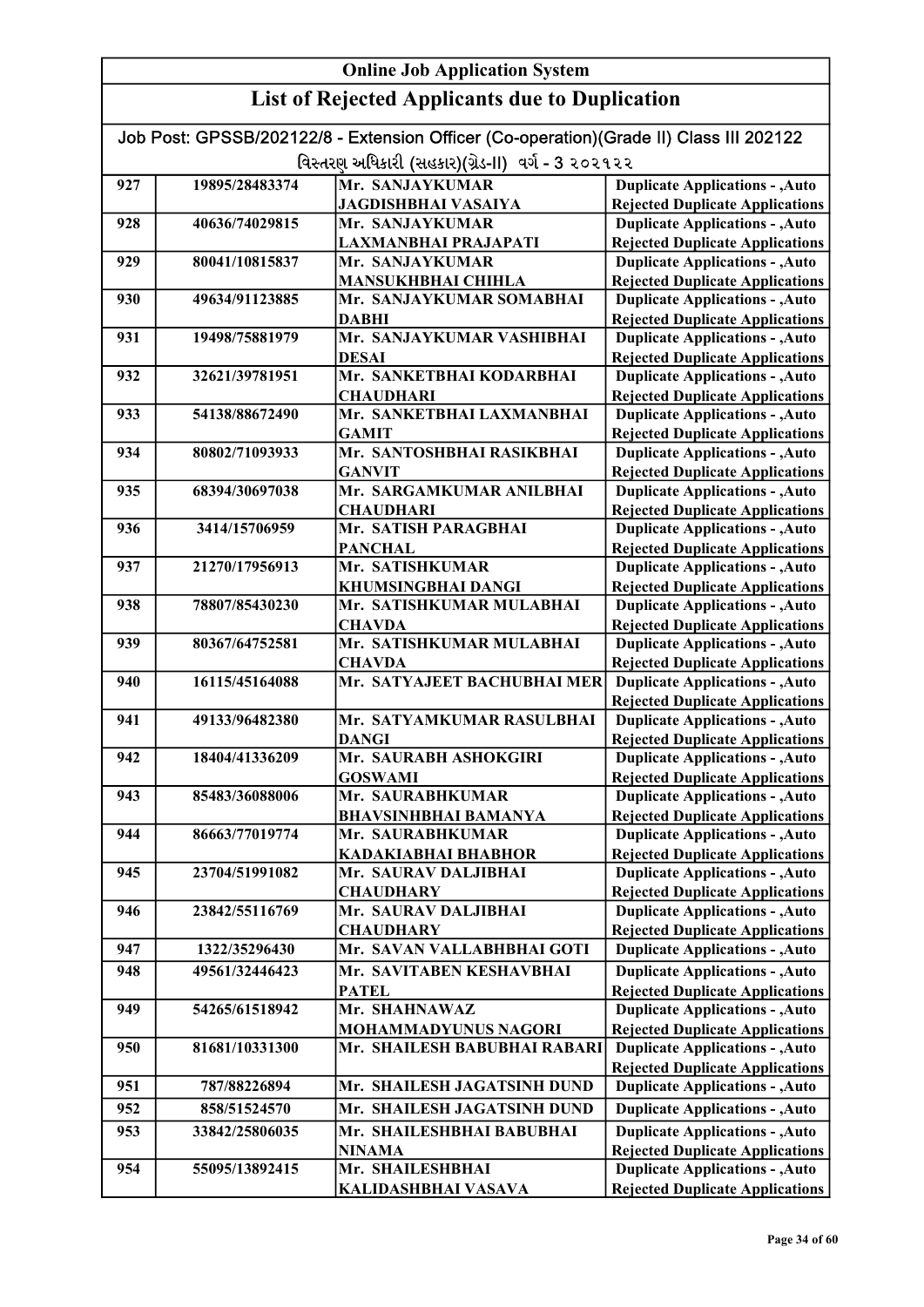|     | <b>Online Job Application System</b>                  |                                                                                        |                                                                                  |
|-----|-------------------------------------------------------|----------------------------------------------------------------------------------------|----------------------------------------------------------------------------------|
|     | <b>List of Rejected Applicants due to Duplication</b> |                                                                                        |                                                                                  |
|     |                                                       | Job Post: GPSSB/202122/8 - Extension Officer (Co-operation)(Grade II) Class III 202122 |                                                                                  |
|     |                                                       | વિસ્તરણ અધિકારી (સહકાર)(ગ્રેડ-II) વર્ગ - 3 ૨૦૨૧૨૨                                      |                                                                                  |
| 955 | 85433/83801593                                        | Mr. SHAILESHKUMAR                                                                      | <b>Duplicate Applications - , Auto</b>                                           |
|     |                                                       | <b>BHUPATBHAI DUMADIYA</b>                                                             | <b>Rejected Duplicate Applications</b>                                           |
| 956 | 16797/86877749                                        | Mr. SHAILESHKUMAR                                                                      | <b>Duplicate Applications - , Auto</b>                                           |
|     |                                                       | PARAGABHAI CHAUDHARI                                                                   | <b>Rejected Duplicate Applications</b>                                           |
| 957 | 44635/25147920                                        | Mr. SHAILESHKUMAR                                                                      | <b>Duplicate Applications - , Auto</b>                                           |
|     |                                                       | PRAVINBHAI PARMAR                                                                      | <b>Rejected Duplicate Applications</b>                                           |
| 958 | 37182/62875029                                        | Mr. SHAILESHKUMAR                                                                      | <b>Duplicate Applications - , Auto</b>                                           |
|     |                                                       | RAMESHBHAI BHATIYA                                                                     | <b>Rejected Duplicate Applications</b>                                           |
| 959 | 54099/39531433                                        | Mr. SHAILESHKUMAR                                                                      | <b>Duplicate Applications - , Auto</b>                                           |
|     |                                                       | <b>RASIKBHAI PATEL</b>                                                                 | <b>Rejected Duplicate Applications</b>                                           |
| 960 | 86092/54056858                                        | Mr. SHAILESHKUMAR                                                                      | <b>Duplicate Applications - , Auto</b>                                           |
|     |                                                       | <b>SHAMBHUBHAI SOLANKI</b>                                                             | <b>Rejected Duplicate Applications</b>                                           |
| 961 | 43104/54569749                                        | Mr. SHAKTIRAJSINH DIPSINH                                                              | <b>Duplicate Applications - , Auto</b>                                           |
|     |                                                       | <b>GOHIL</b>                                                                           | <b>Rejected Duplicate Applications</b>                                           |
| 962 | 60112/65938480                                        | Mr. SHANKARBHAI KALAJIBHAI                                                             | <b>Duplicate Applications - , Auto</b>                                           |
| 963 | 33531/67861314                                        | <b>DAMOR</b><br>Mr. SHANTIBHAI KANABHAI                                                | <b>Rejected Duplicate Applications</b><br><b>Duplicate Applications - , Auto</b> |
|     |                                                       | <b>DERVALIYA</b>                                                                       | <b>Rejected Duplicate Applications</b>                                           |
| 964 | 24862/15626284                                        | Mr. SHANTILAL NATVARLAL                                                                | <b>Duplicate Applications - , Auto</b>                                           |
|     |                                                       | <b>GOHEL</b>                                                                           | <b>Rejected Duplicate Applications</b>                                           |
| 965 | 13213/57648637                                        | Mr. SHIVAM ASHVINBHAI JOSHI                                                            | <b>Duplicate Applications - , Auto</b>                                           |
| 966 | 83473/58300907                                        | Mr. SHRAVANSINH BACHUSINH                                                              | <b>Duplicate Applications - , Auto</b>                                           |
|     |                                                       | <b>CHAUHAN</b>                                                                         | <b>Rejected Duplicate Applications</b>                                           |
| 967 | 80568/79208908                                        | Mr. SHREYASH BHARAT BHAI                                                               | <b>Duplicate Applications - , Auto</b>                                           |
|     |                                                       | <b>PATEL</b>                                                                           | <b>Rejected Duplicate Applications</b>                                           |
| 968 | 42665/80883729                                        | Mr. SHUBHAM RATILALBHAI                                                                | <b>Duplicate Applications - , Auto</b>                                           |
|     |                                                       | <b>RABARI</b>                                                                          | <b>Rejected Duplicate Applications</b>                                           |
| 969 | 67422/79729030                                        | Mr. SHYAMKUMAR GOVINDBHAI                                                              | <b>Duplicate Applications - , Auto</b>                                           |
|     |                                                       | <b>VASAVA</b>                                                                          | <b>Rejected Duplicate Applications</b>                                           |
| 970 | 57225/69851744                                        | Mr. SIDDHARAJSINH                                                                      | <b>Duplicate Applications - , Auto</b>                                           |
|     |                                                       | <b>KHENGARSINH GOHIL</b>                                                               | <b>Rejected Duplicate Applications</b>                                           |
| 971 | 87005/47730012                                        | Mr. SIDDHARTH                                                                          | <b>Duplicate Applications - , Auto</b>                                           |
|     |                                                       | <b>KHEMCHANDBHAI SUNESARA</b>                                                          | <b>Rejected Duplicate Applications</b>                                           |
| 972 | 24501/30659394                                        | Mr. SMIT PARSOTTAMBHAI                                                                 | <b>Duplicate Applications - , Auto</b>                                           |
|     |                                                       | <b>PARMAR</b>                                                                          | <b>Rejected Duplicate Applications</b>                                           |
| 973 | 20696/41518679                                        | Mr. SOHEL MO SHARIF SHAIKH                                                             | <b>Duplicate Applications - , Auto</b>                                           |
| 974 | 16570/88893692                                        | Mr. SOHIL IQBAL KHOKHAR                                                                | <b>Duplicate Applications - , Auto</b>                                           |
| 975 | 2924/88581771                                         | Mr. SOMDIPSINH CHHATRASINH                                                             | <b>Duplicate Applications - , Auto</b>                                           |
|     |                                                       | <b>JADEJA</b>                                                                          | <b>Rejected Duplicate Applications</b>                                           |
| 976 | 72693/66479680                                        | Mr. SUCHITKUMAR                                                                        | <b>Duplicate Applications - , Auto</b>                                           |
|     |                                                       | PRAHLADBHAI PATEL                                                                      | <b>Rejected Duplicate Applications</b>                                           |
| 977 | 75098/56121583                                        | Mr. SUCHITKUMAR                                                                        | <b>Duplicate Applications - , Auto</b>                                           |
|     |                                                       | PRAHLADBHAI PATEL                                                                      | <b>Rejected Duplicate Applications</b>                                           |
| 978 | 6109/32732064                                         | Mr. SUDHIR KHEEMANAND BHAI                                                             | <b>Duplicate Applications - , Auto</b>                                           |
|     |                                                       | <b>DANGAR</b>                                                                          | <b>Rejected Duplicate Applications</b>                                           |
| 979 | 70450/59430825                                        | Mr. SUDHIRKUMAR                                                                        | <b>Duplicate Applications - , Auto</b>                                           |
| 980 | 9118/78556830                                         | CHHAGANBHAI VIRAMGAMA<br>Mr. SUJITKUMAR PREMJI                                         | <b>Rejected Duplicate Applications</b><br><b>Duplicate Applications - , Auto</b> |
|     |                                                       | <b>NAKUM</b>                                                                           | <b>Rejected Duplicate Applications</b>                                           |
| 981 | 88043/59492485                                        | Mr. SULEMAN ALLARAKHBHAI                                                               | <b>Duplicate Applications - , Auto</b>                                           |
|     |                                                       | <b>DESAI</b>                                                                           | <b>Rejected Duplicate Applications</b>                                           |
| 982 | 52292/12037864                                        | Mr. SUMAN DASBHAI HADIYA                                                               | <b>Duplicate Applications - , Auto</b>                                           |
| 983 | 81852/60925089                                        | Mr. SUMAN DASBHAI HADIYA                                                               | <b>Duplicate Applications - , Auto</b>                                           |
|     |                                                       |                                                                                        |                                                                                  |

Rejected Duplicate Applications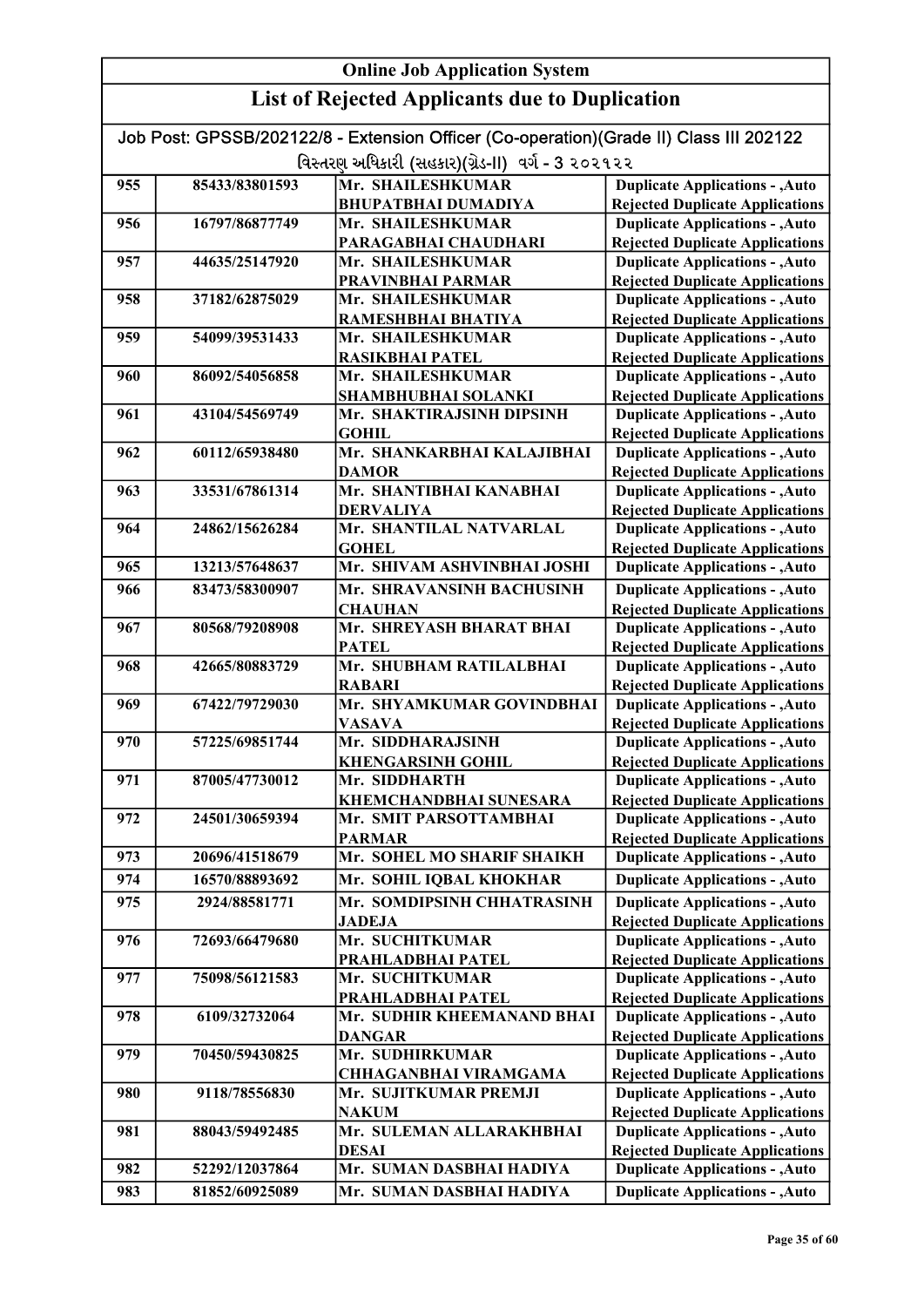| Job Post: GPSSB/202122/8 - Extension Officer (Co-operation) (Grade II) Class III 202122 |
|-----------------------------------------------------------------------------------------|
| વિસ્તરણ અધિકારી (સહકાર)(ગ્રેડ-II)  વર્ગ - 3 ૨૦૨૧૨૨                                      |

|      |                | $1.35$ and $1.35$ and $1.35$ and $1.35$ and $1.35$ and $1.35$ and $1.35$ and $1.35$ and $1.35$ and $1.35$ and $1.35$ and $1.35$ and $1.35$ and $1.35$ and $1.35$ and $1.35$ and $1.35$ and $1.35$ and $1.35$ and $1.35$ and |                                                                                  |
|------|----------------|-----------------------------------------------------------------------------------------------------------------------------------------------------------------------------------------------------------------------------|----------------------------------------------------------------------------------|
| 984  | 5187/82326269  | Mr. SUMIT NITESHBHAI                                                                                                                                                                                                        | <b>Duplicate Applications - , Auto</b>                                           |
|      |                | <b>MAKWANA</b>                                                                                                                                                                                                              | <b>Rejected Duplicate Applications</b>                                           |
| 985  | 13262/26891099 | Mr. SUMITKUMAR SAVAJIBHAI                                                                                                                                                                                                   | <b>Duplicate Applications - , Auto</b>                                           |
|      |                | <b>KHUNT</b>                                                                                                                                                                                                                | <b>Rejected Duplicate Applications</b>                                           |
| 986  | 70865/99243942 | Mr. SUNIL DASHARATHJI                                                                                                                                                                                                       | <b>Duplicate Applications - , Auto</b>                                           |
|      |                | <b>THAKOR</b>                                                                                                                                                                                                               | <b>Rejected Duplicate Applications</b>                                           |
| 987  | 71787/14166657 | Mr. SUNILBHAI SABURBHAI                                                                                                                                                                                                     | <b>Duplicate Applications - , Auto</b>                                           |
|      |                | <b>AMLIYAR</b>                                                                                                                                                                                                              | <b>Rejected Duplicate Applications</b>                                           |
| 988  | 30405/99192975 | Mr. SUNILBHAI SONUBHAI AHIR                                                                                                                                                                                                 | <b>Duplicate Applications - , Auto</b>                                           |
| 989  | 7407/57758113  | Mr. SUNILKUMAR GANPATBHAI                                                                                                                                                                                                   | <b>Duplicate Applications - , Auto</b>                                           |
|      |                | <b>CHAUHAN</b>                                                                                                                                                                                                              | <b>Rejected Duplicate Applications</b>                                           |
| 990  | 15267/77276129 | Mr. SUNILKUMAR                                                                                                                                                                                                              | <b>Duplicate Applications - , Auto</b>                                           |
|      |                | HARSHADBHAI BARIYA                                                                                                                                                                                                          | <b>Rejected Duplicate Applications</b>                                           |
| 991  | 80782/77572058 | Mr. SUNILKUMAR KESHARBHAI                                                                                                                                                                                                   | <b>Duplicate Applications - , Auto</b>                                           |
|      |                | <b>DESAI</b>                                                                                                                                                                                                                | <b>Rejected Duplicate Applications</b>                                           |
| 992  | 81158/94718932 | Mr. SUNILKUMAR MANHARBHAI                                                                                                                                                                                                   | <b>Duplicate Applications - , Auto</b>                                           |
|      |                | <b>KOLI</b>                                                                                                                                                                                                                 | <b>Rejected Duplicate Applications</b>                                           |
| 993  | 29778/17977375 | Mr. SUNILKUMAR SHANKARLAL                                                                                                                                                                                                   | <b>Duplicate Applications - , Auto</b>                                           |
|      |                | <b>SALANIYA</b>                                                                                                                                                                                                             | <b>Rejected Duplicate Applications</b>                                           |
| 994  | 12697/92838524 | Mr. SUNILKUMAR SOMABHAI                                                                                                                                                                                                     | <b>Duplicate Applications - , Auto</b>                                           |
|      |                | <b>PATEL</b><br>Mr. SUNNY SURESHBHAI KABA                                                                                                                                                                                   | <b>Rejected Duplicate Applications</b>                                           |
| 995  | 5437/26998017  |                                                                                                                                                                                                                             | <b>Duplicate Applications - , Auto</b>                                           |
| 996  | 68467/24314702 | Mr. SUNNYKUMAR GULABBHAI                                                                                                                                                                                                    | <b>Duplicate Applications - , Auto</b>                                           |
|      |                | OD                                                                                                                                                                                                                          | <b>Rejected Duplicate Applications</b>                                           |
| 997  | 56210/75020224 | Mr. SURAJBHAI LALSINH                                                                                                                                                                                                       | <b>Duplicate Applications - , Auto</b>                                           |
| 998  | 44582/27617862 | <b>CHAUHAN</b><br>Mr. SURENDRASINH POPATSINH                                                                                                                                                                                | <b>Rejected Duplicate Applications</b>                                           |
|      |                | <b>SOLANKI</b>                                                                                                                                                                                                              | <b>Duplicate Applications - , Auto</b><br><b>Rejected Duplicate Applications</b> |
| 999  | 50598/41716270 | Mr. SURESH GANESHBHAI                                                                                                                                                                                                       | <b>Duplicate Applications - , Auto</b>                                           |
|      |                | <b>PRAJAPATI</b>                                                                                                                                                                                                            | <b>Rejected Duplicate Applications</b>                                           |
| 1000 | 29747/62122198 | Mr. SURESH KUMAR MOHANJI                                                                                                                                                                                                    | <b>Duplicate Applications - , Auto</b>                                           |
|      |                | <b>PRAJAPATI</b>                                                                                                                                                                                                            | <b>Rejected Duplicate Applications</b>                                           |
| 1001 | 29851/13757015 | Mr. SURESH KUMAR MOHANJI                                                                                                                                                                                                    | <b>Duplicate Applications - , Auto</b>                                           |
|      |                | <b>PRAJAPATI</b>                                                                                                                                                                                                            | <b>Rejected Duplicate Applications</b>                                           |
| 1002 | 27504/38249313 | Mr. SURESHBHAI KHODAJI                                                                                                                                                                                                      | <b>Duplicate Applications - , Auto</b>                                           |
|      |                | <b>MAJIRANA</b>                                                                                                                                                                                                             | <b>Rejected Duplicate Applications</b>                                           |
| 1003 | 63929/80808287 | Mr. SURESHBHAI KHODAJI                                                                                                                                                                                                      | <b>Duplicate Applications - , Auto</b>                                           |
|      |                | <b>MAJIRANA</b>                                                                                                                                                                                                             | <b>Rejected Duplicate Applications</b>                                           |
| 1004 | 53494/86582826 | Mr. SURESHBHAI MOHANBHAI                                                                                                                                                                                                    | <b>Duplicate Applications - , Auto</b>                                           |
|      |                | <b>RATHOD</b>                                                                                                                                                                                                               | <b>Rejected Duplicate Applications</b>                                           |
| 1005 | 46578/93271247 | Mr. SURESHBHAI RUGNATHBHAI                                                                                                                                                                                                  | <b>Duplicate Applications - , Auto</b>                                           |
|      |                | <b>CHAUHAN</b>                                                                                                                                                                                                              | <b>Rejected Duplicate Applications</b>                                           |
| 1006 | 5702/60308622  | Mr. SURESHKUMAR BABUBHAI                                                                                                                                                                                                    | <b>Duplicate Applications - , Auto</b>                                           |
|      |                | <b>GARASIYA</b>                                                                                                                                                                                                             | <b>Rejected Duplicate Applications</b>                                           |
| 1007 | 83832/93658997 | Mr. SURESHKUMAR                                                                                                                                                                                                             | <b>Duplicate Applications - , Auto</b>                                           |
|      |                | <b>CHHANABHAI SOLANKI</b>                                                                                                                                                                                                   | <b>Rejected Duplicate Applications</b>                                           |
| 1008 | 66578/77366378 | Mr. SURESHKUMAR DESINGBHAI                                                                                                                                                                                                  | <b>Duplicate Applications - , Auto</b>                                           |
|      |                | <b>RATHAVA</b>                                                                                                                                                                                                              | <b>Rejected Duplicate Applications</b>                                           |
| 1009 | 66118/92764007 | Mr. SURESHKUMAR RAJESHBHAI                                                                                                                                                                                                  | <b>Duplicate Applications - , Auto</b>                                           |
|      |                | <b>PARMAR</b>                                                                                                                                                                                                               | <b>Rejected Duplicate Applications</b>                                           |
| 1010 | 90366/87776952 | Mr. SURESHKUMAR RAMATBHAI                                                                                                                                                                                                   | <b>Duplicate Applications - , Auto</b>                                           |
|      |                | <b>THAKOR</b><br>Mr. TANVIR MAHMADILYASBHAI                                                                                                                                                                                 | <b>Rejected Duplicate Applications</b>                                           |
| 1011 | 57241/47162277 |                                                                                                                                                                                                                             | <b>Duplicate Applications - , Auto</b>                                           |
|      |                | <b>SHERASIYA</b>                                                                                                                                                                                                            | <b>Rejected Duplicate Applications</b>                                           |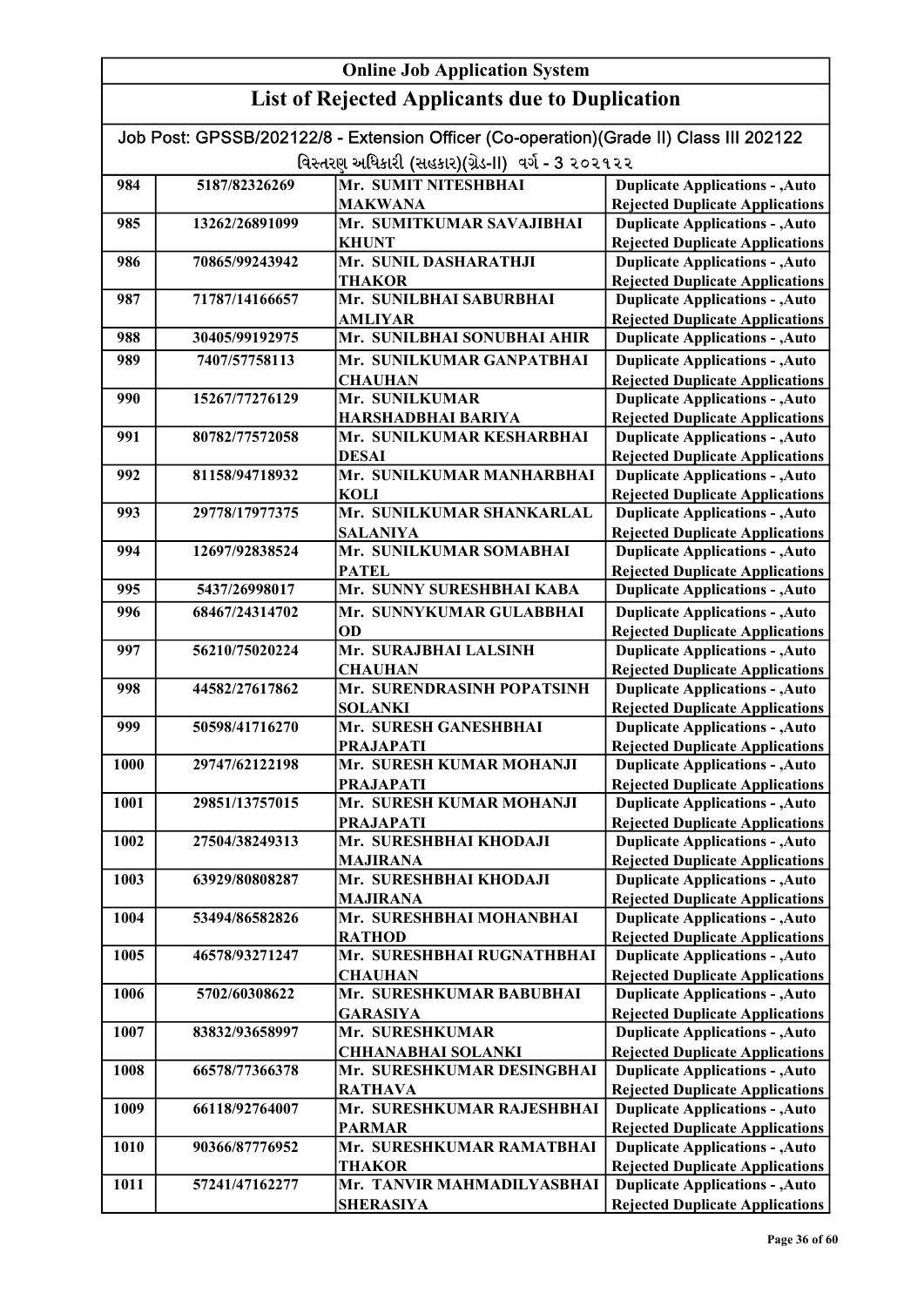|      |                                                   | Job Post: GPSSB/202122/8 - Extension Officer (Co-operation)(Grade II) Class III 202122 |                                                                                  |
|------|---------------------------------------------------|----------------------------------------------------------------------------------------|----------------------------------------------------------------------------------|
|      | વિસ્તરણ અધિકારી (સહકાર)(ગ્રેડ-II) વર્ગ - 3 ૨૦૨૧૨૨ |                                                                                        |                                                                                  |
| 1012 | 32864/86190659                                    | Mr. TARUNKUMAR DAHYABHAI                                                               | <b>Duplicate Applications - , Auto</b>                                           |
|      |                                                   | <b>PRAJAPATI</b>                                                                       | <b>Rejected Duplicate Applications</b>                                           |
| 1013 | 31932/21231109                                    | Mr. TARUNKUMAR DEVJIBHAI                                                               | <b>Duplicate Applications - , Auto</b>                                           |
|      |                                                   | <b>MAHERIYA</b>                                                                        | <b>Rejected Duplicate Applications</b>                                           |
| 1014 | 17854/98871624                                    | Mr. TARUNSINH PURANSINH                                                                | <b>Duplicate Applications - , Auto</b>                                           |
| 1015 | 49823/52171878                                    | <b>DEVDA</b><br>Mr. TAUFIK ABDULSATAR SAMA                                             | <b>Rejected Duplicate Applications</b>                                           |
|      |                                                   |                                                                                        | <b>Duplicate Applications - , Auto</b>                                           |
| 1016 | 9793/16472220                                     | Mr. TEJAS JIVARAMBHAI<br><b>SOLANKI</b>                                                | <b>Duplicate Applications - , Auto</b><br><b>Rejected Duplicate Applications</b> |
| 1017 | 26780/83105304                                    | Mr. TEJAS KANABHAI SOLANKI                                                             | <b>Duplicate Applications - , Auto</b>                                           |
| 1018 | 80237/28310243                                    | Mr. TILAK MAHESHBHAI SARDAR                                                            | <b>Duplicate Applications - , Auto</b>                                           |
|      |                                                   |                                                                                        | <b>Rejected Duplicate Applications</b>                                           |
| 1019 | 75365/24507542                                    | Mr. TULSHIBHAI SAMATBHAI                                                               | <b>Duplicate Applications - , Auto</b>                                           |
|      |                                                   | <b>BHALIYA</b>                                                                         | <b>Rejected Duplicate Applications</b>                                           |
| 1020 | 51987/35371547                                    | Mr. TUMIR MANOJKUMAR                                                                   | <b>Duplicate Applications - , Auto</b>                                           |
|      |                                                   | <b>GHEEWALA</b>                                                                        | <b>Rejected Duplicate Applications</b>                                           |
| 1021 | 8370/41782765                                     | Mr. TUSHARKUMAR                                                                        | <b>Duplicate Applications - , Auto</b>                                           |
|      |                                                   | <b>HIRSINGBHAI BARIA</b>                                                               | <b>Rejected Duplicate Applications</b>                                           |
| 1022 | 24323/85359450                                    | Mr. UJJVAL LAXMANRAV                                                                   | <b>Duplicate Applications - , Auto</b>                                           |
| 1023 | 57450/36309340                                    | <b>GAYKWAD</b><br>Mr. UMANG AMRUTLAL                                                   | <b>Rejected Duplicate Applications</b><br><b>Duplicate Applications - , Auto</b> |
|      |                                                   | <b>SHRIVASTAV</b>                                                                      | <b>Rejected Duplicate Applications</b>                                           |
| 1024 | 14253/14907911                                    | Mr. UMANG BHARATKUMAR                                                                  | <b>Duplicate Applications - , Auto</b>                                           |
|      |                                                   | <b>ZAVERI</b>                                                                          | <b>Rejected Duplicate Applications</b>                                           |
| 1025 | 69675/99724270                                    | Mr. UMANGBHAI VAGHAJIBHAI                                                              | <b>Duplicate Applications - , Auto</b>                                           |
|      |                                                   | <b>RATHOD</b>                                                                          | <b>Rejected Duplicate Applications</b>                                           |
| 1026 | 43294/60822173                                    | Mr. UMANGKUMAR RAJESHBHAI                                                              | <b>Duplicate Applications - , Auto</b>                                           |
|      |                                                   | <b>PATEL</b>                                                                           | <b>Rejected Duplicate Applications</b>                                           |
| 1027 | 82079/99033586                                    | Mr. UMESH DEVACHANDBHAI                                                                | <b>Duplicate Applications - , Auto</b>                                           |
|      |                                                   | <b>SARALIYA</b>                                                                        | <b>Rejected Duplicate Applications</b>                                           |
| 1028 | 80327/21993879                                    | Mr. UMESHKUMAR GOPALBHAI<br><b>MAHLA</b>                                               | <b>Duplicate Applications - , Auto</b><br><b>Rejected Duplicate Applications</b> |
| 1029 | 47731/47361202                                    | Mr. UMESHKUMAR SHANABHAI                                                               | <b>Duplicate Applications - , Auto</b>                                           |
|      |                                                   | <b>RATHOD</b>                                                                          | <b>Rejected Duplicate Applications</b>                                           |
| 1030 | 41424/91536649                                    | Mr. URVESHKUMAR                                                                        | <b>Duplicate Applications - , Auto</b>                                           |
|      |                                                   | <b>MAHESHBHAI CHAUDHARI</b>                                                            | <b>Rejected Duplicate Applications</b>                                           |
| 1031 | 84869/21863642                                    | Mr. URVISH MUKESHBHAI MARU                                                             | <b>Duplicate Applications - , Auto</b>                                           |
| 1032 | 13822/88964247                                    | Mr. VAIBHAVKUMAR                                                                       | <b>Duplicate Applications - , Auto</b>                                           |
|      |                                                   | DAYARAMBHAI MAKWANA                                                                    | <b>Rejected Duplicate Applications</b>                                           |
| 1033 | 48025/58760336                                    | Mr. VALJIBHAI MAHADEVBHAI                                                              | <b>Duplicate Applications - , Auto</b>                                           |
|      |                                                   | <b>NAKIYA</b>                                                                          | <b>Rejected Duplicate Applications</b>                                           |
| 1034 | 31182/64251036                                    | Mr. VANRAJ RAJUBHAI RATHAVI                                                            | <b>Duplicate Applications - , Auto</b>                                           |
| 1035 | 28677/45534150                                    | Mr. VASANT KUMAR                                                                       | <b>Rejected Duplicate Applications</b><br><b>Duplicate Applications - , Auto</b> |
|      |                                                   | PRAVINBHAI PARMAR                                                                      | <b>Rejected Duplicate Applications</b>                                           |
| 1036 | 52979/38934097                                    | Mr. VASANTKUMAR DHANJIBHAI                                                             | <b>Duplicate Applications - , Auto</b>                                           |
|      |                                                   | <b>VANKAR</b>                                                                          | <b>Rejected Duplicate Applications</b>                                           |
| 1037 | 52988/71502130                                    | Mr. VASANTKUMAR DHANJIBHAI                                                             | <b>Duplicate Applications - , Auto</b>                                           |
|      |                                                   | <b>VANKAR</b>                                                                          | <b>Rejected Duplicate Applications</b>                                           |
| 1038 | 89882/17785264                                    | Mr. VASANTKUMAR MANILAL                                                                | <b>Duplicate Applications - , Auto</b>                                           |
|      |                                                   | <b>VANKAR</b>                                                                          | <b>Rejected Duplicate Applications</b>                                           |
| 1039 | 3262/82543397                                     | Mr. VASUDEV BHAGVANBHAI                                                                | <b>Duplicate Applications - , Auto</b>                                           |
|      |                                                   | <b>JADAV</b>                                                                           | <b>Rejected Duplicate Applications</b>                                           |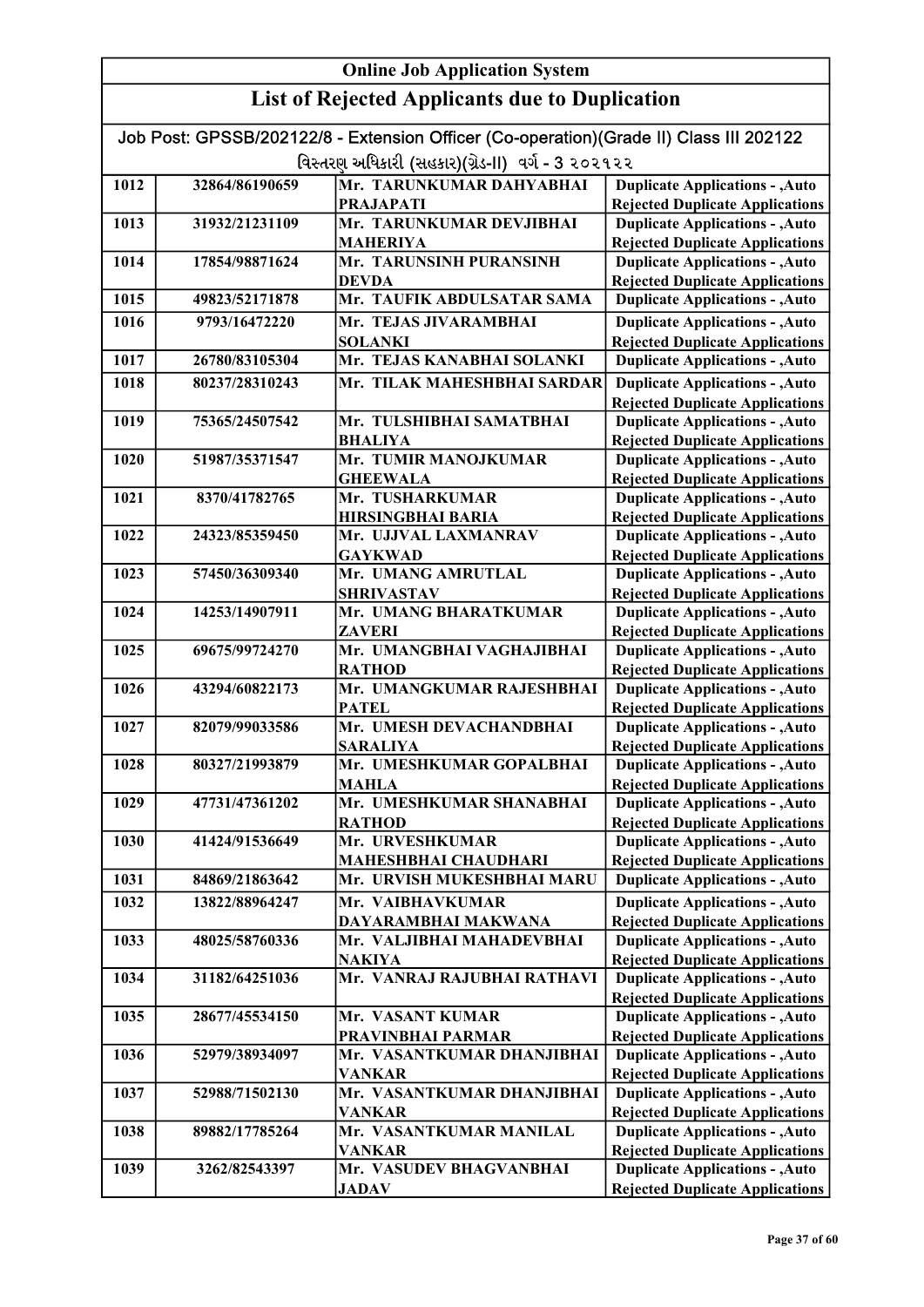| Job Post: GPSSB/202122/8 - Extension Officer (Co-operation)(Grade II) Class III 202122 |                                                   |                                                         |                                                                                  |
|----------------------------------------------------------------------------------------|---------------------------------------------------|---------------------------------------------------------|----------------------------------------------------------------------------------|
|                                                                                        | વિસ્તરણ અધિકારી (સહકાર)(ગ્રેડ-II) વર્ગ - 3 ૨૦૨૧૨૨ |                                                         |                                                                                  |
| 1040                                                                                   | 38727/50991236                                    | Mr. VEERABHAI JIKABHAI                                  | <b>Duplicate Applications - , Auto</b>                                           |
|                                                                                        |                                                   | <b>SAMBADA</b>                                          | <b>Rejected Duplicate Applications</b>                                           |
| 1041                                                                                   | 63346/24454155                                    | Mr. VIDHEY VASANTBHAI                                   | <b>Duplicate Applications - , Auto</b>                                           |
|                                                                                        |                                                   | <b>BORICHA</b>                                          | <b>Rejected Duplicate Applications</b>                                           |
| 1042                                                                                   | 37495/92962758                                    | Mr. VIHABHAI VASARAMBHAI                                | <b>Duplicate Applications - , Auto</b>                                           |
|                                                                                        |                                                   | <b>DESAI</b>                                            | <b>Rejected Duplicate Applications</b>                                           |
| 1043                                                                                   | 3535/85048774                                     | Mr. VIJANESH PARESHKUMAR                                | <b>Duplicate Applications - , Auto</b>                                           |
|                                                                                        |                                                   | <b>SOLANKI</b>                                          | <b>Rejected Duplicate Applications</b>                                           |
| 1044                                                                                   | 70462/85718573                                    | Mr. VIJAY CHANDRASHEKHAR                                | <b>Duplicate Applications - , Auto</b>                                           |
|                                                                                        |                                                   | <b>DATANIYA</b>                                         | <b>Rejected Duplicate Applications</b>                                           |
| 1045                                                                                   | 59048/99198591                                    | Mr. VIJAY DINESHBHAI                                    | <b>Duplicate Applications - , Auto</b>                                           |
| 1046                                                                                   | 79263/48968808                                    | <b>SHINGRAKHIYA</b><br>Mr. VIJAY HARJIVANBHAI           | <b>Rejected Duplicate Applications</b><br><b>Duplicate Applications - , Auto</b> |
|                                                                                        |                                                   | <b>SOLANKI</b>                                          | <b>Rejected Duplicate Applications</b>                                           |
| 1047                                                                                   | 60487/12250816                                    | Mr. VIJAY KARSHAN CHAVDA                                | <b>Duplicate Applications - , Auto</b>                                           |
| 1048                                                                                   | 57265/10915661                                    | Mr. VIJAY KUMAR ANILBHAI                                |                                                                                  |
|                                                                                        |                                                   | <b>VANKAR</b>                                           | <b>Duplicate Applications - , Auto</b><br><b>Rejected Duplicate Applications</b> |
| 1049                                                                                   | 28984/54259555                                    | Mr. VIJAY KUMAR PRATAPJI                                | <b>Duplicate Applications - , Auto</b>                                           |
|                                                                                        |                                                   | <b>THAKOR</b>                                           | <b>Rejected Duplicate Applications</b>                                           |
| 1050                                                                                   | 1038/88590759                                     | Mr. VIJAYAKUMAR                                         | <b>Duplicate Applications - , Auto</b>                                           |
|                                                                                        |                                                   | RAMESHCHANDRA ZALA                                      | <b>Rejected Duplicate Applications</b>                                           |
| 1051                                                                                   | 9491/92928441                                     | Mr. VIJAYBHAI BHARATBHAI                                | <b>Duplicate Applications - , Auto</b>                                           |
|                                                                                        |                                                   | <b>OLAKIYA</b>                                          | <b>Rejected Duplicate Applications</b>                                           |
| 1052                                                                                   | 39852/80967062                                    | Mr. VIJAYBHAI JAHIRAMBHAI                               | <b>Duplicate Applications - , Auto</b>                                           |
|                                                                                        |                                                   | <b>JADAV</b>                                            | <b>Rejected Duplicate Applications</b>                                           |
| 1053                                                                                   | 41142/74257849                                    | Mr. VIJAYBHAI RAMESHBHAI                                | <b>Duplicate Applications - , Auto</b>                                           |
|                                                                                        |                                                   | <b>RATHOD</b>                                           | <b>Rejected Duplicate Applications</b>                                           |
| 1054                                                                                   | 64938/11198575                                    | Mr. VIJAYKUMAR                                          | <b>Duplicate Applications - , Auto</b>                                           |
| 1055                                                                                   | 10775/89371308                                    | <b>DALSUKHBHAI VAGHELA</b><br>Mr. VIJAYKUMAR DHANJIBHAI | <b>Rejected Duplicate Applications</b><br><b>Duplicate Applications - , Auto</b> |
|                                                                                        |                                                   | <b>PATEL</b>                                            | <b>Rejected Duplicate Applications</b>                                           |
| 1056                                                                                   | 60185/91660038                                    | Mr. VIJAYKUMAR KANABHAI                                 | <b>Duplicate Applications - , Auto</b>                                           |
|                                                                                        |                                                   | MAKAVANA                                                | <b>Rejected Duplicate Applications</b>                                           |
| 1057                                                                                   | 57955/16310436                                    | Mr. VIJAYKUMAR PRABHATSINH                              | <b>Duplicate Applications - , Auto</b>                                           |
|                                                                                        |                                                   | BARIA                                                   | <b>Rejected Duplicate Applications</b>                                           |
| 1058                                                                                   | 23210/27801851                                    | Mr. VIJAYRAJ ABHESANGBHAI                               | <b>Duplicate Applications - , Auto</b>                                           |
|                                                                                        |                                                   | <b>MAKWANA</b>                                          | <b>Rejected Duplicate Applications</b>                                           |
| 1059                                                                                   | 26350/41583157                                    | Mr. VIKARMBHAI KARSANBHAI                               | <b>Duplicate Applications - , Auto</b>                                           |
|                                                                                        |                                                   | <b>KATARA</b>                                           | <b>Rejected Duplicate Applications</b>                                           |
| 1060                                                                                   | 5168/87749356                                     | Mr. VIKAS JASHVANTBHAI PATEL                            | <b>Duplicate Applications - , Auto</b>                                           |
|                                                                                        |                                                   |                                                         | <b>Rejected Duplicate Applications</b>                                           |
| 1061                                                                                   | 90929/20517906                                    | Mr. VIKASDAN AVADDAN                                    | <b>Duplicate Applications - , Auto</b>                                           |
| 1062                                                                                   | 4525/74761899                                     | <b>GADHAVI</b><br>Mr. VIKASKUMAR MANGABHAI              | <b>Rejected Duplicate Applications</b><br><b>Duplicate Applications - , Auto</b> |
|                                                                                        |                                                   | <b>VASAVA</b>                                           | <b>Rejected Duplicate Applications</b>                                           |
| 1063                                                                                   | 42440/60438535                                    | Mr. VIKASKUMAR RAJUBHAI                                 | <b>Duplicate Applications - , Auto</b>                                           |
|                                                                                        |                                                   | <b>PATANI</b>                                           | <b>Rejected Duplicate Applications</b>                                           |
| 1064                                                                                   | 34374/71315428                                    | Mr. VIKRAMBHAI BHAVAJI MALI                             | <b>Duplicate Applications - , Auto</b>                                           |
| 1065                                                                                   | 33947/63318740                                    | Mr. VIKRAMBHAI SHANKARBHAI                              | <b>Duplicate Applications - , Auto</b>                                           |
|                                                                                        |                                                   | <b>VAGADIYA</b>                                         | <b>Rejected Duplicate Applications</b>                                           |
| 1066                                                                                   | 33048/27563587                                    | Mr. VIKRAMKUMAR SHAMLAJI                                | <b>Duplicate Applications - , Auto</b>                                           |
|                                                                                        |                                                   | <b>SANKHALA</b>                                         | <b>Rejected Duplicate Applications</b>                                           |
| 1067                                                                                   | 83110/70107686                                    | Mr. VIKRAMKUMAR                                         | <b>Duplicate Applications - , Auto</b>                                           |
|                                                                                        |                                                   | VIRCHANDBHAI PARMAR                                     | <b>Rejected Duplicate Applications</b>                                           |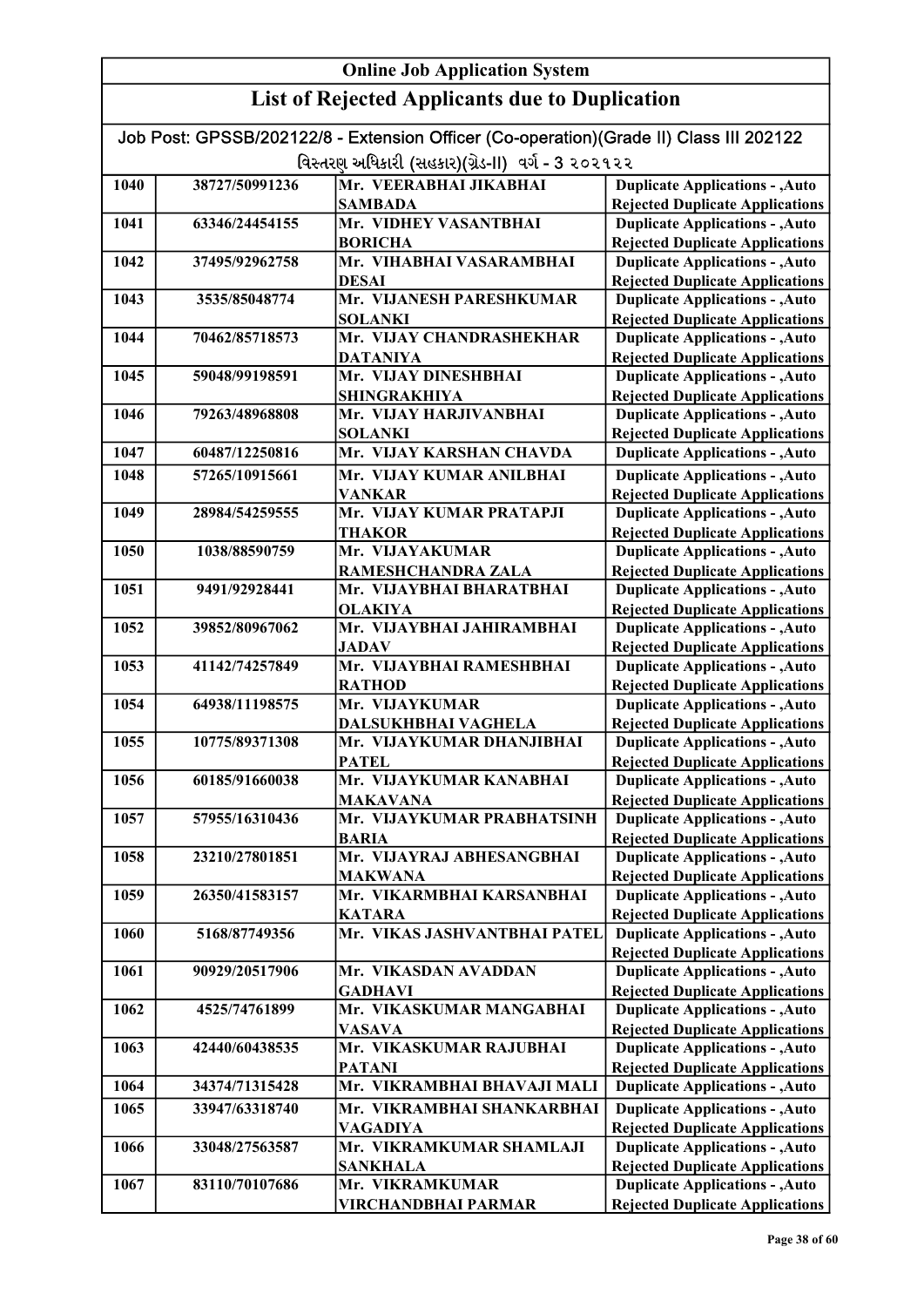|      | Job Post: GPSSB/202122/8 - Extension Officer (Co-operation)(Grade II) Class III 202122 |                                                   |                                                                                  |
|------|----------------------------------------------------------------------------------------|---------------------------------------------------|----------------------------------------------------------------------------------|
|      |                                                                                        | વિસ્તરણ અધિકારી (સહકાર)(ગ્રેડ-II) વર્ગ - 3 ૨૦૨૧૨૨ |                                                                                  |
| 1068 | 48951/41355978                                                                         | Mr. VIKRAMSINH SABURBHAI                          | <b>Duplicate Applications - , Auto</b>                                           |
|      |                                                                                        | <b>BARIA</b>                                      | <b>Rejected Duplicate Applications</b>                                           |
| 1069 | 74275/59978876                                                                         | Mr. VINAY RAMABHAI                                | <b>Duplicate Applications - , Auto</b>                                           |
|      |                                                                                        | <b>KARANGIYA</b>                                  | <b>Rejected Duplicate Applications</b>                                           |
| 1070 | 1385/82555313                                                                          | Mr. VINESHBHAI RAVJIBHAI                          | <b>Duplicate Applications - , Auto</b>                                           |
|      |                                                                                        | <b>GAMIT</b>                                      | <b>Rejected Duplicate Applications</b>                                           |
| 1071 | 16658/33605624                                                                         | Mr. VINODBHAI PUNIABHAI                           | <b>Duplicate Applications - , Auto</b>                                           |
|      |                                                                                        | <b>CHAUDHARI</b>                                  | <b>Rejected Duplicate Applications</b>                                           |
| 1072 | 34422/85424700                                                                         | Mr. VINODKUMAR RAMESHBHAI                         | <b>Duplicate Applications - , Auto</b>                                           |
| 1073 | 7521/48156532                                                                          | <b>RAJGOR</b><br>Mr. VIPUL VITTHALBHAI            | <b>Rejected Duplicate Applications</b><br><b>Duplicate Applications - , Auto</b> |
|      |                                                                                        | <b>CHUDASAMA</b>                                  | <b>Rejected Duplicate Applications</b>                                           |
| 1074 | 70231/32298116                                                                         | Mr. VIPULBHAI                                     | <b>Duplicate Applications - , Auto</b>                                           |
|      |                                                                                        | DHARAMSHIBHAI CHAUHAN                             | <b>Rejected Duplicate Applications</b>                                           |
| 1075 | 82471/68634202                                                                         | Mr. VIPULBHAI KANTIBHAI                           | <b>Duplicate Applications - , Auto</b>                                           |
|      |                                                                                        | <b>ANAWADIYA</b>                                  | <b>Rejected Duplicate Applications</b>                                           |
| 1076 | 21757/23669121                                                                         | Mr. VIPULBHAI RUKHADBHAI                          | <b>Duplicate Applications - , Auto</b>                                           |
|      |                                                                                        | <b>BALDANIYA</b>                                  | <b>Rejected Duplicate Applications</b>                                           |
| 1077 | 42334/42388886                                                                         | Mr. VIPULKUMAR ISHVARBHAI                         | <b>Duplicate Applications - , Auto</b>                                           |
|      |                                                                                        | <b>CHAUDHARY</b>                                  | <b>Rejected Duplicate Applications</b>                                           |
| 1078 | 41214/47515300                                                                         | Mr. VIPULKUMAR                                    | <b>Duplicate Applications - , Auto</b>                                           |
|      |                                                                                        | LAKHMANBHAI VAGHELA                               | <b>Rejected Duplicate Applications</b>                                           |
| 1079 | 61949/12712762                                                                         | Mr. VIPULKUMAR RAMANBHAI                          | <b>Duplicate Applications - , Auto</b>                                           |
|      |                                                                                        | <b>NINAMA</b>                                     | <b>Rejected Duplicate Applications</b>                                           |
| 1080 | 19833/65483044                                                                         | Mr. VIPULKUMAR RAMJIBHAI                          | <b>Duplicate Applications - , Auto</b>                                           |
|      |                                                                                        | <b>THAKOR</b>                                     | <b>Rejected Duplicate Applications</b>                                           |
| 1081 | 22886/29948711                                                                         | Mr. VIPULKUMAR SURESHBHAI                         | <b>Duplicate Applications - , Auto</b>                                           |
|      |                                                                                        | <b>VASAVA</b>                                     | <b>Rejected Duplicate Applications</b>                                           |
| 1082 | 19790/88387931                                                                         | Mr. VIPULKUMAR UDESING                            | <b>Duplicate Applications - , Auto</b>                                           |
| 1083 |                                                                                        | <b>CHAVDA</b><br>Mr. VIPULSINH BHARATSINH         | <b>Rejected Duplicate Applications</b><br><b>Duplicate Applications - , Auto</b> |
|      | 55979/10998367                                                                         | <b>CHAVDA</b>                                     | <b>Rejected Duplicate Applications</b>                                           |
| 1084 | 80385/77819280                                                                         | Mr. VIRAJKUMAR MURLIDHAR                          | <b>Duplicate Applications - , Auto</b>                                           |
|      |                                                                                        | <b>PADVI</b>                                      | <b>Rejected Duplicate Applications</b>                                           |
| 1085 | 83054/71383007                                                                         | Mr. VIRAL DHIRAJLAL ZALA                          | <b>Duplicate Applications - , Auto</b>                                           |
| 1086 | 47896/89169421                                                                         | Mr. VIRAL DIPAKBHAI                               | <b>Duplicate Applications - , Auto</b>                                           |
|      |                                                                                        | <b>MAKWANA</b>                                    | <b>Rejected Duplicate Applications</b>                                           |
| 1087 | 49708/64996503                                                                         | Mr. VIRALKUMAR ISHWARBHAI                         | <b>Duplicate Applications - , Auto</b>                                           |
|      |                                                                                        | <b>VASAVA</b>                                     | <b>Rejected Duplicate Applications</b>                                           |
| 1088 | 28709/12297138                                                                         | Mr. VIRAMBHAI GOVINDBHAI                          | <b>Duplicate Applications - , Auto</b>                                           |
|      |                                                                                        | <b>SAIKADIYA</b>                                  | <b>Rejected Duplicate Applications</b>                                           |
| 1089 | 1127/64628022                                                                          | Mr. VISHAL ANIL BHAI VAGHORA                      | <b>Duplicate Applications - , Auto</b>                                           |
|      |                                                                                        |                                                   | <b>Rejected Duplicate Applications</b>                                           |
| 1090 | 9949/30814905                                                                          | Mr. VISHAL DILIPBHAI GOHIL                        | <b>Duplicate Applications - , Auto</b>                                           |
| 1091 | 71343/83950600                                                                         | Mr. VISHAL HARIBHAI KUMBHAR                       | <b>Duplicate Applications - , Auto</b>                                           |
|      |                                                                                        |                                                   | <b>Rejected Duplicate Applications</b>                                           |
| 1092 | 34113/69938536                                                                         | Mr. VISHAL JAGDISHBHAI                            | <b>Duplicate Applications - , Auto</b>                                           |
|      |                                                                                        | <b>BELADIYA</b>                                   | <b>Rejected Duplicate Applications</b>                                           |
| 1093 | 42470/17425849                                                                         | Mr. VISHAL LAKHAMANBHAI                           | <b>Duplicate Applications - , Auto</b>                                           |
|      |                                                                                        | <b>KHAMAL</b>                                     | <b>Rejected Duplicate Applications</b>                                           |
| 1094 | 29643/18181851                                                                         | Mr. VISHAL MADHUBHAI                              | <b>Duplicate Applications - , Auto</b>                                           |
|      |                                                                                        | <b>CHAVDA</b>                                     | <b>Rejected Duplicate Applications</b>                                           |
| 1095 | 12615/46221197                                                                         | Mr. VISHALBHAI HIRABHAI                           | <b>Duplicate Applications - , Auto</b>                                           |
|      |                                                                                        | <b>BHENSAJALIYA</b>                               | <b>Rejected Duplicate Applications</b>                                           |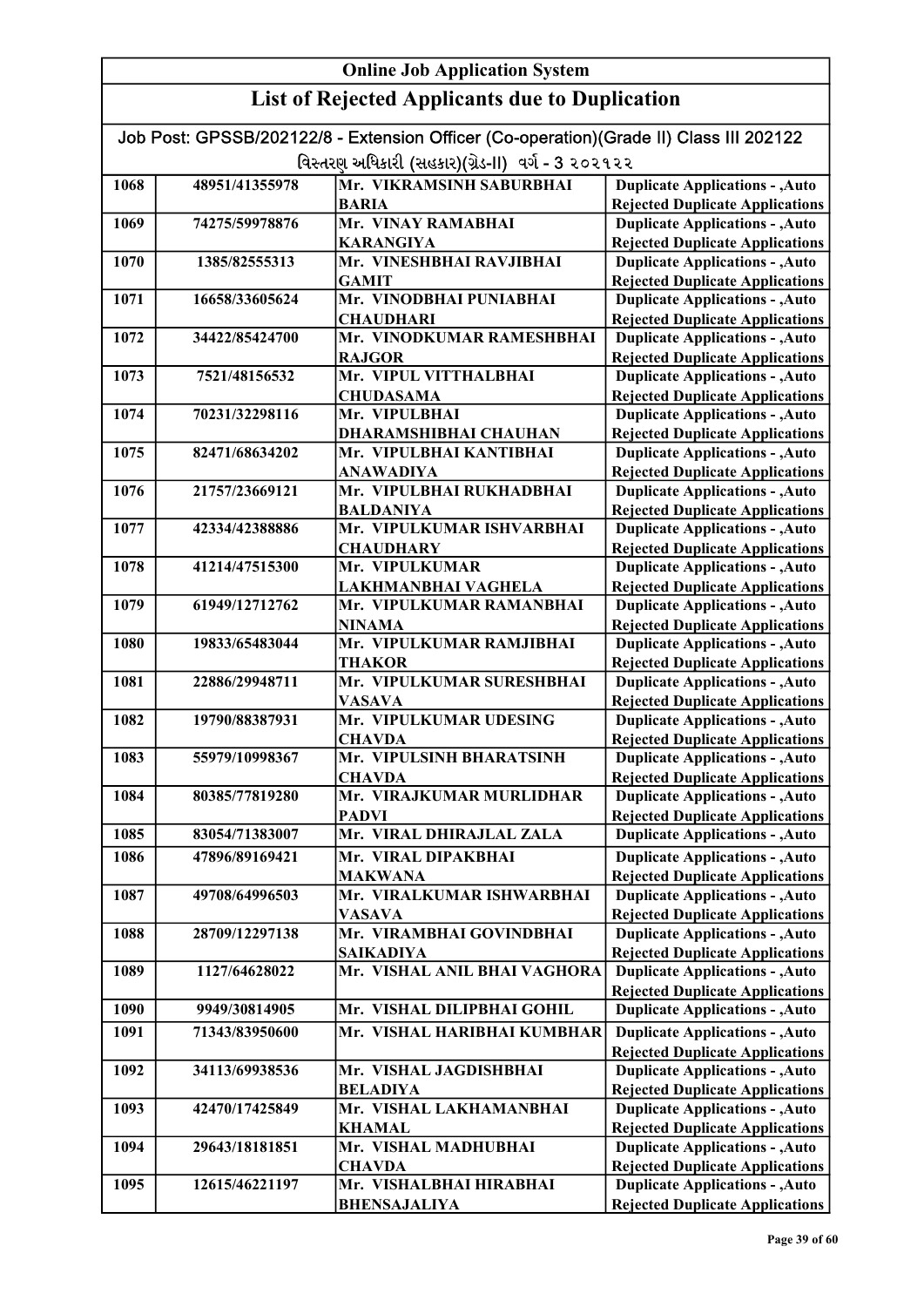| <b>Online Job Application System</b> |                                                       |                                                                                        |                                                                                  |  |
|--------------------------------------|-------------------------------------------------------|----------------------------------------------------------------------------------------|----------------------------------------------------------------------------------|--|
|                                      | <b>List of Rejected Applicants due to Duplication</b> |                                                                                        |                                                                                  |  |
|                                      |                                                       | Job Post: GPSSB/202122/8 - Extension Officer (Co-operation)(Grade II) Class III 202122 |                                                                                  |  |
|                                      |                                                       | વિસ્તરણ અધિકારી (સહકાર)(ગ્રેડ-II) વર્ગ - 3 ૨૦૨૧૨૨                                      |                                                                                  |  |
| 1096                                 | 47990/35372046                                        | Mr. VISHALBHAI JAYRAMBHAI                                                              | <b>Duplicate Applications - , Auto</b>                                           |  |
|                                      |                                                       | <b>DESAI</b>                                                                           | <b>Rejected Duplicate Applications</b>                                           |  |
| 1097                                 | 22942/31551328                                        | Mr. VISHALKUMAR                                                                        | <b>Duplicate Applications - , Auto</b>                                           |  |
|                                      |                                                       | <b>CHANDRESHBHAI BOHA</b>                                                              | <b>Rejected Duplicate Applications</b>                                           |  |
| 1098                                 | 40770/53389109                                        | Mr. VISHALKUMAR                                                                        | <b>Duplicate Applications - , Auto</b>                                           |  |
|                                      |                                                       | <b>CHHAGANBHAI SANKHAT</b>                                                             | <b>Rejected Duplicate Applications</b>                                           |  |
| 1099                                 | 60625/25642088                                        | Mr. VISHALKUMAR                                                                        | <b>Duplicate Applications - , Auto</b>                                           |  |
|                                      |                                                       | HASMUKHBHAI BAROT                                                                      | <b>Rejected Duplicate Applications</b>                                           |  |
| 1100                                 | 21825/14003430                                        | Mr. VISHALKUMAR                                                                        | <b>Duplicate Applications - , Auto</b>                                           |  |
|                                      |                                                       | HASMUKHBHAI CHAUDHARI                                                                  | <b>Rejected Duplicate Applications</b>                                           |  |
| 1101                                 | 80250/23791639                                        | Mr. VISHALKUMAR LALJIBHAI                                                              | <b>Duplicate Applications - , Auto</b>                                           |  |
|                                      |                                                       | <b>KHER</b>                                                                            | <b>Rejected Duplicate Applications</b>                                           |  |
| 1102                                 | 79549/72546269                                        | Mr. VISHALKUMAR NATUBHAI                                                               | <b>Duplicate Applications - , Auto</b>                                           |  |
|                                      |                                                       | <b>PARMAR</b>                                                                          | <b>Rejected Duplicate Applications</b>                                           |  |
| 1103                                 | 16233/14377359                                        | Mr. VISHALSINH HAMEERBHAI                                                              | <b>Duplicate Applications - , Auto</b>                                           |  |
|                                      |                                                       | <b>RATHOD</b>                                                                          | <b>Rejected Duplicate Applications</b>                                           |  |
| 1104                                 | 72049/68516650                                        | Mr. VISHNUBHAI ASHOKBHAI                                                               | <b>Duplicate Applications - , Auto</b>                                           |  |
|                                      |                                                       | <b>MAKWANA</b>                                                                         | <b>Rejected Duplicate Applications</b>                                           |  |
| 1105                                 | 6429/72555966                                         | Mr. VISVAJITSINH INDRASINH                                                             | <b>Duplicate Applications - , Auto</b>                                           |  |
|                                      |                                                       | <b>RATHOD</b>                                                                          | <b>Rejected Duplicate Applications</b>                                           |  |
| 1106                                 | 24658/14452139                                        | Mr. VIVEK DINESHBHAI HIRANI                                                            | <b>Duplicate Applications - , Auto</b>                                           |  |
| 1107                                 | 55291/17881861                                        | Mr. VIVEK KESHURBHAI                                                                   | <b>Duplicate Applications - , Auto</b>                                           |  |
|                                      |                                                       | <b>SOLANKI</b>                                                                         | <b>Rejected Duplicate Applications</b>                                           |  |
| 1108                                 | 65652/41320320                                        | Mr. VIVEK MUKESHBHAI PATEL                                                             | <b>Duplicate Applications - , Auto</b>                                           |  |
| 1109                                 | 75536/32000170                                        | Mr. VIVEKKUMAR SAILESHBHAI                                                             | <b>Duplicate Applications - , Auto</b>                                           |  |
| 1110                                 | 23678/56245918                                        | <b>SHARMA</b><br>Mr. VIVEKSINH JAGDISHBHAI                                             | <b>Rejected Duplicate Applications</b><br><b>Duplicate Applications - , Auto</b> |  |
|                                      |                                                       | <b>ZANKAT</b>                                                                          | <b>Rejected Duplicate Applications</b>                                           |  |
| 1111                                 | 82806/15919914                                        | Mr. YASH JAGDISHBHAI PATEL                                                             | <b>Duplicate Applications - , Auto</b>                                           |  |
|                                      |                                                       | <b>PATEL</b>                                                                           | <b>Rejected Duplicate Applications</b>                                           |  |
| 1112                                 | 53898/76146175                                        | Mr. YASH VINODBHAI TANTI                                                               | <b>Duplicate Applications - , Auto</b>                                           |  |
| 1113                                 | 59678/44124884                                        | Mr. YASHKUMAR GANPATLAL                                                                | <b>Duplicate Applications - , Auto</b>                                           |  |
|                                      |                                                       | <b>PRAJAPATI</b>                                                                       | <b>Rejected Duplicate Applications</b>                                           |  |
| 1114                                 | 37772/52875263                                        | Mr. YASHKUMAR GIRISHBHAI                                                               | <b>Duplicate Applications - , Auto</b>                                           |  |
|                                      |                                                       | <b>VALAND</b>                                                                          | <b>Rejected Duplicate Applications</b>                                           |  |
| 1115                                 | 72680/51139178                                        | Mr. YASHKUMAR MAHESHBHAI                                                               | <b>Duplicate Applications - , Auto</b>                                           |  |
|                                      |                                                       | <b>MAHETA</b>                                                                          | <b>Rejected Duplicate Applications</b>                                           |  |
| 1116                                 | 27586/48318799                                        | Mr. YASHPALSHINH                                                                       | <b>Duplicate Applications - , Auto</b>                                           |  |
|                                      |                                                       | RAJENDRASHINH JADEJA                                                                   | <b>Rejected Duplicate Applications</b>                                           |  |
| 1117                                 | 63911/49021858                                        | Mr. YASHVANTKUMAR                                                                      | <b>Duplicate Applications - , Auto</b>                                           |  |
| 1118                                 | 40094/29748798                                        | RAMANBHAI CHAUDHARY<br>Mr. YASINBHAI DAUDBHAI                                          | <b>Rejected Duplicate Applications</b><br><b>Duplicate Applications - , Auto</b> |  |
|                                      |                                                       | <b>THEBA</b>                                                                           | <b>Rejected Duplicate Applications</b>                                           |  |
| 1119                                 | 12023/99493538                                        | Mr. YATINKUMAR GIRISHBHAI                                                              | <b>Duplicate Applications - , Auto</b>                                           |  |
|                                      |                                                       | <b>PATEL</b>                                                                           | <b>Rejected Duplicate Applications</b>                                           |  |
| 1120                                 | 61400/98438887                                        | Mr. YOGESHBHAI PARBHUBHAI                                                              | <b>Duplicate Applications - , Auto</b>                                           |  |
|                                      |                                                       | <b>BHOYE</b>                                                                           | <b>Rejected Duplicate Applications</b>                                           |  |
| 1121                                 | 82859/25667830                                        | Mr. YOGESHKUMAR                                                                        | <b>Duplicate Applications - , Auto</b>                                           |  |
|                                      |                                                       | MANSUKHBHAI SATAPARA                                                                   | <b>Rejected Duplicate Applications</b>                                           |  |
| 1122                                 | 75206/72157361                                        | Mr. YUVRAJSING DADUSING                                                                | <b>Duplicate Applications - , Auto</b>                                           |  |
|                                      |                                                       | <b>VAGHELA</b>                                                                         | <b>Rejected Duplicate Applications</b>                                           |  |
| 1123                                 | 45401/64348078                                        | Mr. YUVRAJSINH                                                                         | <b>Duplicate Applications - , Auto</b>                                           |  |
|                                      |                                                       | <b>DHANVANTSINH CHAUHAN</b>                                                            | <b>Rejected Duplicate Applications</b>                                           |  |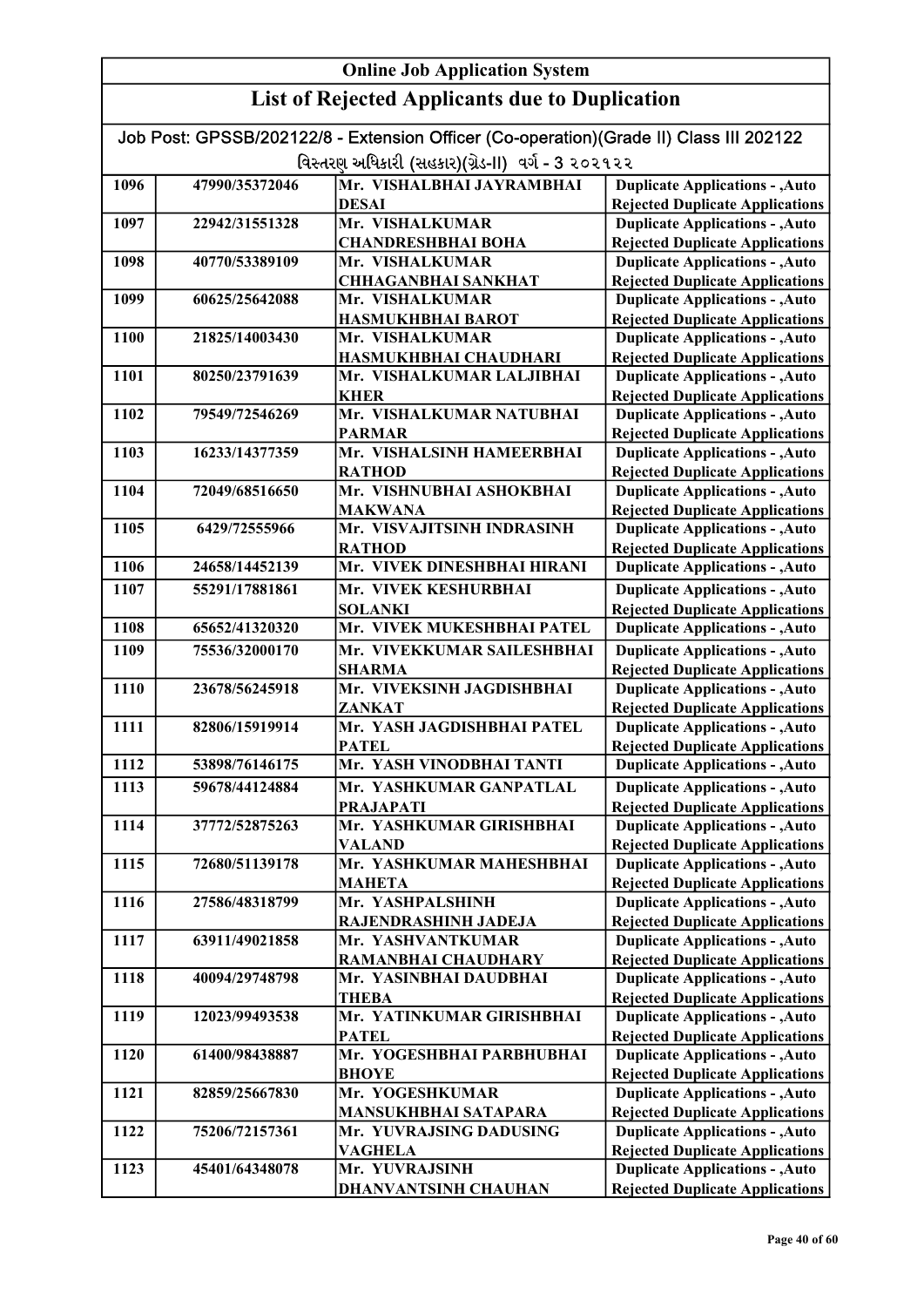| <b>List of Rejected Applicants due to Duplication</b><br>Job Post: GPSSB/202122/8 - Extension Officer (Co-operation)(Grade II) Class III 202122<br>વિસ્તરણ અધિકારી (સહકાર)(ગ્રેડ-II) વર્ગ - 3 ૨૦૨૧૨૨<br>Mrs. AARTI MANOJKUMAR JOSHI<br>1124<br><b>Duplicate Applications - , Auto</b><br>15191/90675498<br>1125<br><b>Duplicate Applications - , Auto</b><br>19431/67718328<br><b>Mrs. AARTI NARENDRAKUMAR</b><br><b>Rejected Duplicate Applications</b><br><b>BHILADIWALA</b><br><b>Mrs. AARTIBEN BALDEVBHAI</b><br>1126<br>59769/77292427<br><b>Duplicate Applications - , Auto</b><br><b>Rejected Duplicate Applications</b><br><b>SHIYALIYA</b><br>Mrs. AKSHABEN RAMANBHAI<br>1127<br>77150/52293005<br><b>Duplicate Applications - , Auto</b><br><b>CHAUDHARI</b><br><b>Rejected Duplicate Applications</b><br>Mrs. AMISHABEN POPATBHAI<br>1128<br><b>Duplicate Applications - , Auto</b><br>5769/75908781<br><b>DHAMELIYA</b><br><b>Rejected Duplicate Applications</b><br>Mrs. ANJANABEN DINESHKUMAR<br>1129<br>31282/81075861<br><b>Duplicate Applications - , Auto</b><br><b>DARAJI</b><br><b>Rejected Duplicate Applications</b><br>1130<br>Mrs. ANKITA NATVARLAL<br>32040/13561204<br><b>Duplicate Applications - , Auto</b><br><b>Rejected Duplicate Applications</b><br><b>KORIYA</b><br>Mrs. ARTIBEN VITTHALBHAI<br>1131<br><b>Duplicate Applications - , Auto</b><br>17573/99152310<br><b>Rejected Duplicate Applications</b><br><b>VIRDIYA</b><br>Mrs. ASHABEN VELJIBHAI<br><b>Duplicate Applications - , Auto</b><br>1132<br>55124/60568347<br><b>Rejected Duplicate Applications</b><br><b>BARAIYA</b><br>Mrs. ASMITABEN VAJUBHAI<br><b>Duplicate Applications - , Auto</b><br>1133<br>23665/96043987<br><b>Rejected Duplicate Applications</b><br><b>SARVAIYA</b><br>Mrs. ASTHA DIPAKBHAI SONI<br>1134<br><b>Duplicate Applications - , Auto</b><br>44808/61908907<br>Mrs. BHAGAVATIBEN DOLATSINH<br><b>Duplicate Applications - , Auto</b><br>1135<br>67054/76572408<br><b>Rejected Duplicate Applications</b><br><b>RAJPUT</b><br>1136<br>Mrs. BHAVIKABEN BHANUBHAI<br><b>Duplicate Applications - , Auto</b><br>35903/65515085<br><b>Rejected Duplicate Applications</b><br><b>KATARIYA</b><br>Mrs. BHAVIKABEN KAUSHIKBHAI<br><b>Duplicate Applications - , Auto</b><br>1137<br>76182/81571988<br><b>Rejected Duplicate Applications</b><br><b>SATAPARA</b><br>1138<br>Mrs. BHAVIKAKUMARI<br><b>Duplicate Applications - , Auto</b><br>19672/90145317<br><b>Rejected Duplicate Applications</b><br><b>DHIRUBHAI PATEL</b><br>Mrs. BHAVINIBEN BHANUBHAI<br><b>Duplicate Applications - , Auto</b><br>1139<br>78774/56336130<br><b>VADHU</b><br><b>Rejected Duplicate Applications</b><br>1140<br>40103/32898163<br>Mrs. BHUMIBEN HASMUKHBHAI<br><b>Duplicate Applications - , Auto</b><br><b>PRAJAPATI</b><br><b>Rejected Duplicate Applications</b><br><b>Duplicate Applications - , Auto</b><br>1141<br>367/45995101<br><b>Mrs. CHANDANIBEN</b><br><b>Rejected Duplicate Applications</b><br><b>FALGUNKUMAR PATEL</b><br>Mrs. CHANDRIKA RAMESHBHAI<br><b>Duplicate Applications - , Auto</b><br>1142<br>33222/80695898<br><b>Rejected Duplicate Applications</b><br><b>CHAVDA</b><br>Mrs. CHILKABEN GORDHANBHAI<br><b>Duplicate Applications - , Auto</b><br>1143<br>83556/65059235<br><b>Rejected Duplicate Applications</b><br><b>PATEL</b><br>Mrs. CHILKABEN GORDHANBHAI<br><b>Duplicate Applications - , Auto</b><br>1144<br>83917/74627944<br><b>PATEL</b><br><b>Rejected Duplicate Applications</b><br>Mrs. CHILKABEN GORDHANBHAI<br><b>Duplicate Applications - , Auto</b><br>1145<br>84644/26987760<br><b>PATEL</b><br><b>Rejected Duplicate Applications</b><br><b>Mrs. DARSHANABEN</b><br>1146<br><b>Duplicate Applications - , Auto</b><br>14676/89972677<br><b>Rejected Duplicate Applications</b><br><b>JASVANTBHAI REVAR</b><br><b>Duplicate Applications - , Auto</b><br>1147<br>20187/61176555<br>Mrs. DAYABEN HARIBHAI<br><b>Rejected Duplicate Applications</b><br><b>ADASHRA</b><br><b>Duplicate Applications - , Auto</b><br>1148<br>82004/76291899<br>Mrs. DEVANGIBEN SURESHBHAI<br><b>Rejected Duplicate Applications</b><br><b>AMRELIYA</b><br>Mrs. DHARMISHTHA KANTILAL<br><b>Duplicate Applications - , Auto</b><br>1149<br>26866/15542227<br><b>Rejected Duplicate Applications</b><br><b>PARMAR</b><br><b>Duplicate Applications - , Auto</b><br>1150<br>19554/63548540<br>Mrs. DHARMISHTHABEN | <b>Online Job Application System</b> |  |  |  |
|--------------------------------------------------------------------------------------------------------------------------------------------------------------------------------------------------------------------------------------------------------------------------------------------------------------------------------------------------------------------------------------------------------------------------------------------------------------------------------------------------------------------------------------------------------------------------------------------------------------------------------------------------------------------------------------------------------------------------------------------------------------------------------------------------------------------------------------------------------------------------------------------------------------------------------------------------------------------------------------------------------------------------------------------------------------------------------------------------------------------------------------------------------------------------------------------------------------------------------------------------------------------------------------------------------------------------------------------------------------------------------------------------------------------------------------------------------------------------------------------------------------------------------------------------------------------------------------------------------------------------------------------------------------------------------------------------------------------------------------------------------------------------------------------------------------------------------------------------------------------------------------------------------------------------------------------------------------------------------------------------------------------------------------------------------------------------------------------------------------------------------------------------------------------------------------------------------------------------------------------------------------------------------------------------------------------------------------------------------------------------------------------------------------------------------------------------------------------------------------------------------------------------------------------------------------------------------------------------------------------------------------------------------------------------------------------------------------------------------------------------------------------------------------------------------------------------------------------------------------------------------------------------------------------------------------------------------------------------------------------------------------------------------------------------------------------------------------------------------------------------------------------------------------------------------------------------------------------------------------------------------------------------------------------------------------------------------------------------------------------------------------------------------------------------------------------------------------------------------------------------------------------------------------------------------------------------------------------------------------------------------------------------------------------------------------------------------------------------------------------------------------------------------------------------------------------------------------------------------------------------------------------------------------------------------------------------------------------------------------------------------------------------------------------------------------------------------------------------------------------------------------------------------------------------------------------------------------------------------------------------------------------------------------------------------------------------------------------------------------------------------------------------------------------------------------------------|--------------------------------------|--|--|--|
|                                                                                                                                                                                                                                                                                                                                                                                                                                                                                                                                                                                                                                                                                                                                                                                                                                                                                                                                                                                                                                                                                                                                                                                                                                                                                                                                                                                                                                                                                                                                                                                                                                                                                                                                                                                                                                                                                                                                                                                                                                                                                                                                                                                                                                                                                                                                                                                                                                                                                                                                                                                                                                                                                                                                                                                                                                                                                                                                                                                                                                                                                                                                                                                                                                                                                                                                                                                                                                                                                                                                                                                                                                                                                                                                                                                                                                                                                                                                                                                                                                                                                                                                                                                                                                                                                                                                                                                                                                                  |                                      |  |  |  |
|                                                                                                                                                                                                                                                                                                                                                                                                                                                                                                                                                                                                                                                                                                                                                                                                                                                                                                                                                                                                                                                                                                                                                                                                                                                                                                                                                                                                                                                                                                                                                                                                                                                                                                                                                                                                                                                                                                                                                                                                                                                                                                                                                                                                                                                                                                                                                                                                                                                                                                                                                                                                                                                                                                                                                                                                                                                                                                                                                                                                                                                                                                                                                                                                                                                                                                                                                                                                                                                                                                                                                                                                                                                                                                                                                                                                                                                                                                                                                                                                                                                                                                                                                                                                                                                                                                                                                                                                                                                  |                                      |  |  |  |
|                                                                                                                                                                                                                                                                                                                                                                                                                                                                                                                                                                                                                                                                                                                                                                                                                                                                                                                                                                                                                                                                                                                                                                                                                                                                                                                                                                                                                                                                                                                                                                                                                                                                                                                                                                                                                                                                                                                                                                                                                                                                                                                                                                                                                                                                                                                                                                                                                                                                                                                                                                                                                                                                                                                                                                                                                                                                                                                                                                                                                                                                                                                                                                                                                                                                                                                                                                                                                                                                                                                                                                                                                                                                                                                                                                                                                                                                                                                                                                                                                                                                                                                                                                                                                                                                                                                                                                                                                                                  |                                      |  |  |  |
|                                                                                                                                                                                                                                                                                                                                                                                                                                                                                                                                                                                                                                                                                                                                                                                                                                                                                                                                                                                                                                                                                                                                                                                                                                                                                                                                                                                                                                                                                                                                                                                                                                                                                                                                                                                                                                                                                                                                                                                                                                                                                                                                                                                                                                                                                                                                                                                                                                                                                                                                                                                                                                                                                                                                                                                                                                                                                                                                                                                                                                                                                                                                                                                                                                                                                                                                                                                                                                                                                                                                                                                                                                                                                                                                                                                                                                                                                                                                                                                                                                                                                                                                                                                                                                                                                                                                                                                                                                                  |                                      |  |  |  |
|                                                                                                                                                                                                                                                                                                                                                                                                                                                                                                                                                                                                                                                                                                                                                                                                                                                                                                                                                                                                                                                                                                                                                                                                                                                                                                                                                                                                                                                                                                                                                                                                                                                                                                                                                                                                                                                                                                                                                                                                                                                                                                                                                                                                                                                                                                                                                                                                                                                                                                                                                                                                                                                                                                                                                                                                                                                                                                                                                                                                                                                                                                                                                                                                                                                                                                                                                                                                                                                                                                                                                                                                                                                                                                                                                                                                                                                                                                                                                                                                                                                                                                                                                                                                                                                                                                                                                                                                                                                  |                                      |  |  |  |
|                                                                                                                                                                                                                                                                                                                                                                                                                                                                                                                                                                                                                                                                                                                                                                                                                                                                                                                                                                                                                                                                                                                                                                                                                                                                                                                                                                                                                                                                                                                                                                                                                                                                                                                                                                                                                                                                                                                                                                                                                                                                                                                                                                                                                                                                                                                                                                                                                                                                                                                                                                                                                                                                                                                                                                                                                                                                                                                                                                                                                                                                                                                                                                                                                                                                                                                                                                                                                                                                                                                                                                                                                                                                                                                                                                                                                                                                                                                                                                                                                                                                                                                                                                                                                                                                                                                                                                                                                                                  |                                      |  |  |  |
|                                                                                                                                                                                                                                                                                                                                                                                                                                                                                                                                                                                                                                                                                                                                                                                                                                                                                                                                                                                                                                                                                                                                                                                                                                                                                                                                                                                                                                                                                                                                                                                                                                                                                                                                                                                                                                                                                                                                                                                                                                                                                                                                                                                                                                                                                                                                                                                                                                                                                                                                                                                                                                                                                                                                                                                                                                                                                                                                                                                                                                                                                                                                                                                                                                                                                                                                                                                                                                                                                                                                                                                                                                                                                                                                                                                                                                                                                                                                                                                                                                                                                                                                                                                                                                                                                                                                                                                                                                                  |                                      |  |  |  |
|                                                                                                                                                                                                                                                                                                                                                                                                                                                                                                                                                                                                                                                                                                                                                                                                                                                                                                                                                                                                                                                                                                                                                                                                                                                                                                                                                                                                                                                                                                                                                                                                                                                                                                                                                                                                                                                                                                                                                                                                                                                                                                                                                                                                                                                                                                                                                                                                                                                                                                                                                                                                                                                                                                                                                                                                                                                                                                                                                                                                                                                                                                                                                                                                                                                                                                                                                                                                                                                                                                                                                                                                                                                                                                                                                                                                                                                                                                                                                                                                                                                                                                                                                                                                                                                                                                                                                                                                                                                  |                                      |  |  |  |
|                                                                                                                                                                                                                                                                                                                                                                                                                                                                                                                                                                                                                                                                                                                                                                                                                                                                                                                                                                                                                                                                                                                                                                                                                                                                                                                                                                                                                                                                                                                                                                                                                                                                                                                                                                                                                                                                                                                                                                                                                                                                                                                                                                                                                                                                                                                                                                                                                                                                                                                                                                                                                                                                                                                                                                                                                                                                                                                                                                                                                                                                                                                                                                                                                                                                                                                                                                                                                                                                                                                                                                                                                                                                                                                                                                                                                                                                                                                                                                                                                                                                                                                                                                                                                                                                                                                                                                                                                                                  |                                      |  |  |  |
|                                                                                                                                                                                                                                                                                                                                                                                                                                                                                                                                                                                                                                                                                                                                                                                                                                                                                                                                                                                                                                                                                                                                                                                                                                                                                                                                                                                                                                                                                                                                                                                                                                                                                                                                                                                                                                                                                                                                                                                                                                                                                                                                                                                                                                                                                                                                                                                                                                                                                                                                                                                                                                                                                                                                                                                                                                                                                                                                                                                                                                                                                                                                                                                                                                                                                                                                                                                                                                                                                                                                                                                                                                                                                                                                                                                                                                                                                                                                                                                                                                                                                                                                                                                                                                                                                                                                                                                                                                                  |                                      |  |  |  |
|                                                                                                                                                                                                                                                                                                                                                                                                                                                                                                                                                                                                                                                                                                                                                                                                                                                                                                                                                                                                                                                                                                                                                                                                                                                                                                                                                                                                                                                                                                                                                                                                                                                                                                                                                                                                                                                                                                                                                                                                                                                                                                                                                                                                                                                                                                                                                                                                                                                                                                                                                                                                                                                                                                                                                                                                                                                                                                                                                                                                                                                                                                                                                                                                                                                                                                                                                                                                                                                                                                                                                                                                                                                                                                                                                                                                                                                                                                                                                                                                                                                                                                                                                                                                                                                                                                                                                                                                                                                  |                                      |  |  |  |
|                                                                                                                                                                                                                                                                                                                                                                                                                                                                                                                                                                                                                                                                                                                                                                                                                                                                                                                                                                                                                                                                                                                                                                                                                                                                                                                                                                                                                                                                                                                                                                                                                                                                                                                                                                                                                                                                                                                                                                                                                                                                                                                                                                                                                                                                                                                                                                                                                                                                                                                                                                                                                                                                                                                                                                                                                                                                                                                                                                                                                                                                                                                                                                                                                                                                                                                                                                                                                                                                                                                                                                                                                                                                                                                                                                                                                                                                                                                                                                                                                                                                                                                                                                                                                                                                                                                                                                                                                                                  |                                      |  |  |  |
|                                                                                                                                                                                                                                                                                                                                                                                                                                                                                                                                                                                                                                                                                                                                                                                                                                                                                                                                                                                                                                                                                                                                                                                                                                                                                                                                                                                                                                                                                                                                                                                                                                                                                                                                                                                                                                                                                                                                                                                                                                                                                                                                                                                                                                                                                                                                                                                                                                                                                                                                                                                                                                                                                                                                                                                                                                                                                                                                                                                                                                                                                                                                                                                                                                                                                                                                                                                                                                                                                                                                                                                                                                                                                                                                                                                                                                                                                                                                                                                                                                                                                                                                                                                                                                                                                                                                                                                                                                                  |                                      |  |  |  |
|                                                                                                                                                                                                                                                                                                                                                                                                                                                                                                                                                                                                                                                                                                                                                                                                                                                                                                                                                                                                                                                                                                                                                                                                                                                                                                                                                                                                                                                                                                                                                                                                                                                                                                                                                                                                                                                                                                                                                                                                                                                                                                                                                                                                                                                                                                                                                                                                                                                                                                                                                                                                                                                                                                                                                                                                                                                                                                                                                                                                                                                                                                                                                                                                                                                                                                                                                                                                                                                                                                                                                                                                                                                                                                                                                                                                                                                                                                                                                                                                                                                                                                                                                                                                                                                                                                                                                                                                                                                  |                                      |  |  |  |
|                                                                                                                                                                                                                                                                                                                                                                                                                                                                                                                                                                                                                                                                                                                                                                                                                                                                                                                                                                                                                                                                                                                                                                                                                                                                                                                                                                                                                                                                                                                                                                                                                                                                                                                                                                                                                                                                                                                                                                                                                                                                                                                                                                                                                                                                                                                                                                                                                                                                                                                                                                                                                                                                                                                                                                                                                                                                                                                                                                                                                                                                                                                                                                                                                                                                                                                                                                                                                                                                                                                                                                                                                                                                                                                                                                                                                                                                                                                                                                                                                                                                                                                                                                                                                                                                                                                                                                                                                                                  |                                      |  |  |  |
|                                                                                                                                                                                                                                                                                                                                                                                                                                                                                                                                                                                                                                                                                                                                                                                                                                                                                                                                                                                                                                                                                                                                                                                                                                                                                                                                                                                                                                                                                                                                                                                                                                                                                                                                                                                                                                                                                                                                                                                                                                                                                                                                                                                                                                                                                                                                                                                                                                                                                                                                                                                                                                                                                                                                                                                                                                                                                                                                                                                                                                                                                                                                                                                                                                                                                                                                                                                                                                                                                                                                                                                                                                                                                                                                                                                                                                                                                                                                                                                                                                                                                                                                                                                                                                                                                                                                                                                                                                                  |                                      |  |  |  |
|                                                                                                                                                                                                                                                                                                                                                                                                                                                                                                                                                                                                                                                                                                                                                                                                                                                                                                                                                                                                                                                                                                                                                                                                                                                                                                                                                                                                                                                                                                                                                                                                                                                                                                                                                                                                                                                                                                                                                                                                                                                                                                                                                                                                                                                                                                                                                                                                                                                                                                                                                                                                                                                                                                                                                                                                                                                                                                                                                                                                                                                                                                                                                                                                                                                                                                                                                                                                                                                                                                                                                                                                                                                                                                                                                                                                                                                                                                                                                                                                                                                                                                                                                                                                                                                                                                                                                                                                                                                  |                                      |  |  |  |
|                                                                                                                                                                                                                                                                                                                                                                                                                                                                                                                                                                                                                                                                                                                                                                                                                                                                                                                                                                                                                                                                                                                                                                                                                                                                                                                                                                                                                                                                                                                                                                                                                                                                                                                                                                                                                                                                                                                                                                                                                                                                                                                                                                                                                                                                                                                                                                                                                                                                                                                                                                                                                                                                                                                                                                                                                                                                                                                                                                                                                                                                                                                                                                                                                                                                                                                                                                                                                                                                                                                                                                                                                                                                                                                                                                                                                                                                                                                                                                                                                                                                                                                                                                                                                                                                                                                                                                                                                                                  |                                      |  |  |  |
|                                                                                                                                                                                                                                                                                                                                                                                                                                                                                                                                                                                                                                                                                                                                                                                                                                                                                                                                                                                                                                                                                                                                                                                                                                                                                                                                                                                                                                                                                                                                                                                                                                                                                                                                                                                                                                                                                                                                                                                                                                                                                                                                                                                                                                                                                                                                                                                                                                                                                                                                                                                                                                                                                                                                                                                                                                                                                                                                                                                                                                                                                                                                                                                                                                                                                                                                                                                                                                                                                                                                                                                                                                                                                                                                                                                                                                                                                                                                                                                                                                                                                                                                                                                                                                                                                                                                                                                                                                                  |                                      |  |  |  |
|                                                                                                                                                                                                                                                                                                                                                                                                                                                                                                                                                                                                                                                                                                                                                                                                                                                                                                                                                                                                                                                                                                                                                                                                                                                                                                                                                                                                                                                                                                                                                                                                                                                                                                                                                                                                                                                                                                                                                                                                                                                                                                                                                                                                                                                                                                                                                                                                                                                                                                                                                                                                                                                                                                                                                                                                                                                                                                                                                                                                                                                                                                                                                                                                                                                                                                                                                                                                                                                                                                                                                                                                                                                                                                                                                                                                                                                                                                                                                                                                                                                                                                                                                                                                                                                                                                                                                                                                                                                  |                                      |  |  |  |
|                                                                                                                                                                                                                                                                                                                                                                                                                                                                                                                                                                                                                                                                                                                                                                                                                                                                                                                                                                                                                                                                                                                                                                                                                                                                                                                                                                                                                                                                                                                                                                                                                                                                                                                                                                                                                                                                                                                                                                                                                                                                                                                                                                                                                                                                                                                                                                                                                                                                                                                                                                                                                                                                                                                                                                                                                                                                                                                                                                                                                                                                                                                                                                                                                                                                                                                                                                                                                                                                                                                                                                                                                                                                                                                                                                                                                                                                                                                                                                                                                                                                                                                                                                                                                                                                                                                                                                                                                                                  |                                      |  |  |  |
|                                                                                                                                                                                                                                                                                                                                                                                                                                                                                                                                                                                                                                                                                                                                                                                                                                                                                                                                                                                                                                                                                                                                                                                                                                                                                                                                                                                                                                                                                                                                                                                                                                                                                                                                                                                                                                                                                                                                                                                                                                                                                                                                                                                                                                                                                                                                                                                                                                                                                                                                                                                                                                                                                                                                                                                                                                                                                                                                                                                                                                                                                                                                                                                                                                                                                                                                                                                                                                                                                                                                                                                                                                                                                                                                                                                                                                                                                                                                                                                                                                                                                                                                                                                                                                                                                                                                                                                                                                                  |                                      |  |  |  |
|                                                                                                                                                                                                                                                                                                                                                                                                                                                                                                                                                                                                                                                                                                                                                                                                                                                                                                                                                                                                                                                                                                                                                                                                                                                                                                                                                                                                                                                                                                                                                                                                                                                                                                                                                                                                                                                                                                                                                                                                                                                                                                                                                                                                                                                                                                                                                                                                                                                                                                                                                                                                                                                                                                                                                                                                                                                                                                                                                                                                                                                                                                                                                                                                                                                                                                                                                                                                                                                                                                                                                                                                                                                                                                                                                                                                                                                                                                                                                                                                                                                                                                                                                                                                                                                                                                                                                                                                                                                  |                                      |  |  |  |
|                                                                                                                                                                                                                                                                                                                                                                                                                                                                                                                                                                                                                                                                                                                                                                                                                                                                                                                                                                                                                                                                                                                                                                                                                                                                                                                                                                                                                                                                                                                                                                                                                                                                                                                                                                                                                                                                                                                                                                                                                                                                                                                                                                                                                                                                                                                                                                                                                                                                                                                                                                                                                                                                                                                                                                                                                                                                                                                                                                                                                                                                                                                                                                                                                                                                                                                                                                                                                                                                                                                                                                                                                                                                                                                                                                                                                                                                                                                                                                                                                                                                                                                                                                                                                                                                                                                                                                                                                                                  |                                      |  |  |  |
|                                                                                                                                                                                                                                                                                                                                                                                                                                                                                                                                                                                                                                                                                                                                                                                                                                                                                                                                                                                                                                                                                                                                                                                                                                                                                                                                                                                                                                                                                                                                                                                                                                                                                                                                                                                                                                                                                                                                                                                                                                                                                                                                                                                                                                                                                                                                                                                                                                                                                                                                                                                                                                                                                                                                                                                                                                                                                                                                                                                                                                                                                                                                                                                                                                                                                                                                                                                                                                                                                                                                                                                                                                                                                                                                                                                                                                                                                                                                                                                                                                                                                                                                                                                                                                                                                                                                                                                                                                                  |                                      |  |  |  |
|                                                                                                                                                                                                                                                                                                                                                                                                                                                                                                                                                                                                                                                                                                                                                                                                                                                                                                                                                                                                                                                                                                                                                                                                                                                                                                                                                                                                                                                                                                                                                                                                                                                                                                                                                                                                                                                                                                                                                                                                                                                                                                                                                                                                                                                                                                                                                                                                                                                                                                                                                                                                                                                                                                                                                                                                                                                                                                                                                                                                                                                                                                                                                                                                                                                                                                                                                                                                                                                                                                                                                                                                                                                                                                                                                                                                                                                                                                                                                                                                                                                                                                                                                                                                                                                                                                                                                                                                                                                  |                                      |  |  |  |
|                                                                                                                                                                                                                                                                                                                                                                                                                                                                                                                                                                                                                                                                                                                                                                                                                                                                                                                                                                                                                                                                                                                                                                                                                                                                                                                                                                                                                                                                                                                                                                                                                                                                                                                                                                                                                                                                                                                                                                                                                                                                                                                                                                                                                                                                                                                                                                                                                                                                                                                                                                                                                                                                                                                                                                                                                                                                                                                                                                                                                                                                                                                                                                                                                                                                                                                                                                                                                                                                                                                                                                                                                                                                                                                                                                                                                                                                                                                                                                                                                                                                                                                                                                                                                                                                                                                                                                                                                                                  |                                      |  |  |  |
|                                                                                                                                                                                                                                                                                                                                                                                                                                                                                                                                                                                                                                                                                                                                                                                                                                                                                                                                                                                                                                                                                                                                                                                                                                                                                                                                                                                                                                                                                                                                                                                                                                                                                                                                                                                                                                                                                                                                                                                                                                                                                                                                                                                                                                                                                                                                                                                                                                                                                                                                                                                                                                                                                                                                                                                                                                                                                                                                                                                                                                                                                                                                                                                                                                                                                                                                                                                                                                                                                                                                                                                                                                                                                                                                                                                                                                                                                                                                                                                                                                                                                                                                                                                                                                                                                                                                                                                                                                                  |                                      |  |  |  |
|                                                                                                                                                                                                                                                                                                                                                                                                                                                                                                                                                                                                                                                                                                                                                                                                                                                                                                                                                                                                                                                                                                                                                                                                                                                                                                                                                                                                                                                                                                                                                                                                                                                                                                                                                                                                                                                                                                                                                                                                                                                                                                                                                                                                                                                                                                                                                                                                                                                                                                                                                                                                                                                                                                                                                                                                                                                                                                                                                                                                                                                                                                                                                                                                                                                                                                                                                                                                                                                                                                                                                                                                                                                                                                                                                                                                                                                                                                                                                                                                                                                                                                                                                                                                                                                                                                                                                                                                                                                  |                                      |  |  |  |
|                                                                                                                                                                                                                                                                                                                                                                                                                                                                                                                                                                                                                                                                                                                                                                                                                                                                                                                                                                                                                                                                                                                                                                                                                                                                                                                                                                                                                                                                                                                                                                                                                                                                                                                                                                                                                                                                                                                                                                                                                                                                                                                                                                                                                                                                                                                                                                                                                                                                                                                                                                                                                                                                                                                                                                                                                                                                                                                                                                                                                                                                                                                                                                                                                                                                                                                                                                                                                                                                                                                                                                                                                                                                                                                                                                                                                                                                                                                                                                                                                                                                                                                                                                                                                                                                                                                                                                                                                                                  |                                      |  |  |  |
|                                                                                                                                                                                                                                                                                                                                                                                                                                                                                                                                                                                                                                                                                                                                                                                                                                                                                                                                                                                                                                                                                                                                                                                                                                                                                                                                                                                                                                                                                                                                                                                                                                                                                                                                                                                                                                                                                                                                                                                                                                                                                                                                                                                                                                                                                                                                                                                                                                                                                                                                                                                                                                                                                                                                                                                                                                                                                                                                                                                                                                                                                                                                                                                                                                                                                                                                                                                                                                                                                                                                                                                                                                                                                                                                                                                                                                                                                                                                                                                                                                                                                                                                                                                                                                                                                                                                                                                                                                                  |                                      |  |  |  |
|                                                                                                                                                                                                                                                                                                                                                                                                                                                                                                                                                                                                                                                                                                                                                                                                                                                                                                                                                                                                                                                                                                                                                                                                                                                                                                                                                                                                                                                                                                                                                                                                                                                                                                                                                                                                                                                                                                                                                                                                                                                                                                                                                                                                                                                                                                                                                                                                                                                                                                                                                                                                                                                                                                                                                                                                                                                                                                                                                                                                                                                                                                                                                                                                                                                                                                                                                                                                                                                                                                                                                                                                                                                                                                                                                                                                                                                                                                                                                                                                                                                                                                                                                                                                                                                                                                                                                                                                                                                  |                                      |  |  |  |
|                                                                                                                                                                                                                                                                                                                                                                                                                                                                                                                                                                                                                                                                                                                                                                                                                                                                                                                                                                                                                                                                                                                                                                                                                                                                                                                                                                                                                                                                                                                                                                                                                                                                                                                                                                                                                                                                                                                                                                                                                                                                                                                                                                                                                                                                                                                                                                                                                                                                                                                                                                                                                                                                                                                                                                                                                                                                                                                                                                                                                                                                                                                                                                                                                                                                                                                                                                                                                                                                                                                                                                                                                                                                                                                                                                                                                                                                                                                                                                                                                                                                                                                                                                                                                                                                                                                                                                                                                                                  |                                      |  |  |  |
|                                                                                                                                                                                                                                                                                                                                                                                                                                                                                                                                                                                                                                                                                                                                                                                                                                                                                                                                                                                                                                                                                                                                                                                                                                                                                                                                                                                                                                                                                                                                                                                                                                                                                                                                                                                                                                                                                                                                                                                                                                                                                                                                                                                                                                                                                                                                                                                                                                                                                                                                                                                                                                                                                                                                                                                                                                                                                                                                                                                                                                                                                                                                                                                                                                                                                                                                                                                                                                                                                                                                                                                                                                                                                                                                                                                                                                                                                                                                                                                                                                                                                                                                                                                                                                                                                                                                                                                                                                                  |                                      |  |  |  |
|                                                                                                                                                                                                                                                                                                                                                                                                                                                                                                                                                                                                                                                                                                                                                                                                                                                                                                                                                                                                                                                                                                                                                                                                                                                                                                                                                                                                                                                                                                                                                                                                                                                                                                                                                                                                                                                                                                                                                                                                                                                                                                                                                                                                                                                                                                                                                                                                                                                                                                                                                                                                                                                                                                                                                                                                                                                                                                                                                                                                                                                                                                                                                                                                                                                                                                                                                                                                                                                                                                                                                                                                                                                                                                                                                                                                                                                                                                                                                                                                                                                                                                                                                                                                                                                                                                                                                                                                                                                  |                                      |  |  |  |
|                                                                                                                                                                                                                                                                                                                                                                                                                                                                                                                                                                                                                                                                                                                                                                                                                                                                                                                                                                                                                                                                                                                                                                                                                                                                                                                                                                                                                                                                                                                                                                                                                                                                                                                                                                                                                                                                                                                                                                                                                                                                                                                                                                                                                                                                                                                                                                                                                                                                                                                                                                                                                                                                                                                                                                                                                                                                                                                                                                                                                                                                                                                                                                                                                                                                                                                                                                                                                                                                                                                                                                                                                                                                                                                                                                                                                                                                                                                                                                                                                                                                                                                                                                                                                                                                                                                                                                                                                                                  |                                      |  |  |  |
|                                                                                                                                                                                                                                                                                                                                                                                                                                                                                                                                                                                                                                                                                                                                                                                                                                                                                                                                                                                                                                                                                                                                                                                                                                                                                                                                                                                                                                                                                                                                                                                                                                                                                                                                                                                                                                                                                                                                                                                                                                                                                                                                                                                                                                                                                                                                                                                                                                                                                                                                                                                                                                                                                                                                                                                                                                                                                                                                                                                                                                                                                                                                                                                                                                                                                                                                                                                                                                                                                                                                                                                                                                                                                                                                                                                                                                                                                                                                                                                                                                                                                                                                                                                                                                                                                                                                                                                                                                                  |                                      |  |  |  |
|                                                                                                                                                                                                                                                                                                                                                                                                                                                                                                                                                                                                                                                                                                                                                                                                                                                                                                                                                                                                                                                                                                                                                                                                                                                                                                                                                                                                                                                                                                                                                                                                                                                                                                                                                                                                                                                                                                                                                                                                                                                                                                                                                                                                                                                                                                                                                                                                                                                                                                                                                                                                                                                                                                                                                                                                                                                                                                                                                                                                                                                                                                                                                                                                                                                                                                                                                                                                                                                                                                                                                                                                                                                                                                                                                                                                                                                                                                                                                                                                                                                                                                                                                                                                                                                                                                                                                                                                                                                  |                                      |  |  |  |
|                                                                                                                                                                                                                                                                                                                                                                                                                                                                                                                                                                                                                                                                                                                                                                                                                                                                                                                                                                                                                                                                                                                                                                                                                                                                                                                                                                                                                                                                                                                                                                                                                                                                                                                                                                                                                                                                                                                                                                                                                                                                                                                                                                                                                                                                                                                                                                                                                                                                                                                                                                                                                                                                                                                                                                                                                                                                                                                                                                                                                                                                                                                                                                                                                                                                                                                                                                                                                                                                                                                                                                                                                                                                                                                                                                                                                                                                                                                                                                                                                                                                                                                                                                                                                                                                                                                                                                                                                                                  |                                      |  |  |  |
|                                                                                                                                                                                                                                                                                                                                                                                                                                                                                                                                                                                                                                                                                                                                                                                                                                                                                                                                                                                                                                                                                                                                                                                                                                                                                                                                                                                                                                                                                                                                                                                                                                                                                                                                                                                                                                                                                                                                                                                                                                                                                                                                                                                                                                                                                                                                                                                                                                                                                                                                                                                                                                                                                                                                                                                                                                                                                                                                                                                                                                                                                                                                                                                                                                                                                                                                                                                                                                                                                                                                                                                                                                                                                                                                                                                                                                                                                                                                                                                                                                                                                                                                                                                                                                                                                                                                                                                                                                                  |                                      |  |  |  |
|                                                                                                                                                                                                                                                                                                                                                                                                                                                                                                                                                                                                                                                                                                                                                                                                                                                                                                                                                                                                                                                                                                                                                                                                                                                                                                                                                                                                                                                                                                                                                                                                                                                                                                                                                                                                                                                                                                                                                                                                                                                                                                                                                                                                                                                                                                                                                                                                                                                                                                                                                                                                                                                                                                                                                                                                                                                                                                                                                                                                                                                                                                                                                                                                                                                                                                                                                                                                                                                                                                                                                                                                                                                                                                                                                                                                                                                                                                                                                                                                                                                                                                                                                                                                                                                                                                                                                                                                                                                  |                                      |  |  |  |
|                                                                                                                                                                                                                                                                                                                                                                                                                                                                                                                                                                                                                                                                                                                                                                                                                                                                                                                                                                                                                                                                                                                                                                                                                                                                                                                                                                                                                                                                                                                                                                                                                                                                                                                                                                                                                                                                                                                                                                                                                                                                                                                                                                                                                                                                                                                                                                                                                                                                                                                                                                                                                                                                                                                                                                                                                                                                                                                                                                                                                                                                                                                                                                                                                                                                                                                                                                                                                                                                                                                                                                                                                                                                                                                                                                                                                                                                                                                                                                                                                                                                                                                                                                                                                                                                                                                                                                                                                                                  |                                      |  |  |  |
|                                                                                                                                                                                                                                                                                                                                                                                                                                                                                                                                                                                                                                                                                                                                                                                                                                                                                                                                                                                                                                                                                                                                                                                                                                                                                                                                                                                                                                                                                                                                                                                                                                                                                                                                                                                                                                                                                                                                                                                                                                                                                                                                                                                                                                                                                                                                                                                                                                                                                                                                                                                                                                                                                                                                                                                                                                                                                                                                                                                                                                                                                                                                                                                                                                                                                                                                                                                                                                                                                                                                                                                                                                                                                                                                                                                                                                                                                                                                                                                                                                                                                                                                                                                                                                                                                                                                                                                                                                                  |                                      |  |  |  |
|                                                                                                                                                                                                                                                                                                                                                                                                                                                                                                                                                                                                                                                                                                                                                                                                                                                                                                                                                                                                                                                                                                                                                                                                                                                                                                                                                                                                                                                                                                                                                                                                                                                                                                                                                                                                                                                                                                                                                                                                                                                                                                                                                                                                                                                                                                                                                                                                                                                                                                                                                                                                                                                                                                                                                                                                                                                                                                                                                                                                                                                                                                                                                                                                                                                                                                                                                                                                                                                                                                                                                                                                                                                                                                                                                                                                                                                                                                                                                                                                                                                                                                                                                                                                                                                                                                                                                                                                                                                  |                                      |  |  |  |
|                                                                                                                                                                                                                                                                                                                                                                                                                                                                                                                                                                                                                                                                                                                                                                                                                                                                                                                                                                                                                                                                                                                                                                                                                                                                                                                                                                                                                                                                                                                                                                                                                                                                                                                                                                                                                                                                                                                                                                                                                                                                                                                                                                                                                                                                                                                                                                                                                                                                                                                                                                                                                                                                                                                                                                                                                                                                                                                                                                                                                                                                                                                                                                                                                                                                                                                                                                                                                                                                                                                                                                                                                                                                                                                                                                                                                                                                                                                                                                                                                                                                                                                                                                                                                                                                                                                                                                                                                                                  |                                      |  |  |  |
|                                                                                                                                                                                                                                                                                                                                                                                                                                                                                                                                                                                                                                                                                                                                                                                                                                                                                                                                                                                                                                                                                                                                                                                                                                                                                                                                                                                                                                                                                                                                                                                                                                                                                                                                                                                                                                                                                                                                                                                                                                                                                                                                                                                                                                                                                                                                                                                                                                                                                                                                                                                                                                                                                                                                                                                                                                                                                                                                                                                                                                                                                                                                                                                                                                                                                                                                                                                                                                                                                                                                                                                                                                                                                                                                                                                                                                                                                                                                                                                                                                                                                                                                                                                                                                                                                                                                                                                                                                                  |                                      |  |  |  |
|                                                                                                                                                                                                                                                                                                                                                                                                                                                                                                                                                                                                                                                                                                                                                                                                                                                                                                                                                                                                                                                                                                                                                                                                                                                                                                                                                                                                                                                                                                                                                                                                                                                                                                                                                                                                                                                                                                                                                                                                                                                                                                                                                                                                                                                                                                                                                                                                                                                                                                                                                                                                                                                                                                                                                                                                                                                                                                                                                                                                                                                                                                                                                                                                                                                                                                                                                                                                                                                                                                                                                                                                                                                                                                                                                                                                                                                                                                                                                                                                                                                                                                                                                                                                                                                                                                                                                                                                                                                  |                                      |  |  |  |
|                                                                                                                                                                                                                                                                                                                                                                                                                                                                                                                                                                                                                                                                                                                                                                                                                                                                                                                                                                                                                                                                                                                                                                                                                                                                                                                                                                                                                                                                                                                                                                                                                                                                                                                                                                                                                                                                                                                                                                                                                                                                                                                                                                                                                                                                                                                                                                                                                                                                                                                                                                                                                                                                                                                                                                                                                                                                                                                                                                                                                                                                                                                                                                                                                                                                                                                                                                                                                                                                                                                                                                                                                                                                                                                                                                                                                                                                                                                                                                                                                                                                                                                                                                                                                                                                                                                                                                                                                                                  |                                      |  |  |  |
|                                                                                                                                                                                                                                                                                                                                                                                                                                                                                                                                                                                                                                                                                                                                                                                                                                                                                                                                                                                                                                                                                                                                                                                                                                                                                                                                                                                                                                                                                                                                                                                                                                                                                                                                                                                                                                                                                                                                                                                                                                                                                                                                                                                                                                                                                                                                                                                                                                                                                                                                                                                                                                                                                                                                                                                                                                                                                                                                                                                                                                                                                                                                                                                                                                                                                                                                                                                                                                                                                                                                                                                                                                                                                                                                                                                                                                                                                                                                                                                                                                                                                                                                                                                                                                                                                                                                                                                                                                                  |                                      |  |  |  |
| <b>BHARATBHAI PATEL</b><br><b>Rejected Duplicate Applications</b><br><b>Duplicate Applications - , Auto</b><br>1151<br>80029/55172738<br>Mrs. DHARMISHTHABEN                                                                                                                                                                                                                                                                                                                                                                                                                                                                                                                                                                                                                                                                                                                                                                                                                                                                                                                                                                                                                                                                                                                                                                                                                                                                                                                                                                                                                                                                                                                                                                                                                                                                                                                                                                                                                                                                                                                                                                                                                                                                                                                                                                                                                                                                                                                                                                                                                                                                                                                                                                                                                                                                                                                                                                                                                                                                                                                                                                                                                                                                                                                                                                                                                                                                                                                                                                                                                                                                                                                                                                                                                                                                                                                                                                                                                                                                                                                                                                                                                                                                                                                                                                                                                                                                                     |                                      |  |  |  |
| <b>Rejected Duplicate Applications</b><br><b>RATILAL PARMAR</b>                                                                                                                                                                                                                                                                                                                                                                                                                                                                                                                                                                                                                                                                                                                                                                                                                                                                                                                                                                                                                                                                                                                                                                                                                                                                                                                                                                                                                                                                                                                                                                                                                                                                                                                                                                                                                                                                                                                                                                                                                                                                                                                                                                                                                                                                                                                                                                                                                                                                                                                                                                                                                                                                                                                                                                                                                                                                                                                                                                                                                                                                                                                                                                                                                                                                                                                                                                                                                                                                                                                                                                                                                                                                                                                                                                                                                                                                                                                                                                                                                                                                                                                                                                                                                                                                                                                                                                                  |                                      |  |  |  |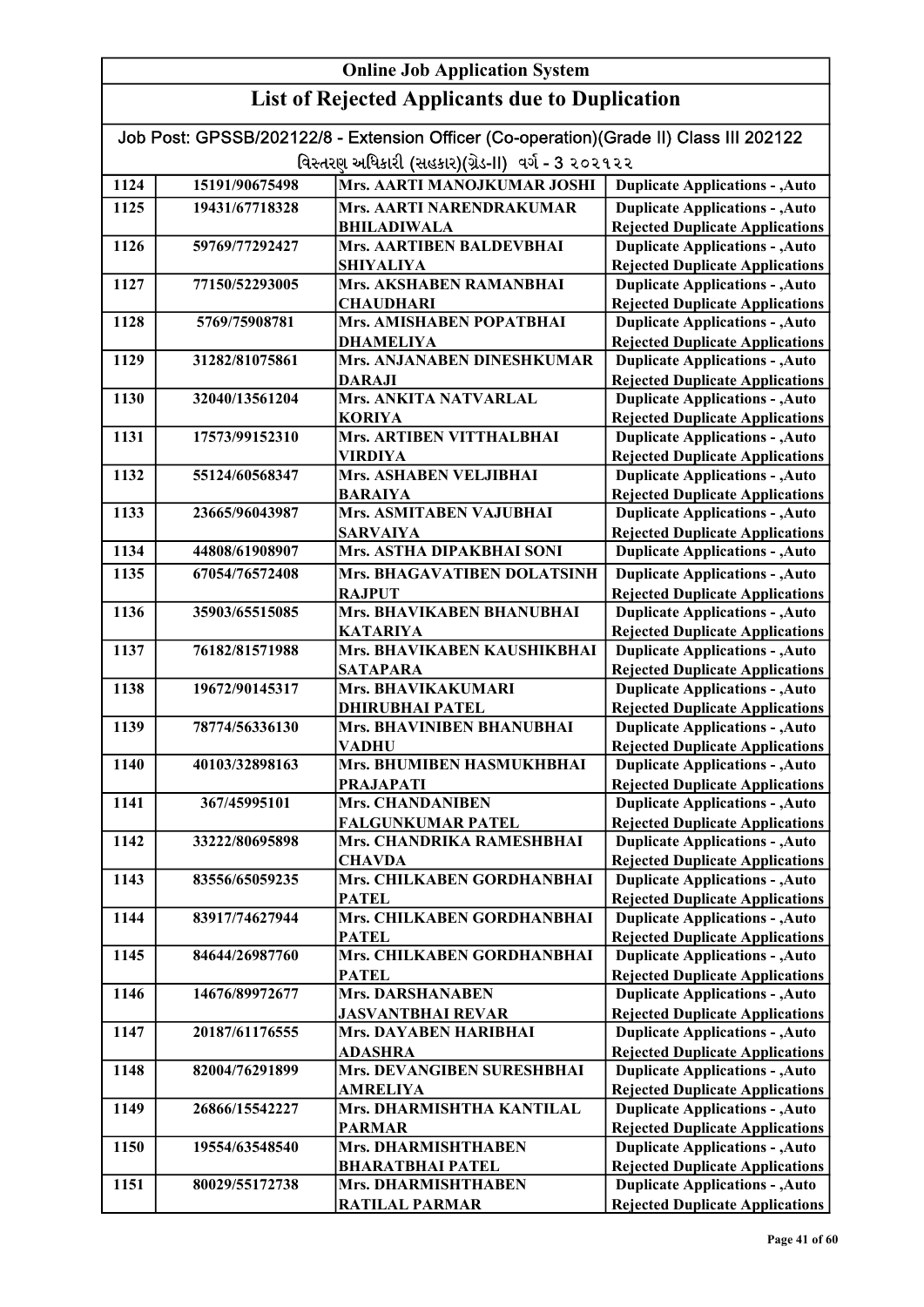|                                                       | <b>Online Job Application System</b> |                                                                                        |                                                                                  |
|-------------------------------------------------------|--------------------------------------|----------------------------------------------------------------------------------------|----------------------------------------------------------------------------------|
| <b>List of Rejected Applicants due to Duplication</b> |                                      |                                                                                        |                                                                                  |
|                                                       |                                      | Job Post: GPSSB/202122/8 - Extension Officer (Co-operation)(Grade II) Class III 202122 |                                                                                  |
|                                                       |                                      | વિસ્તરણ અધિકારી (સહકાર)(ગ્રેડ-II) વર્ગ - 3 ૨૦૨૧૨૨                                      |                                                                                  |
| 1152                                                  | 74368/97596425                       | Mrs. DIPAKSHIKABAHEN                                                                   | <b>Duplicate Applications - , Auto</b>                                           |
|                                                       |                                      | PRAKASHBHAI PATEL                                                                      | <b>Rejected Duplicate Applications</b>                                           |
| 1153                                                  | 78148/39898332                       | Mrs. DIPALI AMRUTBHAI RATHOD                                                           | <b>Duplicate Applications - , Auto</b>                                           |
|                                                       |                                      |                                                                                        | <b>Rejected Duplicate Applications</b>                                           |
| 1154                                                  | 91018/53357579                       | Mrs. DIPIKABEN GORDHANBHAI<br><b>KATARIYA</b>                                          | <b>Duplicate Applications - , Auto</b><br><b>Rejected Duplicate Applications</b> |
| 1155                                                  | 35871/53552187                       | Mrs. DIVYA JAYKUMAR PATEL                                                              | <b>Duplicate Applications - , Auto</b>                                           |
| 1156                                                  | 52712/57816752                       | Mrs. EKTABEN MODSING RAJPUT                                                            | <b>Duplicate Applications - , Auto</b>                                           |
| 1157                                                  | 31395/14180946                       | Mrs. GAYATRIBEN RANJITSINH                                                             | <b>Duplicate Applications - , Auto</b>                                           |
|                                                       |                                      | <b>RANA</b>                                                                            | <b>Rejected Duplicate Applications</b>                                           |
| 1158                                                  | 88951/71440066                       | <b>Mrs. GITESHWARIBEN</b>                                                              | <b>Duplicate Applications - , Auto</b>                                           |
|                                                       |                                      | <b>MUKESHBHAI BARIA</b>                                                                | <b>Rejected Duplicate Applications</b>                                           |
| 1159                                                  | 69713/76608700                       | <b>Mrs. HEMANGINIBEN</b>                                                               | <b>Duplicate Applications - , Auto</b>                                           |
|                                                       |                                      | <b>JITENDRASINH THAKOR</b>                                                             | <b>Rejected Duplicate Applications</b>                                           |
| 1160                                                  | 84605/85454714                       | Mrs. HEMLATTABEN                                                                       | <b>Duplicate Applications - , Auto</b>                                           |
|                                                       |                                      | NARESHBHAI RATHAVA                                                                     | <b>Rejected Duplicate Applications</b>                                           |
| 1161                                                  | 88314/56410197                       | Mrs. HETAL KESHABHAI                                                                   | <b>Duplicate Applications - , Auto</b>                                           |
| 1162                                                  | 37747/21885893                       | <b>KODARMA</b><br>Mrs. HETALBEN GIRADHARBHAI                                           | <b>Rejected Duplicate Applications</b><br><b>Duplicate Applications - , Auto</b> |
|                                                       |                                      | <b>BALAS</b>                                                                           | <b>Rejected Duplicate Applications</b>                                           |
| 1163                                                  | 37319/44343295                       | Mrs. HETALBEN RAMESHBHAI                                                               | <b>Duplicate Applications - , Auto</b>                                           |
|                                                       |                                      | <b>DABHI</b>                                                                           | <b>Rejected Duplicate Applications</b>                                           |
| 1164                                                  | 61046/95625208                       | Mrs. HETALBEN TRIBHOVANBHAI                                                            | <b>Duplicate Applications - , Auto</b>                                           |
|                                                       |                                      | <b>VEGADA</b>                                                                          | <b>Rejected Duplicate Applications</b>                                           |
| 1165                                                  | 5332/29116088                        | Mrs. HETALKUMARI NATVARLAL                                                             | <b>Duplicate Applications - , Auto</b>                                           |
|                                                       |                                      | <b>VASAVA</b>                                                                          | <b>Rejected Duplicate Applications</b>                                           |
| 1166                                                  | 90772/55723435                       | Mrs. HINA NATHUBHAI MARU                                                               | <b>Duplicate Applications - , Auto</b>                                           |
| 1167                                                  | 64370/71283259                       | Mrs. HINABAHEN RAMANBHAI<br><b>PATEL</b>                                               | <b>Duplicate Applications - , Auto</b><br><b>Rejected Duplicate Applications</b> |
| 1168                                                  | 44120/10383955                       | Mrs. HIRIBEN GAVARSINH                                                                 | <b>Duplicate Applications - , Auto</b>                                           |
|                                                       |                                      | <b>RATHVA</b>                                                                          | <b>Rejected Duplicate Applications</b>                                           |
| 1169                                                  | 16079/69154243                       | Mrs. JAGRUTI GUNVANTRAI                                                                | <b>Duplicate Applications - , Auto</b>                                           |
|                                                       |                                      | JOSHI                                                                                  | <b>Rejected Duplicate Applications</b>                                           |
| 1170                                                  | 73722/65356879                       | Mrs. JAGRUTI HARIBHAI PARMAR                                                           | <b>Duplicate Applications - , Auto</b>                                           |
|                                                       |                                      |                                                                                        | <b>Rejected Duplicate Applications</b>                                           |
| 1171                                                  | 65695/17202034                       | Mrs. JAGRUTIBEN MULAJIBHAI<br><b>SOLANKI</b>                                           | <b>Duplicate Applications - , Auto</b><br><b>Rejected Duplicate Applications</b> |
| 1172                                                  | 15153/58458681                       | Mrs. JIGNASHABEN ISHWARBHAI                                                            | <b>Duplicate Applications - , Auto</b>                                           |
|                                                       |                                      | <b>PATEL</b>                                                                           | <b>Rejected Duplicate Applications</b>                                           |
| 1173                                                  | 51932/92270222                       | Mrs. JINAL AMRUTBHAI                                                                   | <b>Duplicate Applications - , Auto</b>                                           |
|                                                       |                                      | <b>PRAJAPATI</b>                                                                       | <b>Rejected Duplicate Applications</b>                                           |
| 1174                                                  | 74151/68694912                       | Mrs. JINUBEN BABUBHAI                                                                  | <b>Duplicate Applications - , Auto</b>                                           |
|                                                       |                                      | <b>CHAUDHARI</b>                                                                       | <b>Rejected Duplicate Applications</b>                                           |
| 1175                                                  | 84722/49759963                       | Mrs. JYOTIBEN THAKORBHAI                                                               | <b>Duplicate Applications - , Auto</b>                                           |
| 1176                                                  | 21527/56720020                       | <b>DHIMMAR</b><br>Mrs. KAJALBEN ARAJANBHAI                                             | <b>Rejected Duplicate Applications</b><br><b>Duplicate Applications - , Auto</b> |
|                                                       |                                      | ZALA                                                                                   | <b>Rejected Duplicate Applications</b>                                           |
| 1177                                                  | 37225/94331314                       | Mrs. KASHMIRABEN AMRUTBHAI                                                             | <b>Duplicate Applications - , Auto</b>                                           |
|                                                       |                                      | <b>SOLANKI</b>                                                                         | <b>Rejected Duplicate Applications</b>                                           |
| 1178                                                  | 6627/79577665                        | Mrs. KHUSHALI SAVAJIBHAI                                                               | <b>Duplicate Applications - , Auto</b>                                           |
|                                                       |                                      | <b>KAKADIYA</b>                                                                        | <b>Rejected Duplicate Applications</b>                                           |
| 1179                                                  | 6514/22630646                        | Mrs. KOKILABEN CHATURJI                                                                | <b>Duplicate Applications - , Auto</b>                                           |
|                                                       |                                      | <b>THAKOR</b>                                                                          | <b>Rejected Duplicate Applications</b>                                           |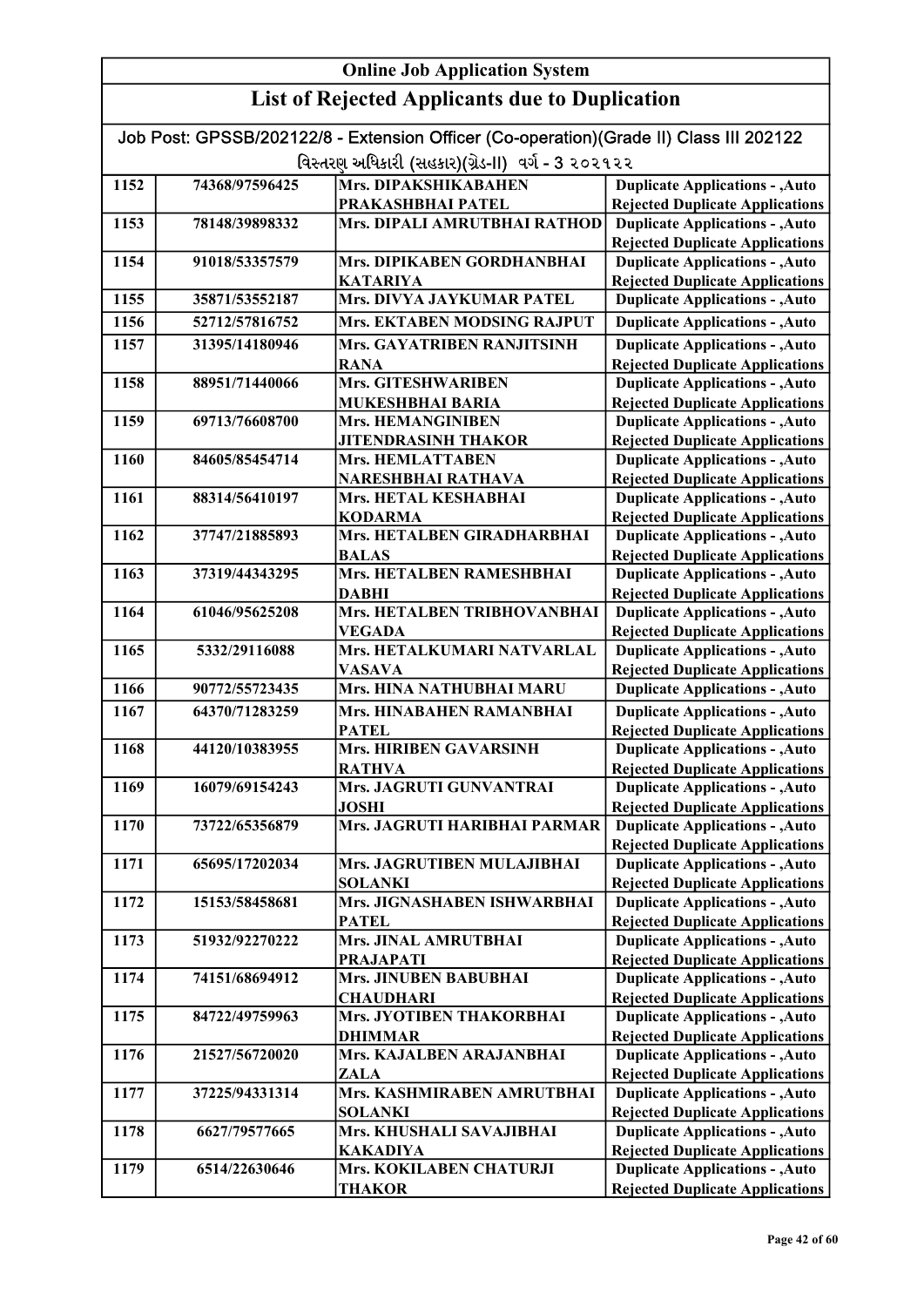| <b>Online Job Application System</b>                  |                |                                                                                        |                                                                                  |
|-------------------------------------------------------|----------------|----------------------------------------------------------------------------------------|----------------------------------------------------------------------------------|
| <b>List of Rejected Applicants due to Duplication</b> |                |                                                                                        |                                                                                  |
|                                                       |                | Job Post: GPSSB/202122/8 - Extension Officer (Co-operation)(Grade II) Class III 202122 |                                                                                  |
|                                                       |                | વિસ્તરણ અધિકારી (સહકાર)(ગ્રેડ-II) વર્ગ - 3 ૨૦૨૧૨૨                                      |                                                                                  |
| 1180                                                  | 72986/11293815 | Mrs. KOMAL JIGNESH BHAGIYA                                                             | <b>Duplicate Applications - , Auto</b>                                           |
| 1181                                                  | 441/26155952   | <b>Mrs. KRUNALIBEN</b>                                                                 | <b>Duplicate Applications - , Auto</b>                                           |
|                                                       |                | <b>HARGOVANBHAI PARMAR</b>                                                             | <b>Rejected Duplicate Applications</b>                                           |
| 1182                                                  | 36062/32758688 | Mrs. LALITA PRAKASHBHAI                                                                | <b>Duplicate Applications - , Auto</b>                                           |
|                                                       |                | <b>SOLANKI</b>                                                                         | <b>Rejected Duplicate Applications</b>                                           |
| 1183                                                  | 36332/95176423 | Mrs. LALITA PRAKASHBHAI                                                                | <b>Duplicate Applications - , Auto</b>                                           |
|                                                       |                | <b>SOLANKI</b>                                                                         | <b>Rejected Duplicate Applications</b>                                           |
| 1184                                                  | 75094/96457098 | Mrs. LEELEEBEN                                                                         | <b>Duplicate Applications - , Auto</b>                                           |
| 1185                                                  |                | <b>DHARAMSHIBHAI DHAPA</b><br>Mrs. MAMTABEN LALITBHAI                                  | <b>Rejected Duplicate Applications</b><br><b>Duplicate Applications - , Auto</b> |
|                                                       | 79051/66388007 | <b>GAMIT</b>                                                                           | <b>Rejected Duplicate Applications</b>                                           |
| 1186                                                  | 76159/53041987 | Mrs. MANAHARBA JALAMSINH                                                               | <b>Duplicate Applications - , Auto</b>                                           |
|                                                       |                | <b>RATHOD</b>                                                                          | <b>Rejected Duplicate Applications</b>                                           |
| 1187                                                  | 24966/36856306 | <b>Mrs. MANISHABEN</b>                                                                 | <b>Duplicate Applications - , Auto</b>                                           |
|                                                       |                | <b>AMARSIHBHAI MACHHAR</b>                                                             | <b>Rejected Duplicate Applications</b>                                           |
| 1188                                                  | 65115/26007386 | Mrs. MAYURIBEN DAZABHAI                                                                | <b>Duplicate Applications - , Auto</b>                                           |
|                                                       |                | <b>CHAUDHARY</b>                                                                       | <b>Rejected Duplicate Applications</b>                                           |
| 1189                                                  | 14110/56103405 | Mrs. MEENA BHOOPATBHAI GIDA                                                            | <b>Duplicate Applications - , Auto</b>                                           |
| 1190                                                  | 50226/15172013 | Mrs. MEGHABEN DHAVAL PATEL                                                             | <b>Duplicate Applications - , Auto</b>                                           |
| 1191                                                  | 65038/94786702 | Mrs. MINALBEN DEVLUBHAI                                                                | <b>Duplicate Applications - , Auto</b>                                           |
|                                                       |                | <b>GAYAKWAD</b>                                                                        | <b>Rejected Duplicate Applications</b>                                           |
| 1192                                                  | 16353/53243709 | Mrs. MINAXIBEN RAMANLAL                                                                | <b>Duplicate Applications - , Auto</b>                                           |
|                                                       |                | <b>MODI</b>                                                                            | <b>Rejected Duplicate Applications</b>                                           |
| 1193                                                  | 39851/73033370 | Mrs. MITALBEN GOVINDBHAI<br><b>LAKHTARIYA</b>                                          | <b>Duplicate Applications - , Auto</b><br><b>Rejected Duplicate Applications</b> |
| 1194                                                  | 39949/64628116 | Mrs. MITALBEN GOVINDBHAI                                                               | <b>Duplicate Applications - , Auto</b>                                           |
|                                                       |                | <b>LAKHTARIYA</b>                                                                      | <b>Rejected Duplicate Applications</b>                                           |
| 1195                                                  | 55735/16692305 | Mrs. MITTALBEN KALUBHAI                                                                | <b>Duplicate Applications - , Auto</b>                                           |
|                                                       |                | <b>CHAUDHARY</b>                                                                       | <b>Rejected Duplicate Applications</b>                                           |
| 1196                                                  | 18547/84756034 | Mrs. NAINABEN BABULAL BAROT                                                            | <b>Duplicate Applications - , Auto</b>                                           |
| 1197                                                  | 37147/77464941 | Mrs. NAYNABEN HASMUKHBHAI                                                              | <b>Rejected Duplicate Applications</b><br><b>Duplicate Applications - , Auto</b> |
|                                                       |                | <b>PATEL</b>                                                                           | <b>Rejected Duplicate Applications</b>                                           |
| 1198                                                  | 3922/73603465  | Mrs. NIPA SATISHBHAI RAJPUT                                                            | <b>Duplicate Applications - , Auto</b>                                           |
| 1199                                                  | 7260/10544839  | Mrs. PARULBEN HOTHABHAI                                                                | <b>Duplicate Applications - , Auto</b>                                           |
|                                                       |                | <b>DABHI</b>                                                                           | <b>Rejected Duplicate Applications</b>                                           |
| 1200                                                  | 19258/91385598 | <b>Mrs. PAYALBAHEN</b>                                                                 | <b>Duplicate Applications - , Auto</b>                                           |
|                                                       |                | <b>SHANKARBHAI GELAT</b>                                                               | <b>Rejected Duplicate Applications</b>                                           |
| 1201                                                  | 90514/34156202 | Mrs. PAYALBEN KARSHANBHAI                                                              | <b>Duplicate Applications - , Auto</b>                                           |
|                                                       |                | <b>SOLANKI</b>                                                                         | <b>Rejected Duplicate Applications</b>                                           |
| 1202                                                  | 12332/24732476 | Mrs. PINKIBEN PRABHATSANG<br><b>THAKOR</b>                                             | <b>Duplicate Applications - , Auto</b><br><b>Rejected Duplicate Applications</b> |
| 1203                                                  | 12408/16435255 | Mrs. PINKIBEN PRABHATSANG                                                              | <b>Duplicate Applications - , Auto</b>                                           |
|                                                       |                | <b>THAKOR</b>                                                                          | <b>Rejected Duplicate Applications</b>                                           |
| 1204                                                  | 37641/41045210 | Mrs. PINKIBEN PRABHATSANG                                                              | <b>Duplicate Applications - , Auto</b>                                           |
|                                                       |                | <b>THAKOR</b>                                                                          | <b>Rejected Duplicate Applications</b>                                           |
| 1205                                                  | 49621/94118090 | Mrs. POOJABEN VANDANKUMAR                                                              | <b>Duplicate Applications - , Auto</b>                                           |
|                                                       |                | <b>PATEL</b>                                                                           | <b>Rejected Duplicate Applications</b>                                           |
| 1206                                                  | 22353/86942725 | <b>Mrs. PRIYANKABEN</b>                                                                | <b>Duplicate Applications - , Auto</b>                                           |
| 1207                                                  | 72273/84667572 | <b>JAYANTIBHAI RATHOD</b><br><b>Mrs. PRIYANKABEN</b>                                   | <b>Rejected Duplicate Applications</b><br><b>Duplicate Applications - , Auto</b> |
|                                                       |                | <b>JAYANTIBHAI TADVI</b>                                                               | <b>Rejected Duplicate Applications</b>                                           |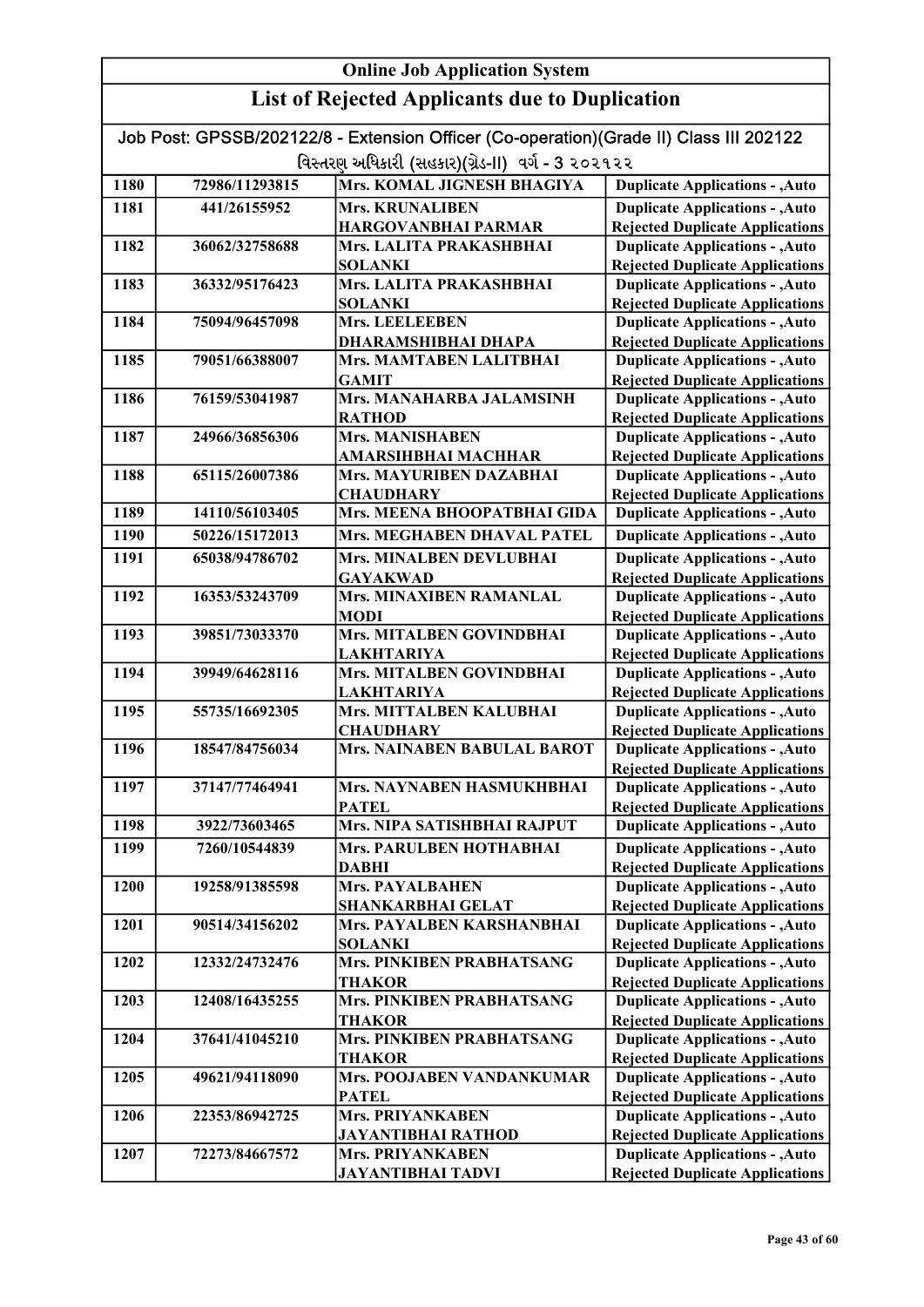| Job Post: GPSSB/202122/8 - Extension Officer (Co-operation)(Grade II) Class III 202122 |                |                                         |                                                                                  |
|----------------------------------------------------------------------------------------|----------------|-----------------------------------------|----------------------------------------------------------------------------------|
| વિસ્તરણ અધિકારી (સહકાર)(ગ્રેડ-II) વર્ગ - 3 ૨૦૨૧૨૨                                      |                |                                         |                                                                                  |
| 1208                                                                                   | 35611/14797582 | Mrs. RADHABEN DHIRUBHAI                 | <b>Duplicate Applications - , Auto</b>                                           |
|                                                                                        |                | <b>BARAIYA</b>                          | <b>Rejected Duplicate Applications</b>                                           |
| 1209                                                                                   | 28642/84557003 | Mrs. RAMILA MAGANBHAI GAMIT             | <b>Duplicate Applications - , Auto</b>                                           |
| 1210                                                                                   | 534/12676577   | Mrs. RANJANBEN GIRISHBHAI               | <b>Duplicate Applications - , Auto</b>                                           |
|                                                                                        |                | <b>PARMAR</b>                           | <b>Rejected Duplicate Applications</b>                                           |
| 1211                                                                                   | 65954/84953198 | Mrs. RAVINABAHEN FATESINH               | <b>Duplicate Applications - , Auto</b>                                           |
|                                                                                        |                | <b>DAMOR</b>                            | <b>Rejected Duplicate Applications</b>                                           |
| 1212                                                                                   | 66263/85758516 | Mrs. RITABEN RAJABHAI KARAD             | <b>Duplicate Applications - , Auto</b>                                           |
| 1213                                                                                   | 66312/91699397 | Mrs. RITABEN RAJABHAI KARAD             | <b>Duplicate Applications - , Auto</b>                                           |
| 1214                                                                                   | 76167/89718631 | Mrs. ROSHANIBEN JAYANTIBHAI             | <b>Duplicate Applications - , Auto</b>                                           |
|                                                                                        |                | <b>PARMAR</b>                           | <b>Rejected Duplicate Applications</b>                                           |
| 1215                                                                                   | 21770/52626609 | Mrs. ROSHNIBEN NARESHBHAI               | <b>Duplicate Applications - , Auto</b>                                           |
|                                                                                        |                | <b>PRAJAPATI</b>                        | <b>Rejected Duplicate Applications</b>                                           |
| 1216                                                                                   | 45304/71888525 | Mrs. SANGITABEN KHIMABHAI               | <b>Duplicate Applications - , Auto</b>                                           |
|                                                                                        |                | <b>DAMOR</b>                            | <b>Rejected Duplicate Applications</b>                                           |
| 1217                                                                                   | 18765/21385578 | Mrs. SANGITABEN NARSINGBHAI             | <b>Duplicate Applications - , Auto</b>                                           |
|                                                                                        |                | <b>DAMOR</b>                            | <b>Rejected Duplicate Applications</b>                                           |
| 1218                                                                                   | 39416/86352493 | Mrs. SEJALBEN JESINGBHAI                | <b>Duplicate Applications - , Auto</b>                                           |
|                                                                                        |                | <b>GOHIL</b>                            | <b>Rejected Duplicate Applications</b>                                           |
| 1219                                                                                   | 25089/88148949 | Mrs. SHAILI SANJAYKUMAR SHAH            | <b>Duplicate Applications - , Auto</b>                                           |
| 1220                                                                                   | 72718/43413028 | Mrs. SHILABEN RAVJIBHAI                 | <b>Rejected Duplicate Applications</b><br><b>Duplicate Applications - , Auto</b> |
|                                                                                        |                | <b>PATANWADIYA</b>                      | <b>Rejected Duplicate Applications</b>                                           |
| 1221                                                                                   | 81713/47444395 | Mrs. SHITALBEN BHARATBHAI               | <b>Duplicate Applications - , Auto</b>                                           |
|                                                                                        |                | <b>MAKWANA</b>                          | <b>Rejected Duplicate Applications</b>                                           |
| 1222                                                                                   | 69491/67320647 | Mrs. SHIVANI PRAVINSINH                 | <b>Duplicate Applications - , Auto</b>                                           |
|                                                                                        |                | <b>CHAUHAN</b>                          | <b>Rejected Duplicate Applications</b>                                           |
| 1223                                                                                   | 16164/61920097 | Mrs. SHRADHDHABEN                       | <b>Duplicate Applications - , Auto</b>                                           |
|                                                                                        |                | <b>VASANTBHAI MAIYA</b>                 | <b>Rejected Duplicate Applications</b>                                           |
| 1224                                                                                   | 39175/40048082 | Mrs. SHREYABAHEN RAMANBHAI              | <b>Duplicate Applications - , Auto</b>                                           |
|                                                                                        |                | <b>PATEL</b>                            | <b>Rejected Duplicate Applications</b>                                           |
| 1225                                                                                   | 73433/22719860 | Mrs. SONALBEN KALUBHAI                  | <b>Duplicate Applications - , Auto</b>                                           |
|                                                                                        |                | <b>BARAD</b>                            | <b>Rejected Duplicate Applications</b><br><b>Duplicate Applications - , Auto</b> |
| 1226                                                                                   | 30736/56920384 | Mrs. SONALBEN KANUBHAI<br><b>PANDAV</b> | <b>Rejected Duplicate Applications</b>                                           |
| 1227                                                                                   | 70149/89266143 | Mrs. SUMITRABEN RAJESHBHAI              | <b>Duplicate Applications - , Auto</b>                                           |
|                                                                                        |                | <b>MACHHAR</b>                          | <b>Rejected Duplicate Applications</b>                                           |
| 1228                                                                                   | 64990/92356307 | Mrs. SUNITABEN FATESANGBHAI             | <b>Duplicate Applications - , Auto</b>                                           |
|                                                                                        |                | <b>PATEL</b>                            | <b>Rejected Duplicate Applications</b>                                           |
| 1229                                                                                   | 90073/80117346 | Mrs. TARABEN GAURANGBHAI                | <b>Duplicate Applications - , Auto</b>                                           |
|                                                                                        |                | <b>SANSIYA</b>                          | <b>Rejected Duplicate Applications</b>                                           |
| 1230                                                                                   | 8697/65505297  | Mrs. TWINKAL NARESHKUMAR                | <b>Duplicate Applications - , Auto</b>                                           |
|                                                                                        |                | <b>PARMAR</b>                           | <b>Rejected Duplicate Applications</b>                                           |
| 1231                                                                                   | 87357/51283598 | <b>Mrs. URMILABA</b>                    | <b>Duplicate Applications - , Auto</b>                                           |
|                                                                                        |                | <b>HARISHCHANDRASINH JADEJA</b>         | <b>Rejected Duplicate Applications</b>                                           |
| 1232                                                                                   | 90048/29292527 | Mrs. VAISHALI BHUPATBHAI                | <b>Duplicate Applications - , Auto</b>                                           |
|                                                                                        |                | <b>SANGANI</b>                          | <b>Rejected Duplicate Applications</b>                                           |
| 1233                                                                                   | 48089/73977418 | Mrs. VANDANA SHAILESHKUMAR              | <b>Duplicate Applications - , Auto</b>                                           |
| 1234                                                                                   | 42191/56597908 | <b>RATHOD</b><br>Mrs. VIBHUTIKUMARI     | <b>Rejected Duplicate Applications</b><br><b>Duplicate Applications - , Auto</b> |
|                                                                                        |                | <b>ASHOKBHAI CHAUDHARI</b>              | <b>Rejected Duplicate Applications</b>                                           |
| 1235                                                                                   | 65173/61122501 | Mrs. VILASBEN VALLABHBHAI               | <b>Duplicate Applications - , Auto</b>                                           |
|                                                                                        |                | <b>VADHAVANA</b>                        | <b>Rejected Duplicate Applications</b>                                           |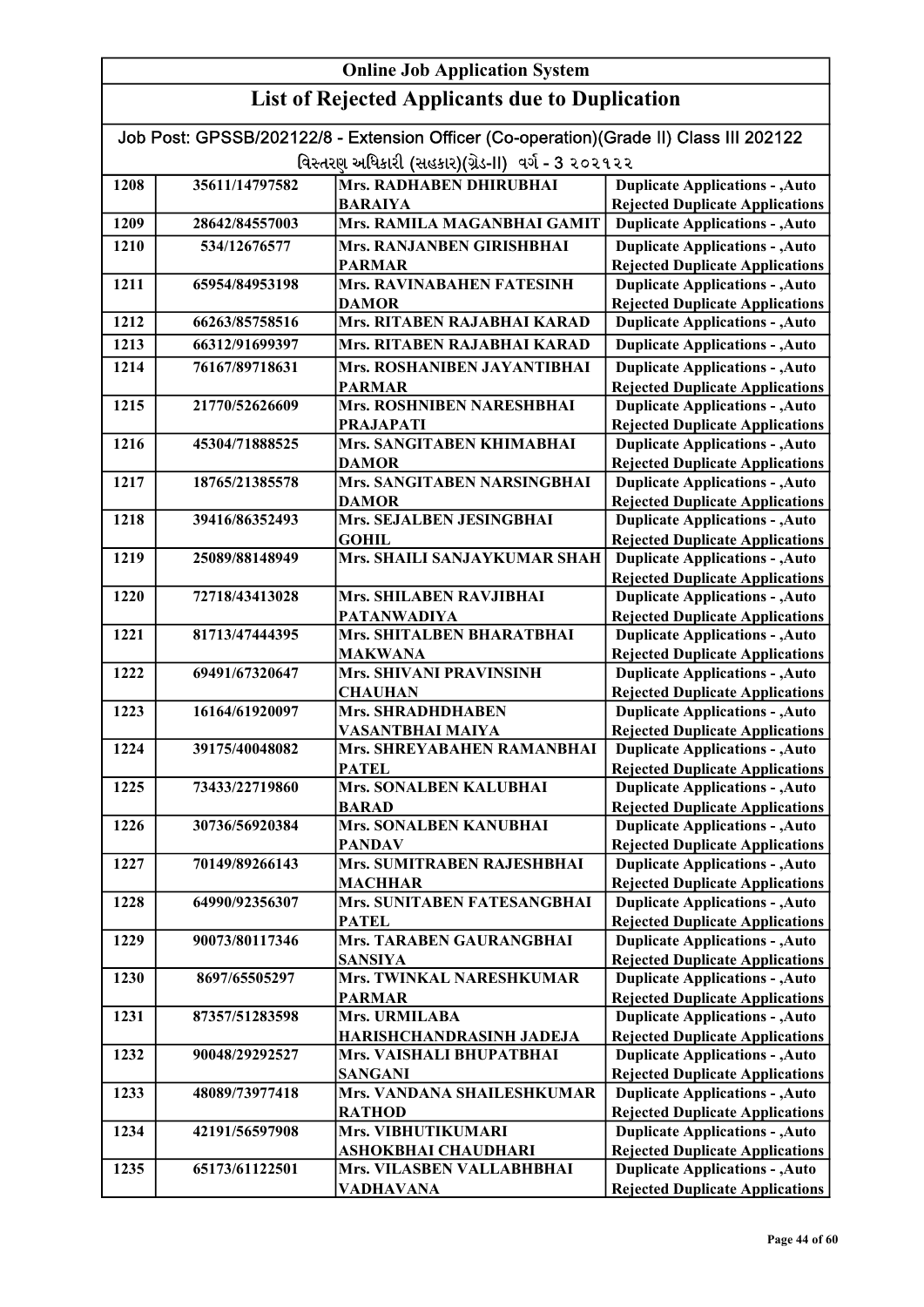#### Online Job Application System List of Rejected Applicants due to Duplication Job Post: GPSSB/202122/8 - Extension Officer (Co-operation)(Grade II) Class III 202122 વિસ્તરણ અધિકારી (સહકાર)(ગ્રેડ-II) વર્ગ - 3 ૨૦૨૧૨૨ 1236 46766/51234291 Mrs. VRUNDABEN MIHIRKUMAR RANA 1237 4939/30732209 Mrs. YACHANABEN DEVCHANDBHAI SUTHAR 1238 31466/44532677 Ms. AACHALBEN SARDARBHAI **CHAUDHARY** 1239 39367/60057594 Ms. AACHALBEN SARDARBHAI **CHAUDHARY** 1240 4841/92836558 Ms. AAMENA ISMAILBHAI TALVADI 1241 28716/92009067 Ms. AAMENA ISMAILBHAI TALVADI 1242 56029/75771358 Ms. AARATIBEN RAGHUBHAI MADHAR 1243 43225/38057812 Ms. AARTIBEN DINESHBHAI **PANCHASARA** 1244 43436/64698773 Ms. AARTIBEN DINESHBHAI **PANCHASARA** 1245 49359/73490902 Ms. AARTIBEN RANCHHODBHAI BALAR 1246 25419/55674472 Ms. AKSHABEN RAMANBHAI **CHAUDHARI** 1247 16827/19029471 Ms. ALPA DEVSHIBHAI MAKWANA 1248 87261/34598001 Ms. AMISHABEN LAKSHMANBHAI DALWADI 1249 15640/64178225 Ms. AMITABEN KALUBHAI PANADA 1250 24130/81789984 Ms. ANITABEN DINESHBHAI SARVAIYA 1251 78147/77397353 Ms. ANITABEN MANUBHAI MAKWANA 1252 26251/83608391 Ms. ANJALI DHULABHAI PRANAMI 1253 32571/78841920 Ms. ANJALI DIPAKBHAI VASAVA 1254 32932/74301620 Ms. ANJALI KESHUBHAI SOLANKI 1255 16874/69560541 Ms. ANJALIBEN MAHENDRABHAI BHADANIYA 1256 85092/40036665 Ms. ANJANABEN JITENDRAKUMAR PANCHAL 1257 74294/50748713 Ms. ANJOLBEN PRAKASHBHAI VALVI 1258 42571/79593565 Ms. ANJUBEN KHIMABHAI **GALCHAR** 1259 11877/78196236 Ms. ANKITABEN FALJIBHAI **CHAUDHARY** 1260 74542/50319864 Ms. ANKITABEN GAUTAMBHAI PARMAR 1261 31131/80055912 Ms. ANUBAHEN JAYANTILAL **CHAUDHARI** 1262 14539/38014019 Ms. APOORVA KISHORBHAI **SONDARVA** Duplicate Applications - ,Auto Rejected Duplicate Applications Duplicate Applications - ,Auto Rejected Duplicate Applications Duplicate Applications - ,Auto Rejected Duplicate Applications Duplicate Applications - ,Auto Rejected Duplicate Applications Duplicate Applications - ,Auto Rejected Duplicate Applications Duplicate Applications - ,Auto Rejected Duplicate Applications Duplicate Applications - ,Auto Rejected Duplicate Applications Duplicate Applications - ,Auto Rejected Duplicate Applications Duplicate Applications - ,Auto Rejected Duplicate Applications Duplicate Applications - ,Auto Rejected Duplicate Applications Duplicate Applications - ,Auto Rejected Duplicate Applications Duplicate Applications - ,Auto Rejected Duplicate Applications Duplicate Applications - ,Auto Rejected Duplicate Applications Duplicate Applications - ,Auto Rejected Duplicate Applications Duplicate Applications - ,Auto Rejected Duplicate Applications Duplicate Applications - ,Auto Rejected Duplicate Applications Duplicate Applications - ,Auto Rejected Duplicate Applications Duplicate Applications - ,Auto Rejected Duplicate Applications Duplicate Applications - ,Auto Rejected Duplicate Applications Duplicate Applications - ,Auto Rejected Duplicate Applications Duplicate Applications - ,Auto Rejected Duplicate Applications Duplicate Applications - ,Auto Rejected Duplicate Applications Duplicate Applications - ,Auto Rejected Duplicate Applications Duplicate Applications - ,Auto Rejected Duplicate Applications Duplicate Applications - ,Auto Rejected Duplicate Applications Duplicate Applications - ,Auto **Duplicate Applications - ,Auto** Rejected Duplicate Applications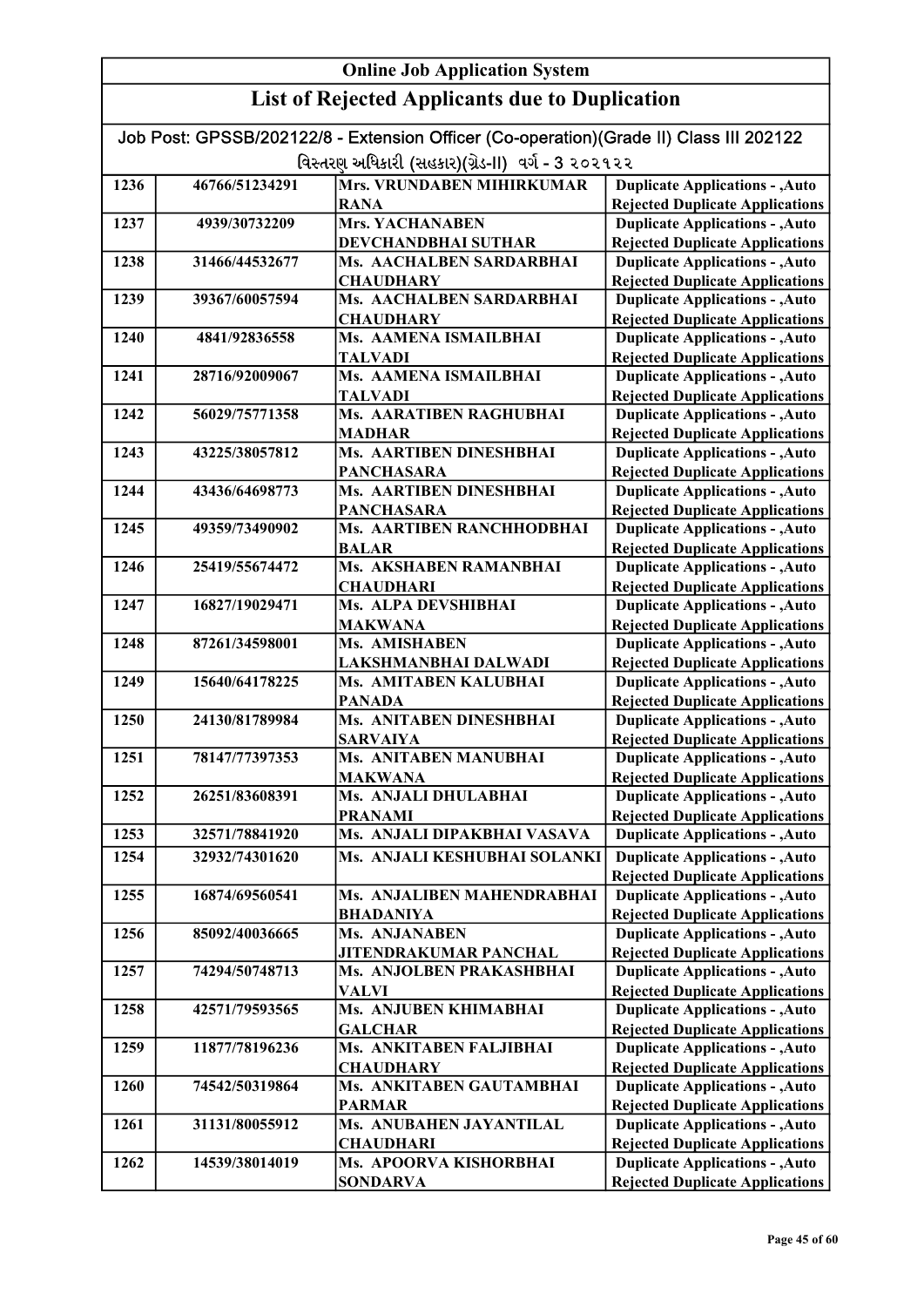|      | Job Post: GPSSB/202122/8 - Extension Officer (Co-operation)(Grade II) Class III 202122 |                                                   |                                                                                  |  |
|------|----------------------------------------------------------------------------------------|---------------------------------------------------|----------------------------------------------------------------------------------|--|
|      | વિસ્તરણ અધિકારી (સહકાર)(ગ્રેડ-II) વર્ગ - 3 ૨૦૨૧૨૨                                      |                                                   |                                                                                  |  |
| 1263 | 54689/75052938                                                                         | Ms. ARCHI HITESHKUMAR                             | <b>Duplicate Applications - , Auto</b>                                           |  |
|      |                                                                                        | <b>GANDHI</b>                                     | <b>Rejected Duplicate Applications</b>                                           |  |
| 1264 | 6677/67367459                                                                          | Ms. ARPILABEN DUBALBHAI                           | <b>Duplicate Applications - , Auto</b>                                           |  |
|      |                                                                                        | <b>CHAUDHARI</b>                                  | <b>Rejected Duplicate Applications</b>                                           |  |
| 1265 | 78952/52355189                                                                         | Ms. ARTIBAHEN MAHEDRABHAI                         | <b>Duplicate Applications - , Auto</b>                                           |  |
|      |                                                                                        | <b>PRAJAPATI</b>                                  | <b>Rejected Duplicate Applications</b>                                           |  |
| 1266 | 69419/94431672                                                                         | Ms. ARTIBEN LAVAJIBHAI                            | <b>Duplicate Applications - , Auto</b>                                           |  |
|      |                                                                                        | <b>CHAUDHARI</b>                                  | <b>Rejected Duplicate Applications</b>                                           |  |
| 1267 | 26215/56753950                                                                         | Ms. ARTIBEN MAHESHBHAI                            | <b>Duplicate Applications - , Auto</b>                                           |  |
| 1268 | 46251/32020423                                                                         | <b>VASAVE</b><br><b>Ms. ARTIBEN RATILAL PATEL</b> | <b>Rejected Duplicate Applications</b><br><b>Duplicate Applications - , Auto</b> |  |
|      |                                                                                        |                                                   |                                                                                  |  |
| 1269 | 51266/12701698                                                                         | Ms. ASHABEN BHAGAVANBHAI                          | <b>Duplicate Applications - , Auto</b>                                           |  |
| 1270 | 9511/47389869                                                                          | <b>CHAUDHARI</b><br>Ms. ASHABEN MAHADEVBHAI       | <b>Rejected Duplicate Applications</b><br><b>Duplicate Applications - , Auto</b> |  |
|      |                                                                                        | <b>CHAUDHARI</b>                                  | <b>Rejected Duplicate Applications</b>                                           |  |
| 1271 | 51963/12652241                                                                         | Ms. ASHABEN NARANGIRI                             | <b>Duplicate Applications - , Auto</b>                                           |  |
|      |                                                                                        | <b>GOSWAMI</b>                                    | <b>Rejected Duplicate Applications</b>                                           |  |
| 1272 | 78510/57550059                                                                         | Ms. ASHVINABEN JAGDISHBHAI                        | <b>Duplicate Applications - , Auto</b>                                           |  |
|      |                                                                                        | <b>GANGODA</b>                                    | <b>Rejected Duplicate Applications</b>                                           |  |
| 1273 | 18515/60563450                                                                         | Ms. ASMITABEN GOVINDBHAI                          | <b>Duplicate Applications - , Auto</b>                                           |  |
|      |                                                                                        | <b>GAMIT</b>                                      | <b>Rejected Duplicate Applications</b>                                           |  |
| 1274 | 9117/43971330                                                                          | Ms. ASMITABEN KALABHAI                            | <b>Duplicate Applications - , Auto</b>                                           |  |
|      |                                                                                        | <b>DAMOR</b>                                      | <b>Rejected Duplicate Applications</b>                                           |  |
| 1275 | 23733/77364018                                                                         | Ms. ASVINIBEN CHANDUBHAI                          | <b>Duplicate Applications - , Auto</b>                                           |  |
|      |                                                                                        | <b>RATHOD</b>                                     | <b>Rejected Duplicate Applications</b>                                           |  |
| 1276 | 65010/51195400                                                                         | Ms. AVADHI HARSHADKUMAR                           | <b>Duplicate Applications - , Auto</b>                                           |  |
| 1277 | 4648/45440958                                                                          | <b>PARIKH</b><br>Ms. BHARATI BALDEVBHAI KOLI      | <b>Rejected Duplicate Applications</b><br><b>Duplicate Applications - , Auto</b> |  |
|      |                                                                                        | <b>PATEL</b>                                      | <b>Rejected Duplicate Applications</b>                                           |  |
| 1278 | 19233/72794684                                                                         | <b>Ms. BHARATI NANJI PARMAR</b>                   | <b>Duplicate Applications - , Auto</b>                                           |  |
| 1279 | 50510/88647583                                                                         | <b>Ms. BHAVANABEN</b>                             | <b>Duplicate Applications - , Auto</b>                                           |  |
|      |                                                                                        | KARAMSHIBHAI CHAUDHARY                            | <b>Rejected Duplicate Applications</b>                                           |  |
| 1280 | 88517/44361088                                                                         | Ms. BHAVIKA MILANKUMAR                            | <b>Duplicate Applications - , Auto</b>                                           |  |
|      |                                                                                        | RATHOD                                            | <b>Rejected Duplicate Applications</b>                                           |  |
| 1281 | 89135/46078285                                                                         | Ms. BHAVIKABEN ISHVARLAL                          | <b>Duplicate Applications - , Auto</b>                                           |  |
|      |                                                                                        | <b>PATEL</b>                                      | <b>Rejected Duplicate Applications</b>                                           |  |
| 1282 | 85974/84489139                                                                         | Ms. BHAVISHA BHARATBHAI                           | <b>Duplicate Applications - , Auto</b>                                           |  |
|      |                                                                                        | <b>LAMBA</b>                                      | <b>Rejected Duplicate Applications</b>                                           |  |
| 1283 | 26298/29036967                                                                         | Ms. BHAVNABEN ARAVINDBHAI                         | <b>Duplicate Applications - , Auto</b>                                           |  |
|      |                                                                                        | <b>PATEL</b>                                      | <b>Rejected Duplicate Applications</b>                                           |  |
| 1284 | 29859/44711204                                                                         | Ms. BHAVNABEN BHARATBHAI                          | <b>Duplicate Applications - , Auto</b>                                           |  |
| 1285 | 84952/86040141                                                                         | <b>SAGTHIYA</b><br>Ms. BHAVNABEN KUMPABHAI        | <b>Rejected Duplicate Applications</b><br><b>Duplicate Applications - , Auto</b> |  |
|      |                                                                                        | <b>CHAUDHARY</b>                                  | <b>Rejected Duplicate Applications</b>                                           |  |
| 1286 | 55128/46076785                                                                         | Ms. BHAVNABEN NAGJIBHAI                           | <b>Duplicate Applications - , Auto</b>                                           |  |
|      |                                                                                        | <b>DESAI</b>                                      | <b>Rejected Duplicate Applications</b>                                           |  |
| 1287 | 19042/48894509                                                                         | Ms. BHAVNABEN RAJSINH                             | <b>Duplicate Applications - , Auto</b>                                           |  |
|      |                                                                                        | <b>BARIYA</b>                                     | <b>Rejected Duplicate Applications</b>                                           |  |
| 1288 | 50896/92973562                                                                         | Ms. BHOOMI SHAKTIBHAI                             | <b>Duplicate Applications - , Auto</b>                                           |  |
|      |                                                                                        | <b>KHOJIRAJI</b>                                  | <b>Rejected Duplicate Applications</b>                                           |  |
| 1289 | 1033/70898619                                                                          | Ms. BHOOMIBEN PRAVINBHAI                          | <b>Duplicate Applications - , Auto</b>                                           |  |
|      |                                                                                        | <b>DARAJI</b>                                     | <b>Rejected Duplicate Applications</b>                                           |  |
| 1290 | 7134/69468186                                                                          | Ms. BHOOMIKABEN                                   | <b>Duplicate Applications - , Auto</b>                                           |  |
|      |                                                                                        | DEVRAJBHAI CHAUDHARI                              | <b>Rejected Duplicate Applications</b>                                           |  |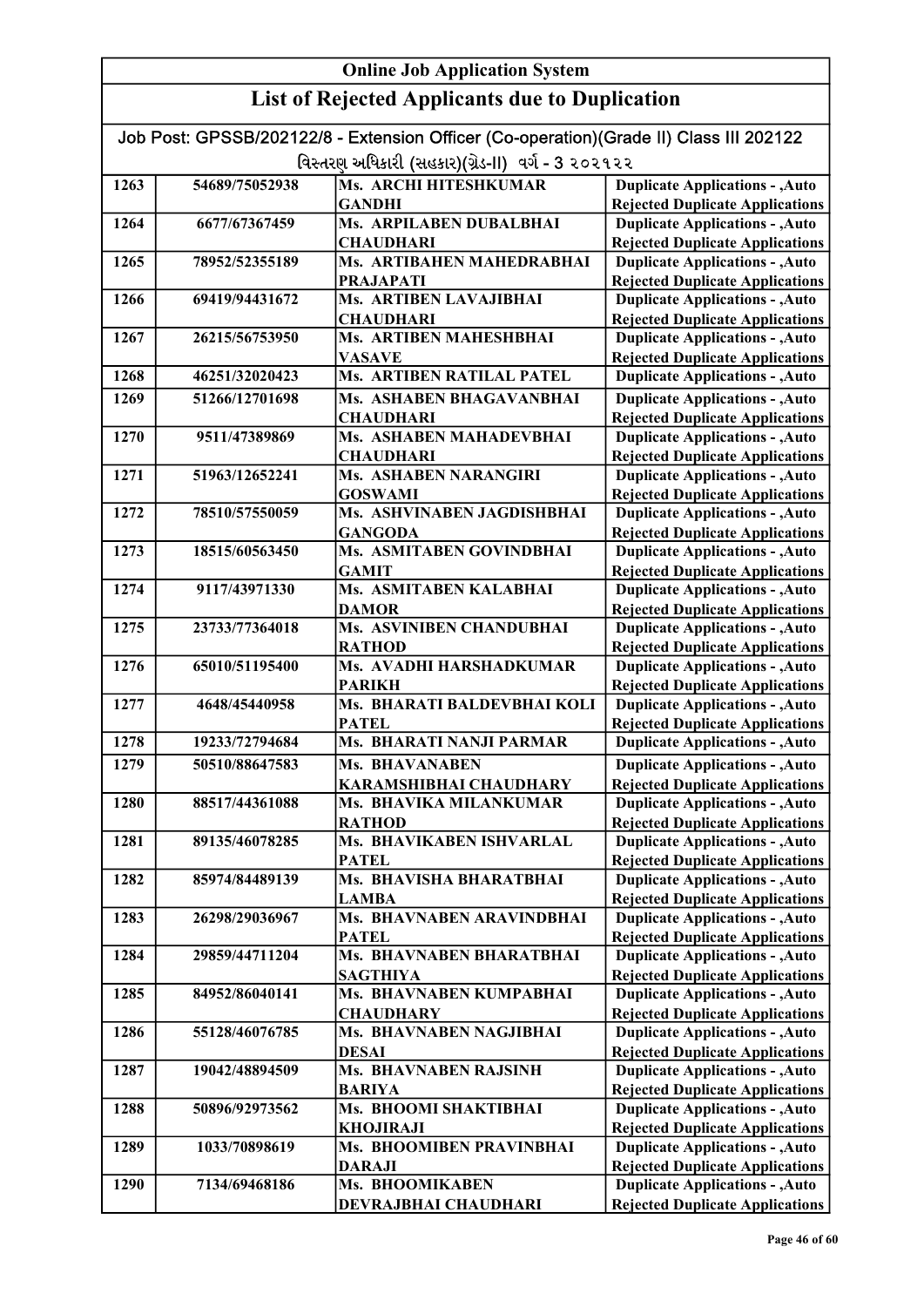#### Online Job Application System List of Rejected Applicants due to Duplication Job Post: GPSSB/202122/8 - Extension Officer (Co-operation)(Grade II) Class III 202122 વિસ્તરણ અધિકારી (સહકાર)(ગ્રેડ-II) વર્ગ - 3 ૨૦૨૧૨૨ 1291 84432/29649209 Ms. BHUMIKABEN BEN DINESHBHAI CHAUDHARI 1292 15936/11147666 Ms. BHUMIKABEN BHARATBHAI PRAJAPATI 1293 52143/89896803 Ms. BHUMIKABEN RAJENDRAKUMAR LIMBACHIYA 1294 87606/17617496 Ms. BHUMIKABEN RAJENDRAKUMAR LIMBACHIYA 1295 12500/66821759 Ms. BHUMIKABEN RAMESHBHAI **CHAUDHARY** 1296 11220/66041053 Ms. BINAL JITENDRAKUMAR MITHAR 1297 31050/67339043 Ms. BINALBEN HIRUBHAI PATEL 1298 77632/41906531 Ms. BINALBEN RAMSINGBHAI **RATHOD** 1299 13458/20634062 Ms. BRIJESHA MAHESHCHANDRA BHAGORA 1300 45720/17974289 Ms. CHANDRIKA DHANJIBHAI VINZUDA 1301 75253/30362498 Ms. CHANDRIKABEN BHUPATSINH SOLANKI 1302 51087/53222909 Ms. CHARMI KAMLESHKUMAR PATEL 1303 4218/57155538 Ms. CHETANABEN JAGDISHKUMAR NAYAK 1304 18659/84890409 Ms. DARSHIKA PRAVINBHAI PATEL 1305 80434/54088871 Ms. DARSHNAKUMARI KISHORBHAI DHRANGDHARIA 1306 78513/66483377 Ms. DAXA HEBHABHAI NANDANIYA 1307 78710/78956118 Ms. DAXA HEBHABHAI NANDANIYA 1308 79511/95081465 Ms. DAXABEN DAHYALAL GURJAR 1309 72613/15428416 Ms. DAXABEN JINABHAI DANGAR 1310 73618/78713772 Ms. DHARA VIJAYBHAI SOHARA 1311 88918/57579571 Ms. DHARIKABEN RANJITSINH **CHAVADA** 1312 27005/29549146 Ms. DHARMISHTHA KANTILAL PARMAR 1313 3903/37837670 Ms. DHARMISTHA NAROTTAMBHAI RATHAVA 1314 27681/75235677 Ms. DHARMISTHABEN MAHIPATSINH VAGHELA 1315 53373/24758630 Ms. DIGISHA VASANTBHAI BHATIYA 1316 42258/29106223 Ms. DIMPALBEN BHAGABHAI PRAJAPATI 1317 8105/11981993 Ms. DIMPLE PRAVINBHAI DHOLAKIYA 1318 43743/51413274 Ms. DINAXI HARILAL RATHOD Duplicate Applications - ,Auto **Duplicate Applications - ,Auto** Rejected Duplicate Applications Duplicate Applications - ,Auto Rejected Duplicate Applications Duplicate Applications - ,Auto Rejected Duplicate Applications Duplicate Applications - ,Auto Rejected Duplicate Applications Duplicate Applications - ,Auto Rejected Duplicate Applications Duplicate Applications - ,Auto Rejected Duplicate Applications Duplicate Applications - ,Auto Rejected Duplicate Applications Duplicate Applications - ,Auto Rejected Duplicate Applications Duplicate Applications - ,Auto Rejected Duplicate Applications Duplicate Applications - ,Auto Rejected Duplicate Applications Duplicate Applications - ,Auto Rejected Duplicate Applications Duplicate Applications - ,Auto Rejected Duplicate Applications Duplicate Applications - ,Auto Rejected Duplicate Applications Duplicate Applications - ,Auto Rejected Duplicate Applications Duplicate Applications - ,Auto Duplicate Applications - ,Auto Rejected Duplicate Applications Duplicate Applications - ,Auto **Duplicate Applications - ,Auto** Rejected Duplicate Applications Duplicate Applications - ,Auto Rejected Duplicate Applications Duplicate Applications - ,Auto Rejected Duplicate Applications Duplicate Applications - ,Auto Rejected Duplicate Applications Duplicate Applications - ,Auto Rejected Duplicate Applications Duplicate Applications - ,Auto Rejected Duplicate Applications Duplicate Applications - ,Auto Rejected Duplicate Applications Duplicate Applications - ,Auto Rejected Duplicate Applications Duplicate Applications - ,Auto Rejected Duplicate Applications Duplicate Applications - ,Auto Rejected Duplicate Applications

Rejected Duplicate Applications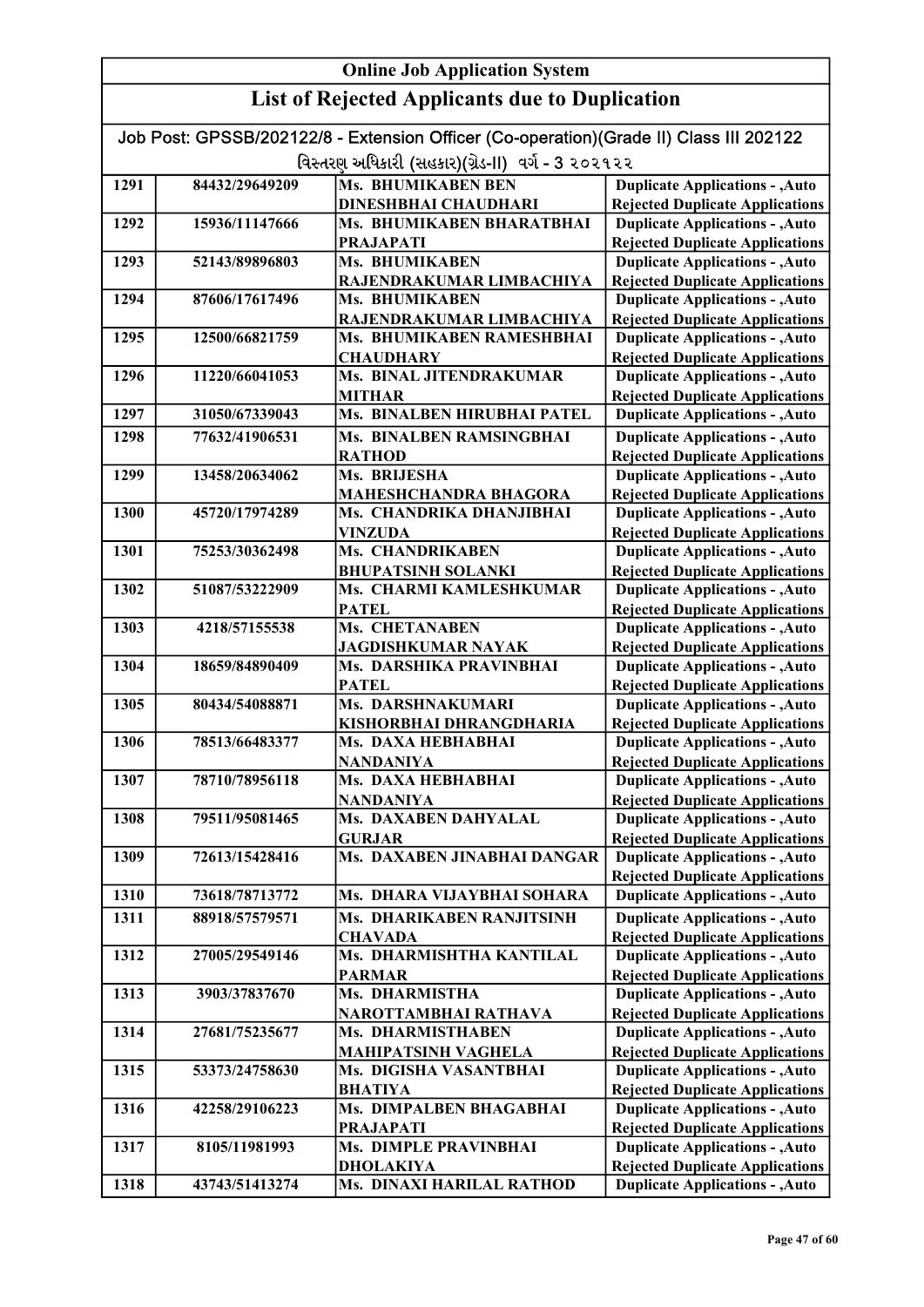|      |                | <b>Online Job Application System</b>                                                                                                        |                                                                                  |
|------|----------------|---------------------------------------------------------------------------------------------------------------------------------------------|----------------------------------------------------------------------------------|
|      |                | <b>List of Rejected Applicants due to Duplication</b>                                                                                       |                                                                                  |
|      |                | Job Post: GPSSB/202122/8 - Extension Officer (Co-operation)(Grade II) Class III 202122<br>વિસ્તરણ અધિકારી (સહકાર)(ગ્રેડ-II) વર્ગ - 3 ૨૦૨૧૨૨ |                                                                                  |
| 1319 |                | <b>Ms. DIPALBEN MANISHBHAI</b>                                                                                                              |                                                                                  |
|      | 4401/25572043  | <b>ITALIYA</b>                                                                                                                              | <b>Duplicate Applications - , Auto</b><br><b>Rejected Duplicate Applications</b> |
| 1320 | 23480/32030444 | Ms. DIPALI ASHWINBHAI                                                                                                                       | <b>Duplicate Applications - , Auto</b>                                           |
|      |                | <b>KAPDIYA</b>                                                                                                                              | <b>Rejected Duplicate Applications</b>                                           |
| 1321 | 3537/97542713  | Ms. DIPIKA HEMRAJ                                                                                                                           | <b>Duplicate Applications - , Auto</b>                                           |
|      |                | <b>RAMCHANDANI</b>                                                                                                                          | <b>Rejected Duplicate Applications</b>                                           |
| 1322 | 8365/44179152  | Ms. DIPIKA HEMRAJ                                                                                                                           | <b>Duplicate Applications - , Auto</b>                                           |
|      |                | <b>RAMCHANDANI</b>                                                                                                                          | <b>Rejected Duplicate Applications</b>                                           |
| 1323 | 9951/20013960  | Ms. DIPIKA KANUBHAI CHAVDA                                                                                                                  | <b>Duplicate Applications - , Auto</b>                                           |
| 1324 | 49761/14754214 | Ms. DIPIKABEN AMRATJI DARJI                                                                                                                 | <b>Duplicate Applications - , Auto</b>                                           |
| 1325 | 27874/36370994 | Ms. DIPIKABEN DINESHBHAI                                                                                                                    | <b>Duplicate Applications - , Auto</b>                                           |
|      |                | <b>RATHOD</b>                                                                                                                               | <b>Rejected Duplicate Applications</b>                                           |
| 1326 | 19608/86719829 | Ms. DIPIKABEN SUBHASHBHAI                                                                                                                   | <b>Duplicate Applications - , Auto</b>                                           |
|      |                | <b>PARMAR</b>                                                                                                                               | <b>Rejected Duplicate Applications</b>                                           |
| 1327 | 89001/83408567 | Ms. DIPIXABEN MANOJKUMAR                                                                                                                    | <b>Duplicate Applications - , Auto</b>                                           |
|      |                | <b>RAVAL</b>                                                                                                                                | <b>Rejected Duplicate Applications</b>                                           |
| 1328 | 45242/73883621 | Ms. DISHA MUKESHBHAI                                                                                                                        | <b>Duplicate Applications - , Auto</b>                                           |
|      |                | <b>BARVADIYA</b>                                                                                                                            | <b>Rejected Duplicate Applications</b>                                           |
| 1329 | 85648/97200412 | Ms. DISHA RAJNIKANT PANCHAL                                                                                                                 | <b>Duplicate Applications - , Auto</b>                                           |
|      |                |                                                                                                                                             | <b>Rejected Duplicate Applications</b>                                           |
| 1330 | 21156/63236305 | Ms. DIVYA BEN NARENDRA BHAI                                                                                                                 | <b>Duplicate Applications - , Auto</b>                                           |
|      |                | <b>RATHOD</b>                                                                                                                               | <b>Rejected Duplicate Applications</b>                                           |
| 1331 | 23553/49705145 | Ms. DIVYA DHULABHAI VASAVA                                                                                                                  | <b>Duplicate Applications - , Auto</b>                                           |
| 1332 | 22857/93020384 | Ms. DIVYABEN DINESHBHAI                                                                                                                     | <b>Duplicate Applications - , Auto</b>                                           |
|      |                | <b>SOLANKI</b>                                                                                                                              | <b>Rejected Duplicate Applications</b>                                           |
| 1333 | 32807/71075554 | Ms. DIVYABEN GIRISHBHAI                                                                                                                     | <b>Duplicate Applications - , Auto</b>                                           |
| 1334 | 73531/45302565 | <b>CHAUDHARI</b><br>Ms. DIVYABEN GOVINDBHAI                                                                                                 | <b>Rejected Duplicate Applications</b><br><b>Duplicate Applications - , Auto</b> |
|      |                | <b>PARMAR</b>                                                                                                                               | <b>Rejected Duplicate Applications</b>                                           |
| 1335 | 102/45590092   | Ms. DIXITABEN HARISHBHAI                                                                                                                    | <b>Duplicate Applications - , Auto</b>                                           |
|      |                | VASUDIYA                                                                                                                                    | <b>Rejected Duplicate Applications</b>                                           |
| 1336 | 29261/86372074 | Ms. DIXITAKUMARI KANTILAL                                                                                                                   | <b>Duplicate Applications - , Auto</b>                                           |
|      |                | <b>PATEL</b>                                                                                                                                | <b>Rejected Duplicate Applications</b>                                           |
| 1337 | 20958/31803577 | Ms. DOLEE MAHENDRABHAI                                                                                                                      | <b>Duplicate Applications - , Auto</b>                                           |
|      |                | <b>MAKWANA</b>                                                                                                                              | <b>Rejected Duplicate Applications</b>                                           |
| 1338 | 28414/71140793 | Ms. DRASHTI MAHESHBHAI                                                                                                                      | <b>Duplicate Applications - , Auto</b>                                           |
|      |                | <b>THESIYA</b>                                                                                                                              | <b>Rejected Duplicate Applications</b>                                           |
| 1339 | 24238/82508105 | Ms. EKTABEN DINESHBHAI                                                                                                                      | <b>Duplicate Applications - , Auto</b>                                           |
| 1340 | 26244/57682270 | <b>VADHAWANA</b><br>Ms. EKTABEN MANHARBHAI                                                                                                  | <b>Rejected Duplicate Applications</b>                                           |
|      |                | <b>SHRIMALI</b>                                                                                                                             | <b>Duplicate Applications - , Auto</b><br><b>Rejected Duplicate Applications</b> |
| 1341 | 28764/15234254 | Ms. FALA ASHIF MAHAMMAD                                                                                                                     | <b>Duplicate Applications - , Auto</b>                                           |
|      |                | <b>MANSURI</b>                                                                                                                              | <b>Rejected Duplicate Applications</b>                                           |
| 1342 | 48604/67849720 | Ms. FALGUNAKUMARI                                                                                                                           | <b>Duplicate Applications - , Auto</b>                                           |
|      |                | RAMESHBHAI PATEL                                                                                                                            | <b>Rejected Duplicate Applications</b>                                           |
| 1343 | 73614/97860857 | Ms. GANGABEN NATHUBHAI                                                                                                                      | <b>Duplicate Applications - , Auto</b>                                           |
|      |                | <b>CHAUHAN</b>                                                                                                                              | <b>Rejected Duplicate Applications</b>                                           |
| 1344 | 26408/42950176 | Ms. GARGI KARANBHAI RATHOD                                                                                                                  | <b>Duplicate Applications - , Auto</b>                                           |
| 1345 | 33094/12531982 | Ms. GEETA DEVABHAI                                                                                                                          | <b>Duplicate Applications - , Auto</b>                                           |
|      |                | <b>CHAUDHARI</b>                                                                                                                            | <b>Rejected Duplicate Applications</b>                                           |
| 1346 | 5305/98104746  | Ms. GITABEN UKABHAI VADHER                                                                                                                  | <b>Duplicate Applications - , Auto</b>                                           |
| 1347 | 24585/87103580 | Ms. HANSABAHEN KANUBHAI                                                                                                                     | <b>Duplicate Applications - , Auto</b>                                           |
|      |                | <b>SOLANKI</b>                                                                                                                              | <b>Rejected Duplicate Applications</b>                                           |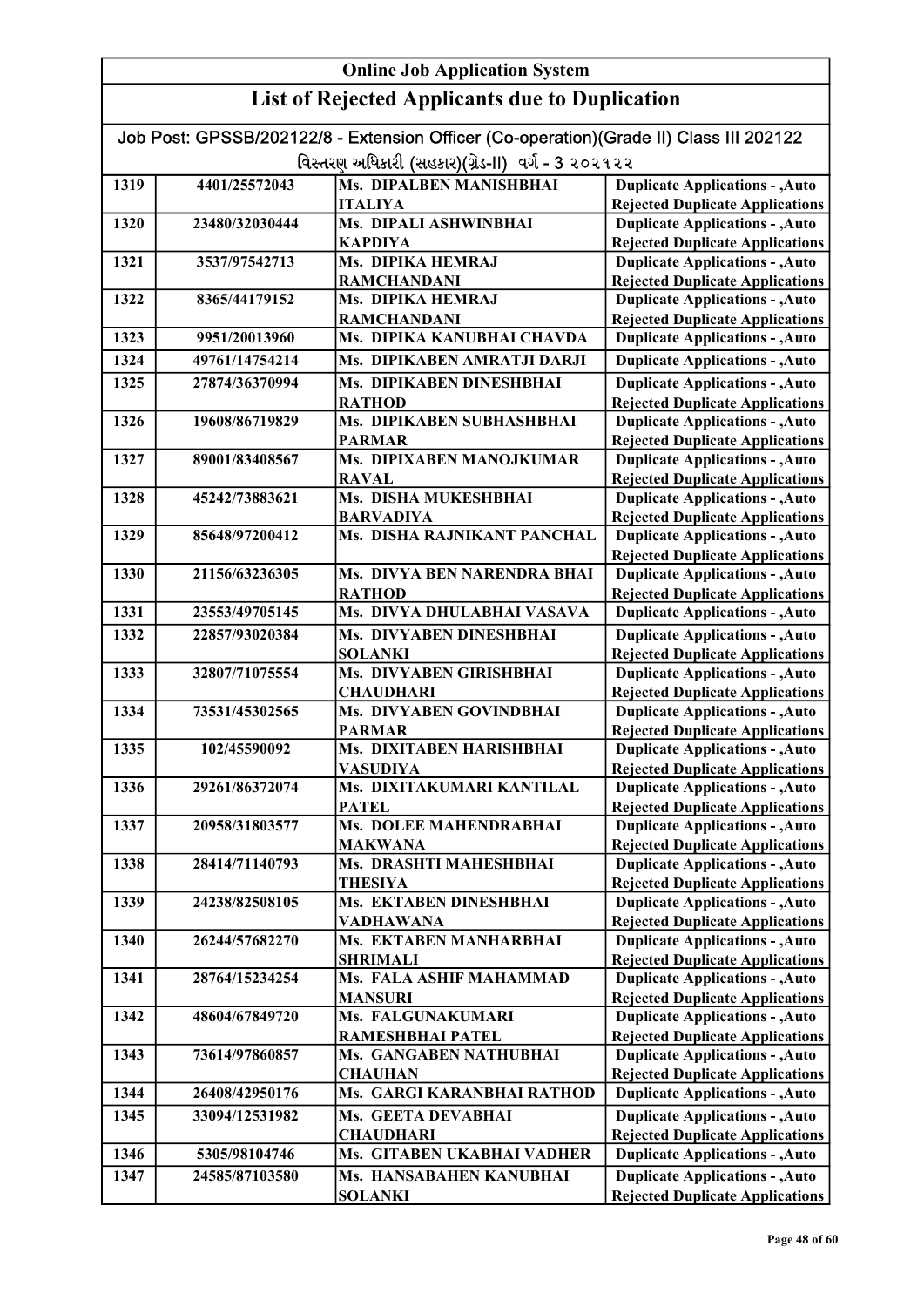|      | Job Post: GPSSB/202122/8 - Extension Officer (Co-operation)(Grade II) Class III 202122 |                                               |                                                                                  |  |
|------|----------------------------------------------------------------------------------------|-----------------------------------------------|----------------------------------------------------------------------------------|--|
|      | વિસ્તરણ અધિકારી (સહકાર)(ગ્રેડ-II) વર્ગ - 3 ૨૦૨૧૨૨                                      |                                               |                                                                                  |  |
| 1348 | 87188/52332891                                                                         | <b>Ms. HANSABEN HARJIBHAI</b>                 | <b>Duplicate Applications - , Auto</b>                                           |  |
|      |                                                                                        | <b>CHAUDHARY</b>                              | <b>Rejected Duplicate Applications</b>                                           |  |
| 1349 | 65570/42474526                                                                         | Ms. HARDIKABEN RAMESHBHAI                     | <b>Duplicate Applications - , Auto</b>                                           |  |
|      |                                                                                        | <b>CHAUHAN</b>                                | <b>Rejected Duplicate Applications</b>                                           |  |
| 1350 | 30541/91211149                                                                         | Ms. HARSHABEN MAGANBHAI                       | <b>Duplicate Applications - , Auto</b>                                           |  |
|      |                                                                                        | <b>MAKWANA</b>                                | <b>Rejected Duplicate Applications</b>                                           |  |
| 1351 | 73682/26625412                                                                         | Ms. HARSHABEN PREMJIBHAI                      | <b>Duplicate Applications - , Auto</b>                                           |  |
|      |                                                                                        | <b>BHIL</b>                                   | <b>Rejected Duplicate Applications</b>                                           |  |
| 1352 | 48416/54801149                                                                         | Ms. HARSHIDABA KIRPALSINH                     | <b>Duplicate Applications - , Auto</b>                                           |  |
|      |                                                                                        | <b>JADEJA</b>                                 | <b>Rejected Duplicate Applications</b>                                           |  |
| 1353 | 65929/81131080                                                                         | <b>Ms. HEENABAHEN RATILAL</b>                 | <b>Duplicate Applications - , Auto</b>                                           |  |
|      |                                                                                        | <b>BAKRACHYA</b>                              | <b>Rejected Duplicate Applications</b>                                           |  |
| 1354 | 65959/65779956                                                                         | <b>Ms. HEENABAHEN RATILAL</b>                 | <b>Duplicate Applications - , Auto</b>                                           |  |
|      |                                                                                        | <b>BAKRACHYA</b>                              | <b>Rejected Duplicate Applications</b>                                           |  |
| 1355 | 23426/45235121                                                                         | Ms. HEMAXIBEN JITENDRAPURI                    | <b>Duplicate Applications - , Auto</b>                                           |  |
| 1356 | 13549/95042258                                                                         | <b>GOSWAMI</b><br>Ms. HETAL VELJIBHAI         | <b>Rejected Duplicate Applications</b><br><b>Duplicate Applications - , Auto</b> |  |
|      |                                                                                        | <b>KANZARIYA</b>                              | <b>Rejected Duplicate Applications</b>                                           |  |
| 1357 | 29701/78813139                                                                         | <b>Ms. HETALBA NIRUBHA</b>                    | <b>Duplicate Applications - , Auto</b>                                           |  |
|      |                                                                                        | <b>CHUDASAMA</b>                              | <b>Rejected Duplicate Applications</b>                                           |  |
| 1358 | 31844/49670505                                                                         | Ms. HETALBALA RAMESHBHAI                      | <b>Duplicate Applications - , Auto</b>                                           |  |
|      |                                                                                        | <b>FANAT</b>                                  | <b>Rejected Duplicate Applications</b>                                           |  |
| 1359 | 25200/86309397                                                                         | Ms. HETALBEN                                  | <b>Duplicate Applications - , Auto</b>                                           |  |
|      |                                                                                        | <b>BHUPENDRAKUMAR THAKKAR</b>                 | <b>Rejected Duplicate Applications</b>                                           |  |
| 1360 | 86548/32393922                                                                         | Ms. HETALBEN KARAMSIBHAI                      | <b>Duplicate Applications - , Auto</b>                                           |  |
|      |                                                                                        | <b>JOGARAJIYA</b>                             | <b>Rejected Duplicate Applications</b>                                           |  |
| 1361 | 89193/11926038                                                                         | Ms. HETALBEN MANAJI THAKOR                    | <b>Duplicate Applications - , Auto</b>                                           |  |
| 1362 | 30876/53837540                                                                         | Ms. HETALBEN NARAYANBHAI                      | <b>Duplicate Applications - , Auto</b>                                           |  |
|      |                                                                                        | <b>PRAJAPATI</b>                              | <b>Rejected Duplicate Applications</b>                                           |  |
| 1363 | 54163/98243072                                                                         | Ms. HETALBEN RAMESHBHAI                       | <b>Duplicate Applications - , Auto</b>                                           |  |
|      |                                                                                        | <b>SAROLA</b>                                 | <b>Rejected Duplicate Applications</b>                                           |  |
| 1364 | 10557/78377457                                                                         | Ms. HETALKUMARI SAMABHAI                      | <b>Duplicate Applications - , Auto</b>                                           |  |
|      |                                                                                        | <b>GAMIT</b>                                  | <b>Rejected Duplicate Applications</b>                                           |  |
| 1365 | 68026/38989559                                                                         | Ms. HIMA MADHUKANTBHAI                        | Duplicate Applications - , Auto                                                  |  |
|      |                                                                                        | <b>MAJITHIYA</b>                              | <b>Rejected Duplicate Applications</b>                                           |  |
| 1366 | 65945/18532144                                                                         | Ms. HIMANI JALUBHAI DESAI                     | <b>Duplicate Applications - , Auto</b>                                           |  |
| 1367 | 68155/30303488                                                                         | Ms. HIMANI RAMESHCHANDRA                      | <b>Duplicate Applications - , Auto</b>                                           |  |
|      |                                                                                        | <b>PATEL</b>                                  | <b>Rejected Duplicate Applications</b>                                           |  |
| 1368 | 69780/97898197                                                                         | Ms. HIMANSIBEN DIPAKKUMAR                     | <b>Duplicate Applications - , Auto</b>                                           |  |
|      |                                                                                        | <b>CHAUDHARY</b>                              | <b>Rejected Duplicate Applications</b>                                           |  |
| 1369 | 88546/61213256                                                                         | Ms. HINA PRAKASHBHAI                          | <b>Duplicate Applications - , Auto</b>                                           |  |
|      | 77137/53399324                                                                         | <b>LASHKARI</b><br>Ms. HINAL ARVINDBHAI ROHIT | <b>Rejected Duplicate Applications</b>                                           |  |
| 1370 |                                                                                        |                                               | <b>Duplicate Applications - , Auto</b>                                           |  |
| 1371 | 15966/19458586                                                                         | Ms. HINALKUMARI ANILBHAI                      | <b>Duplicate Applications - , Auto</b>                                           |  |
|      |                                                                                        | <b>CHAUDHARI</b>                              | <b>Rejected Duplicate Applications</b>                                           |  |
| 1372 | 79122/16288870                                                                         | Ms. HIRALBEN ABHERAJBHAI                      | <b>Duplicate Applications - , Auto</b>                                           |  |
| 1373 | 8560/54050223                                                                          | <b>CHAUDHARI</b><br>Ms. HIRALBEN AMRUTBHAI    | <b>Rejected Duplicate Applications</b><br><b>Duplicate Applications - , Auto</b> |  |
|      |                                                                                        | <b>MAHERIYA</b>                               | <b>Rejected Duplicate Applications</b>                                           |  |
| 1374 | 18426/73238224                                                                         | Ms. HIRALBEN ARJANBHAI                        | <b>Duplicate Applications - , Auto</b>                                           |  |
|      |                                                                                        | <b>RAVAL</b>                                  | <b>Rejected Duplicate Applications</b>                                           |  |
| 1375 | 21159/70584788                                                                         | Ms. HIRALBEN KACHARABHAI                      | <b>Duplicate Applications - , Auto</b>                                           |  |
|      |                                                                                        | <b>VAGHELA</b>                                | <b>Rejected Duplicate Applications</b>                                           |  |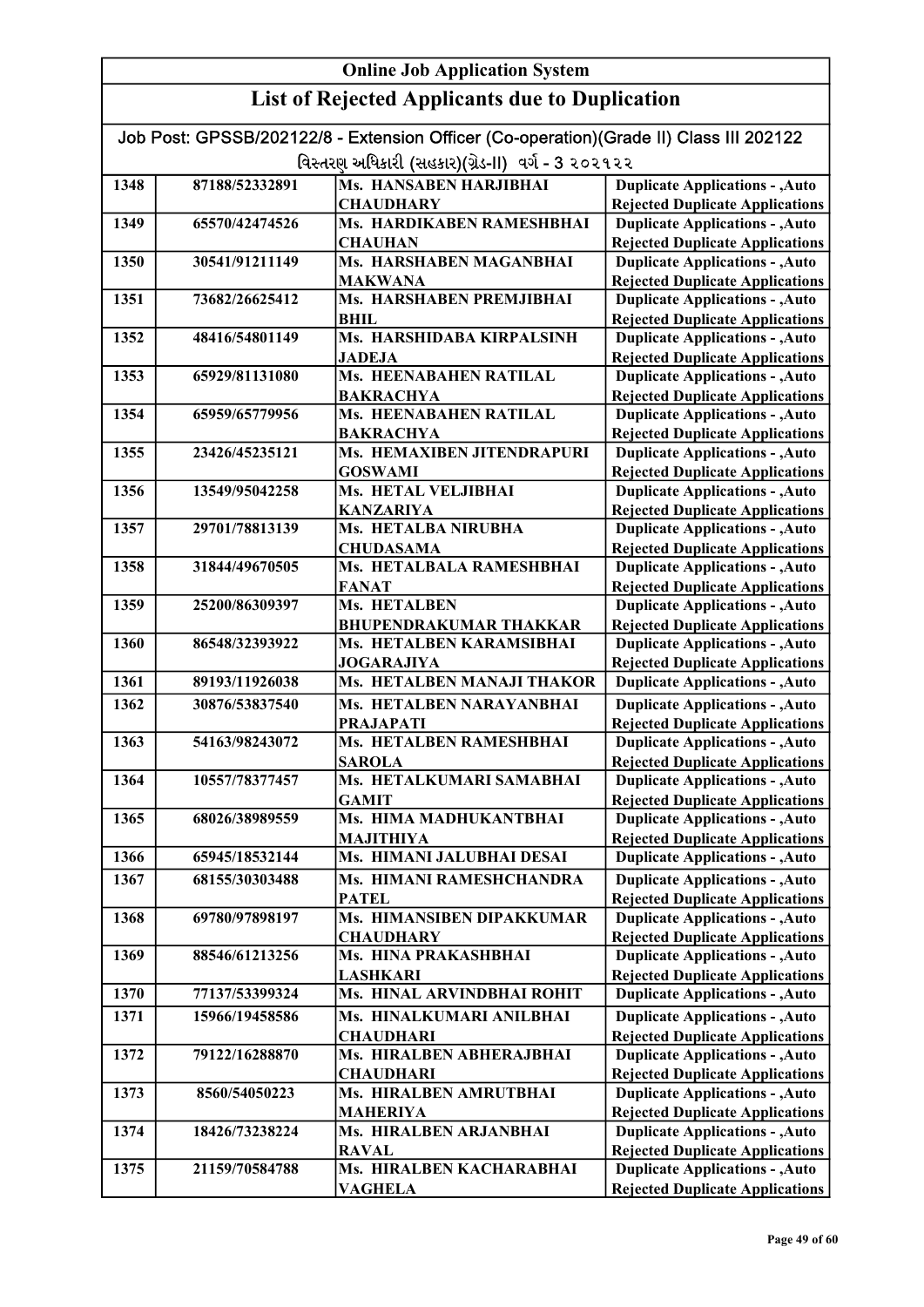|      | <b>Online Job Application System</b> |                                                                                        |                                                                                  |  |
|------|--------------------------------------|----------------------------------------------------------------------------------------|----------------------------------------------------------------------------------|--|
|      |                                      | <b>List of Rejected Applicants due to Duplication</b>                                  |                                                                                  |  |
|      |                                      | Job Post: GPSSB/202122/8 - Extension Officer (Co-operation)(Grade II) Class III 202122 |                                                                                  |  |
|      |                                      | વિસ્તરણ અધિકારી (સહકાર)(ગ્રેડ-II) વર્ગ - 3 ૨૦૨૧૨૨                                      |                                                                                  |  |
| 1376 | 17858/14434983                       | <b>Ms. HITARTHEEBEN</b>                                                                | <b>Duplicate Applications - , Auto</b>                                           |  |
|      |                                      | MAHENDRABHAI MAKWANA                                                                   | <b>Rejected Duplicate Applications</b>                                           |  |
| 1377 | 22899/13974966                       | <b>Ms. HITESHRI PRAVINKUMAR</b>                                                        | <b>Duplicate Applications - , Auto</b>                                           |  |
|      |                                      | <b>CHAVADA</b>                                                                         | <b>Rejected Duplicate Applications</b>                                           |  |
| 1378 | 21450/50291798                       | Ms. JAGRUTI PARBATBHAI VALA                                                            | <b>Duplicate Applications - , Auto</b>                                           |  |
| 1379 | 71829/51936665                       | Ms. JAGRUTI RAMAJI BHAI                                                                | <b>Duplicate Applications - , Auto</b>                                           |  |
|      |                                      | <b>VANIYA</b>                                                                          | <b>Rejected Duplicate Applications</b>                                           |  |
| 1380 | 34197/78271360                       | Ms. JAGRUTIBEN ARVINDBHAI<br><b>VAGHELA</b>                                            | <b>Duplicate Applications - , Auto</b><br><b>Rejected Duplicate Applications</b> |  |
| 1381 | 6800/59539324                        | Ms. JAGUBEN JAGDISHBHAI                                                                | <b>Duplicate Applications - , Auto</b>                                           |  |
|      |                                      | <b>VANALIYA</b>                                                                        | <b>Rejected Duplicate Applications</b>                                           |  |
| 1382 | 33430/74968251                       | Ms. JAIMINIBEN PRAHALADBHAI                                                            | <b>Duplicate Applications - , Auto</b>                                           |  |
|      |                                      | <b>SUTRIYA</b>                                                                         | <b>Rejected Duplicate Applications</b>                                           |  |
| 1383 | 18993/86718629                       | Ms. JAIMINIBEN SURESHKUMAR                                                             | <b>Duplicate Applications - , Auto</b>                                           |  |
| 1384 | 75016/83788201                       | <b>PRAJAPATI</b><br>Ms. JALPA KIRANSINH BARIA                                          | <b>Rejected Duplicate Applications</b><br><b>Duplicate Applications - , Auto</b> |  |
|      |                                      |                                                                                        |                                                                                  |  |
| 1385 | 35202/55250897                       | Ms. JALPABEN VARSINGBHAI<br><b>VALA</b>                                                | <b>Duplicate Applications - , Auto</b><br><b>Rejected Duplicate Applications</b> |  |
| 1386 | 3795/50026592                        | Ms. JANAKIBEN JAGDISHBHAI                                                              | <b>Duplicate Applications - , Auto</b>                                           |  |
|      |                                      | <b>PRAJAPATI</b>                                                                       | <b>Rejected Duplicate Applications</b>                                           |  |
| 1387 | 85735/22657582                       | Ms. JANVI SURESHBHAI CHAVDA                                                            | <b>Duplicate Applications - , Auto</b>                                           |  |
| 1388 | 25876/54345274                       | <b>Ms. JAYABEN PRADHANSINH</b>                                                         | <b>Duplicate Applications - , Auto</b>                                           |  |
|      |                                      | <b>CHAUHAN</b>                                                                         | <b>Rejected Duplicate Applications</b>                                           |  |
| 1389 | 36330/94339369                       | Ms. JAYESHREE SHAKRABHAI                                                               | <b>Duplicate Applications - , Auto</b>                                           |  |
| 1390 | 48465/62911111                       | <b>CHAUHAN</b><br>Ms. JAYNA SUNILKUMAR PATEL                                           | <b>Rejected Duplicate Applications</b><br><b>Duplicate Applications - , Auto</b> |  |
| 1391 | 16835/54108786                       | Ms. JAYNABEN KARSHANBHAI                                                               | <b>Duplicate Applications - , Auto</b>                                           |  |
|      |                                      | <b>VALA</b>                                                                            | <b>Rejected Duplicate Applications</b>                                           |  |
| 1392 | 58722/57309528                       | Ms. JAYSHRI UMESHKUMAR                                                                 | <b>Duplicate Applications - , Auto</b>                                           |  |
| 1393 | 51065/67669144                       | <b>MAGNANI</b><br>Ms. JEENALBEN BHARATBHAI                                             | <b>Rejected Duplicate Applications</b><br><b>Duplicate Applications - , Auto</b> |  |
|      |                                      | <b>CHAUDHARI</b>                                                                       | <b>Rejected Duplicate Applications</b>                                           |  |
| 1394 | 72737/41042416                       | Ms. JIGNABA MAHOBBATSINH                                                               | <b>Duplicate Applications - , Auto</b>                                           |  |
|      |                                      | DODIYA                                                                                 | <b>Rejected Duplicate Applications</b>                                           |  |
| 1395 | 82338/76427914                       | Ms. JIGNABEN LALSINHBHAI                                                               | <b>Duplicate Applications - , Auto</b>                                           |  |
|      |                                      | <b>CHAUDHARI</b>                                                                       | <b>Rejected Duplicate Applications</b>                                           |  |
| 1396 | 37217/65267396                       | <b>Ms. JINAL MAGANBHAI</b>                                                             | <b>Duplicate Applications - , Auto</b>                                           |  |
|      |                                      | <b>SHELADIYA</b>                                                                       | <b>Rejected Duplicate Applications</b>                                           |  |
| 1397 | 24035/70136509                       | Ms. JINAL MANHARBHAI PATEL                                                             | <b>Duplicate Applications - , Auto</b>                                           |  |
| 1398 | 41532/35098079                       | Ms. JINAL NILESHBHAI PATEL                                                             | <b>Duplicate Applications - , Auto</b>                                           |  |
| 1399 | 44805/53334763                       | Ms. JINAL RAMESHBHAI YADAV                                                             | <b>Duplicate Applications - , Auto</b>                                           |  |
| 1400 | 74264/78108664                       | <b>Ms. JINUBEN BABUBHAI</b>                                                            | <b>Duplicate Applications - , Auto</b>                                           |  |
|      |                                      | <b>CHAUDHARI</b>                                                                       | <b>Rejected Duplicate Applications</b>                                           |  |
| 1401 | 3782/25962622                        | Ms. JOSANABEN MASHARUBHAI<br><b>DABHI</b>                                              | <b>Duplicate Applications - , Auto</b><br><b>Rejected Duplicate Applications</b> |  |
| 1402 | 85830/34519105                       | Ms. JYOTIBEN BHIMJIBHAI                                                                | <b>Duplicate Applications - , Auto</b>                                           |  |
|      |                                      | <b>VEGADA</b>                                                                          | <b>Rejected Duplicate Applications</b>                                           |  |
| 1403 | 39822/68367023                       | Ms. KAILASH DALASUKHBHAI                                                               | <b>Duplicate Applications - , Auto</b>                                           |  |
| 1404 | 10820/89570533                       | <b>SOLANKI</b><br>Ms. KAJAL SURMALBHAI BHURIA                                          | <b>Rejected Duplicate Applications</b><br><b>Duplicate Applications - , Auto</b> |  |
|      |                                      |                                                                                        | <b>Rejected Duplicate Applications</b>                                           |  |
| 1405 | 26279/49133741                       | Ms. KAJALBEN AJAYBHAI PATEL                                                            | <b>Duplicate Applications - , Auto</b>                                           |  |

Rejected Duplicate Applications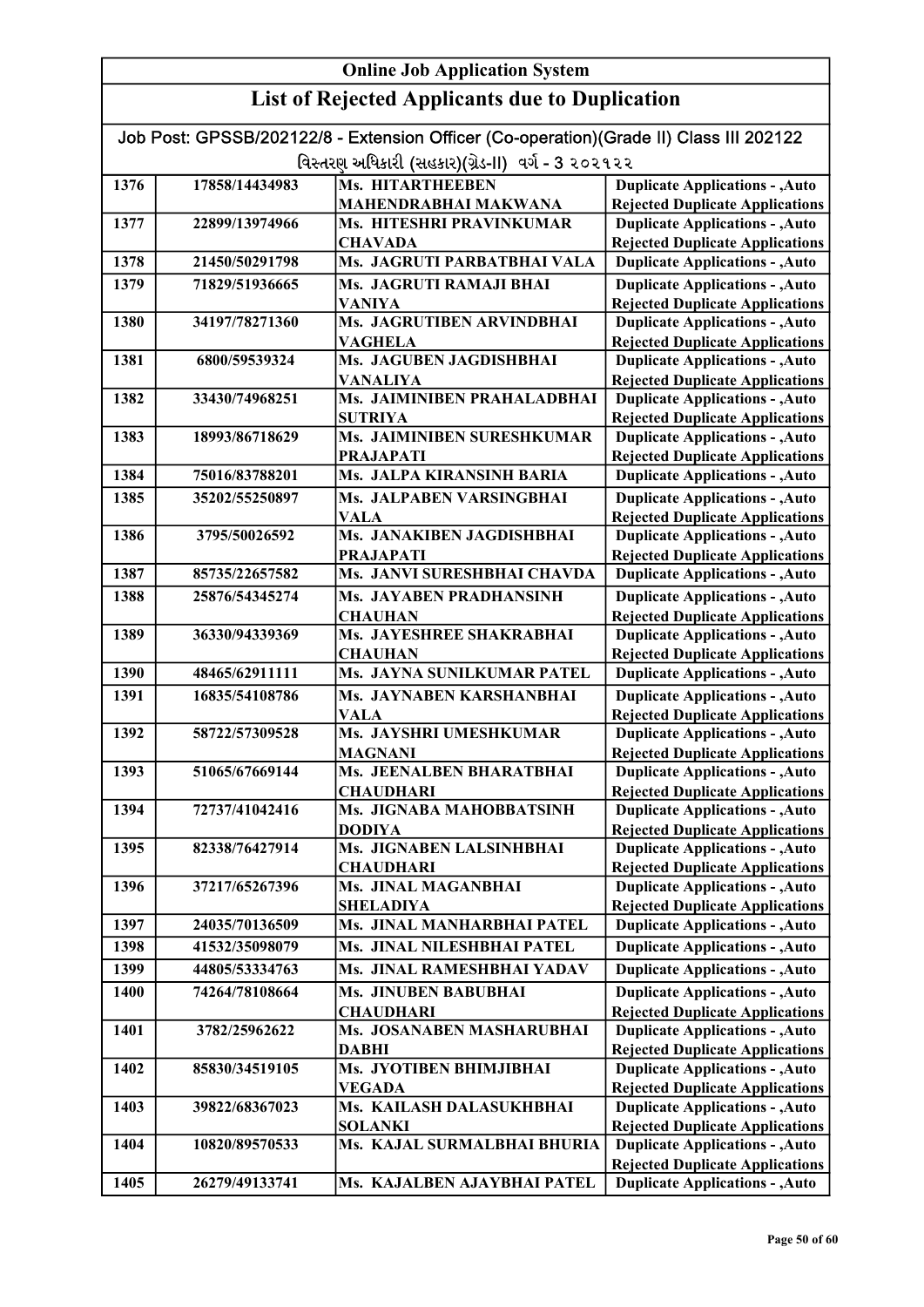|                                                   | Job Post: GPSSB/202122/8 - Extension Officer (Co-operation)(Grade II) Class III 202122 |                                             |                                                                                  |  |
|---------------------------------------------------|----------------------------------------------------------------------------------------|---------------------------------------------|----------------------------------------------------------------------------------|--|
| વિસ્તરણ અધિકારી (સહકાર)(ગ્રેડ-II) વર્ગ - 3 ૨૦૨૧૨૨ |                                                                                        |                                             |                                                                                  |  |
| 1406                                              | 1375/74355468                                                                          | Ms. KAJALBEN CHIMANBHAI                     | <b>Duplicate Applications - , Auto</b>                                           |  |
|                                                   |                                                                                        | <b>PATEL</b>                                | <b>Rejected Duplicate Applications</b>                                           |  |
| 1407                                              | 67477/51382173                                                                         | Ms. KAJALBEN DASHARATHGIRI                  | <b>Duplicate Applications - , Auto</b>                                           |  |
|                                                   |                                                                                        | <b>GAUSWAMI</b>                             | <b>Rejected Duplicate Applications</b>                                           |  |
| 1408                                              | 48741/47174654                                                                         | Ms. KAJALBEN HIMMATBHAI                     | <b>Duplicate Applications - , Auto</b>                                           |  |
|                                                   |                                                                                        | <b>JANI</b><br>Ms. KAJOL DINESHBHAI JANSARI | <b>Rejected Duplicate Applications</b>                                           |  |
| 1409                                              | 74588/70292360                                                                         |                                             | <b>Duplicate Applications - , Auto</b>                                           |  |
| 1410                                              | 14778/97088441                                                                         | Ms. KALABEN ANSYABHAI                       | <b>Rejected Duplicate Applications</b><br><b>Duplicate Applications - , Auto</b> |  |
|                                                   |                                                                                        | <b>KHURKUTIYA</b>                           | <b>Rejected Duplicate Applications</b>                                           |  |
| 1411                                              | 47214/48285407                                                                         | Ms. KALPANABEN SURMABHAI                    | <b>Duplicate Applications - , Auto</b>                                           |  |
|                                                   |                                                                                        | <b>GANASVA</b>                              | <b>Rejected Duplicate Applications</b>                                           |  |
| 1412                                              | 48920/97534840                                                                         | Ms. KALPANABEN                              | <b>Duplicate Applications - , Auto</b>                                           |  |
|                                                   |                                                                                        | VIPINCHANDRA RATHAVA                        | <b>Rejected Duplicate Applications</b>                                           |  |
| 1413                                              | 50174/52172283                                                                         | Ms. KAMINIBEN NAGINBHAI                     | <b>Duplicate Applications - , Auto</b>                                           |  |
|                                                   |                                                                                        | <b>RATHWA</b>                               | <b>Rejected Duplicate Applications</b>                                           |  |
| 1414                                              | 33464/13071774                                                                         | Ms. KANALBEN NAVNITBHAI                     | <b>Duplicate Applications - , Auto</b>                                           |  |
|                                                   |                                                                                        | <b>RATHOD</b>                               | <b>Rejected Duplicate Applications</b>                                           |  |
| 1415                                              | 78940/44114522                                                                         | Ms. KARISHMA PRAVINBHAI                     | <b>Duplicate Applications - , Auto</b>                                           |  |
| 1416                                              | 85335/82265113                                                                         | <b>MAKWANA</b><br>Ms. KAXABEN ARVINDBHAI    | <b>Rejected Duplicate Applications</b><br><b>Duplicate Applications - , Auto</b> |  |
|                                                   |                                                                                        | <b>PATEL</b>                                | <b>Rejected Duplicate Applications</b>                                           |  |
| 1417                                              | 31830/37655867                                                                         | Ms. KELVINABEN BHARATBHAI                   | <b>Duplicate Applications - , Auto</b>                                           |  |
|                                                   |                                                                                        | <b>PATEL</b>                                | <b>Rejected Duplicate Applications</b>                                           |  |
| 1418                                              | 35398/42189324                                                                         | Ms. KHAMABEN RAMESHBHAI                     | <b>Duplicate Applications - , Auto</b>                                           |  |
|                                                   |                                                                                        | <b>JADAV</b>                                | <b>Rejected Duplicate Applications</b>                                           |  |
| 1419                                              | 43991/13719947                                                                         | Ms. KHUSHALI BIPINCHANDRA                   | <b>Duplicate Applications - , Auto</b>                                           |  |
|                                                   |                                                                                        | <b>JOSHI</b>                                | <b>Rejected Duplicate Applications</b>                                           |  |
| 1420                                              | 18553/90868171                                                                         | Ms. KHUSHBU MAGANBHAI                       | <b>Duplicate Applications - , Auto</b>                                           |  |
|                                                   |                                                                                        | <b>VANKAR</b>                               | <b>Rejected Duplicate Applications</b>                                           |  |
| 1421                                              | 18579/14219000                                                                         | Ms. KHUSHBU MAGANBHAI<br><b>VANKAR</b>      | <b>Duplicate Applications - , Auto</b>                                           |  |
| 1422                                              | 56929/64684712                                                                         | Ms. KHUSHBU PRAHALADBHAI                    | <b>Rejected Duplicate Applications</b><br><b>Duplicate Applications - , Auto</b> |  |
|                                                   |                                                                                        | <b>PARIKH</b>                               | <b>Rejected Duplicate Applications</b>                                           |  |
| 1423                                              | 11314/85977322                                                                         | Ms. KHUSHBUBEN KANUBHAI                     | <b>Duplicate Applications - , Auto</b>                                           |  |
|                                                   |                                                                                        | <b>CHAUDHARI</b>                            | <b>Rejected Duplicate Applications</b>                                           |  |
| 1424                                              | 73342/49630340                                                                         | Ms. KINJAL BALVANTSINH VIHOL                | <b>Duplicate Applications - , Auto</b>                                           |  |
|                                                   |                                                                                        |                                             | <b>Rejected Duplicate Applications</b>                                           |  |
| 1425                                              | 3480/88036149                                                                          | Ms. KINJAL HARSHADRAY                       | <b>Duplicate Applications - , Auto</b>                                           |  |
|                                                   |                                                                                        | <b>GOHEL</b>                                | <b>Rejected Duplicate Applications</b>                                           |  |
| 1426                                              | 45770/76815433                                                                         | Ms. KINJALBALA MANSUKHBHAI                  | <b>Duplicate Applications - , Auto</b>                                           |  |
| 1427                                              | 35178/64824531                                                                         | <b>BHABHOR</b><br>Ms. KINJALBEN BHOJABHAI   | <b>Rejected Duplicate Applications</b><br><b>Duplicate Applications - , Auto</b> |  |
|                                                   |                                                                                        | <b>BARAD</b>                                | <b>Rejected Duplicate Applications</b>                                           |  |
| 1428                                              | 1056/63067587                                                                          | Ms. KINJALBEN MAHESHBHAI                    | <b>Duplicate Applications - , Auto</b>                                           |  |
|                                                   |                                                                                        | <b>DHODIYA</b>                              | <b>Rejected Duplicate Applications</b>                                           |  |
| 1429                                              | 30800/35310056                                                                         | Ms. KINJALBEN MAHESHBHAI                    | <b>Duplicate Applications - , Auto</b>                                           |  |
|                                                   |                                                                                        | <b>DHODIYA</b>                              | <b>Rejected Duplicate Applications</b>                                           |  |
| 1430                                              | 78256/38591154                                                                         | Ms. KINJALBEN RAMABHAI                      | <b>Duplicate Applications - , Auto</b>                                           |  |
|                                                   |                                                                                        | <b>CHAUDHARY</b>                            | <b>Rejected Duplicate Applications</b>                                           |  |
| 1431                                              | 12468/18391607                                                                         | Ms. KINJALBEN VELABHAI                      | <b>Duplicate Applications - , Auto</b>                                           |  |
|                                                   |                                                                                        | <b>CHAUDHARY</b>                            | <b>Rejected Duplicate Applications</b>                                           |  |
| 1432                                              | 2960/25232964                                                                          | Ms. KIRANBEN SURMALBHAI                     | <b>Duplicate Applications - , Auto</b>                                           |  |
|                                                   |                                                                                        | <b>KALARA</b>                               | <b>Rejected Duplicate Applications</b>                                           |  |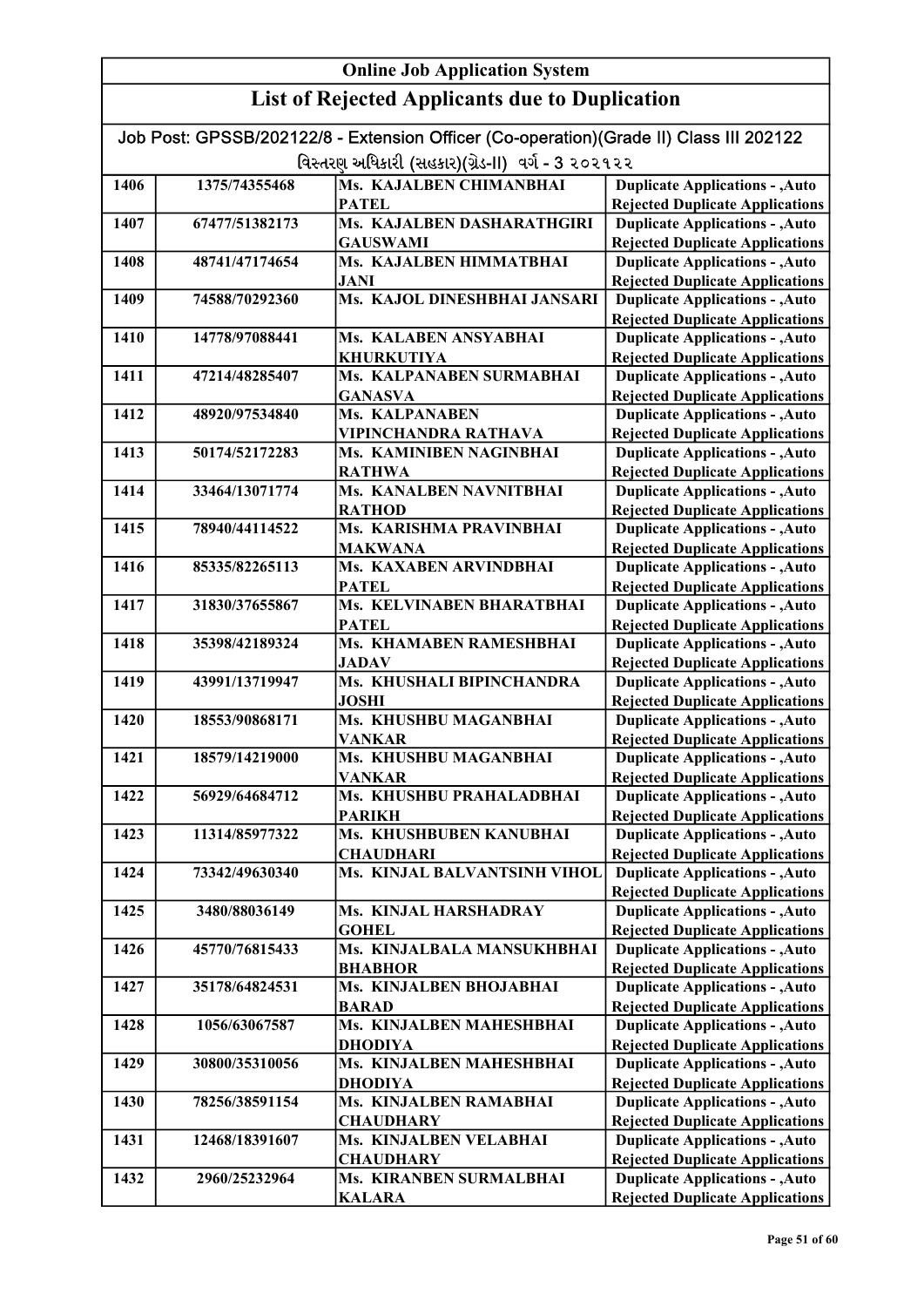| Job Post: GPSSB/202122/8 - Extension Officer (Co-operation)(Grade II) Class III 202122 |                |                                                    |                                                                                  |
|----------------------------------------------------------------------------------------|----------------|----------------------------------------------------|----------------------------------------------------------------------------------|
|                                                                                        |                | વિસ્તરણ અધિકારી (સહકાર)(ગ્રેડ-II)  વર્ગ - 3 ૨૦૨૧૨૨ |                                                                                  |
| 1433                                                                                   | 42138/38471426 | <b>Ms. KIRANBEN SURMALBHAI</b>                     | <b>Duplicate Applications - , Auto</b>                                           |
|                                                                                        |                | <b>KALARA</b>                                      | <b>Rejected Duplicate Applications</b>                                           |
| 1434                                                                                   | 49597/52277350 | Ms. KOKILABAHEN KANTIBHAI                          | <b>Duplicate Applications - , Auto</b>                                           |
|                                                                                        |                | <b>MANAT</b>                                       | <b>Rejected Duplicate Applications</b>                                           |
| 1435                                                                                   | 18346/59818765 | Ms. KOMAL NARANBHAI JOSHI                          | <b>Duplicate Applications - , Auto</b>                                           |
| 1436                                                                                   | 22555/44767190 | Ms. KOMAL RADHUBHAI                                | <b>Duplicate Applications - , Auto</b>                                           |
|                                                                                        |                | <b>CHAVDA</b>                                      | <b>Rejected Duplicate Applications</b>                                           |
| 1437                                                                                   | 79452/51960598 | Ms. KOMALBEN MOJDAN GADHVI                         | <b>Duplicate Applications - , Auto</b>                                           |
|                                                                                        |                |                                                    | <b>Rejected Duplicate Applications</b>                                           |
| 1438                                                                                   | 66678/82072261 | Ms. KRISHNA KANUBHAI DESAI                         | <b>Duplicate Applications - , Auto</b>                                           |
| 1439                                                                                   | 40382/66759167 | Ms. KRISHNA NAVINBHAI                              | <b>Duplicate Applications - , Auto</b>                                           |
|                                                                                        |                | <b>BHOJANI</b>                                     | <b>Rejected Duplicate Applications</b>                                           |
| 1440                                                                                   | 5729/54303131  | Ms. KRISHNABEN BABULAL                             | <b>Duplicate Applications - , Auto</b>                                           |
| 1441                                                                                   | 46440/84204706 | <b>PARMAR</b><br>Ms. KRISHNABEN DUDABHAI           | <b>Rejected Duplicate Applications</b><br><b>Duplicate Applications - , Auto</b> |
|                                                                                        |                | <b>SOLANKI</b>                                     | <b>Rejected Duplicate Applications</b>                                           |
| 1442                                                                                   | 35542/81163634 | Ms. KRISHNABEN SANJAYBHAI                          | <b>Duplicate Applications - , Auto</b>                                           |
|                                                                                        |                | <b>KACHHELA</b>                                    | <b>Rejected Duplicate Applications</b>                                           |
| 1443                                                                                   | 22013/15737143 | Ms. KRUPABEN BHIKHUBHAI                            | <b>Duplicate Applications - , Auto</b>                                           |
|                                                                                        |                | <b>THUMAR</b>                                      | <b>Rejected Duplicate Applications</b>                                           |
| 1444                                                                                   | 10744/96538311 | Ms. KRUTI DALPAT BHAI                              | <b>Duplicate Applications - , Auto</b>                                           |
|                                                                                        |                | <b>SAVSANI</b>                                     | <b>Rejected Duplicate Applications</b>                                           |
| 1445                                                                                   | 11365/59262173 | Ms. KRUTI DALPAT BHAI                              | <b>Duplicate Applications - , Auto</b>                                           |
|                                                                                        |                | <b>SAVSANI</b>                                     | <b>Rejected Duplicate Applications</b>                                           |
| 1446                                                                                   | 52225/11115001 | Ms. LATABEN AMRUTLAL                               | <b>Duplicate Applications - , Auto</b>                                           |
|                                                                                        |                | <b>SOLANKI</b>                                     | <b>Rejected Duplicate Applications</b>                                           |
| 1447                                                                                   | 5047/27325613  | Ms. LAXMIBEN HAMIRBHAI                             | <b>Duplicate Applications - , Auto</b>                                           |
|                                                                                        |                | <b>MAKVANA</b>                                     | <b>Rejected Duplicate Applications</b>                                           |
| 1448                                                                                   | 10971/91515559 | Ms. LEELABEN SAVABHAI<br><b>RATHOD</b>             | <b>Duplicate Applications - , Auto</b><br><b>Rejected Duplicate Applications</b> |
| 1449                                                                                   | 43487/16851398 | Ms. LEKHITA MOHANBHAI                              | <b>Duplicate Applications - , Auto</b>                                           |
|                                                                                        |                | <b>MORVADIYA</b>                                   | <b>Rejected Duplicate Applications</b>                                           |
| 1450                                                                                   | 72270/10908122 | Ms. LINABEN KAHANJIBHAI                            | <b>Duplicate Applications - , Auto</b>                                           |
|                                                                                        |                | <b>GAMIT</b>                                       | <b>Rejected Duplicate Applications</b>                                           |
| 1451                                                                                   | 12491/13410191 | Ms. MADHAVI JIGNESH BHAI                           | <b>Duplicate Applications - , Auto</b>                                           |
|                                                                                        |                | <b>PARMAR</b>                                      | <b>Rejected Duplicate Applications</b>                                           |
| 1452                                                                                   | 50258/93210673 | Ms. MADHAVI KHIMJIBHAI                             | <b>Duplicate Applications - , Auto</b>                                           |
|                                                                                        |                | <b>PARMAR</b>                                      | <b>Rejected Duplicate Applications</b>                                           |
| 1453                                                                                   | 75859/73450537 | Ms. MADHAVIBEN ARUNBHAI                            | <b>Duplicate Applications - , Auto</b>                                           |
|                                                                                        |                | DAVE                                               | <b>Rejected Duplicate Applications</b>                                           |
| 1454                                                                                   | 18019/89754570 | Ms. MADHVIBEN KIRITKUMAR                           | <b>Duplicate Applications - , Auto</b>                                           |
| 1455                                                                                   | 29422/93335144 | <b>PARMAR</b><br>Ms. MAMTA BHAGVANDAS              | <b>Rejected Duplicate Applications</b><br><b>Duplicate Applications - , Auto</b> |
|                                                                                        |                | <b>DEVMURARI</b>                                   | <b>Rejected Duplicate Applications</b>                                           |
| 1456                                                                                   | 13166/23971379 | Ms. MAMTA HARSUKHBHAI                              | <b>Duplicate Applications - , Auto</b>                                           |
|                                                                                        |                | <b>MAKWANA</b>                                     | <b>Rejected Duplicate Applications</b>                                           |
| 1457                                                                                   | 57309/99996431 | Ms. MAMTABAHEN LALABHAI                            | <b>Duplicate Applications - , Auto</b>                                           |
|                                                                                        |                | <b>MACHHI</b>                                      | <b>Rejected Duplicate Applications</b>                                           |
| 1458                                                                                   | 45140/51141481 | Ms. MAMTABEN BHUPATBHAI                            | <b>Duplicate Applications - , Auto</b>                                           |
|                                                                                        |                | <b>CHAUHAN</b>                                     | <b>Rejected Duplicate Applications</b>                                           |
| 1459                                                                                   | 27199/40601371 | Ms. MANISHA SHIVRAMBHAI                            | <b>Duplicate Applications - , Auto</b>                                           |
|                                                                                        |                | <b>CHAUDHARI</b>                                   | <b>Rejected Duplicate Applications</b>                                           |
| 1460                                                                                   | 14188/86736923 | Ms. MANISHA VASHARAM BHAI                          | <b>Duplicate Applications - , Auto</b>                                           |
|                                                                                        |                | <b>PARMAR</b>                                      | <b>Rejected Duplicate Applications</b>                                           |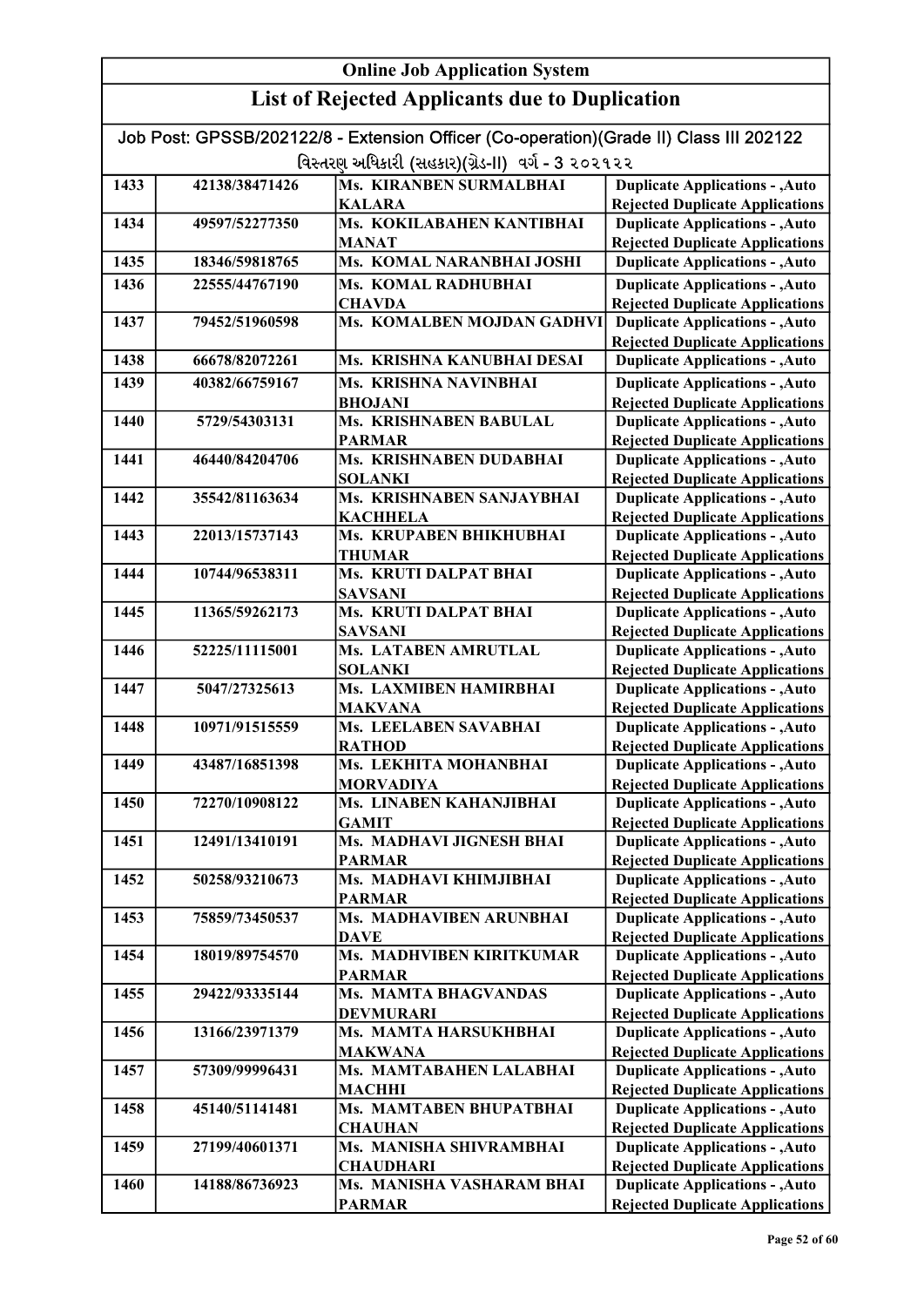| Job Post: GPSSB/202122/8 - Extension Officer (Co-operation)(Grade II) Class III 202122<br>વિસ્તરણ અધિકારી (સહકાર)(ગ્રેડ-II)  વર્ગ - 3 ૨૦૨૧૨૨ |                |                                      |                                                                                  |
|----------------------------------------------------------------------------------------------------------------------------------------------|----------------|--------------------------------------|----------------------------------------------------------------------------------|
| 1461                                                                                                                                         | 6137/97942091  | Ms. MANISHABA DIPSINH ZALA           | <b>Duplicate Applications - , Auto</b>                                           |
| 1462                                                                                                                                         | 5501/78377449  | Ms. MANISHABEN ARJUNBHAI             | <b>Duplicate Applications - , Auto</b>                                           |
|                                                                                                                                              |                | <b>GOL</b>                           | <b>Rejected Duplicate Applications</b>                                           |
| 1463                                                                                                                                         | 54499/29806024 | Ms. MANISHABEN BABABHAI              | <b>Duplicate Applications - , Auto</b>                                           |
|                                                                                                                                              |                | VANK                                 | <b>Rejected Duplicate Applications</b>                                           |
| 1464                                                                                                                                         | 46156/56662589 | <b>Ms. MANISHABEN BABUJI</b>         | <b>Duplicate Applications - , Auto</b>                                           |
|                                                                                                                                              |                | <b>THAKOR</b>                        | <b>Rejected Duplicate Applications</b>                                           |
| 1465                                                                                                                                         | 44945/47259282 | Ms. MANISHABEN HAJABHAI              | <b>Duplicate Applications - , Auto</b>                                           |
|                                                                                                                                              |                | <b>PARMAR</b>                        | <b>Rejected Duplicate Applications</b>                                           |
| 1466                                                                                                                                         | 33794/83411669 | Ms. MANISHABEN ISHVARLAL             | <b>Duplicate Applications - , Auto</b>                                           |
|                                                                                                                                              |                | <b>PRAJAPATI</b>                     | <b>Rejected Duplicate Applications</b>                                           |
| 1467                                                                                                                                         | 42488/76564715 | Ms. MANISHABEN NARESHBHAI            | <b>Duplicate Applications - , Auto</b>                                           |
|                                                                                                                                              |                | <b>PATNI</b>                         | <b>Rejected Duplicate Applications</b>                                           |
| 1468                                                                                                                                         | 28069/69761803 | Ms. MANISHABEN SHAMALBHAI            | <b>Duplicate Applications - , Auto</b>                                           |
|                                                                                                                                              |                | <b>CHAUDHARY</b>                     | <b>Rejected Duplicate Applications</b>                                           |
| 1469                                                                                                                                         | 21139/10191714 | Ms. MANSHIBEN JAYANTIBHAI            | <b>Duplicate Applications - , Auto</b>                                           |
|                                                                                                                                              |                | <b>PARMAR</b>                        | <b>Rejected Duplicate Applications</b>                                           |
| 1470                                                                                                                                         | 84978/89585217 | Ms. MAYABEN HIRABHAI                 | <b>Duplicate Applications - , Auto</b>                                           |
|                                                                                                                                              |                | <b>MAKWANA</b>                       | <b>Rejected Duplicate Applications</b>                                           |
| 1471                                                                                                                                         | 7009/42342066  | Ms. MAYABEN ISHWARBHAI               | <b>Duplicate Applications - , Auto</b>                                           |
|                                                                                                                                              |                | <b>DESAI</b>                         | <b>Rejected Duplicate Applications</b>                                           |
| 1472                                                                                                                                         | 25082/30324191 | Ms. MAYABEN LAKHUBHAI                | <b>Duplicate Applications - , Auto</b>                                           |
| 1473                                                                                                                                         | 27773/48589546 | <b>BHUVA</b><br>Ms. MAYURI LAKHUBHAI | <b>Rejected Duplicate Applications</b>                                           |
|                                                                                                                                              |                | <b>LAGARIYA</b>                      | <b>Duplicate Applications - , Auto</b><br><b>Rejected Duplicate Applications</b> |
| 1474                                                                                                                                         | 85696/11524742 | Ms. MAYURIBEN PRAVINBHAI             | <b>Duplicate Applications - , Auto</b>                                           |
|                                                                                                                                              |                | <b>CHAUDHARI</b>                     | <b>Rejected Duplicate Applications</b>                                           |
| 1475                                                                                                                                         | 10504/49413044 | Ms. MAYURIKUMARI                     | <b>Duplicate Applications - , Auto</b>                                           |
|                                                                                                                                              |                | NILESHBHAI PATEL                     | <b>Rejected Duplicate Applications</b>                                           |
| 1476                                                                                                                                         | 11508/78290813 | Ms. MEERABEN HITESHBHAI              | <b>Duplicate Applications - , Auto</b>                                           |
|                                                                                                                                              |                | <b>JOSHI</b>                         | <b>Rejected Duplicate Applications</b>                                           |
| 1477                                                                                                                                         | 11553/62789577 | Ms. MEERABEN HITESHBHAI              | <b>Duplicate Applications - , Auto</b>                                           |
|                                                                                                                                              |                | <b>JOSHI</b>                         | <b>Rejected Duplicate Applications</b>                                           |
| 1478                                                                                                                                         | 63981/56305676 | Ms. MEETABEN VINODBHAI               | <b>Duplicate Applications - , Auto</b>                                           |
|                                                                                                                                              |                | <b>PATEL</b>                         | <b>Rejected Duplicate Applications</b>                                           |
| 1479                                                                                                                                         | 62576/31855160 | Ms. MEGHABEN CHANDRASINH             | <b>Duplicate Applications - , Auto</b>                                           |
|                                                                                                                                              |                | <b>RATHWA</b>                        | <b>Rejected Duplicate Applications</b>                                           |
| 1480                                                                                                                                         | 30422/63785384 | Ms. MENSI ASHOKBHAI SULIYA           | <b>Duplicate Applications - , Auto</b>                                           |
| 1481                                                                                                                                         | 47781/62831368 | <b>Ms. MINALBEN DALJIBHAI</b>        | <b>Duplicate Applications - , Auto</b>                                           |
|                                                                                                                                              |                | <b>CHAUDHARI</b>                     | <b>Rejected Duplicate Applications</b>                                           |
| 1482                                                                                                                                         | 81591/57937672 | Ms. MINAXIBEN HEMANTBHAI             | <b>Duplicate Applications - , Auto</b>                                           |
|                                                                                                                                              |                | <b>VANANI</b>                        | <b>Rejected Duplicate Applications</b>                                           |
| 1483                                                                                                                                         | 11804/62849995 | Ms. MINAXIBEN RAMJIBHAI              | <b>Duplicate Applications - , Auto</b>                                           |
|                                                                                                                                              |                | <b>SOLANKI</b>                       | <b>Rejected Duplicate Applications</b>                                           |
| 1484                                                                                                                                         | 69808/16579654 | Ms. MITAL GOVINDBHAI                 | <b>Duplicate Applications - , Auto</b>                                           |
|                                                                                                                                              |                | <b>BAIDIYAVADRA</b>                  | <b>Rejected Duplicate Applications</b>                                           |
| 1485                                                                                                                                         | 24780/59198474 | Ms. MITAL RAMESHBHAI                 | <b>Duplicate Applications - , Auto</b>                                           |
|                                                                                                                                              |                | VADODARIYA                           | <b>Rejected Duplicate Applications</b>                                           |
| 1486                                                                                                                                         | 716/96123893   | Ms. MITALBEN DEVSHIBHAI RAM          | <b>Duplicate Applications - , Auto</b>                                           |
| 1487                                                                                                                                         | 21906/22418512 | Ms. MITALBEN NAGENDRASINH            | <b>Duplicate Applications - , Auto</b>                                           |
|                                                                                                                                              |                | <b>CHAVDA</b>                        | <b>Rejected Duplicate Applications</b>                                           |
| 1488                                                                                                                                         | 29166/46345536 | Ms. MONIKABAHEN                      | <b>Duplicate Applications - , Auto</b>                                           |
|                                                                                                                                              |                | <b>CHIMANBHAI PARMAR</b>             | <b>Rejected Duplicate Applications</b>                                           |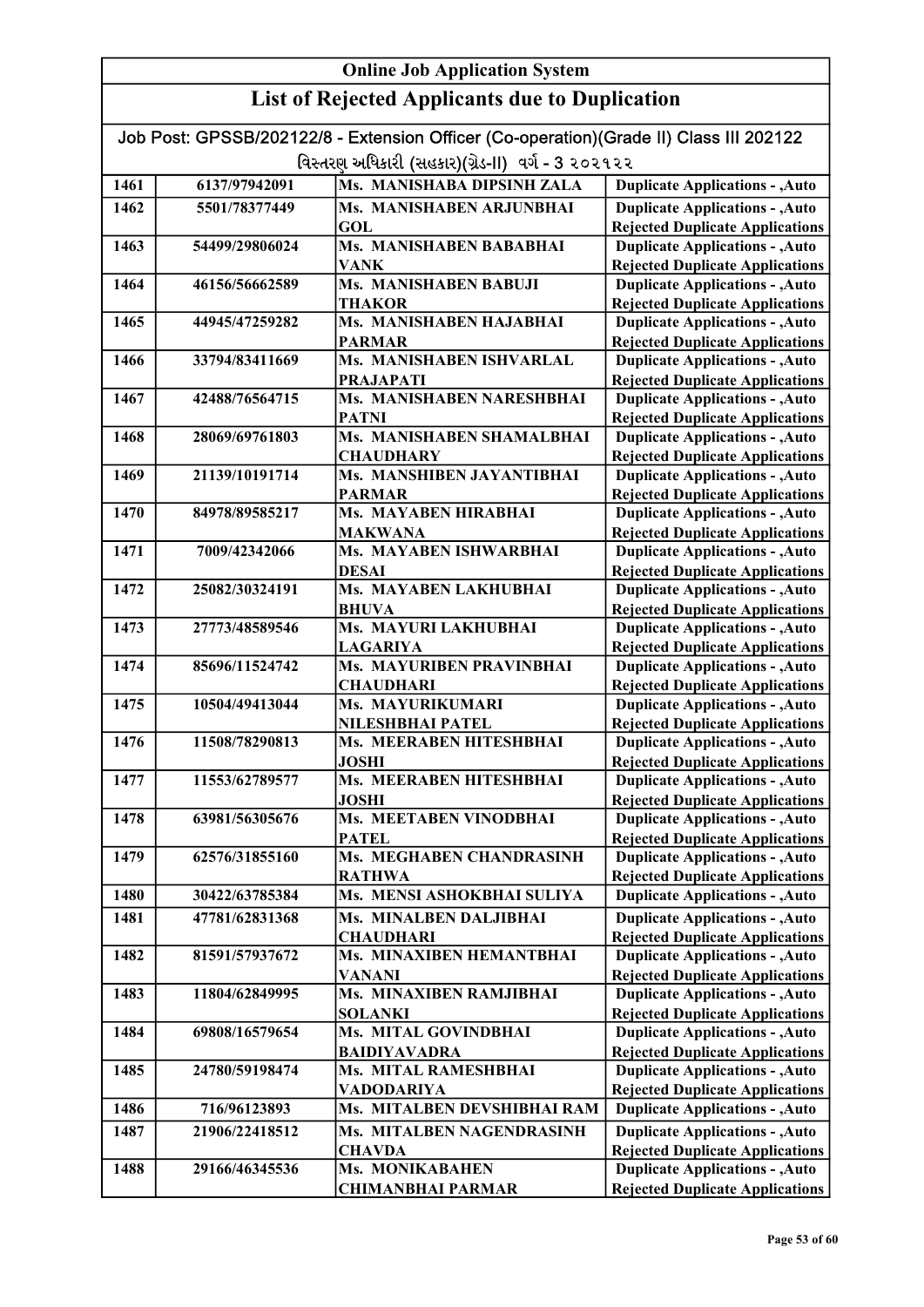|                                                   | Job Post: GPSSB/202122/8 - Extension Officer (Co-operation)(Grade II) Class III 202122 |                                                  |                                                                                  |  |
|---------------------------------------------------|----------------------------------------------------------------------------------------|--------------------------------------------------|----------------------------------------------------------------------------------|--|
| વિસ્તરણ અધિકારી (સહકાર)(ગ્રેડ-II) વર્ગ - 3 ૨૦૨૧૨૨ |                                                                                        |                                                  |                                                                                  |  |
| 1489                                              | 1440/81310410                                                                          | <b>Ms. NAMRATA NAJIBHAI</b>                      | <b>Duplicate Applications - , Auto</b>                                           |  |
|                                                   |                                                                                        | <b>BATHWAR</b>                                   | <b>Rejected Duplicate Applications</b>                                           |  |
| 1490                                              | 10682/39276244                                                                         | Ms. NAMRATABEN RAMESHBHAI                        | <b>Duplicate Applications - , Auto</b>                                           |  |
|                                                   |                                                                                        | <b>VANKAR</b>                                    | <b>Rejected Duplicate Applications</b>                                           |  |
| 1491                                              | 78753/84295806                                                                         | Ms. NAYANA JAYMALBHAI                            | <b>Duplicate Applications - , Auto</b>                                           |  |
|                                                   |                                                                                        | <b>AGOLA</b>                                     | <b>Rejected Duplicate Applications</b>                                           |  |
| 1492                                              | 57252/98664327                                                                         | Ms. NAYANA SOMABHAI VASAVA                       | <b>Duplicate Applications - , Auto</b>                                           |  |
|                                                   | 68176/54786755                                                                         | Ms. NAYANABEN SANJAYBHAI                         | <b>Rejected Duplicate Applications</b><br><b>Duplicate Applications - , Auto</b> |  |
| 1493                                              |                                                                                        | <b>VANVI</b>                                     | <b>Rejected Duplicate Applications</b>                                           |  |
| 1494                                              | 91225/99862084                                                                         | Ms. NAYANABEN UDESINH                            | <b>Duplicate Applications - , Auto</b>                                           |  |
|                                                   |                                                                                        | <b>CHAUHAN</b>                                   | <b>Rejected Duplicate Applications</b>                                           |  |
| 1495                                              | 5523/68656637                                                                          | Ms. NEELA RATILAL DHAMECHA                       | <b>Duplicate Applications - , Auto</b>                                           |  |
| 1496                                              | 51557/36673845                                                                         | Ms. NEHABEN ANILBHAI GAMIT                       | <b>Duplicate Applications - , Auto</b>                                           |  |
| 1497                                              | 58789/63946125                                                                         | <b>Ms. NEHAL PARBATBHAI</b>                      | <b>Duplicate Applications - , Auto</b>                                           |  |
|                                                   |                                                                                        | <b>AMBALIYA</b>                                  | <b>Rejected Duplicate Applications</b>                                           |  |
| 1498                                              | 90893/39518754                                                                         | <b>Ms. NEHAL RAJESHGIRI</b>                      | <b>Duplicate Applications - , Auto</b>                                           |  |
|                                                   |                                                                                        | <b>MEGHNATHI</b>                                 | <b>Rejected Duplicate Applications</b>                                           |  |
| 1499                                              | 6243/45062951                                                                          | Ms. NENCY RAJESHBHAI RATHOD                      | <b>Duplicate Applications - , Auto</b>                                           |  |
|                                                   |                                                                                        |                                                  | <b>Rejected Duplicate Applications</b>                                           |  |
| 1500                                              | 25234/35271710                                                                         | Ms. NIDDHI RAKESHKUMAR                           | <b>Duplicate Applications - , Auto</b>                                           |  |
|                                                   |                                                                                        | <b>PATEL</b>                                     | <b>Rejected Duplicate Applications</b>                                           |  |
| 1501                                              | 35007/77195692                                                                         | Ms. NIDHI NARENDRA BHAI                          | <b>Duplicate Applications - , Auto</b>                                           |  |
|                                                   | 30829/78483389                                                                         | <b>PARMAR</b><br><b>Ms. NIDHIBEN BHARATKUMAR</b> | <b>Rejected Duplicate Applications</b>                                           |  |
| 1502                                              |                                                                                        | <b>LUHAR</b>                                     | <b>Duplicate Applications - , Auto</b><br><b>Rejected Duplicate Applications</b> |  |
| 1503                                              | 19108/18966631                                                                         | Ms. NIDHIBEN DHANJIBHAI                          | <b>Duplicate Applications - , Auto</b>                                           |  |
|                                                   |                                                                                        | <b>VALERA</b>                                    | <b>Rejected Duplicate Applications</b>                                           |  |
| 1504                                              | 69100/23611886                                                                         | Ms. NIDHIBEN SURESHBHAI                          | <b>Duplicate Applications - , Auto</b>                                           |  |
|                                                   |                                                                                        | <b>CHAUDHARY</b>                                 | <b>Rejected Duplicate Applications</b>                                           |  |
| 1505                                              | 3021/64462035                                                                          | Ms. NIKITA CHANDRESHBHAI                         | <b>Duplicate Applications - , Auto</b>                                           |  |
|                                                   |                                                                                        | <b>MAKWANA</b>                                   | <b>Rejected Duplicate Applications</b>                                           |  |
| 1506                                              | 20606/49661713                                                                         | Ms. NIKITABEN DILIPBHAI PATEL                    | <b>Duplicate Applications - , Auto</b>                                           |  |
| 1507                                              | 65505/16968496                                                                         | Ms. NIKITABEN GOVINDBHAI                         | <b>Duplicate Applications - , Auto</b>                                           |  |
|                                                   |                                                                                        | <b>CHAUDHARI</b>                                 | <b>Rejected Duplicate Applications</b>                                           |  |
| 1508                                              | 87626/37091387                                                                         | Ms. NIKITABEN MAHADEVBHAI                        | <b>Duplicate Applications - , Auto</b>                                           |  |
|                                                   |                                                                                        | <b>PAVRA</b>                                     | <b>Rejected Duplicate Applications</b>                                           |  |
| 1509                                              | 18922/37789023                                                                         | Ms. NIKITABEN PRAVINBHAI                         | <b>Duplicate Applications - , Auto</b>                                           |  |
| 1510                                              | 31200/38727720                                                                         | <b>CHAUDHARI</b><br>Ms. NILAM BEN HASAMUKH       | <b>Rejected Duplicate Applications</b><br><b>Duplicate Applications - , Auto</b> |  |
|                                                   |                                                                                        | <b>BHAI PATEL</b>                                | <b>Rejected Duplicate Applications</b>                                           |  |
| 1511                                              | 43782/53435570                                                                         | Ms. NILAM GHANSHYAMBHAI                          | <b>Duplicate Applications - , Auto</b>                                           |  |
|                                                   |                                                                                        | <b>RATHOD</b>                                    | <b>Rejected Duplicate Applications</b>                                           |  |
| 1512                                              | 45662/99681829                                                                         | Ms. NILAMBAHEN PRAVINBHAI                        | <b>Duplicate Applications - , Auto</b>                                           |  |
|                                                   |                                                                                        | <b>DABHI</b>                                     | <b>Rejected Duplicate Applications</b>                                           |  |
| 1513                                              | 5214/99762385                                                                          | Ms. NILAMBEN BHAILALBHAI                         | <b>Duplicate Applications - , Auto</b>                                           |  |
|                                                   |                                                                                        | <b>CHAUHAN</b>                                   | <b>Rejected Duplicate Applications</b>                                           |  |
| 1514                                              | 44366/27087987                                                                         | Ms. NILAMBEN TULSIBHAI                           | <b>Duplicate Applications - , Auto</b>                                           |  |
|                                                   |                                                                                        | <b>KHERALA</b>                                   | <b>Rejected Duplicate Applications</b>                                           |  |
| 1515                                              | 18771/14125209                                                                         | Ms. NILAMBEN VIJAYBHAI                           | <b>Duplicate Applications - , Auto</b>                                           |  |
| 1516                                              | 18838/17678090                                                                         | <b>KACHCHHALA</b><br>Ms. NILAMBEN VIJAYBHAI      | <b>Rejected Duplicate Applications</b><br><b>Duplicate Applications - , Auto</b> |  |
|                                                   |                                                                                        | <b>KACHCHHALA</b>                                | <b>Rejected Duplicate Applications</b>                                           |  |
|                                                   |                                                                                        |                                                  |                                                                                  |  |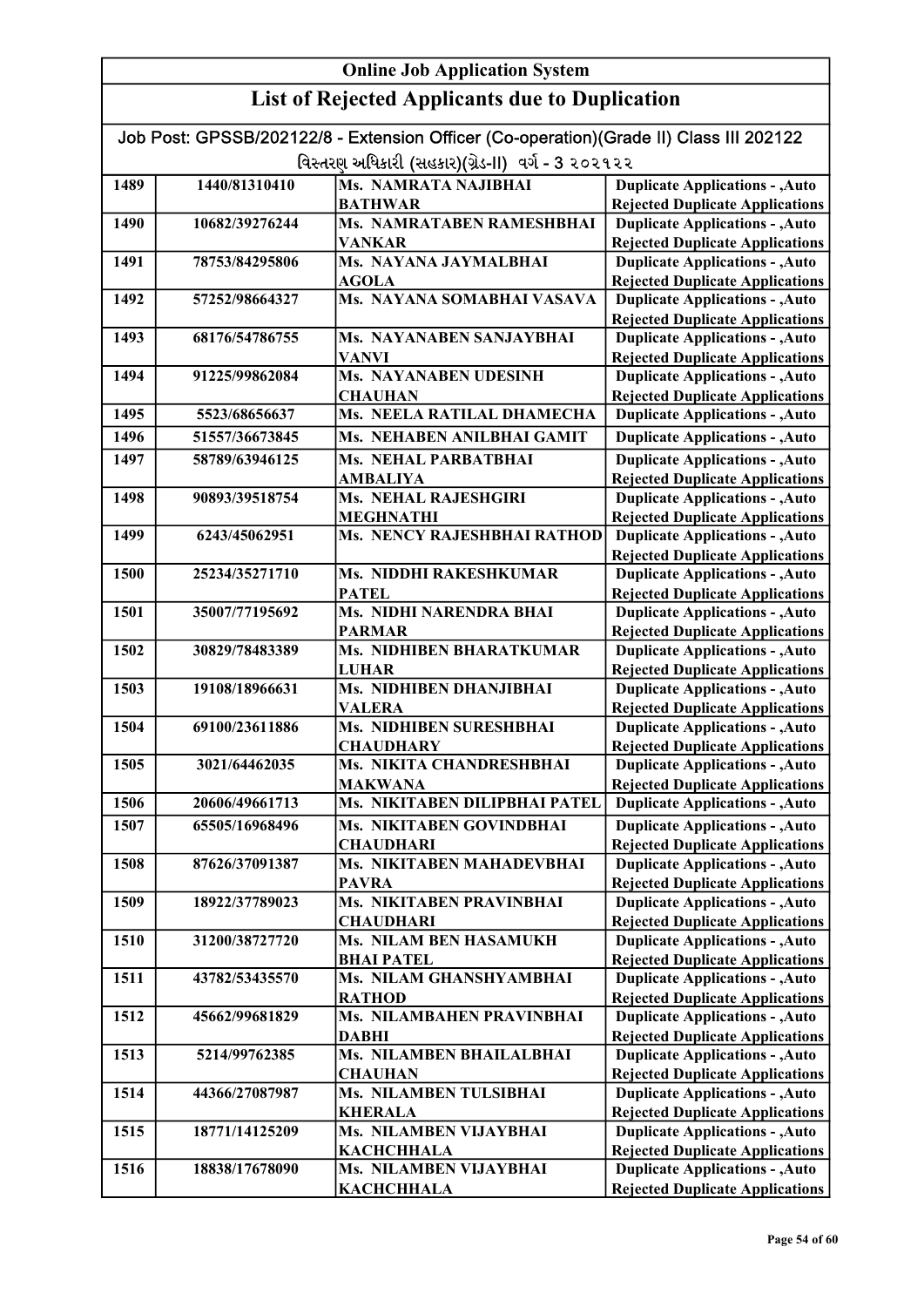#### Online Job Application System List of Rejected Applicants due to Duplication Job Post: GPSSB/202122/8 - Extension Officer (Co-operation)(Grade II) Class III 202122 વિસ્તરણ અધિકારી (સહકાર)(ગ્રેડ-II) વર્ગ - 3 ૨૦૨૧૨૨ 1517 10886/94549676 Ms. NIMUBEN DADUBHAI DETHARIYA 1518 23038/85473684 Ms. NIRALBEN NARENDRAKUMAR MODI 1519 32431/53913188 Ms. NIRALIBEN BHIKHABHAI VANIK 1520 16140/56616569 Ms. NISHABAHEN HASMUKHLAL DAVE 1521 46159/38329158 Ms. NISHABAHEN MANUBHAI PARMAR 1522 52365/54295411 Ms. NISHABEN MUKESH KUMAR SATHVARA 1523 69035/62919397 Ms. NISHABEN PRAVINKUMAR MAKWANA 1524 73438/55961579 Ms. NITA SHIVJI PATARIYA 1525 77226/15851182 Ms. NITABEN HIMUBHAI PARMAR 1526 72760/83515334 Ms. PALLAVIBEN PRAMODBHAI PATEL 1527 69478/83999363 Ms. PARVINABEN NARANBHAI JADAV 1528 68416/62920898 Ms. PARVINBANU BISMILLAKHAN PATHAN 1529 49798/44089601 Ms. PAYAL GOVINDBHAI PATIL 1530 44926/32053131 Ms. PAYAL NARANBHAI DESAI 1531 6799/11989796 Ms. PAYALBEN AMRUTBHAI RABARI 1532 50343/49635440 Ms. PAYALBEN JAYANTIBHAI **PATEL** 1533 4569/60249744 Ms. PAYALBEN VINUBHAI BALAR 1534 18355/59518864 Ms. PAYALKUMARI MAHENDRABHAI DHODIYA 1535 84209/77639833 Ms. PINAL SURESHBHAI SOLANKI 1536 38838/86372906 Ms. PINALBAHEN KANJIBHAI RABARI 1537 60227/11398447 Ms. PINALBEN GANESHBHAI PIPLODIYA 1538 32576/83261135 Ms. PINALBEN KANTILAL BARIA 1539 38307/70044947 Ms. PINALBEN KISHORBHAI PADHIYAR 1540 38521/20360798 Ms. PINALBEN KISHORBHAI PADHIYAR 1541 | 44055/72732691 | Ms. PINKALKUMARI RAMANBHAI GAMIT 1542 33522/76230068 Ms. PINKI GOVINDBHAI PIPLIYA 1543 73539/30901233 Ms. PINKI GOVINDBHAI PIPLIYA 1544 6302/41405756 Ms. PINKIKUMARI RAMESHBHAI HADULA 1545 17475/32504264 Ms. PINTUBEN ARAJANBHAI **SISOTEEYA** 1546 24578/84911486 Ms. POOJA ARVINDBHAI GOHEL 1547 44121/25660224 Ms. POOJA JAGDISHBHAI TANK Duplicate Applications - ,Auto Rejected Duplicate Applications Duplicate Applications - ,Auto Rejected Duplicate Applications **Duplicate Applications - , Auto** Rejected Duplicate Applications Duplicate Applications - ,Auto Rejected Duplicate Applications Duplicate Applications - ,Auto **Duplicate Applications - ,Auto** Rejected Duplicate Applications Duplicate Applications - ,Auto Rejected Duplicate Applications Duplicate Applications - ,Auto Rejected Duplicate Applications **Duplicate Applications - , Auto** Rejected Duplicate Applications Duplicate Applications - ,Auto Rejected Duplicate Applications Duplicate Applications - ,Auto Rejected Duplicate Applications Duplicate Applications - ,Auto Rejected Duplicate Applications Duplicate Applications - ,Auto **Duplicate Applications - ,Auto** Duplicate Applications - ,Auto Rejected Duplicate Applications Duplicate Applications - ,Auto Rejected Duplicate Applications Duplicate Applications - ,Auto Rejected Duplicate Applications Duplicate Applications - ,Auto Rejected Duplicate Applications Duplicate Applications - ,Auto Rejected Duplicate Applications Duplicate Applications - ,Auto **Duplicate Applications - , Auto Duplicate Applications - ,Auto** Rejected Duplicate Applications Duplicate Applications - ,Auto Rejected Duplicate Applications Duplicate Applications - ,Auto **Duplicate Applications - ,Auto** Duplicate Applications - ,Auto Rejected Duplicate Applications Duplicate Applications - ,Auto **Duplicate Applications - ,Auto** Rejected Duplicate Applications Duplicate Applications - ,Auto Rejected Duplicate Applications Duplicate Applications - ,Auto Rejected Duplicate Applications Duplicate Applications - ,Auto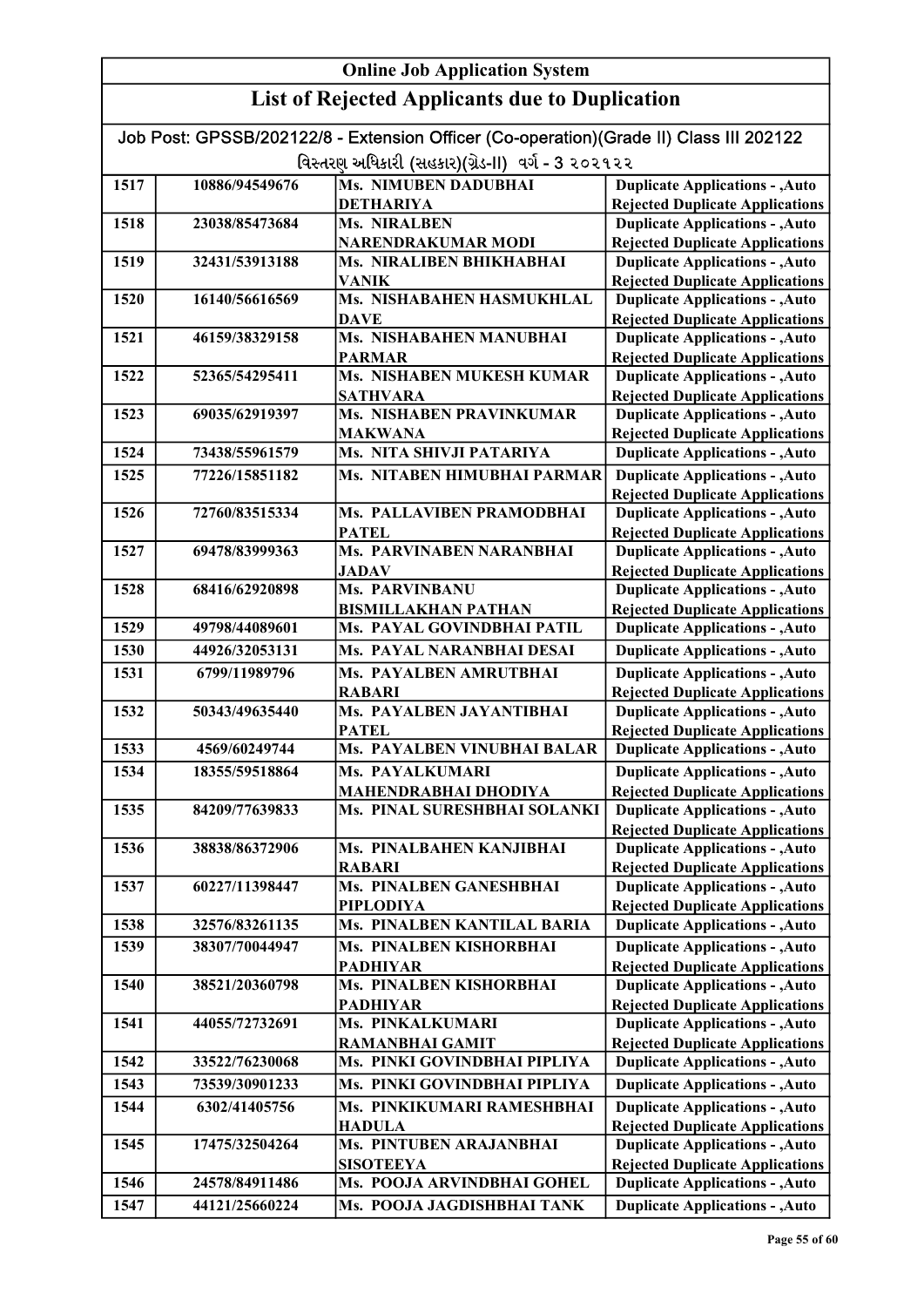|                                                   | Job Post: GPSSB/202122/8 - Extension Officer (Co-operation)(Grade II) Class III 202122 |                                               |                                                                                  |  |
|---------------------------------------------------|----------------------------------------------------------------------------------------|-----------------------------------------------|----------------------------------------------------------------------------------|--|
| વિસ્તરણ અધિકારી (સહકાર)(ગ્રેડ-II) વર્ગ - 3 ૨૦૨૧૨૨ |                                                                                        |                                               |                                                                                  |  |
| 1548                                              | 6393/25048278                                                                          | Ms. POOJA JAYANT KUMARI                       | <b>Duplicate Applications - , Auto</b>                                           |  |
| 1549                                              | 80007/57182253                                                                         | Ms. POOJA JAYANT KUMARI                       | <b>Duplicate Applications - , Auto</b>                                           |  |
| 1550                                              | 71351/61865395                                                                         | Ms. POOJA JENTIBHAI MOLIYA                    | <b>Duplicate Applications - , Auto</b>                                           |  |
| 1551                                              | 76972/12547338                                                                         | Ms. POONAMBEN SURESHBHAI                      | <b>Duplicate Applications - , Auto</b>                                           |  |
|                                                   |                                                                                        | <b>PATEL</b>                                  | <b>Rejected Duplicate Applications</b>                                           |  |
| 1552                                              | 81658/10850511                                                                         | <b>Ms. PRABHAVATIBEN</b>                      | <b>Duplicate Applications - , Auto</b>                                           |  |
|                                                   |                                                                                        | NAGINBHAI GAYAKAWAD                           | <b>Rejected Duplicate Applications</b>                                           |  |
| 1553                                              | 65884/27132131                                                                         | Ms. PRAPTI KISHORBHAI                         | <b>Duplicate Applications - , Auto</b>                                           |  |
|                                                   |                                                                                        | <b>PARMAR</b>                                 | <b>Rejected Duplicate Applications</b>                                           |  |
| 1554                                              | 11685/96958279                                                                         | Ms. PRATIBHABEN                               | <b>Duplicate Applications - , Auto</b>                                           |  |
|                                                   |                                                                                        | ASHISHKUMAR SOLANKI                           | <b>Rejected Duplicate Applications</b>                                           |  |
| 1555                                              | 25991/87002929                                                                         | Ms. PRATIKSHA GIRDHARBHAI                     | <b>Duplicate Applications - , Auto</b>                                           |  |
|                                                   |                                                                                        | <b>USADADIA</b>                               | <b>Rejected Duplicate Applications</b>                                           |  |
| 1556                                              | 13515/17195379                                                                         | Ms. PRATIXABAHEN                              | <b>Duplicate Applications - , Auto</b>                                           |  |
|                                                   |                                                                                        | NAYNESHBHAI PATEL                             | <b>Rejected Duplicate Applications</b>                                           |  |
| 1557                                              | 13521/51813908                                                                         | Ms. PRAVINABEN DEVRAJBHAI                     | <b>Duplicate Applications - , Auto</b>                                           |  |
|                                                   |                                                                                        | <b>CHAUDHARI</b>                              | <b>Rejected Duplicate Applications</b>                                           |  |
| 1558                                              | 37755/56800639                                                                         | Ms. PRAVINABEN FALAJIBHAI                     | <b>Duplicate Applications - , Auto</b>                                           |  |
| 1559                                              | 3637/35115165                                                                          | <b>CHAUDHARY</b><br>Ms. PREETIBEN VECHIYABHAI | <b>Rejected Duplicate Applications</b><br><b>Duplicate Applications - , Auto</b> |  |
|                                                   |                                                                                        | <b>GAMIT</b>                                  | <b>Rejected Duplicate Applications</b>                                           |  |
| 1560                                              | 29377/51778439                                                                         | Ms. PREKSHA BANSILAL SABAL                    | <b>Duplicate Applications - , Auto</b>                                           |  |
| 1561                                              |                                                                                        | Ms. PRINSI MUKESHBHAI                         | <b>Duplicate Applications - , Auto</b>                                           |  |
|                                                   | 43162/35652761                                                                         | <b>GOLAKIYA</b>                               | <b>Rejected Duplicate Applications</b>                                           |  |
| 1562                                              | 33905/90877558                                                                         | Ms. PRIYANKA DHANESHKUMAR                     | <b>Duplicate Applications - , Auto</b>                                           |  |
|                                                   |                                                                                        | <b>PARMAR</b>                                 | <b>Rejected Duplicate Applications</b>                                           |  |
| 1563                                              | 5673/85637136                                                                          | Ms. PRIYANKA NARESHBHAI                       | <b>Duplicate Applications - , Auto</b>                                           |  |
|                                                   |                                                                                        | <b>CHAUHAN</b>                                | <b>Rejected Duplicate Applications</b>                                           |  |
| 1564                                              | 58530/76873946                                                                         | Ms. PRIYANKABEN FULSING                       | <b>Duplicate Applications - , Auto</b>                                           |  |
|                                                   |                                                                                        | <b>VASAVA</b>                                 | <b>Rejected Duplicate Applications</b>                                           |  |
| 1565                                              | 54872/83687801                                                                         | Ms. PRIYANKABEN VASRAMBHAI                    | <b>Duplicate Applications - , Auto</b>                                           |  |
|                                                   |                                                                                        | <b>CHAUDHARI</b>                              | <b>Rejected Duplicate Applications</b>                                           |  |
| 1566                                              | 57519/56979467                                                                         | Ms. PRIYANKABEN VASRAMBHAI                    | <b>Duplicate Applications - , Auto</b>                                           |  |
|                                                   |                                                                                        | <b>CHAUDHARI</b>                              | <b>Rejected Duplicate Applications</b>                                           |  |
| 1567                                              | 43476/44162514                                                                         | <b>Ms. PRIYVANDABEN</b>                       | <b>Duplicate Applications - , Auto</b>                                           |  |
|                                                   |                                                                                        | <b>MANSINGBHAI BARIA</b>                      | <b>Rejected Duplicate Applications</b>                                           |  |
| 1568                                              | 73774/79848566                                                                         | Ms. PUJA SUDHIRBHAI KUBAVAT                   | <b>Duplicate Applications - , Auto</b>                                           |  |
| 1569                                              | 71581/15299349                                                                         | Ms. PUJABEN MADHUBHAI                         | <b>Duplicate Applications - , Auto</b>                                           |  |
|                                                   |                                                                                        | <b>CHAUDHARI</b>                              | <b>Rejected Duplicate Applications</b>                                           |  |
| 1570                                              | 87177/72858041                                                                         | Ms. PUNAMBEN MUKESHBHAI                       | <b>Duplicate Applications - , Auto</b>                                           |  |
| 1571                                              | 45755/60947350                                                                         | <b>PATEL</b><br>Ms. PUSHPABEN MOHANBHAI       | <b>Rejected Duplicate Applications</b><br><b>Duplicate Applications - , Auto</b> |  |
|                                                   |                                                                                        | <b>MESARIYA</b>                               | <b>Rejected Duplicate Applications</b>                                           |  |
| 1572                                              | 24788/25161716                                                                         | Ms. RADHABEN NANJIBHAI                        | <b>Duplicate Applications - , Auto</b>                                           |  |
|                                                   |                                                                                        | <b>DAMOR</b>                                  | <b>Rejected Duplicate Applications</b>                                           |  |
| 1573                                              | 77415/62985674                                                                         | Ms. RAGINIBEN RANJITBHAI                      | <b>Duplicate Applications - , Auto</b>                                           |  |
|                                                   |                                                                                        | <b>CHAUDHARI</b>                              | <b>Rejected Duplicate Applications</b>                                           |  |
| 1574                                              | 77754/47998551                                                                         | Ms. RAGINIBEN RANJITBHAI                      | <b>Duplicate Applications - , Auto</b>                                           |  |
|                                                   |                                                                                        | <b>CHAUDHARI</b>                              | <b>Rejected Duplicate Applications</b>                                           |  |
| 1575                                              | 84163/35485504                                                                         | Ms. RAJESHREE BHARATBHAI                      | <b>Duplicate Applications - , Auto</b>                                           |  |
|                                                   |                                                                                        | <b>MAKWANA</b>                                | <b>Rejected Duplicate Applications</b>                                           |  |
| 1576                                              | 78750/79050064                                                                         | Ms. RAJESHVARI BABUBHAI                       | <b>Duplicate Applications - , Auto</b>                                           |  |
|                                                   |                                                                                        | <b>VORA</b>                                   | <b>Rejected Duplicate Applications</b>                                           |  |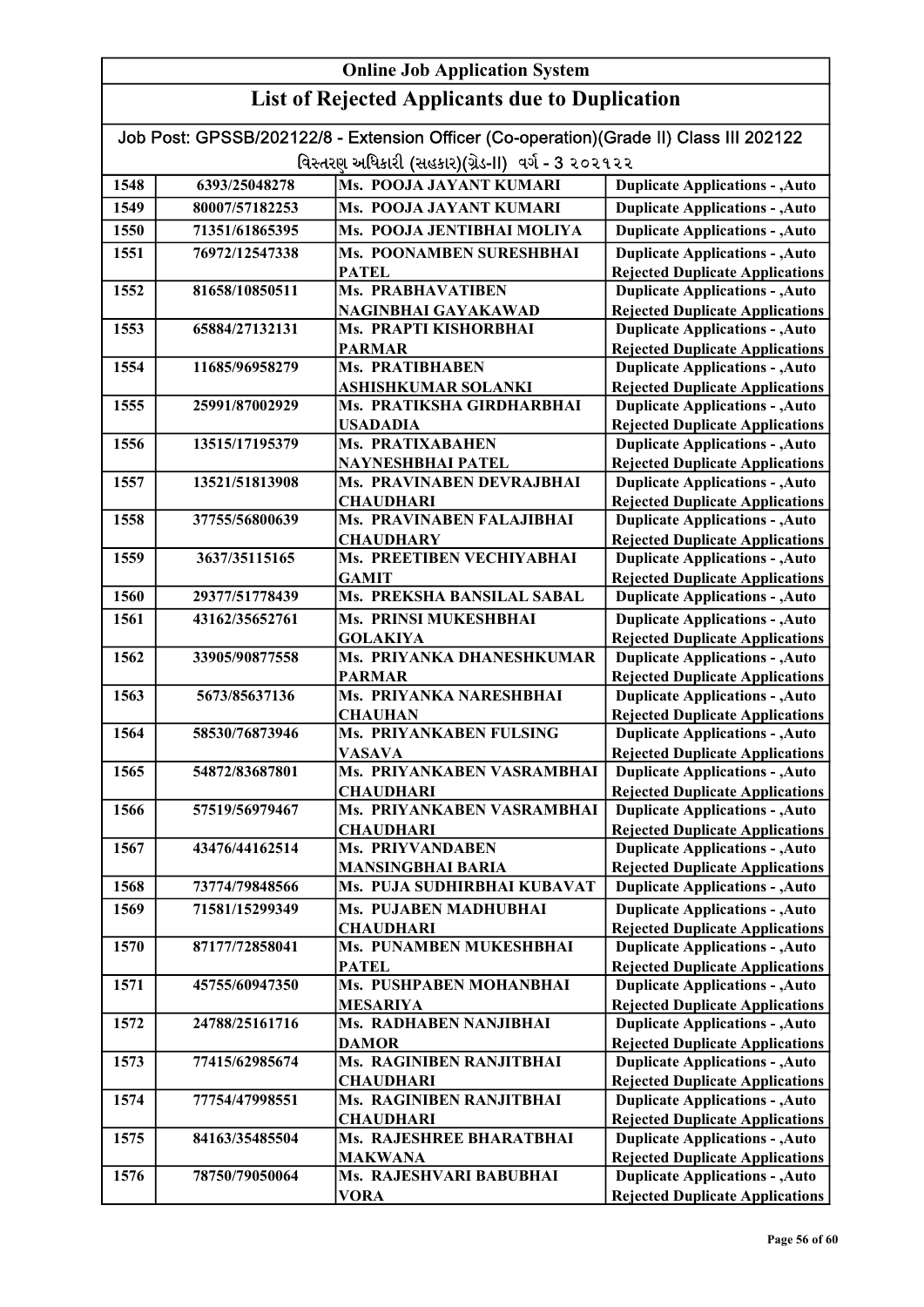#### Online Job Application System List of Rejected Applicants due to Duplication Job Post: GPSSB/202122/8 - Extension Officer (Co-operation)(Grade II) Class III 202122 વિસ્તરણ અધિકારી (સહકાર)(ગ્રેડ-II) વર્ગ - 3 ૨૦૨૧૨૨ 1577 3066/51300923 Ms. RAJESHVARI JAYANTIBHAI MAHIDA 1578 11297/78209835 Ms. RAJIBEN HAJA ODEDRA 1579 16277/21965280 Ms. RAJIBEN NATHA ODEDARA 1580 60634/21282585 Ms. RAJSHRIBEN INDRAVADAN PARMAR 1581 77454/12799402 Ms. RAKSHABEN ALAKHABHAI KHARADI 1582 65370/17975020 Ms. RANJANABEN RAMBHAI KAMLIYA 1583 85855/70791111 Ms. RANJANABEN RAMBHAI KAMLIYA 1584 72289/99887384 Ms. RANJANBEN UDAJI THAKOR 1585 37310/73609145 Ms. RASHMIKABAHEN JAGDISHBHAI VORA 1586 23949/13293477 Ms. RASHMIKABEN RAMJEEBHAI **CHAUDHARY** 1587 74154/95606005 Ms. RASHMITA KHIMJIBHAI MAVADIYA 1588 51742/17845540 Ms. RATNA HIMMATLAL PARMAR 1589 64764/29064346 Ms. RAVINABEN DANABHAI **CHAUDHARY** 1590 12567/48750114 Ms. RAVINABEN RAMESHBHAI **CHAUDHARY** 1591 47928/70778898 Ms. RESHMABEN NAVINBHAI **PATEL** 1592 39978/59642860 Ms. RIDDHI PRAVINBHAI SUTARIYA 1593 74143/90245111 Ms. RIDDHIBEN POPATBHAI VAGHASIYA 1594 67250/92772995 Ms. RINABAHEN DALAPATBHAI BARAIYA 1595 61893/72389274 Ms. RINABAHEN KHEMCHAND YADAV 1596 26948/57602097 Ms. RINKAL CHHAGANBHAI BARAIYA 1597 9674/80402630 Ms. RINKALBEN RAMESHBHAI **CHAUDHARI** 1598 86134/72418412 Ms. RINKU BABULAL TAILOR 1599 90494/80478874 Ms. RINKUBAHEN RAMESHBHAI **PALLACHARIYA** 1600 63883/43054538 Ms. RINKUBEN HEMATGAR MEGHANATHI 1601 56024/15111593 Ms. RIPALBEN AMBALAL PATEL 1602 7803/18692075 Ms. RITISHA GIRISHKUMAR SONI 1603 52376/78432176 Ms. RIYA DILIPBHAI MANGWANI 1604 82650/43336416 Ms. RIYABEN PRAKASHJI THAKOR 1605 11028/90722505 Ms. RONAK BALDEVBHAI KANODIYA 1606 11047/54918542 Ms. RONAK BALDEVBHAI KANODIYA **Duplicate Applications - , Auto** Rejected Duplicate Applications Duplicate Applications - ,Auto Rejected Duplicate Applications Duplicate Applications - ,Auto Rejected Duplicate Applications Duplicate Applications - ,Auto Rejected Duplicate Applications Duplicate Applications - ,Auto Rejected Duplicate Applications Duplicate Applications - ,Auto Rejected Duplicate Applications **Duplicate Applications - , Auto Duplicate Applications - ,Auto** Rejected Duplicate Applications Duplicate Applications - ,Auto Rejected Duplicate Applications Duplicate Applications - ,Auto Rejected Duplicate Applications Duplicate Applications - ,Auto Rejected Duplicate Applications Duplicate Applications - ,Auto Duplicate Applications - ,Auto Rejected Duplicate Applications Duplicate Applications - ,Auto **Duplicate Applications - , Auto Duplicate Applications - ,Auto** Rejected Duplicate Applications Duplicate Applications - ,Auto Rejected Duplicate Applications Duplicate Applications - ,Auto Rejected Duplicate Applications Duplicate Applications - ,Auto Rejected Duplicate Applications Duplicate Applications - ,Auto **Duplicate Applications - ,Auto** Rejected Duplicate Applications Duplicate Applications - ,Auto Rejected Duplicate Applications Duplicate Applications - ,Auto **Duplicate Applications - ,Auto** Duplicate Applications - ,Auto Rejected Duplicate Applications Duplicate Applications - ,Auto Rejected Duplicate Applications Duplicate Applications - ,Auto Rejected Duplicate Applications Duplicate Applications - ,Auto Rejected Duplicate Applications Duplicate Applications - ,Auto Rejected Duplicate Applications Duplicate Applications - ,Auto Rejected Duplicate Applications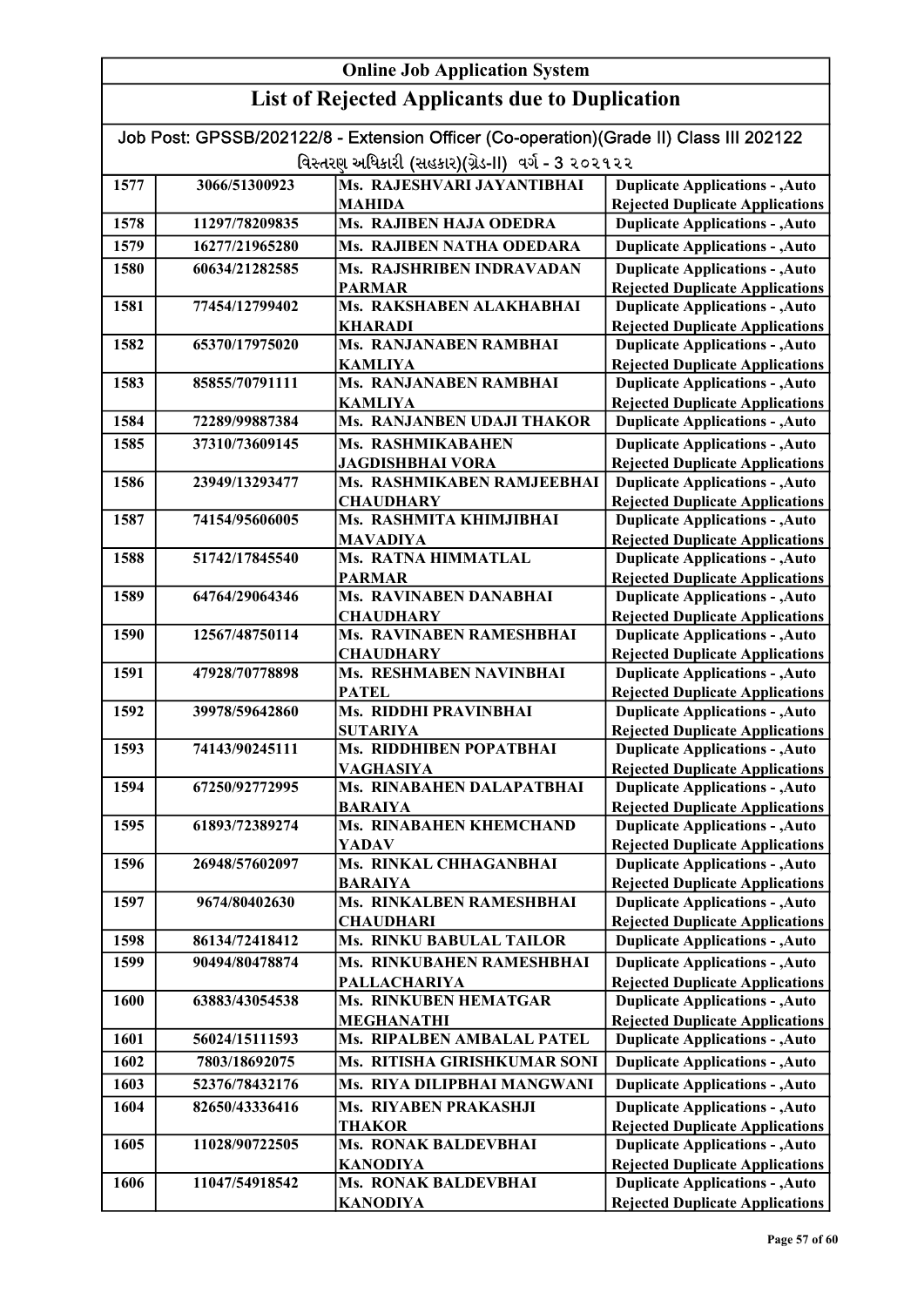| Job Post: GPSSB/202122/8 - Extension Officer (Co-operation)(Grade II) Class III 202122 |                |                                                      |                                                                                  |
|----------------------------------------------------------------------------------------|----------------|------------------------------------------------------|----------------------------------------------------------------------------------|
|                                                                                        |                | વિસ્તરણ અધિકારી (સહકાર)(ગ્રેડ-II) વર્ગ - 3 ૨૦૨૧૨૨    |                                                                                  |
| 1607                                                                                   | 71951/23832972 | Ms. ROSHNI LAXMAN VEGDA                              | <b>Duplicate Applications - , Auto</b>                                           |
| 1608                                                                                   | 34130/13946332 | Ms. RUBINA MESHAN BHAI RUMI                          | <b>Duplicate Applications - , Auto</b>                                           |
| 1609                                                                                   | 23175/78640505 | Ms. RUPAL HASMUKHBHAI                                | <b>Duplicate Applications - , Auto</b>                                           |
|                                                                                        |                | <b>PANCHAL</b>                                       | <b>Rejected Duplicate Applications</b>                                           |
| 1610                                                                                   | 32931/69485317 | <b>Ms. SANGEETABEN</b>                               | <b>Duplicate Applications - , Auto</b>                                           |
|                                                                                        |                | SHASHIKANTBHAI CHHOTALA                              | <b>Rejected Duplicate Applications</b>                                           |
| 1611                                                                                   | 89610/48694278 | Ms. SANGITABEN ARSHIBHAI<br><b>SOSA</b>              | <b>Duplicate Applications - , Auto</b>                                           |
| 1612                                                                                   | 1412/12700094  | Ms. SARIKA MOHANBHAI PATEL                           | <b>Rejected Duplicate Applications</b><br><b>Duplicate Applications - , Auto</b> |
| 1613                                                                                   | 58822/16135924 | Ms. SARITA RAJUBHAI PARMAR                           | <b>Duplicate Applications - , Auto</b>                                           |
| 1614                                                                                   | 5063/28756676  | Ms. SARSVATI DILIP BHAI                              | Duplicate Applications - , Auto                                                  |
|                                                                                        |                | <b>THAKOR</b>                                        | <b>Rejected Duplicate Applications</b>                                           |
| 1615                                                                                   | 13627/96191422 | <b>Ms. SEJAL CHANDUBHAI</b>                          | <b>Duplicate Applications - , Auto</b>                                           |
|                                                                                        |                | <b>BARANDA</b>                                       | <b>Rejected Duplicate Applications</b>                                           |
| 1616                                                                                   | 73256/12292063 | Ms. SEJALBEN KIRANKUMAR                              | <b>Duplicate Applications - , Auto</b>                                           |
|                                                                                        |                | <b>GOHIL</b>                                         | <b>Rejected Duplicate Applications</b>                                           |
| 1617                                                                                   | 49172/65199293 | Ms. SEJALBEN KISHORBHAI                              | <b>Duplicate Applications - , Auto</b>                                           |
| 1618                                                                                   | 2856/85829579  | <b>VAGHELA</b><br>Ms. SEJALKUMARI BALLUBHAI          | <b>Rejected Duplicate Applications</b><br><b>Duplicate Applications - , Auto</b> |
|                                                                                        |                | <b>CHAUDHARI</b>                                     | <b>Rejected Duplicate Applications</b>                                           |
| 1619                                                                                   | 6187/62760260  | Ms. SHABNAM MAHMAD ADLAN                             | <b>Duplicate Applications - , Auto</b>                                           |
| 1620                                                                                   | 41816/74145055 | Ms. SHABNAMBEN YUNUSBHAI                             | <b>Duplicate Applications - , Auto</b>                                           |
|                                                                                        |                | <b>MANSURI</b>                                       | <b>Rejected Duplicate Applications</b>                                           |
| 1621                                                                                   | 42043/18011551 | Ms. SHASHIBAHEN                                      | <b>Duplicate Applications - , Auto</b>                                           |
|                                                                                        |                | <b>SURESHKUMAR BILWAL</b>                            | <b>Rejected Duplicate Applications</b>                                           |
| 1622                                                                                   | 42877/20650896 | Ms. SHILABEN BHIKHUBHAI                              | <b>Duplicate Applications - , Auto</b>                                           |
|                                                                                        |                | <b>KUNVAR</b>                                        | <b>Rejected Duplicate Applications</b>                                           |
| 1623                                                                                   | 72285/18843000 | Ms. SHILPABEN RAMESHBHAI<br><b>RATHOD</b>            | <b>Duplicate Applications - , Auto</b><br><b>Rejected Duplicate Applications</b> |
| 1624                                                                                   | 39857/55580588 | <b>Ms. SHITALBAHEN</b>                               | <b>Duplicate Applications - , Auto</b>                                           |
|                                                                                        |                | <b>GIRADHARBHAI LATHIYA</b>                          | <b>Rejected Duplicate Applications</b>                                           |
| 1625                                                                                   | 60658/80631942 | Ms. SHITALBEN GIRADHARBHAI                           | <b>Duplicate Applications - , Auto</b>                                           |
|                                                                                        |                | DABHI                                                | <b>Rejected Duplicate Applications</b>                                           |
| 1626                                                                                   | 35918/51539984 | Ms. SHIVANGI CHANDUBHAI                              | <b>Duplicate Applications - , Auto</b>                                           |
|                                                                                        |                | <b>PATEL</b>                                         | <b>Rejected Duplicate Applications</b>                                           |
| 1627                                                                                   | 10745/11043611 | Ms. SHIVANGIKUMARI                                   | <b>Duplicate Applications - , Auto</b>                                           |
| 1628                                                                                   | 31930/91976207 | SHIRISHBHAI CHAUDHARI<br>Ms. SHLOKA PRAVINBHAI PATEL | <b>Rejected Duplicate Applications</b><br><b>Duplicate Applications - , Auto</b> |
| 1629                                                                                   | 67169/94121353 | Ms. SHOBHANA SURESHBHAI                              | <b>Duplicate Applications - , Auto</b>                                           |
|                                                                                        |                | <b>RATHOD</b>                                        | <b>Rejected Duplicate Applications</b>                                           |
| 1630                                                                                   | 26051/40942196 | Ms. SHOBHNA KANJIBHAI ZALA                           | <b>Duplicate Applications - , Auto</b>                                           |
| 1631                                                                                   | 34237/47007887 | Ms. SHRADDHA MANJI BHAI                              | <b>Duplicate Applications - , Auto</b>                                           |
|                                                                                        |                | <b>BHASOTIYA</b>                                     | <b>Rejected Duplicate Applications</b>                                           |
| 1632                                                                                   | 20042/46668988 | Ms. SHRADDHA NILESHBHAI                              | <b>Duplicate Applications - , Auto</b>                                           |
|                                                                                        |                | <b>LIMBACHIYA</b>                                    | <b>Rejected Duplicate Applications</b>                                           |
| 1633                                                                                   | 44577/21538300 | Ms. SHREYABAHEN RAMANBHAI                            | <b>Duplicate Applications - , Auto</b>                                           |
|                                                                                        |                | <b>PATEL</b>                                         | <b>Rejected Duplicate Applications</b>                                           |
| 1634                                                                                   | 42636/90876197 | Ms. SITABEN BACHUBHAI                                | <b>Duplicate Applications - , Auto</b>                                           |
| 1635                                                                                   | 63320/40455878 | <b>GAMETI</b><br>Ms. SNEHABEN ARVINDBHAI             | <b>Rejected Duplicate Applications</b><br><b>Duplicate Applications - , Auto</b> |
|                                                                                        |                | <b>CHAUHAN</b>                                       | <b>Rejected Duplicate Applications</b>                                           |
| 1636                                                                                   | 57136/61711498 | Ms. SOHANIBEN RAJUGIRI                               | <b>Duplicate Applications - , Auto</b>                                           |
|                                                                                        |                | <b>GOSWAMI</b>                                       | <b>Rejected Duplicate Applications</b>                                           |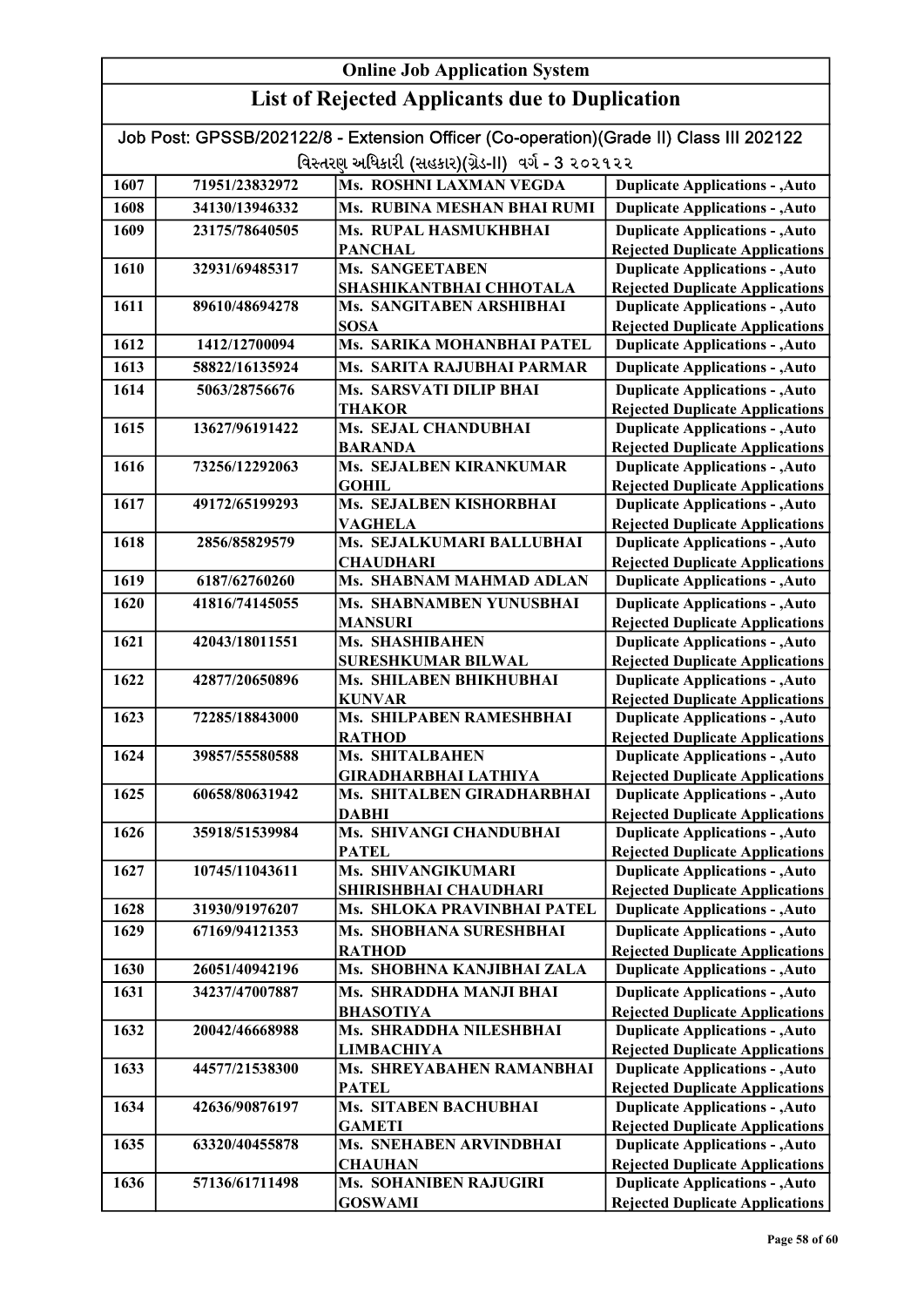|      | Job Post: GPSSB/202122/8 - Extension Officer (Co-operation)(Grade II) Class III 202122 |                                             |                                                                                  |  |
|------|----------------------------------------------------------------------------------------|---------------------------------------------|----------------------------------------------------------------------------------|--|
|      | વિસ્તરણ અધિકારી (સહકાર)(ગ્રેડ-II) વર્ગ - 3 ૨૦૨૧૨૨                                      |                                             |                                                                                  |  |
| 1637 | 25573/28396171                                                                         | Ms. SONALBEN JAGDISHBHAI                    | <b>Duplicate Applications - , Auto</b>                                           |  |
|      |                                                                                        | <b>BHANAT</b>                               | <b>Rejected Duplicate Applications</b>                                           |  |
| 1638 | 46210/31802138                                                                         | <b>Ms. SONALBEN SUNILBHAI</b>               | <b>Duplicate Applications - , Auto</b>                                           |  |
|      |                                                                                        | <b>BAROT</b>                                | <b>Rejected Duplicate Applications</b>                                           |  |
| 1639 | 49334/65858298                                                                         | Ms. SUJATA RAJENDRABHAI                     | <b>Duplicate Applications - , Auto</b>                                           |  |
|      |                                                                                        | <b>PANDYA</b>                               | <b>Rejected Duplicate Applications</b>                                           |  |
| 1640 | 51442/51328633                                                                         | Ms. SURBHI BABUBHAI JADAV                   | <b>Duplicate Applications - , Auto</b>                                           |  |
| 1641 | 66813/20415317                                                                         | Ms. TAMANNA ASHWINKUMAR                     | <b>Duplicate Applications - , Auto</b>                                           |  |
|      |                                                                                        | <b>RANA</b>                                 | <b>Rejected Duplicate Applications</b>                                           |  |
| 1642 | 88557/75416619                                                                         | Ms. TARABEN BACHUBHAI GOHIL                 | <b>Duplicate Applications - , Auto</b>                                           |  |
|      |                                                                                        |                                             | <b>Rejected Duplicate Applications</b>                                           |  |
| 1643 | 77674/28362303                                                                         | Ms. TRUPALBEN JAYANTILAL                    | <b>Duplicate Applications - , Auto</b>                                           |  |
|      |                                                                                        | <b>AMIN</b>                                 | <b>Rejected Duplicate Applications</b>                                           |  |
| 1644 | 22023/57642531                                                                         | Ms. TRUPTIBAHEN SANKALBHAI                  | <b>Duplicate Applications - , Auto</b>                                           |  |
|      |                                                                                        | <b>RAVAL</b>                                | <b>Rejected Duplicate Applications</b>                                           |  |
| 1645 | 37958/76267489                                                                         | Ms. TWINKALBEN AMRUTBHAI                    | <b>Duplicate Applications - , Auto</b>                                           |  |
|      |                                                                                        | <b>SOLANKI</b>                              | <b>Rejected Duplicate Applications</b>                                           |  |
| 1646 | 65445/67705670                                                                         | Ms. TWINKLEBEN CHANDUBHAI                   | <b>Duplicate Applications - , Auto</b>                                           |  |
|      |                                                                                        | <b>BALEVIYA</b>                             | <b>Rejected Duplicate Applications</b>                                           |  |
| 1647 | 14691/22557644                                                                         | Ms. URVASHIBEN                              | <b>Duplicate Applications - , Auto</b>                                           |  |
|      |                                                                                        | <b>DINESHCHANDRA PARMAR</b>                 | <b>Rejected Duplicate Applications</b>                                           |  |
| 1648 | 60285/22980248                                                                         | Ms. URVASHIKUMARI                           | <b>Duplicate Applications - , Auto</b>                                           |  |
|      |                                                                                        | NEVAJBHAI BHOYA                             | <b>Rejected Duplicate Applications</b>                                           |  |
| 1649 | 2284/92481820                                                                          | Ms. USHABEN SENGHABHAI                      | <b>Duplicate Applications - , Auto</b>                                           |  |
|      |                                                                                        | <b>BHARADIYA</b>                            | <b>Rejected Duplicate Applications</b>                                           |  |
| 1650 | 2780/63148178                                                                          | <b>Ms. UTPALBEN PRAVINKUMAR</b>             | <b>Duplicate Applications - , Auto</b>                                           |  |
|      |                                                                                        | <b>PRAJAPATI</b>                            | <b>Rejected Duplicate Applications</b>                                           |  |
| 1651 | 65424/41408775                                                                         | Ms. VAIBHAVI HASMUKHBHAI                    | <b>Duplicate Applications - , Auto</b>                                           |  |
|      |                                                                                        | <b>SOLANKI</b>                              | <b>Rejected Duplicate Applications</b>                                           |  |
| 1652 | 79306/30426054                                                                         | Ms. VAIBHAVI MUKESHBHAI                     | <b>Duplicate Applications - , Auto</b>                                           |  |
|      |                                                                                        | <b>MAYANI</b>                               | <b>Rejected Duplicate Applications</b>                                           |  |
| 1653 | 90186/41909995                                                                         | Ms. VAIBHAVIKUMARI                          | <b>Duplicate Applications - , Auto</b>                                           |  |
|      |                                                                                        | AMRUTBHAI CHAUDHARI                         | <b>Rejected Duplicate Applications</b>                                           |  |
| 1654 | 58174/13932856                                                                         | Ms. VAISHALI JAYESHBHAI                     | <b>Duplicate Applications - , Auto</b>                                           |  |
|      |                                                                                        | <b>VAGHELA</b>                              | <b>Rejected Duplicate Applications</b>                                           |  |
| 1655 | 19805/32061550                                                                         | Ms. VAISHALI POLAJIBHAI                     | <b>Duplicate Applications - , Auto</b>                                           |  |
|      |                                                                                        | <b>KUGASIYA</b>                             | <b>Rejected Duplicate Applications</b>                                           |  |
| 1656 | 27794/11189560                                                                         | Ms. VAISHALIBA                              | <b>Duplicate Applications - , Auto</b>                                           |  |
|      |                                                                                        | <b>MAHENDRASINH PARMAR</b>                  | <b>Rejected Duplicate Applications</b>                                           |  |
| 1657 | 8981/92835694                                                                          | Ms. VAISHALIBEN DINESHBHAI                  | <b>Duplicate Applications - , Auto</b>                                           |  |
| 1658 |                                                                                        | <b>PARMAR</b><br>Ms. VAISHALIBEN MAHESHBHAI | <b>Rejected Duplicate Applications</b>                                           |  |
|      | 49848/36336353                                                                         |                                             | <b>Duplicate Applications - , Auto</b>                                           |  |
| 1659 | 87920/64152535                                                                         | <b>VALAND</b><br>Ms. VAISHALIBEN            | <b>Rejected Duplicate Applications</b><br><b>Duplicate Applications - , Auto</b> |  |
|      |                                                                                        | SHANKARBHAI VASAVA                          | <b>Rejected Duplicate Applications</b>                                           |  |
| 1660 | 15860/79954563                                                                         | Ms. VANDANABEN ARJANBHAI                    | <b>Duplicate Applications - , Auto</b>                                           |  |
|      |                                                                                        | <b>SOLANKI</b>                              |                                                                                  |  |
| 1661 | 71055/66039294                                                                         | Ms. VANDNABEN ISHVARBHAI                    | <b>Rejected Duplicate Applications</b><br><b>Duplicate Applications - , Auto</b> |  |
|      |                                                                                        | <b>MEVADA</b>                               | <b>Rejected Duplicate Applications</b>                                           |  |
| 1662 | 50029/59914267                                                                         | Ms. VANITA AMRUTLAL PARMAR                  | <b>Duplicate Applications - , Auto</b>                                           |  |
|      |                                                                                        |                                             | <b>Rejected Duplicate Applications</b>                                           |  |
| 1663 | 33311/78695102                                                                         | Ms. VANSHIKABEN                             | <b>Duplicate Applications - , Auto</b>                                           |  |
|      |                                                                                        | PRAMODKUMAR RATHOD                          | <b>Rejected Duplicate Applications</b>                                           |  |
|      |                                                                                        |                                             |                                                                                  |  |